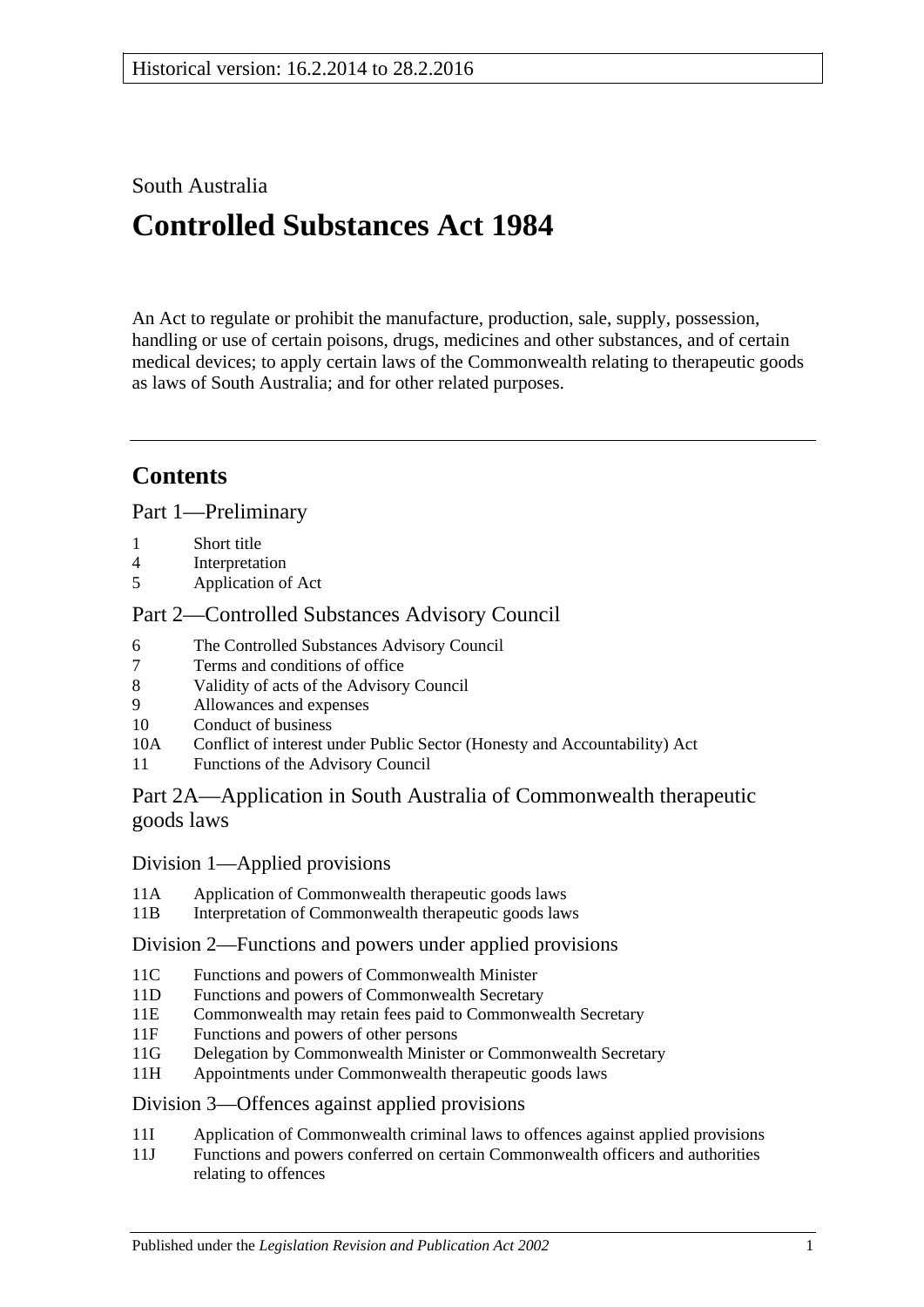11K [No double jeopardy for offences against applied provisions](#page-15-1)

#### Division [4—Reviews and appeals](#page-15-2)

- 11L [District Court may sit with assessors](#page-15-3)
- [Part 3—Controlled substances](#page-16-0)
- 12 [Declaration of poisons, prescription drugs, drugs of dependence, controlled drugs etc](#page-16-1)
- 12A [Interim controlled drugs](#page-16-2)

#### [Part 4—General offences](#page-17-0)

- 13 [Manufacture and packing](#page-17-1)
- 14 [Sale by wholesale](#page-17-2)
- 15 [Sale or supply to end user](#page-18-0)
- 16 [Sale of certain poisons](#page-18-1)
- 17 [Sale of poisons the possession of which requires a licence](#page-18-2)
- 17A [Manufacture, sale, supply or possession of certain precursors](#page-19-0)
- 17B [Storage and sale of certain precursors](#page-19-1)
- 17C [Regulation of sale of certain precursors](#page-20-0)
- 18 [Regulation of prescription drugs](#page-21-0)
- 18A [Restriction of prescription or supply of drug of dependence in certain circumstances](#page-24-0)
- 19 [Sale or supply of volatile solvents](#page-26-0)
- 20 [Prohibition of automatic vending machines](#page-26-1)
- 21 [Sale, supply, possession or administration of other potentially harmful substances or](#page-27-0)  [devices](#page-27-0)
- 22 [Possession](#page-27-1)
- 23 Ouality
- 24 [Packaging and](#page-27-3) labelling
- 25 [Storage](#page-28-0)
- 26 [Transport](#page-28-1)
- 27 [Use](#page-28-2)
- 28 [Prohibition of advertisement](#page-28-3)<br>29 Regulation of advertisement
- [Regulation of advertisement](#page-28-4)
- 30 Forgery [etc of prescriptions](#page-28-5)

## [Part 5—Offences relating to controlled drugs, precursors and plants](#page-29-0)

[Division 1—Preliminary](#page-29-1)

31 [Application of Part](#page-29-2)

[Division 2—Commercial offences](#page-31-0)

[Subdivision 1—Trafficking in controlled drugs](#page-31-1)

32 [Trafficking](#page-31-2)

[Subdivision 2—Manufacture of controlled drugs](#page-32-0)

- 33 [Manufacture of controlled drugs for sale](#page-32-1)
- 33A [Sale, manufacture etc of controlled precursor](#page-33-0)

[Subdivision 3—Cultivation and sale of controlled plants](#page-34-0)

33B [Cultivation of controlled plants for sale](#page-34-1)

33C [Sale of controlled plants](#page-35-0)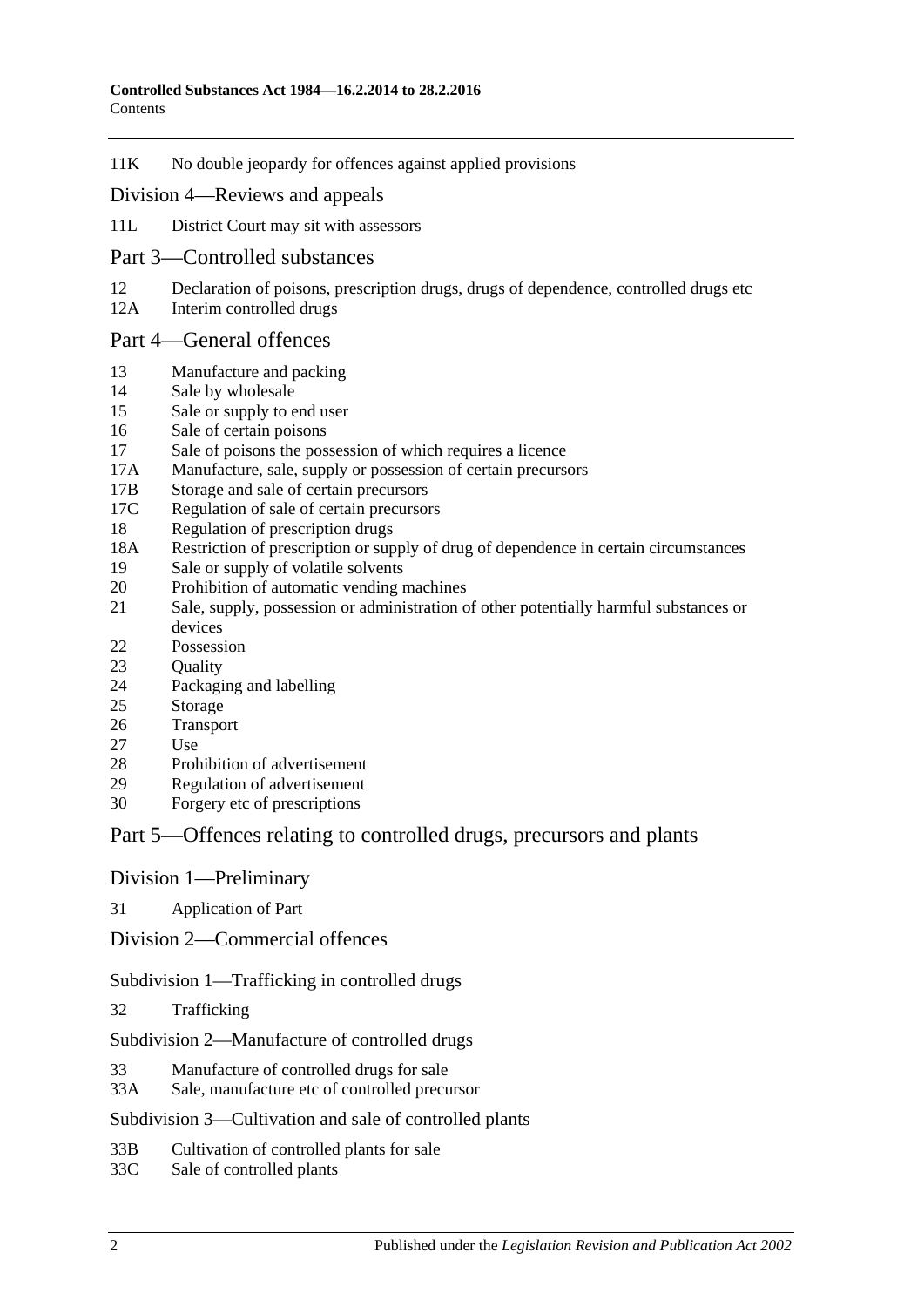#### [Subdivision 4—Sale of equipment etc](#page-36-0)

- 33D [Sale of equipment](#page-36-1)
- 33DA [Sale of instructions](#page-36-2)

#### [Division 3—Offences involving children and school zones](#page-36-3)

- 33E [Application of Division](#page-36-4)
- 33F [Sale, supply or administration of controlled drug to child](#page-37-0)
- 33G [Sale, supply or administration of controlled drug in school zone](#page-37-1)
- 33GA [Sale of equipment to child for use in connection with consumption of controlled drugs](#page-37-2)
- 33GB [Sale of instructions to a child](#page-37-3)
- 33H [Procuring child to commit offence](#page-38-0)

#### [Division 4—Other offences](#page-38-1)

- 33I [Supply or administration of controlled drug](#page-38-2)
- 33J [Manufacture of controlled drugs](#page-38-3)
- 33K [Cultivation of controlled plants](#page-39-0)
- 33L [Possession or consumption of controlled drug etc](#page-39-1)
- 33LA [Possession or supply of prescribed equipment](#page-40-0)
- 33LAB [Possession or supply of instructions](#page-40-1)
- 33LB [Possession or supply of prescribed quantity of controlled precursor](#page-40-2)

#### [Division 4A—Offences relating to controlled drug alternatives](#page-41-0)

- 33LC [Interpretation](#page-41-1)
- 33LD [Intentional manufacture of controlled drug alternative](#page-42-0)
- 33LE [Promoting controlled drug alternative](#page-42-1)
- 33LF [Manufacturing, packaging, selling or supplying substance promoted as controlled drug](#page-43-0)  [alternative](#page-43-0)

#### [Division 5—General provisions relating to offences](#page-43-1)

- 33M [Interpretation](#page-43-2)
- 33N [Aggregation of offences](#page-43-3)
- 33O [Offences involving more than one kind of substance](#page-44-0)
- 33OA [Basis for determining quantity of controlled substance](#page-45-0)
- 33P [Knowledge or recklessness with respect to identity or quantity](#page-46-0)
- 33Q [Alternative conviction—mistake as to identity of controlled substance](#page-46-1)
- 33R [Alternative verdicts](#page-46-2)
- 33S [No accessorial liability for certain offences](#page-46-3)
- 33T [Power of court to prohibit certain activities](#page-46-4)

#### [Division 6—Procedure in relation to simple possession offences](#page-47-0)

- 34 [Application of this Division](#page-47-1)
- 35 [Accreditation of drug assessment and treatment services](#page-47-2)
- 36 [Referral for assessment](#page-47-3)
- 37 [Assessment of referred person](#page-48-0)
- 38 [Undertakings](#page-49-0)
- 39 [Release from custody for the purposes of assessment or undertaking](#page-49-1)
- 40 [Prosecution of simple possession offences](#page-50-0)
- 40A [Confidentiality](#page-50-1)

#### [Part 6—Offences, penalties etc](#page-50-2)

43 [Aggravated offences](#page-50-3)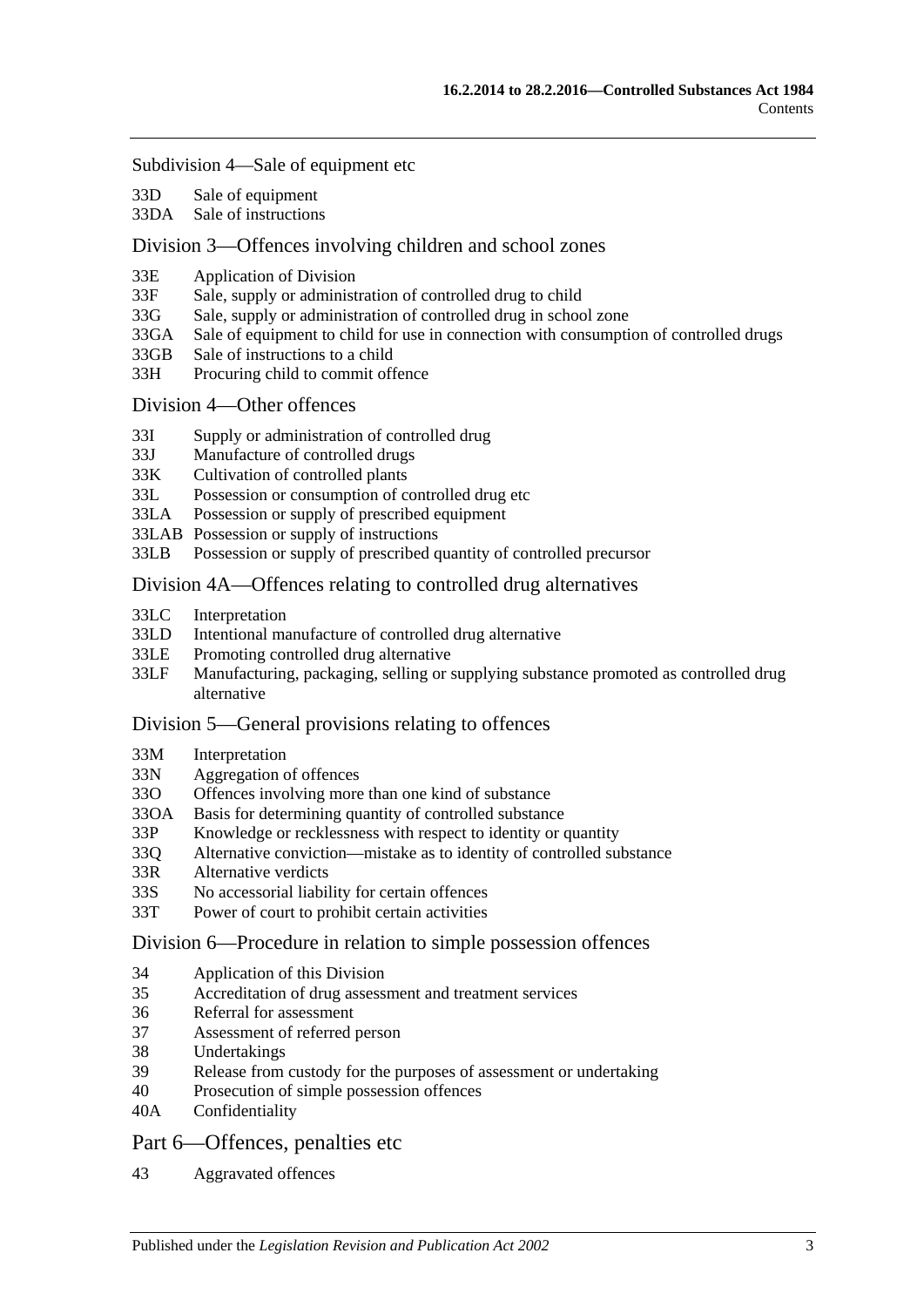- 44 [Matters to be considered when court fixes penalty](#page-51-0)
- 45A [Expiation of simple cannabis offences](#page-52-0)
- [Part 7—Search, seizure, forfeiture and analysis](#page-53-0)
- 50 [Authorised officers](#page-53-1)
- 51 [Analysts](#page-53-2)
- 52 [Power to search, seize etc](#page-53-3)
- 52A [General drug detection powers](#page-55-0)
- 52B [Special powers relating to drug transit routes](#page-56-0)
- 52C [Report to Minister on issue of authorisations](#page-57-0)
- 52D [General provisions relating to exercise of powers](#page-58-0)
- 52E [Seized property and forfeiture](#page-59-0)
- 53 [Analysis](#page-60-0)

### [Part 8—Miscellaneous](#page-61-0)

- 55 [Licences, authorities and permits](#page-61-1)
- 56 [Permits for research etc](#page-62-0)
- 57 [Power of Minister to prohibit certain activities](#page-62-1)
- 57A [Warnings](#page-62-2)
- 58 [Publication of information](#page-63-0)
- 60 [Minister may require certain information to be given](#page-64-0)
- 60A [Confidentiality](#page-64-1)
- 60B [False or misleading information](#page-65-0)
- 61 [Evidentiary provisions](#page-65-1)
- 62A [Delegation](#page-66-0)
- 63 [Regulations](#page-66-1)

[Legislative history](#page-68-0)

## <span id="page-3-0"></span>**The Parliament of South Australia enacts as follows:**

## **Part 1—Preliminary**

## <span id="page-3-1"></span>**1—Short title**

This Act may be cited as the *Controlled Substances Act 1984*.

## <span id="page-3-2"></span>**4—Interpretation**

(1) In this Act, unless the contrary intention appears—

*Advisory Council* means the Controlled Substances Advisory Council established under [Part 2;](#page-10-1)

*aggravated offence*—where a provision differentiates between the penalty for an aggravated offence and the penalty for a basic offence, the reference to an aggravated offence is a reference to the offence in its aggravated form (see [section](#page-50-3) 43);

*analyst* means—

- (a) a person appointed as an analyst for the purposes of this Act; or
- (b) a person holding a position of a class approved by the Governor for the purposes of this Act;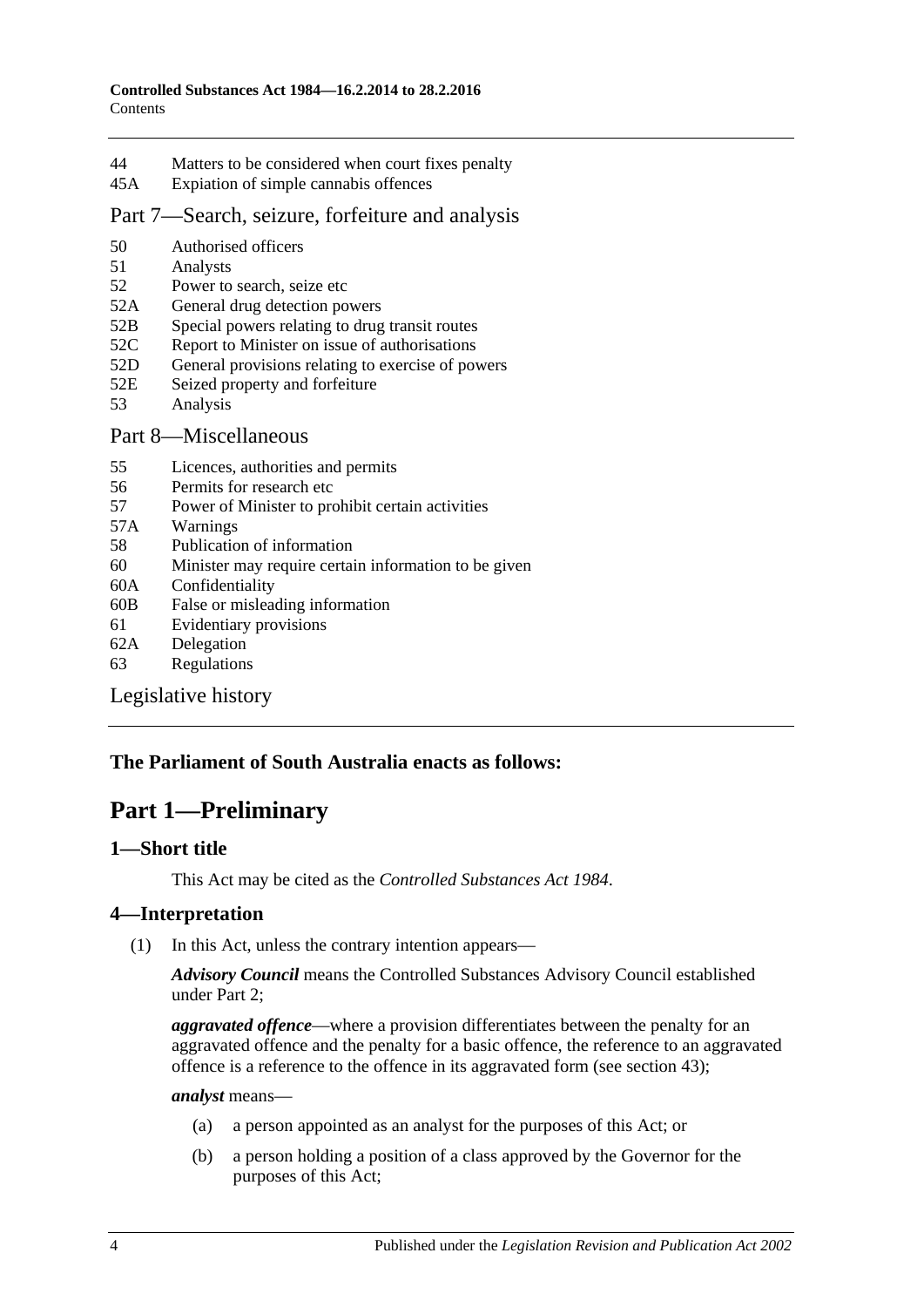*applied provisions* means the Commonwealth therapeutic goods laws that apply as a law of South Australia by virtue of [section](#page-13-2) 11A;

*artificially enhanced cultivation* means—

- (a) cultivation in a solution comprised wholly or principally of water enriched with nutrients; or
- (b) cultivation involving the application of an artificial source of light or heat;

*assessment service* means a drug assessment service accredited under [Division](#page-47-0) 2 of [Part 5;](#page-29-0)

*authorised officer*—see [section](#page-53-4) 50(1);

*basic offence***—where a provision differentiates between the penalty for an aggravated** offence and the penalty for a basic offence, the reference to a basic offence is a reference to the offence in its non-aggravated form (see [section](#page-50-3) 43);

*cannabis* means a plant, or any part (including the seed) of a plant, of the genus *cannabis*, but does not include cannabis resin or cannabis oil;

*cannabis oil* means a substance that contains chemicals of any one or more of the following classes;

- (a) cannabinoids;
- (b) tetrahydrocannabinols;
- (c) alkyl homologues of tetrahydrocannabinols,

where the amount of soluble material in any quantity of the substance, when dissolved in the solvent known as hexane, constitutes more than 85 per cent of the weight of that quantity of substance;

*cannabis resin* means a substance that contains chemicals of any one or more of the following classes:

- (a) cannabinoids;
- (b) tetrahydrocannabinols;
- (c) alkyl homologues of tetrahydrocannabinols,

where the amount of soluble material in any quantity of the substance, when dissolved in the solvent known as hexane, constitutes more than 15 per cent but not more than 85 per cent of the weight of that quantity of substance;

*child* means a person under the age of 18 years and, in relation to the alleged commission of an offence, means a person who was, at the time of the alleged commission of the offence, under that age;

*commercial quantity* of a controlled drug, controlled precursor or controlled plant means—

- (a) in relation to a controlled drug or controlled precursor contained in a mixture—
	- (i) a quantity of the drug or precursor that equals or exceeds the amount prescribed as a commercial quantity for the drug or precursor (as the case may be) in its pure form; or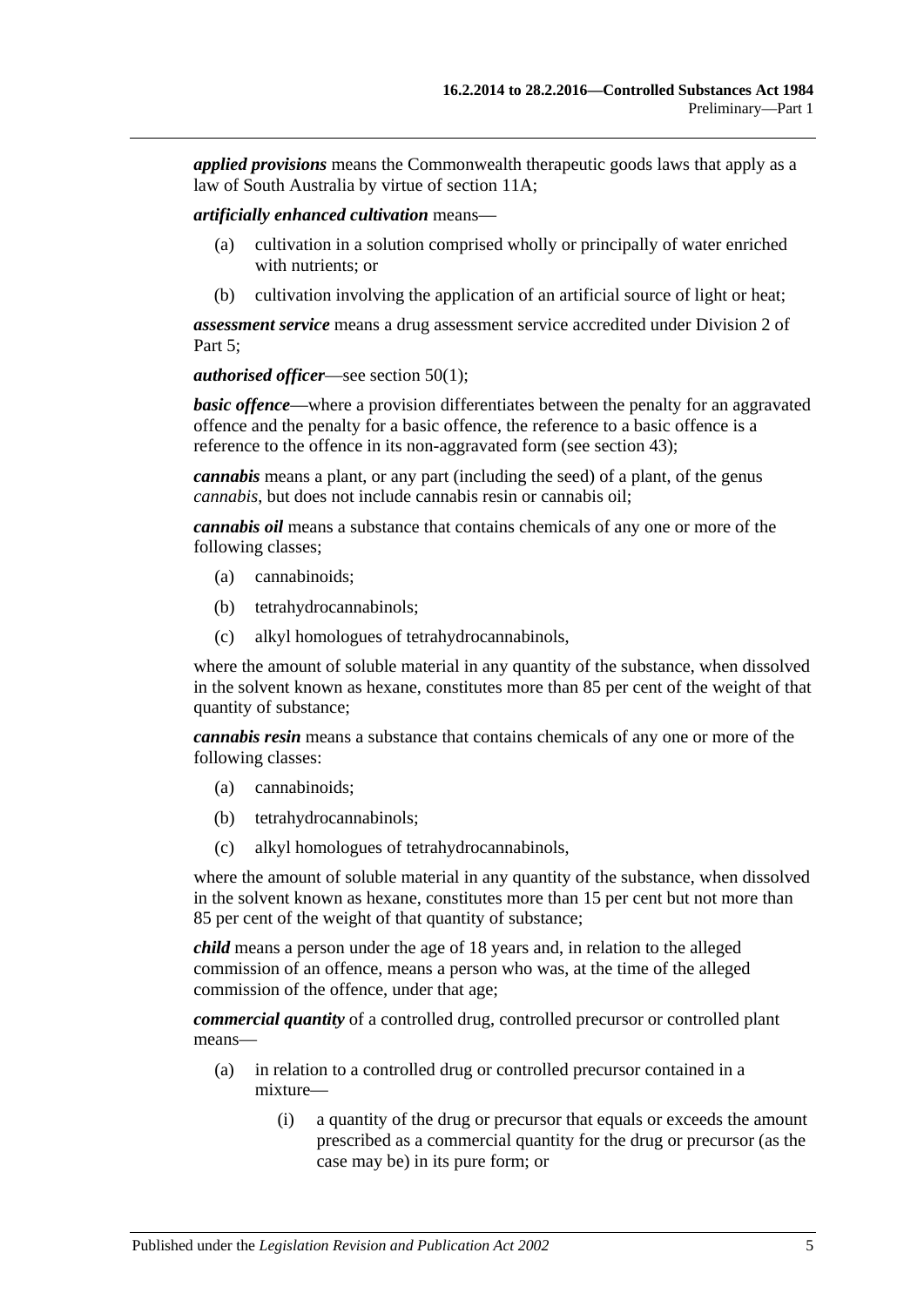- (ii) a quantity of the mixture that equals or exceeds the amount prescribed as a commercial quantity for any mixture containing the drug or precursor (as the case may be); or
- (iii) a number of discrete dosage units of the mixture that equals or exceeds the number of discrete dosage units prescribed as a commercial quantity for any mixture containing the drug or precursor (as the case may be); or
- (b) in relation to a controlled drug or controlled precursor that is not contained in a mixture—a quantity of the drug or precursor that equals or exceeds the amount prescribed as a commercial quantity for the drug or precursor (as the case may be) in its pure form; or
- (c) in relation to a controlled plant—
	- (i) a number of the plant that equals or exceeds the number of plants prescribed as a commercial quantity for the plant; or
	- (ii) a weight of the plant that equals or exceeds the weight prescribed as a commercial quantity for the plant;

*Commonwealth Act* means the *Therapeutic Goods Act 1989* of the Commonwealth;

*Commonwealth Minister* means the Minister of the Commonwealth responsible for the administration of the Commonwealth therapeutic goods laws;

*Commonwealth Secretary* means the Secretary of the Department of the Commonwealth that is, under the Commonwealth Minister, responsible for the administration of the Commonwealth therapeutic goods laws;

*Commonwealth therapeutic goods laws* means the Commonwealth Act and the regulations, orders and manufacturing principles under that Act;

*controlled drug* means—

- (a) a drug of dependence; or
- (b) a substance declared by the regulations to be a controlled drug for the purposes of this Act; or
- (c) an interim controlled drug,

but does not include a controlled plant;

*controlled plant* means a growing cannabis plant or a cutting of a cannabis plant (provided that the cutting has been planted or otherwise placed in a growing medium) or any other plant declared by the regulations to be a controlled plant for the purposes of this Act;

*controlled precursor* means a substance declared by the regulations to be a controlled precursor for the purposes of this Act;

*cultivate* a controlled plant means—

- (a) plant a seed, seedling or cutting of the plant or transplant the plant; or
- (b) nurture, tend or grow the plant; or
- (c) harvest the plant (including pick any part of the plant or separate any resin or other substance from the plant); or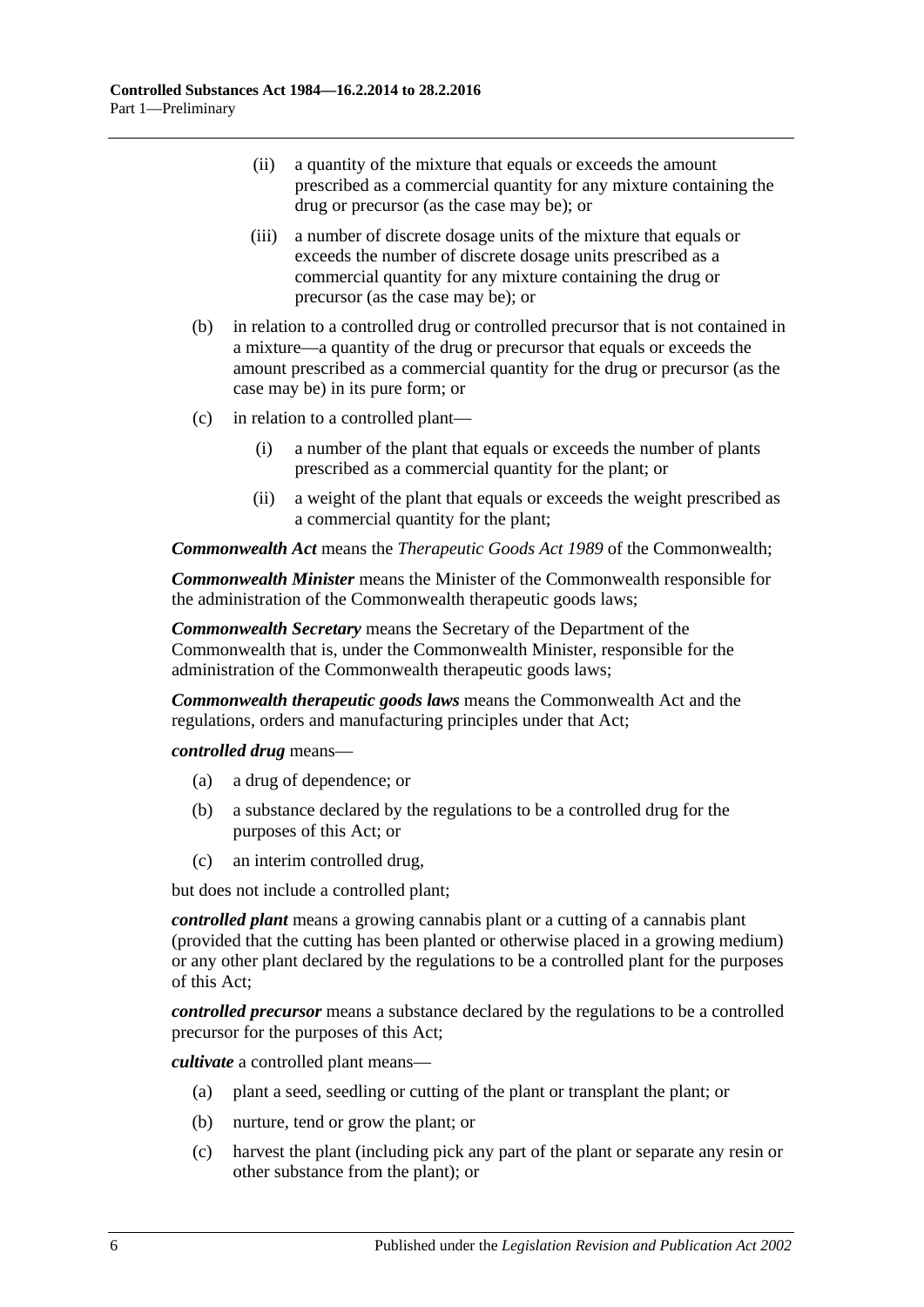- (d) dry the harvested plant or part of the plant; or
- (e) take part in the process of cultivation of the plant;

*dentist* means a person registered under the *Health Practitioner Regulation National Law*—

- (a) to practise in the dental profession as a dentist (other than as a student); and
- (b) in the dentists division of that profession;

*Department* means the department of the Minister to whom the administration of this Act has been committed;

*discrete dosage unit*, in relation to a controlled drug contained in a mixture or a controlled precursor contained in a mixture, means an amount of the mixture which is prepared or apparently prepared for the purpose of being administered as a single dose;

*drug detection dog* means a dog that has completed training of a kind approved by the Commissioner of Police for the purpose of detecting the presence of a controlled drug, controlled precursor or controlled plant;

*drug of dependence* means a poison declared by the regulations to be a drug of dependence;

*electronic drug detection system* means—

- (a) an electronic device of a kind approved by the Commissioner of Police; or
- (b) a system, of a kind approved by the Commissioner of Police, that involves the use of an electronic device,

for the purpose of detecting the presence of a controlled drug, controlled precursor or controlled plant;

#### *general drug detection* means—

- (a) walking or otherwise placing a drug detection dog in the vicinity of a person or property; or
- (b) using an electronic drug detection system in relation to a person or property in a manner prescribed by regulation,

for the purpose of determining whether the dog or system (as the case may be) detects the presence of a controlled drug, controlled precursor or controlled plant (but does not include any other conduct by a person that would constitute a search);

*interim controlled drug* means a substance declared to be an interim controlled drug by a notice under [section](#page-16-2) 12A;

*large commercial quantity* of a controlled drug, controlled precursor or controlled plant means—

- (a) in relation to a controlled drug or controlled precursor contained in a mixture—
	- (i) a quantity of the drug or precursor that equals or exceeds the amount prescribed as a large commercial quantity for the drug or precursor (as the case may be) in its pure form; or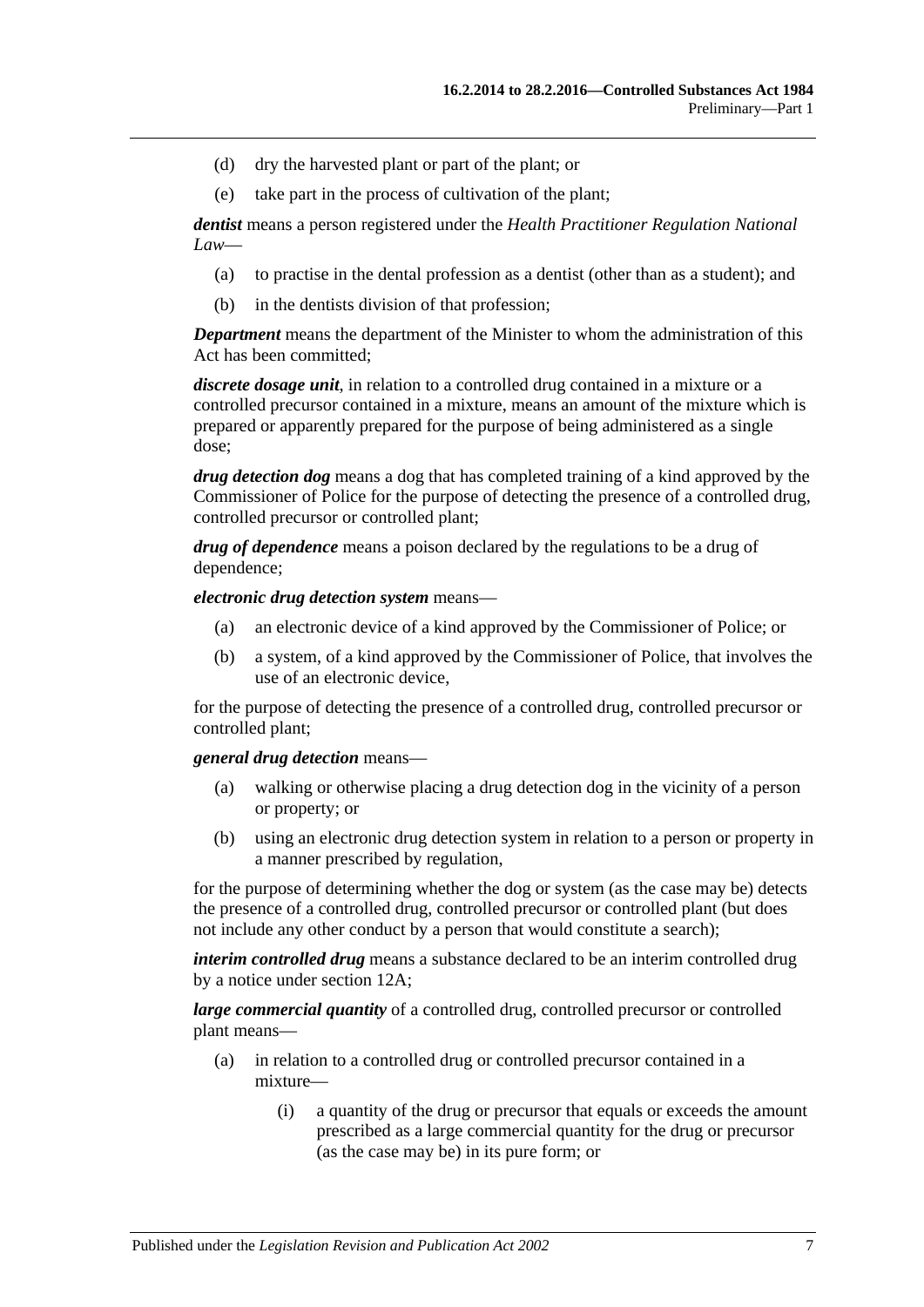- (ii) a quantity of the mixture that equals or exceeds the amount prescribed as a large commercial quantity for any mixture containing the drug or precursor (as the case may be); or
- (iii) a number of discrete dosage units of the mixture that equals or exceeds the number of discrete dosage units prescribed as a large commercial quantity for any mixture containing the drug or precursor (as the case may be); or
- (b) in relation to a controlled drug or controlled precursor that is not contained in a mixture—a quantity of the drug or precursor that equals or exceeds the amount prescribed as a large commercial quantity for the drug or precursor (as the case may be) in its pure form; or
- (c) in relation to a controlled plant—
	- (i) a number of the plant that equals or exceeds the number of plants prescribed as a large commercial quantity for the plant; or
	- (ii) a weight of the plant that equals or exceeds the weight prescribed as a large commercial quantity for the plant;

*manufacture*, in relation to a controlled drug means—

- (a) undertake any process by which the drug is extracted, produced or refined; or
- (b) take part in the process of manufacture of the substance;

*medical device* has the same meaning as in the applied provisions;

*medical practitioner* means a person registered under the *Health Practitioner Regulation National Law* to practise in the medical profession (other than as a student);

*medicine* has the same meaning as in the applied provisions;

*midwife* means a person registered under the *Health Practitioner Regulation National Law* to practise in the nursing and midwifery profession as a midwife (other than as a student);

*nurse* means a person registered under the *Health Practitioner Regulation National Law* to practise in the nursing and midwifery profession as a nurse (other than as a student);

*nurse practitioner* means a nurse whose registration under the *Health Practitioner Regulation National Law* is endorsed as being qualified to practise as a nurse practitioner;

*owner*, in relation to premises, includes the occupier of the premises;

*pharmacist* means a person registered under the *Health Practitioner Regulation National Law* to practise in the pharmacy profession (other than as a student);

*poison* means a substance declared by the regulations to be a poison for the purposes of this Act;

*possession* of a substance or thing includes—

- (a) having control over the disposition of the substance or thing; and
- (b) having joint possession of the substance or thing;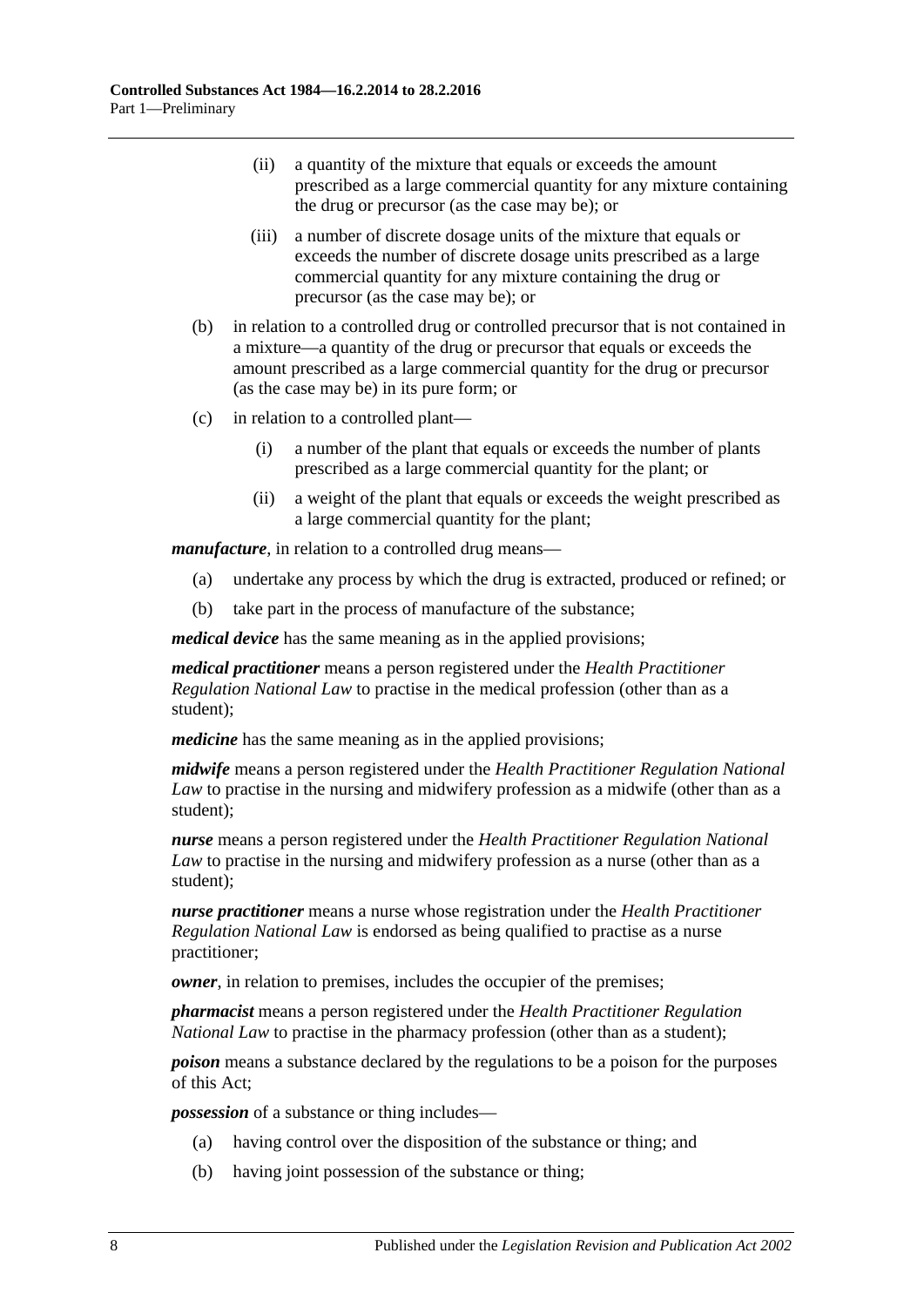*premises* means any land, building, structure, vehicle, vessel or aircraft;

*prescription drug* means a poison declared by the regulations to be a prescription drug for the purposes of this Act;

*product* of a controlled plant includes—

- (a) a seed of the plant; and
- (b) a part of the plant (whether live or dead); and
- (c) a substance separated from the plant;

*registered health practitioner* has the same meaning as in the *Health Practitioner Regulation National Law*;

*school zone* means the grounds of a primary or secondary school and the area within 500 metres of the boundary of the school;

*sell* means sell, barter or exchange, offer or agree to sell, barter or exchange or expose for sale, barter or exchange;

*senior police officer* means a police officer of or above the rank of Inspector;

*simple possession offence* means an offence against [section](#page-39-2) 33L(1) other than an offence relating to a prescribed controlled drug;

*substance* means any gaseous, liquid or solid substance and includes a plant or fungus;

*supply* means provide or distribute or offer to provide or distribute;

*traffic* in a controlled drug means—

- (a) sell the drug; or
- (b) have possession of the drug intending to sell it; or
- (c) take part in the process of sale of the drug;

*trafficable quantity* of a controlled drug or controlled plant means—

- (a) in relation to a controlled drug contained in a mixture—
	- (i) a quantity of the drug that equals or exceeds the amount prescribed as a trafficable quantity for the drug in its pure form; or
	- (ii) a quantity of the mixture that equals or exceeds the amount prescribed as a trafficable quantity for any mixture containing the drug; or
	- (iii) a number of discrete dosage units of the mixture that equals or exceeds the number of discrete dosage units prescribed as a trafficable quantity for any mixture containing the drug; or
- (b) in relation to a controlled drug that is not contained in a mixture—a quantity of the drug that equals or exceeds the amount prescribed as a trafficable quantity for the drug in its pure form; or
- (c) in relation to a controlled plant—
	- (i) a number of the plant that equals or exceeds the number of plants prescribed as a trafficable quantity for the plant; or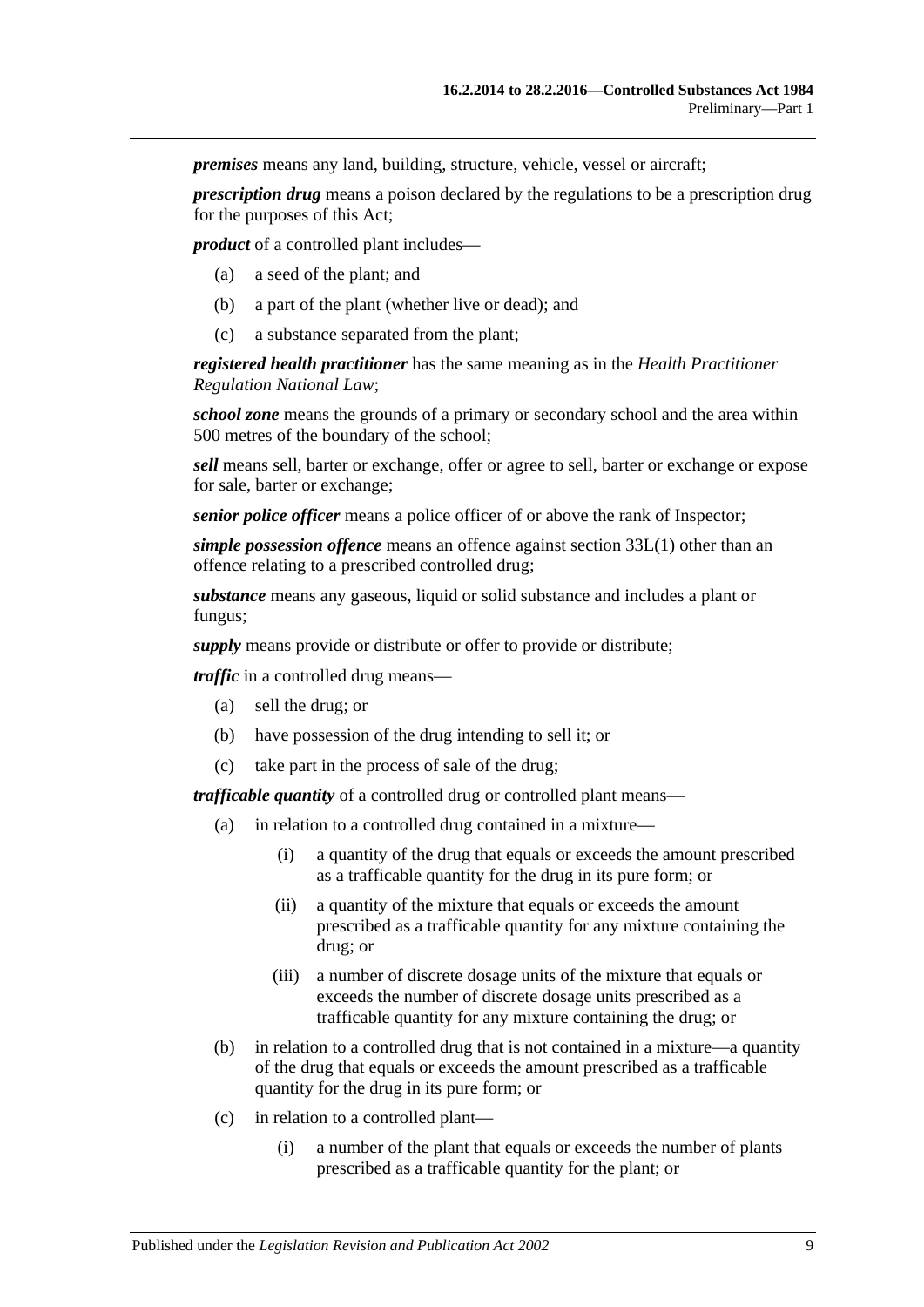(ii) a weight of the plant that equals or exceeds the weight prescribed as a trafficable quantity for the plant;

*vessel* means any ship, boat or other water craft;

*veterinary surgeon* means a person registered as a veterinary surgeon under the *[Veterinary Practice Act](http://www.legislation.sa.gov.au/index.aspx?action=legref&type=act&legtitle=Veterinary%20Practice%20Act%202003) 2003*;

*volatile solvent* means a substance declared by the regulations to be a volatile solvent for the purposes of this Act.

- (2) A substance is an analogue of another for the purposes of this Act if—
	- (a) they both have substantially similar chemical structures; or
	- (b) they both have substantially similar pharmacological effects.
- (3) Subject to the regulations, an analogue of a controlled drug (not being an analogue that is itself declared by regulation to be a drug of dependence or a controlled drug) is by virtue of this subsection a controlled drug.
- (4) For the purposes of this Act, a person takes part in the process of sale, manufacture or cultivation of a controlled drug or controlled plant if the person directs, takes or participates in any step, or causes any step to be taken, in the process of sale, manufacture or cultivation of the drug or plant.
- (5) For the purposes of this Act, a step in the process of sale of a controlled drug includes, without limitation, any of the following when done for the purpose of sale of the drug:
	- (a) storing the drug;
	- (b) carrying, transporting, loading or unloading the drug;
	- (c) packaging the drug, separating the drug into discrete units or otherwise preparing the drug;
	- (d) guarding or concealing the drug;
	- (e) providing or arranging finance (including finance for the acquisition of the drug);
	- (f) providing or allowing the use of premises or jointly occupying premises.
- (6) For the purposes of this Act, a step in the process of manufacture of a controlled drug includes, without limitation, any of the following when done for the purpose of manufacture of the drug:
	- (a) acquiring equipment, substances or materials;
	- (b) storing equipment, substances or materials;
	- (c) carrying, transporting, loading or unloading equipment, substances or materials;
	- (d) guarding or concealing equipment, substances or materials;
	- (e) providing or arranging finance (including finance for the acquisition of equipment, substances or materials);
	- (f) providing or allowing the use of premises or jointly occupying premises.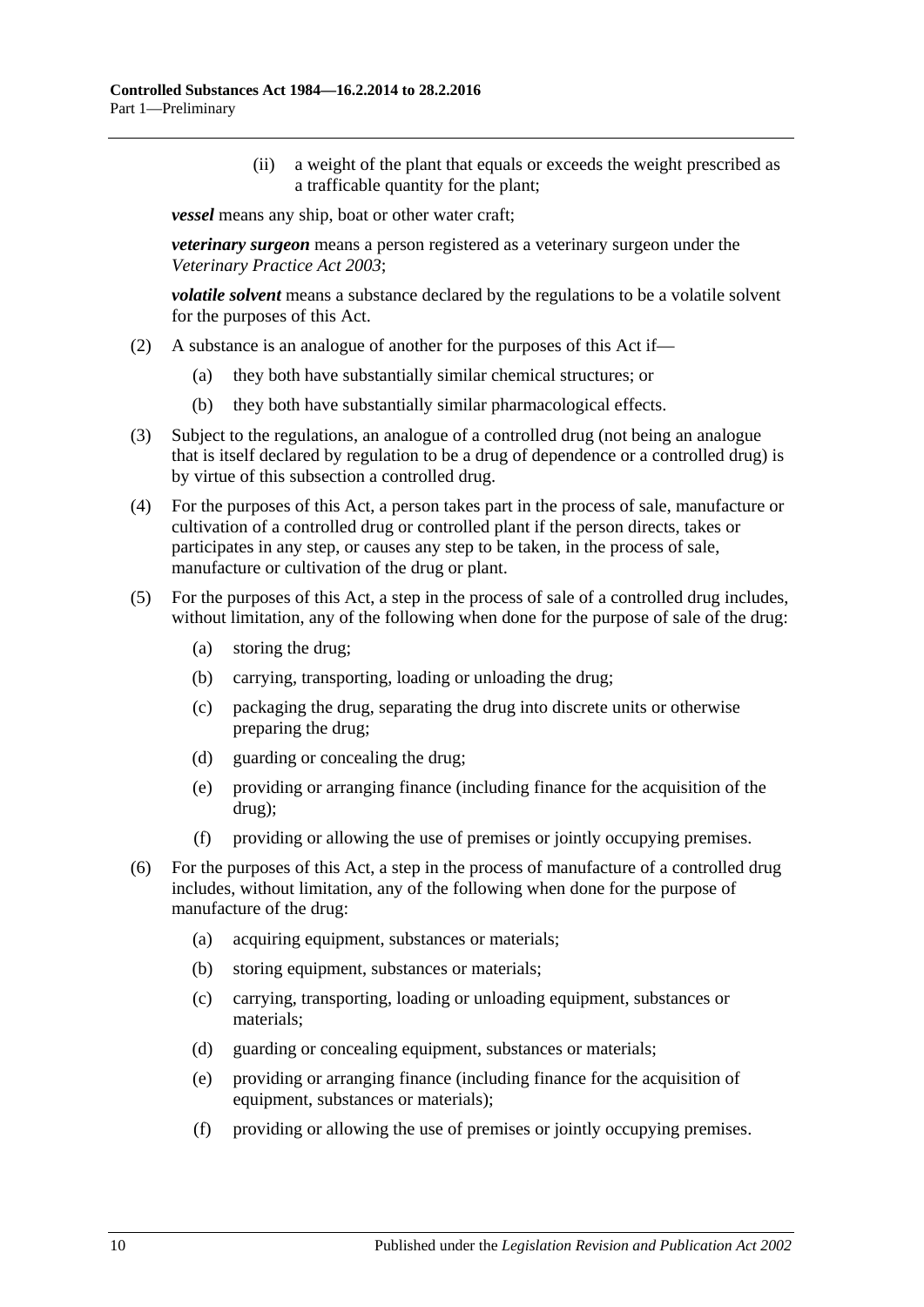- <span id="page-10-3"></span>(7) For the purposes of this Act, a step in the process of cultivation of a controlled plant includes, without limitation, any of the following when done for the purpose of cultivation of the plant:
	- (a) acquiring the plant or equipment, substances or materials;
	- (b) storing the plant or equipment, substances or materials;
	- (c) carrying, transporting, loading or unloading the plant or equipment, substances or materials;
	- (d) guarding or concealing the plant or equipment, substances or materials;
	- (e) providing or arranging finance (including finance for the acquisition of the plant or equipment, substances or materials);
	- (f) providing or allowing the use of premises or jointly occupying premises.
- (8) In [subsection](#page-10-3) (7)—

*materials* includes seeds, seedlings and cuttings.

### <span id="page-10-0"></span>**5—Application of Act**

- (1) This Act binds the Crown.
- (2) The provisions of this Act are in addition to, and do not derogate from the obligations imposed by, the provisions of any other Act.
- (3) The provisions of this Act do not limit or derogate from any civil remedy at law or in equity.

## <span id="page-10-1"></span>**Part 2—Controlled Substances Advisory Council**

## <span id="page-10-2"></span>**6—The Controlled Substances Advisory Council**

- (1) The *Controlled Substances Advisory Council* is established.
- (2) The Advisory Council consists of 10 members appointed by the Governor, on the nomination of the Minister, of whom—
	- (a) 1 (the presiding member) is an officer or employee of the Department or of another administrative unit of the Public Service, or body incorporated under the *[Health Care Act](http://www.legislation.sa.gov.au/index.aspx?action=legref&type=act&legtitle=Health%20Care%20Act%202008) 2008*, involved in the administration of this Act; and
	- (b) 1 is a medical practitioner; and
	- (c) 1 is a police officer; and
	- (ca) 1 is a legal practitioner who, in the opinion of the Minister, has experience in the administration and operation of this Act; and
	- (d) 2 are persons who, in the opinion of the Minister, have qualifications and extensive experience in the field of chemistry, pharmacy or pharmacology; and
	- (e) 1 is a person who, in the opinion of the Minister, has had extensive experience in the manufacture or sale of substances or devices to which this Act applies; and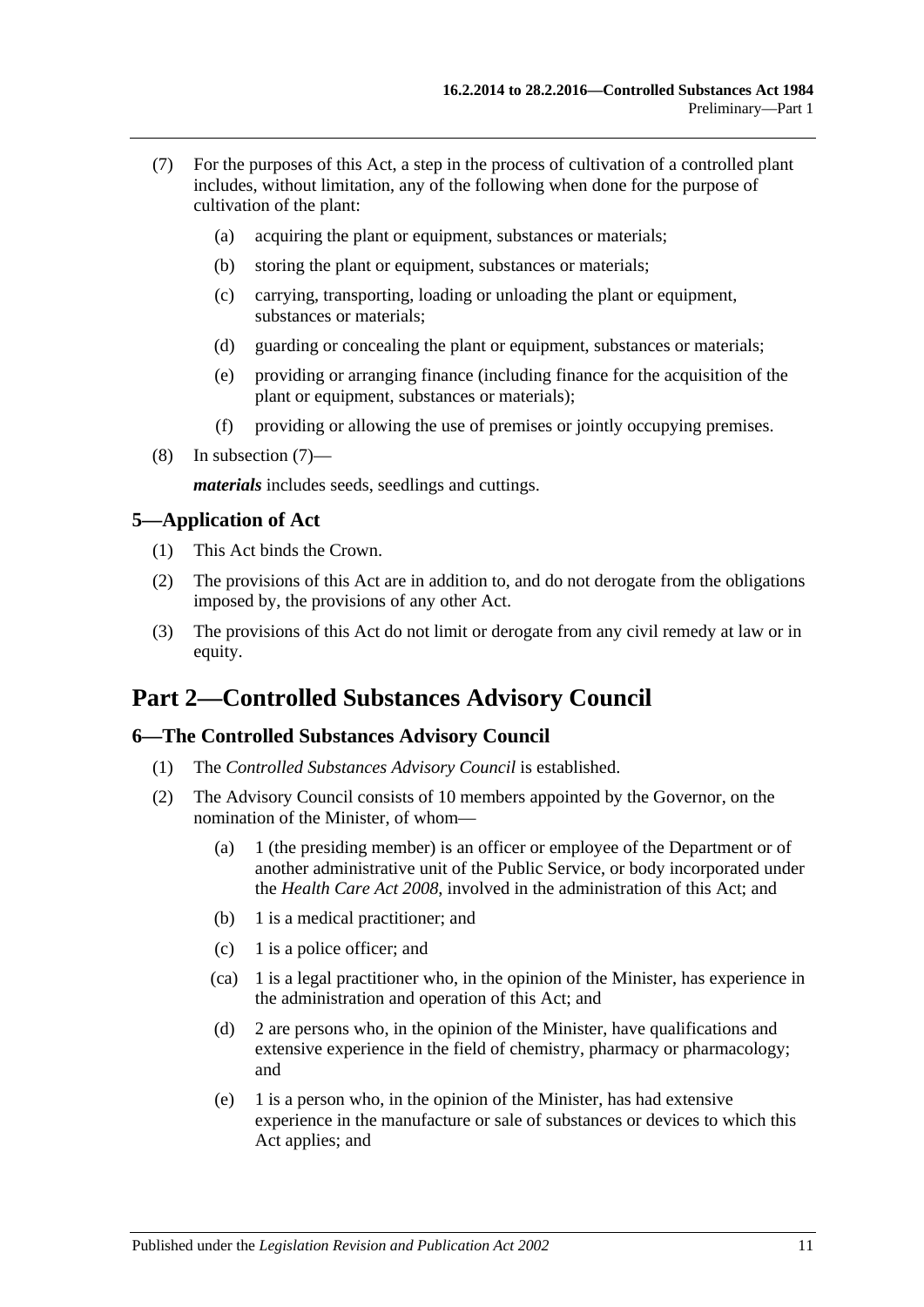- (f) 2 are persons who, in the opinion of the Minister, have a wide knowledge of the factors and issues involved in controlling the manufacture, sale and supply of substances or devices to which this Act applies; and
- $(g)$  1 is, in the opinion of the Minister, a suitable person to represent the interests of the general public.
- (3) The Governor may appoint a suitable person to be the deputy of a member of the Advisory Council.
- (4) If a member is for any reason absent or unable to act as a member of the Advisory Council, his or her deputy may act as a member of the Advisory Council.

## <span id="page-11-0"></span>**7—Terms and conditions of office**

- (1) A member of the Advisory Council will be appointed for a term of office, not exceeding 3 years, specified in the instrument of appointment and will, on the expiration of any such term, be eligible for reappointment.
- <span id="page-11-4"></span>(2) The Governor may remove a member of the Advisory Council from office on the ground of—
	- (a) mental or physical incapacity to carry out satisfactorily the duties of office; or
	- (b) neglect of duty; or
	- (c) dishonourable conduct.
- (3) The office of a member of the Advisory Council becomes vacant if the member—
	- (a) dies; or
	- (b) completes a term of office and is not reappointed; or
	- (c) resigns by giving notice in writing to the Minister; or
	- (d) is removed from office by the Governor pursuant to [subsection](#page-11-4) (2).
- (4) On the office of a member of the Advisory Council becoming vacant, a person must be appointed to that office in accordance with this Act.

#### <span id="page-11-1"></span>**8—Validity of acts of the Advisory Council**

An act or proceeding of the Advisory Council is not invalid by reason of a vacancy in the membership of the Advisory Council or of a defect in the appointment of a person to the Advisory Council.

#### <span id="page-11-2"></span>**9—Allowances and expenses**

A member of the Advisory Council is entitled to receive such allowances and expenses as the Governor may from time to time determine

#### <span id="page-11-3"></span>**10—Conduct of business**

- (1) The presiding member or, in the presiding member's absence, his or her deputy, will preside at any meeting of the Advisory Council.
- (2) In the absence of both the presiding member and the presiding member's deputy from a meeting of the Advisory Council, the members present may elect one of their number to preside at that meeting.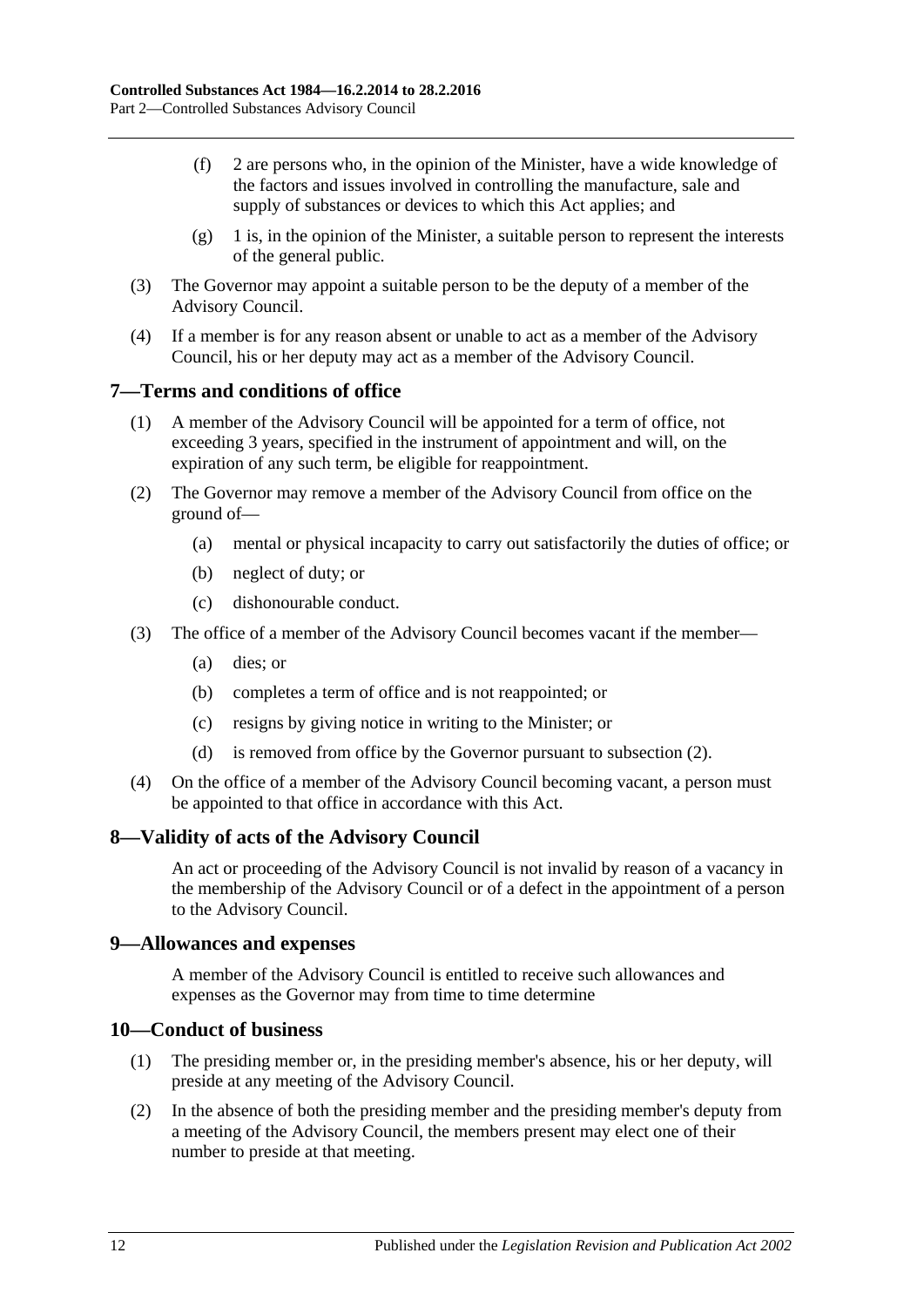- (3) Six members constitute a quorum of the Advisory Council, and no business may be transacted at any meeting of the Advisory Council unless a quorum is present.
- (4) A decision carried by the votes of a majority of the members present at a meeting is a decision of the Advisory Council.
- (5) The person presiding at a meeting of the Advisory Council will, in the event of an equality of votes, have a second, or casting, vote.
- (6) Subject to this Act, the business of the Advisory Council may be conducted in a manner determined by the Advisory Council.

### <span id="page-12-0"></span>**10A—Conflict of interest under Public Sector (Honesty and Accountability) Act**

A member of the Advisory Council will not be taken to have a direct or indirect interest in a matter for the purposes of the *[Public Sector \(Honesty and Accountability\)](http://www.legislation.sa.gov.au/index.aspx?action=legref&type=act&legtitle=Public%20Sector%20(Honesty%20and%20Accountability)%20Act%201995)  Act [1995](http://www.legislation.sa.gov.au/index.aspx?action=legref&type=act&legtitle=Public%20Sector%20(Honesty%20and%20Accountability)%20Act%201995)* by reason only of the fact that the member has an interest in a matter that is shared in common with those engaged in or associated with the manufacture or sale of substances or devices to which the *[Controlled Substances Act](http://www.legislation.sa.gov.au/index.aspx?action=legref&type=act&legtitle=Controlled%20Substances%20Act%201984) 1984* applies generally, or a substantial section of those engaged in or associated with the manufacture or sale of such substances or devices.

## <span id="page-12-1"></span>**11—Functions of the Advisory Council**

- (1) The functions of the Advisory Council are as follows:
	- (a) to keep under review substances and devices that are subject to this Act or that may, in the opinion of the Advisory Council, need to be brought under this Act and the controls (if any) that are, or should be, applicable to them; and
	- (b) to advise the Minister on the measures that should, in the opinion of the Advisory Council, be taken in relation to imposing, withdrawing or varying controls in respect of any of those substances or devices; and
	- (c) to monitor the administration and operation of this Act; and
	- (d) such other functions as the Minister may assign to the Advisory Council.
- (2) The Advisory Council may make recommendations to the Minister for—
	- (a) amendments to this Act; or
	- (b) making, varying or revoking regulations under this Act.
- (3) The Advisory Council must advise the Minister on any matter referred by the Minister to the Advisory Council for advice.
- (4) The Advisory Council may establish subcommittees for the purpose of giving advice to the Advisory Council in the performance of its functions.
- (5) A subcommittee will consist of such members of the Advisory Council, and such other persons co-opted by the Advisory Council, as the Advisory Council thinks fit.
- <span id="page-12-2"></span>(6) The Advisory Council must, not later than 31 October in each year, report to the Minister on the administration and operation of this Act during the previous financial year.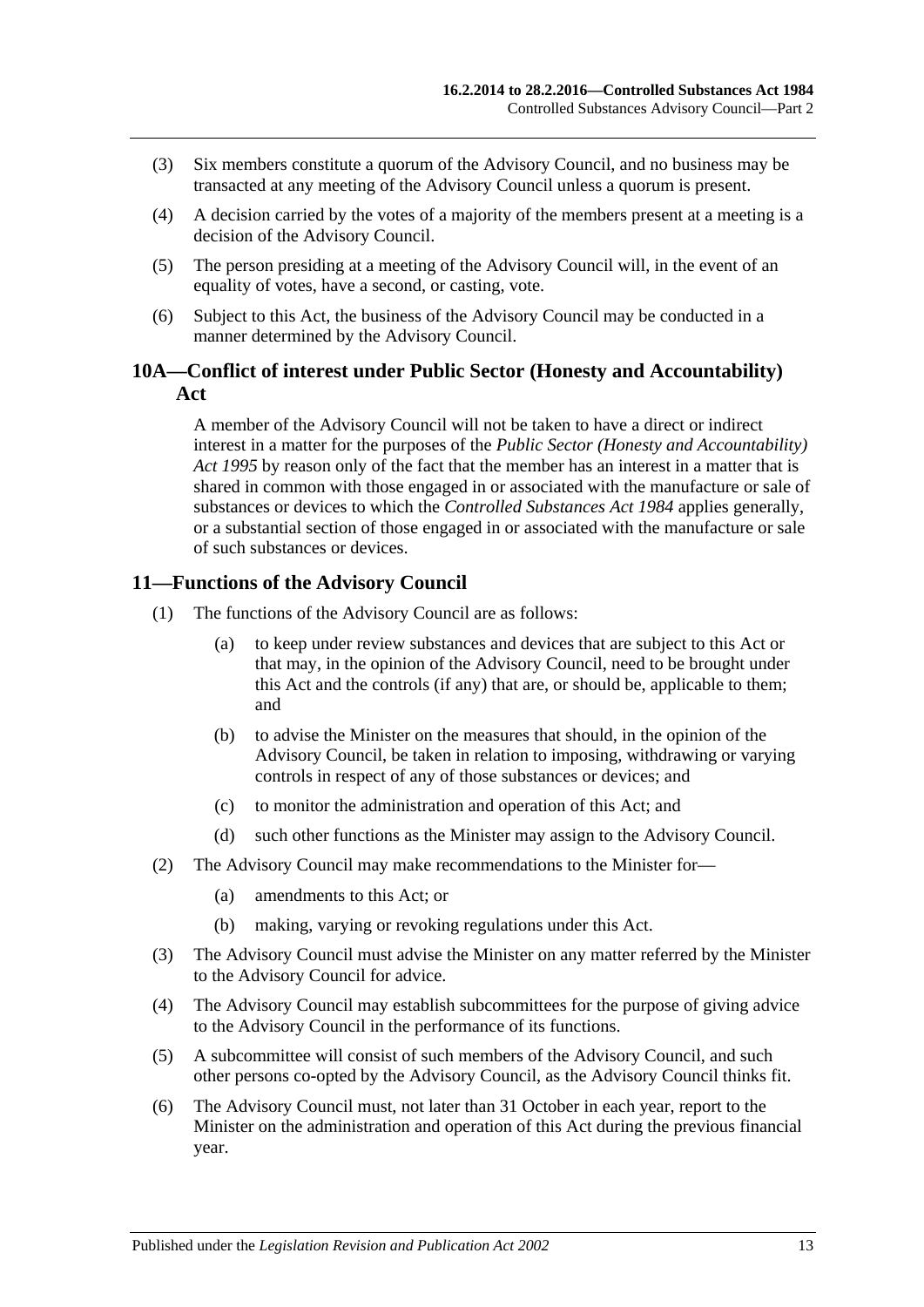(7) The Minister must, as soon as practicable after receipt of a report submitted under [subsection](#page-12-2) (6), cause a copy of the report to be laid before each House of Parliament.

## <span id="page-13-0"></span>**Part 2A—Application in South Australia of Commonwealth therapeutic goods laws**

## <span id="page-13-1"></span>**Division 1—Applied provisions**

## <span id="page-13-2"></span>**11A—Application of Commonwealth therapeutic goods laws**

- (1) The Commonwealth therapeutic goods laws, as in force for the time being and as modified by or under this Part, apply as a law of South Australia.
- (2) Those Commonwealth therapeutic goods laws so apply as if they extended to—
	- (a) things done or omitted to be done by persons who are not corporations; and
	- (b) things done or omitted to be done in the course of trade and commerce within the limits of South Australia.
- (3) For the purposes of this section, the Commonwealth therapeutic goods laws are modified as follows:
	- (a) a reference to the Federal Court or the Federal Court of Australia is to be read as a reference to the District Court of South Australia;
	- (b) a reference to the Administrative Appeals Tribunal is to be read as a reference to the Administrative and Disciplinary Division of the District Court of South Australia;
	- (c) a reference to a prescribed court is to be read as a reference to a prescribed court excluding the Federal Court;
	- (d) any other modifications specified by the regulations.

#### <span id="page-13-3"></span>**11B—Interpretation of Commonwealth therapeutic goods laws**

- (1) The *Acts Interpretation Act 1901* of the Commonwealth, as in force for the time being—
	- (a) applies to the interpretation of the applied provisions; and
	- (b) so applies as if the applied provisions were an Act of the Commonwealth or regulations or orders under a Commonwealth Act, as the case requires.
- (2) The *[Acts Interpretation Act](http://www.legislation.sa.gov.au/index.aspx?action=legref&type=act&legtitle=Acts%20Interpretation%20Act%201915) 1915* does not apply to the applied provisions.

## <span id="page-13-4"></span>**Division 2—Functions and powers under applied provisions**

### <span id="page-13-5"></span>**11C—Functions and powers of Commonwealth Minister**

The Commonwealth Minister has the same functions and powers under the applied provisions as that Minister has under the Commonwealth therapeutic goods laws as those laws apply to the Commonwealth.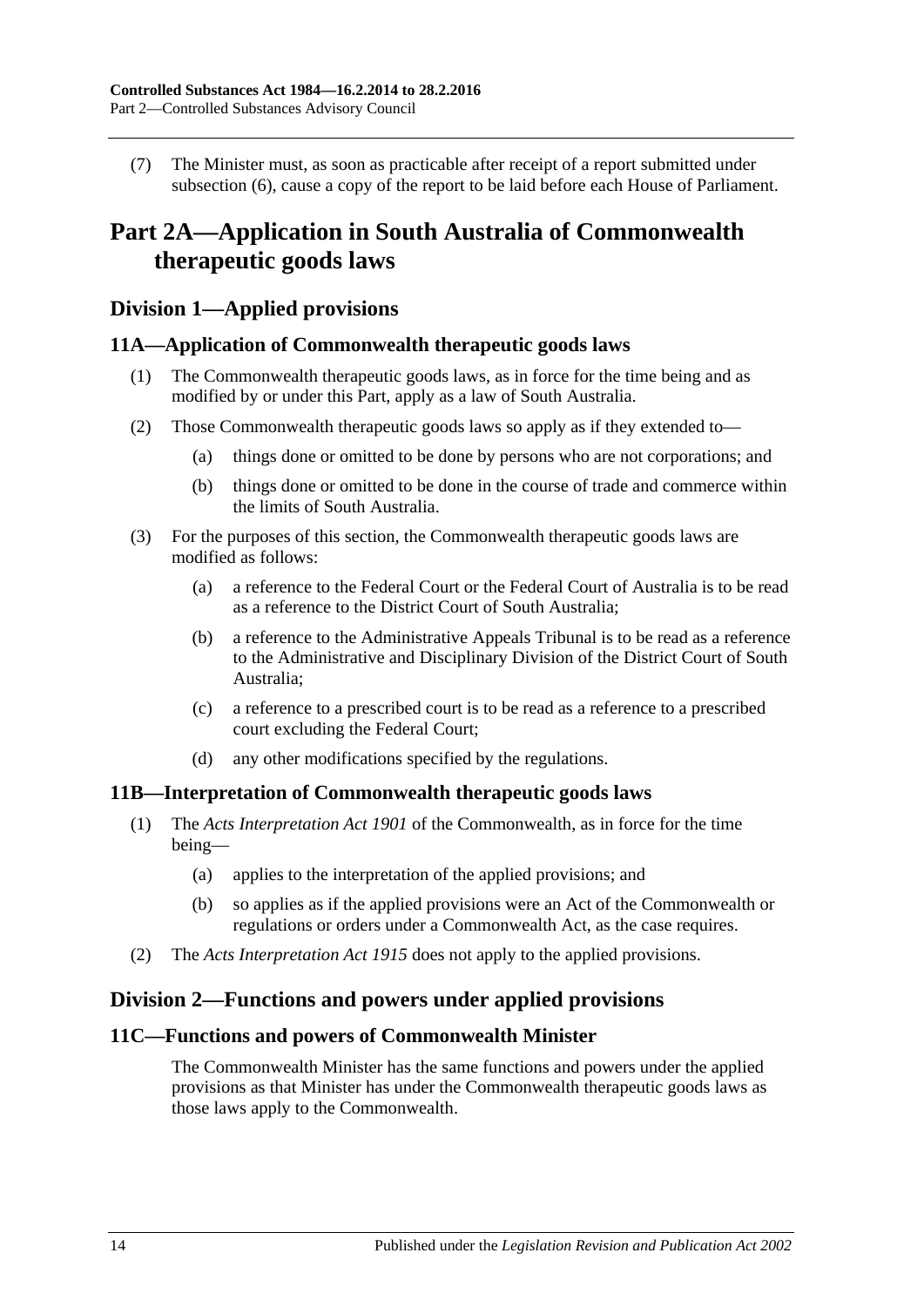## <span id="page-14-7"></span><span id="page-14-0"></span>**11D—Functions and powers of Commonwealth Secretary**

- (1) The Commonwealth Secretary has the same functions and powers under the applied provisions as that Secretary has under the Commonwealth therapeutic goods laws as those laws apply to the Commonwealth.
- (2) Without limiting [subsection](#page-14-7) (1), the Commonwealth Secretary has the function of including goods in the Australian Register of Therapeutic Goods kept under the applied provisions and is authorised to cancel the inclusion of goods in that Register in accordance with those provisions.

### <span id="page-14-1"></span>**11E—Commonwealth may retain fees paid to Commonwealth Secretary**

The Commonwealth may retain fees paid to, or recovered by, the Commonwealth Secretary in respect of the performance or exercise of functions or powers conferred on the Commonwealth Secretary by the applied provisions.

#### <span id="page-14-2"></span>**11F—Functions and powers of other persons**

An authorised person, authorised officer or official analyst appointed under the Commonwealth therapeutic goods laws has the same functions and powers under the applied provisions as that person, officer or analyst has under the Commonwealth therapeutic goods laws as those laws apply to the Commonwealth.

### <span id="page-14-3"></span>**11G—Delegation by Commonwealth Minister or Commonwealth Secretary**

Any delegation by the Commonwealth Minister or the Commonwealth Secretary under section 57 of the Commonwealth Act is taken to extend to, and have effect for the purposes of, the corresponding provision of the applied provisions.

#### <span id="page-14-4"></span>**11H—Appointments under Commonwealth therapeutic goods laws**

The appointment of a person to an office or position under a provision of the Commonwealth therapeutic goods laws is taken to extend to, and have effect for the purposes of, the applied provisions.

## <span id="page-14-5"></span>**Division 3—Offences against applied provisions**

## <span id="page-14-6"></span>**11I—Application of Commonwealth criminal laws to offences against applied provisions**

- (1) The relevant Commonwealth laws apply as laws of South Australia in relation to any offence committed against the applied provisions as if the applied provisions were a law of the Commonwealth and not a law of South Australia.
- <span id="page-14-8"></span>(2) For the purposes of a law of South Australia, an offence against the applied provisions—
	- (a) is taken to be an offence against the laws of the Commonwealth in the same way as if the applied provisions were a law of the Commonwealth; and
	- (b) is taken not to be an offence against the laws of South Australia.
- (3) [Subsection](#page-14-8) (2) has effect for the purposes of a law of South Australia except as prescribed by the regulations.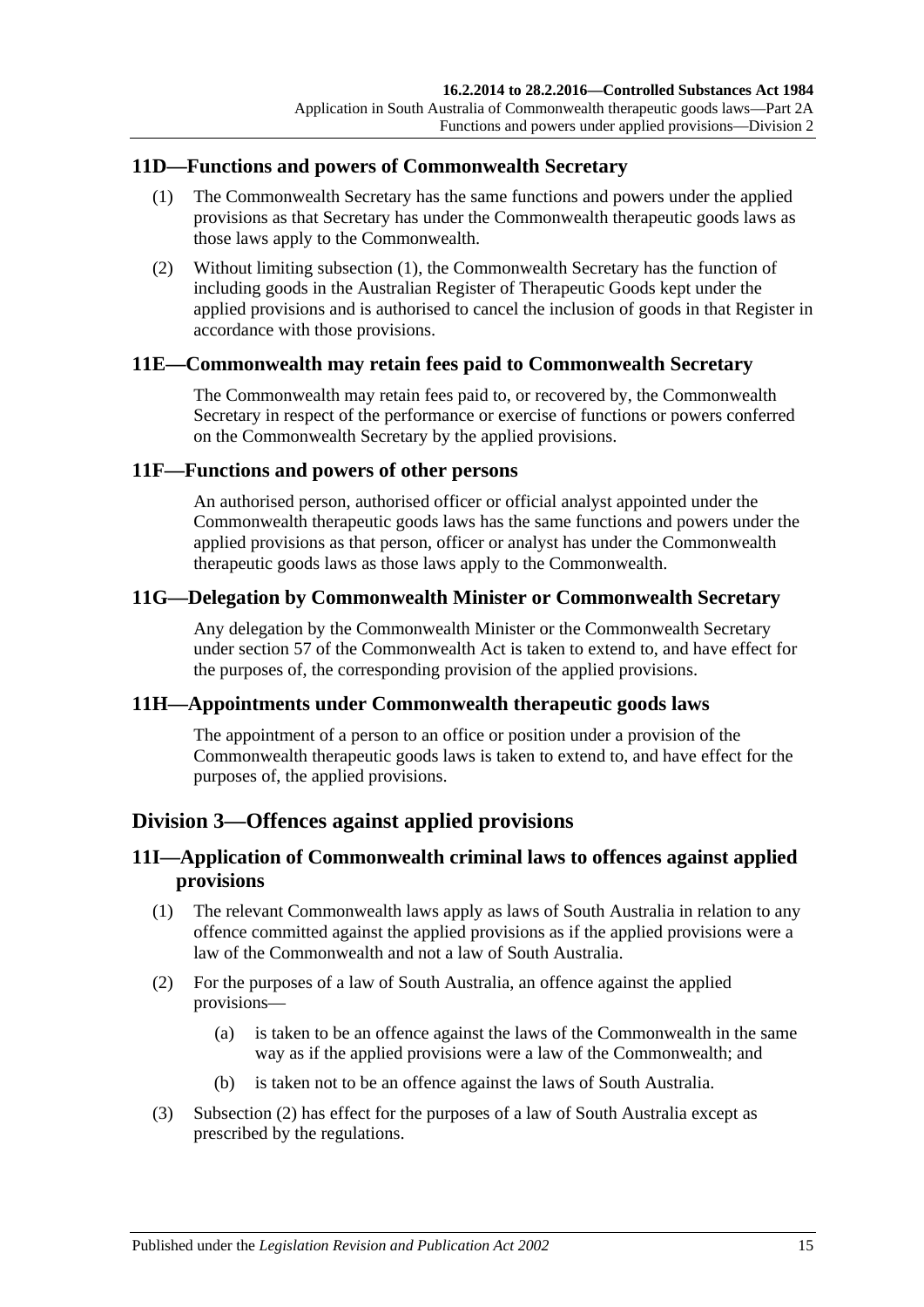## <span id="page-15-0"></span>**11J—Functions and powers conferred on certain Commonwealth officers and authorities relating to offences**

- <span id="page-15-4"></span>(1) A provision of the applied provisions applying because of [section](#page-14-6) 11I that confers on a Commonwealth officer or authority a function or power in relation to an offence against the Commonwealth therapeutic goods laws also confers on the officer or authority the same function or power in relation to an offence against the corresponding provision of the applied provisions.
- (2) In performing a function, or exercising a power, conferred by [subsection](#page-15-4) (1), the Commonwealth officer or authority must act as nearly as is practicable as the officer or authority would act in performing or exercising the same function or power in relation to an offence against the corresponding provision of the Commonwealth therapeutic goods laws.

## <span id="page-15-1"></span>**11K—No double jeopardy for offences against applied provisions**

If—

- (a) an act or omission is both an offence against the applied provisions and an offence against the Commonwealth therapeutic goods laws; and
- (b) the offender has been punished for that offence under the Commonwealth therapeutic goods laws,

the offender is not liable to be punished for that offence under the applied provisions.

## <span id="page-15-2"></span>**Division 4—Reviews and appeals**

## <span id="page-15-3"></span>**11L—District Court may sit with assessors**

- (1) In proceedings for review by or on an appeal to the Administrative and Disciplinary Division of the District Court under the applied provisions, the Court will, if a Judge of the Court so determines, sit with assessors.
- <span id="page-15-5"></span>(2) For the purposes of this section, if a Judge of the Court determines that the Court is to sit with assessors—
	- (a) the Minister must establish a panel of persons who may sit as assessors; and
	- (b) a member of the panel will hold office on terms and conditions specified by the Minister in the instrument of appointment (and a member of the panel whose term of office expires is eligible for reappointment); and
	- (c) subject to [paragraph](#page-15-5) (d), if assessors are to sit with the District Court, the Judge of the Court on the appeal will select 2 members of the panel to sit with the Court in the proceedings; and
	- (d) a member of the panel who has a personal or direct or indirect pecuniary interest in a matter before the District Court is disqualified from participating in proceedings relating to the matter; and
	- (e) if an assessor dies or is for any reason unable to continue with any proceedings, the District Court constituted of the judicial officer who is presiding at the proceedings and the other assessor may, if the judicial officer so determines, continue and complete the proceedings.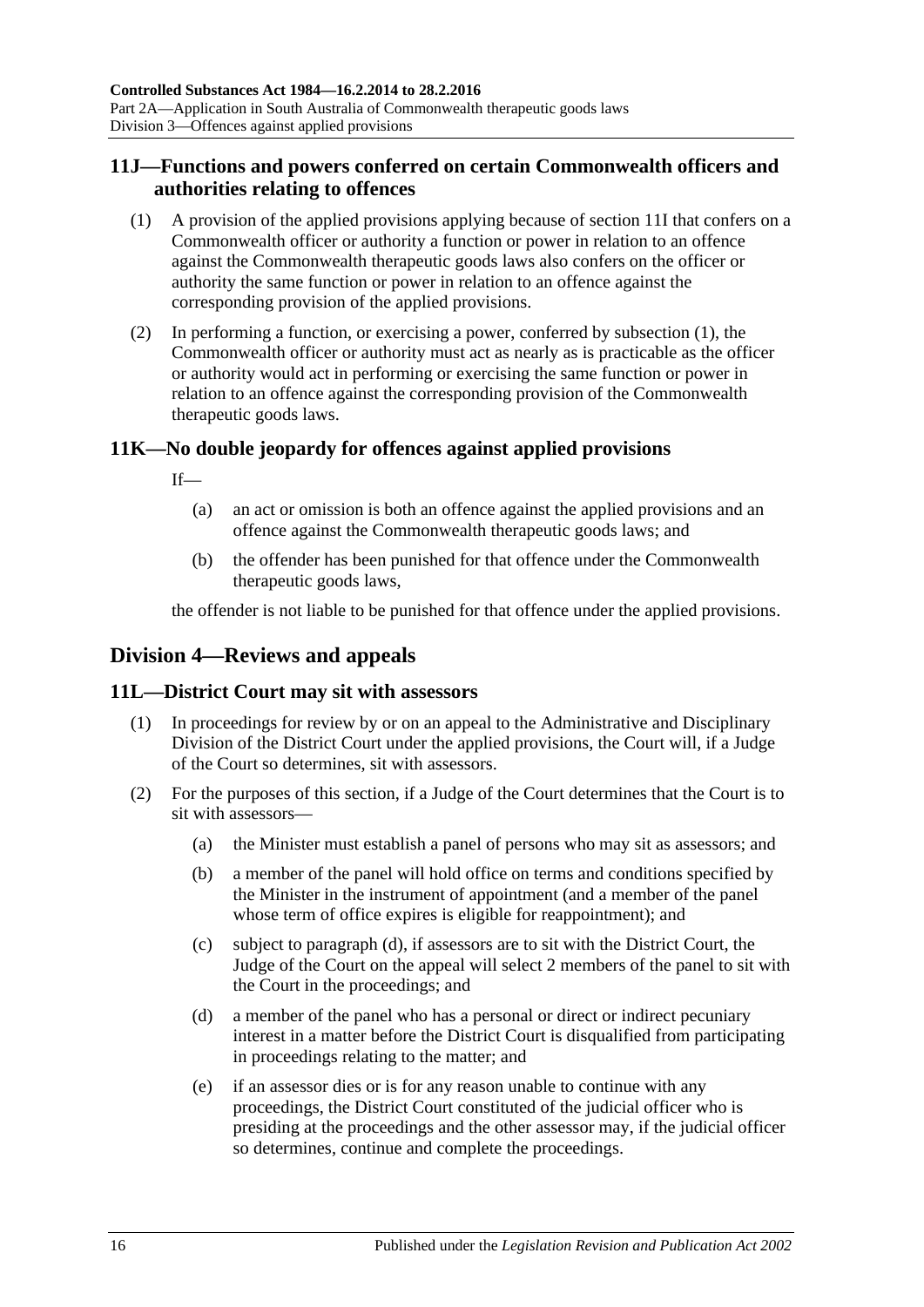## <span id="page-16-0"></span>**Part 3—Controlled substances**

## <span id="page-16-1"></span>**12—Declaration of poisons, prescription drugs, drugs of dependence, controlled drugs etc**

- (1) The Governor may, by regulation, declare, individually or by class, any substance that in the Governor's opinion has the potential to be harmful to humans to be a poison for the purposes of this Act.
- (2) The Governor may, by regulation, declare, individually or by class, a poison to be a prescription drug for the purposes of this Act.
- (3) The Governor may, by regulation, declare, individually or by class, a poison that in the Governor's opinion may lead to dependence in humans to be a drug of dependence for the purposes of this Act.
- (4) The Governor may, by regulation, declare, individually or by class, any substance that in the Governor's opinion may lead to dependence in humans or is of exceptional danger to humans to be a controlled drug for the purposes of this Act.
- (4a) The Governor may, by regulation, declare, individually or by class, a substance that in the Governor's opinion may be used in the manufacture of a controlled drug to be a controlled precursor for the purposes of this Act.
- (4b) The Governor may, by regulation, declare, individually or by class, a plant that in the Governor's opinion has the potential if it, or any product of it, is smoked or consumed by, or administered to, humans to lead to dependence in humans to be a controlled plant for the purposes of this Act.
- (7) The Governor may, by regulation, declare, individually or by class, any substance that in the Governor's opinion is a volatile solvent, or contains a volatile solvent, to be a volatile solvent for the purposes of this Act.
- (8) In any regulations made for the purposes of this section, the Governor may assign a poison or drug of dependence to a specified class or specified classes.

## <span id="page-16-3"></span><span id="page-16-2"></span>**12A—Interim controlled drugs**

- (1) The Attorney-General may, if he or she is of the opinion that a substance may be of exceptional danger to humans, by notice in the Gazette, declare the substance to be an interim controlled drug.
- (2) A notice under [subsection](#page-16-3) (1)—
	- (a) operates for a period specified in the notice (being a period of not more than 12 months); and
	- (b) may be varied or revoked at any time by the Attorney-General by further notice in the Gazette; and
	- (c) may refer to a substance by its trade name or in any other manner.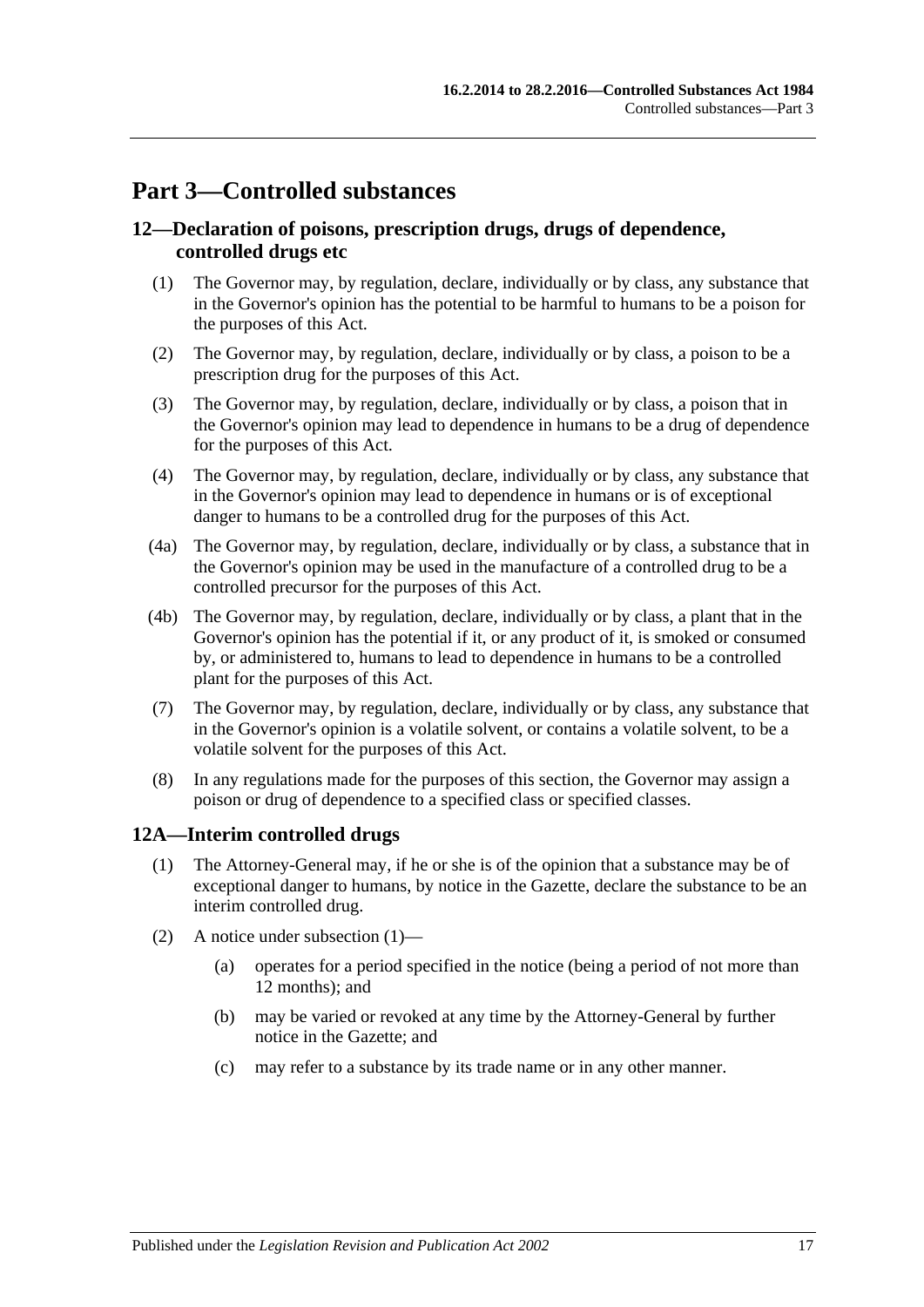## <span id="page-17-0"></span>**Part 4—General offences**

## <span id="page-17-3"></span><span id="page-17-1"></span>**13—Manufacture and packing**

- (1) A person must not manufacture or pack a poison, medicine or medical device to which this section applies unless the person—
	- (a) is a registered health practitioner or veterinary surgeon acting in the ordinary course of his or her profession; or
	- (b) is licensed to do so by the Minister.

Maximum penalty: \$10 000.

- (2) This section applies to such poisons (other than prescription drugs), medicines or medical devices as may be prescribed, individually or by class, by the regulations.
- (3) In proceedings for an offence against [subsection](#page-17-3) (1), the paragraphs of the subsection are to be treated as providing exceptions, and, if the complaint negatives the exceptions or alleges that the defendant acted without lawful authority, no proof will be required in relation to the exceptions by the prosecution but the application of an exception will be a matter for proof by the defendant.
- (4) In this section—

#### *manufacture*—

- (a) in relation to a substance, means undertake any process by which the substance is extracted, produced, refined, separated into discrete units or otherwise prepared; and
- (b) in relation to a device, means undertake any process by which the device is produced.

## <span id="page-17-4"></span><span id="page-17-2"></span>**14—Sale by wholesale**

- (1) A person must not sell by wholesale a poison, medicine or medical device to which this section applies unless the person—
	- (a) is a pharmacist acting in the ordinary course of his or her profession; or
	- (b) is licensed to do so by the Minister.

Maximum penalty: \$10 000.

- (2) This section applies to such poisons (other than prescription drugs), medicines or medical devices as may be prescribed, individually or by class, by the regulations.
- (3) In proceedings for an offence against [subsection](#page-17-4) (1), the paragraphs of the subsection are to be treated as providing exceptions, and, if the complaint negatives the exceptions or alleges that the defendant acted without lawful authority, no proof will be required in relation to the exceptions by the prosecution but the application of an exception will be a matter for proof by the defendant.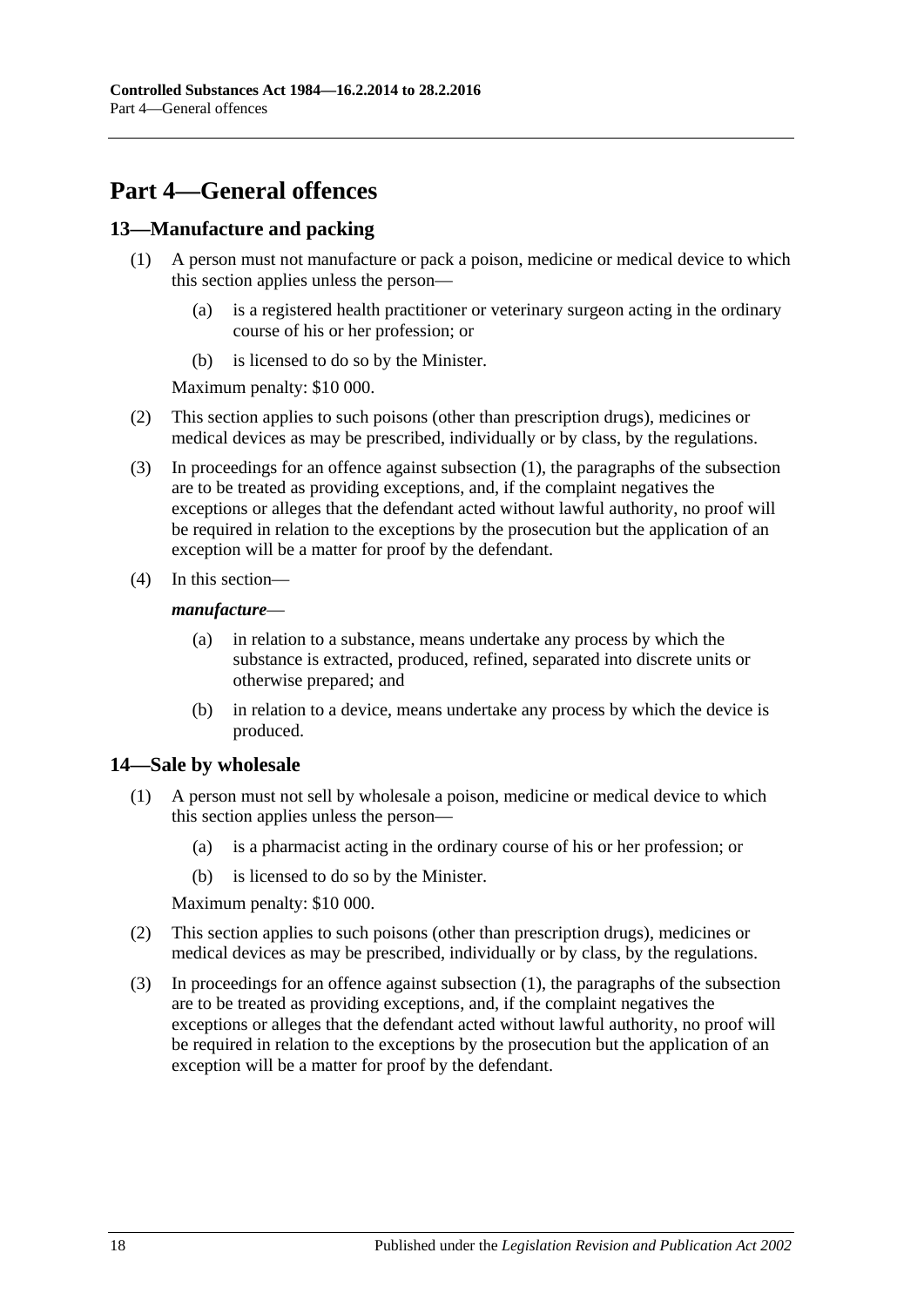#### <span id="page-18-3"></span><span id="page-18-0"></span>**15—Sale or supply to end user**

- (1) A person must not sell by retail or supply to a person a poison, medicine or medical device to which this section applies unless the person—
	- (a) is a registered health practitioner or veterinary surgeon acting in the ordinary course of his or her profession; or
	- (b) is licensed to do so by the Minister.

Maximum penalty: \$10 000.

- (2) This section applies to such poisons (other than prescription drugs), medicines or medical devices as may be prescribed, individually or by class, by the regulations.
- (3) In proceedings for an offence against [subsection](#page-18-3) (1), the paragraphs of the subsection are to be treated as providing exceptions, and, if the complaint negatives the exceptions or alleges that the defendant acted without lawful authority, no proof will be required in relation to the exceptions by the prosecution but the application of an exception will be a matter for proof by the defendant.

#### <span id="page-18-1"></span>**16—Sale of certain poisons**

(1) A person must not sell a poison to which this section applies to a person under the age of 18 years.

Maximum penalty: \$10 000.

- (2) A person must not sell a poison to which this section applies—
	- (a) unless the purchaser is known to the vendor; or
	- (b) unless the purchaser produces satisfactory evidence of his or her identity.

Maximum penalty: \$10 000.

(3) If a person seeks to purchase a poison to which this section applies, the vendor must ask the prospective purchaser the purpose for which the poison is required, and must not proceed with the sale unless the question is satisfactorily answered.

Maximum penalty: \$10 000.

- (4) A person who sells poisons to which this section applies must keep a record of—
	- (a) the names of the purchasers of those poisons; and
	- (b) the stated purposes for which they were purchased; and
	- (c) such other matters as may be prescribed.

Maximum penalty: \$10 000.

(5) This section applies to such poisons as may be prescribed, individually or by class, by the regulations.

### <span id="page-18-2"></span>**17—Sale of poisons the possession of which requires a licence**

A person must not sell a poison the possession of which requires a licence under this Act unless the purchaser produces his or her licence.

Maximum penalty: \$10 000.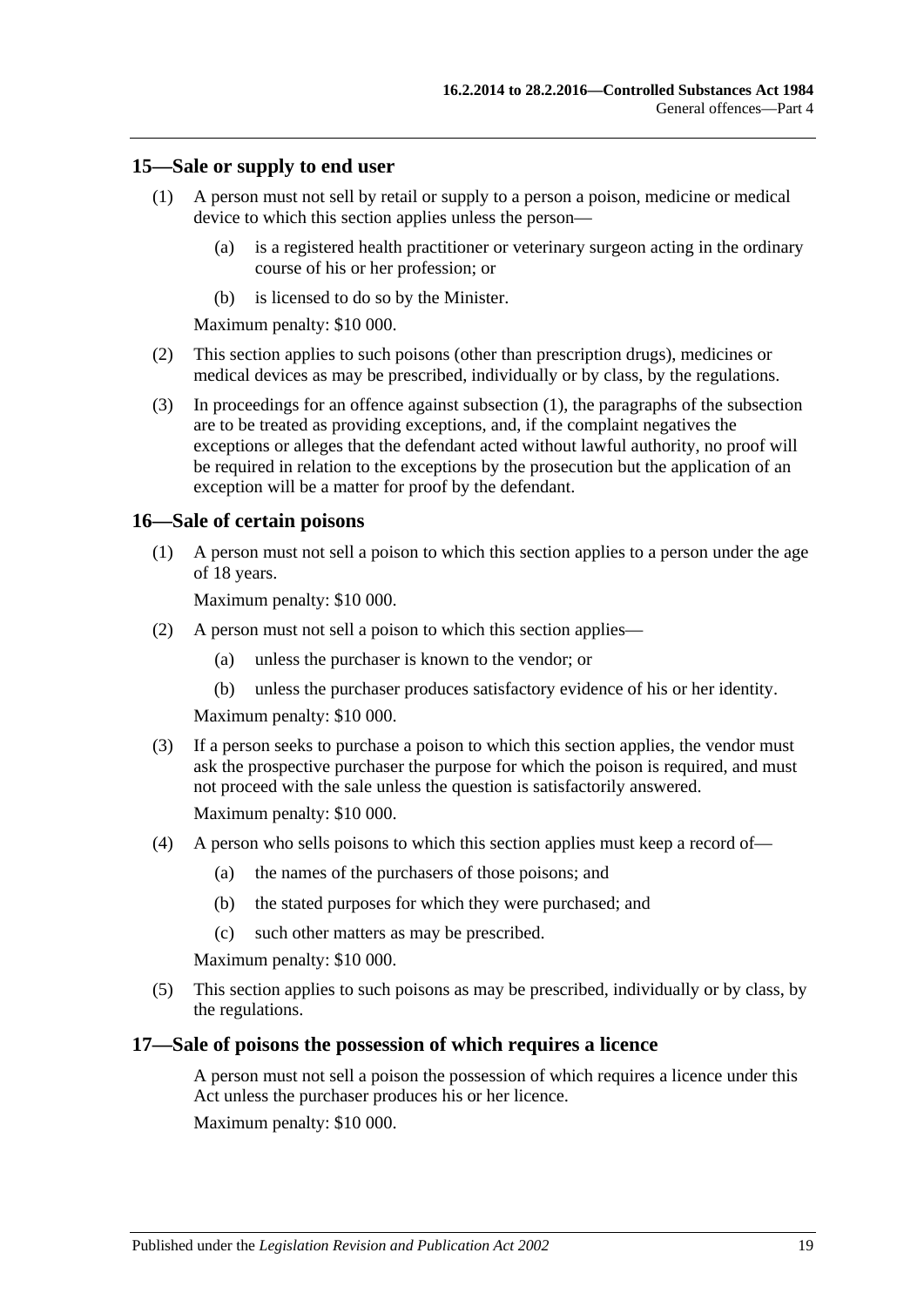### <span id="page-19-0"></span>**17A—Manufacture, sale, supply or possession of certain precursors**

(1) A person must not, unless he or she holds a permit from the Minister to do so, manufacture, sell or supply a poison to which this section applies (a *section 17A precursor*).

Maximum penalty: \$15 000 or imprisonment for 3 years, or both.

(2) A person must not, unless he or she holds a permit from the Minister to do so, be in possession of a section 17A precursor.

Maximum penalty: \$10 000 or imprisonment for 2 years, or both.

(3) A person must not sell a section 17A precursor unless the purchaser produces the permit under which the person is entitled to be in possession of the section 17A precursor.

Maximum penalty: \$10 000 or imprisonment for 2 years, or both.

(4) This section applies to such poisons as may be prescribed, individually or by class, by the regulations.

### <span id="page-19-1"></span>**17B—Storage and sale of certain precursors**

- (1) A person must not sell a poison to which this section applies (a *section 17B precursor*) to another person unless—
	- (a) the purchaser holds an account with the seller; and
	- (b) the sale is transacted as a sale on account pursuant to a duly completed order form supplied by the purchaser; and
	- (c) the order form is accompanied by a duly completed end user statement in the form prescribed by regulation; and
	- (d) the person collecting the precursor produces his or her driver's licence, passport or other satisfactory evidence of the person's identity that includes a photograph; and
	- (e) the seller is satisfied that the person collecting the precursor is the purchaser or is acting on behalf of the purchaser; and
	- (f) the seller duly completes the seller's section of the end user statement.

Maximum penalty: \$10 000 or imprisonment for 3 years, or both.

- <span id="page-19-2"></span>(2) A seller of section 17B precursors—
	- (a) must, in relation to each sale of such a precursor, keep a record of—
		- (i) the name and address of the purchaser; and
		- (ii) the name of the precursor and the quantity sold; and
		- (iii) the date of the sale; and
	- (b) must retain an end user statement for at least 5 years after the date of the sale to which it relates; and
	- (c) must make the record referred to in [paragraph](#page-19-2) (a) and the end user statements available for inspection at any time by an authorised officer.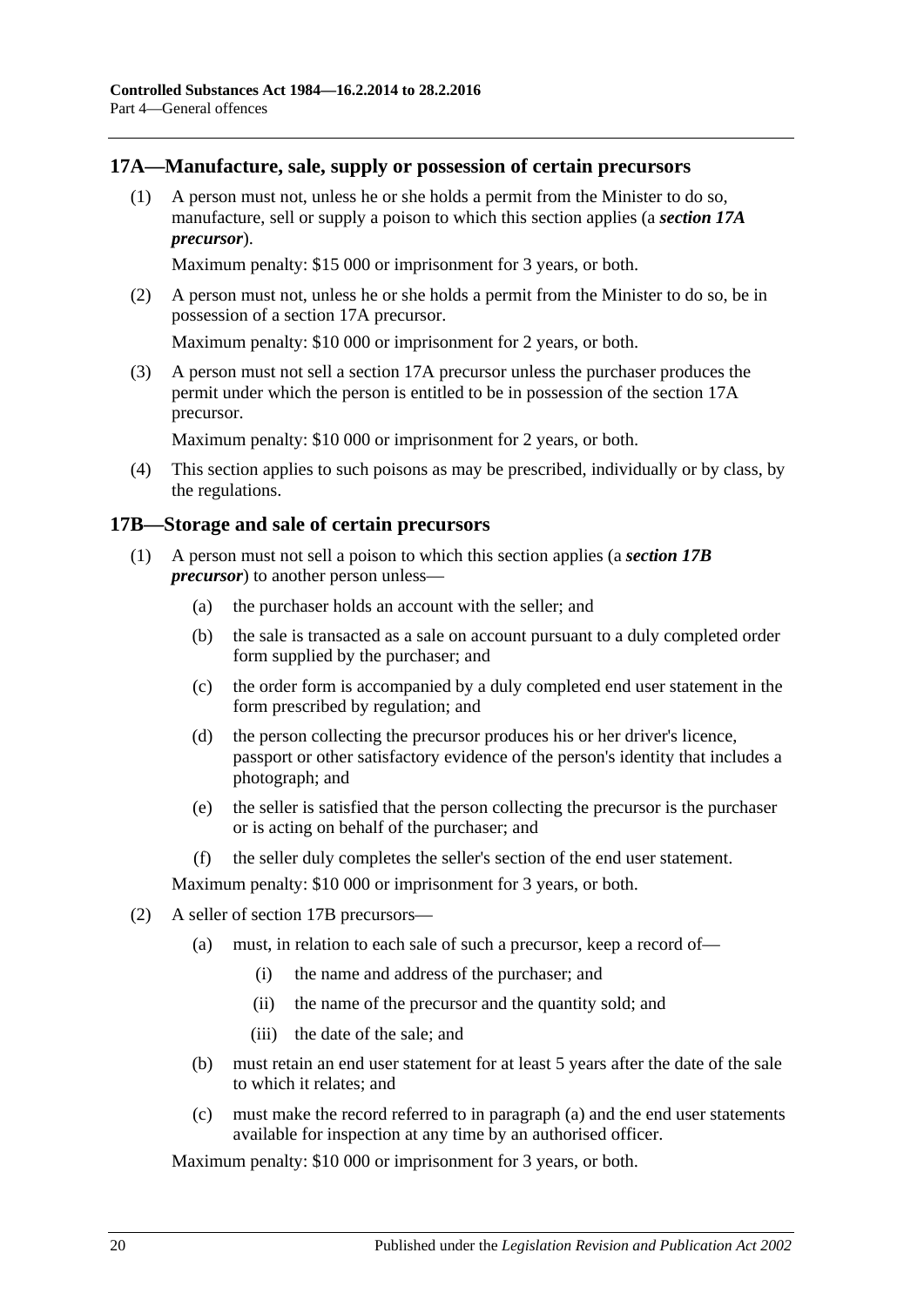- (3) A seller of section 17B precursors must, if at any time he or she forms a suspicion that an order or enquiry for the purchase of such a precursor may be connected to an unlawful use of the precursor, inform the Commissioner of Police of the suspicion. Maximum penalty: \$1 000 or imprisonment for 12 months, or both.
- (4) A seller of section 17B precursors—
	- (a) must keep those precursors in storage that is secure from access by any person other than the seller or a person who is authorised in writing by the seller to have such access: and
	- (b) must retain such a written authorisation while it is current and for at least 5 years after it ceases to have effect and make it available for inspection at any time by an authorised officer; and
	- (c) must cause the stock of those precursors to be checked, after each sale, by some person other than the person who directly handled the sale.

Maximum penalty: \$1 000 or imprisonment for 12 months, or both.

- (5) This section does not apply in relation to the sale of a section 17B precursor if the sale—
	- (a) is of a section 17B precursor contained in a preparation designed, packaged and labelled for human or animal therapeutic use; and
	- (b) is made to, or by, a registered health practitioner or veterinary surgeon acting in the ordinary course of his or her profession.
- (6) This section applies to such poisons as may be prescribed, individually or by class, by the regulations.

#### <span id="page-20-0"></span>**17C—Regulation of sale of certain precursors**

- (1) A person must not sell a poison to which this section applies (a *section 17C precursor*) to another person unless—
	- (a) the purchaser provides the seller with a duly completed end user statement in the form prescribed by regulation; and
	- (b) the purchaser produces his or her driver's licence, passport or other satisfactory evidence of the person's identity that includes a photograph; and
	- (c) the seller duly completes the seller's section of the end user statement.

Maximum penalty: \$10 000 or imprisonment for 3 years, or both.

(2) A seller of section 17C precursors must, if at any time he or she forms a suspicion that an order or enquiry for the purchase of such a precursor may be connected to an unlawful use of the precursor, inform the Commissioner of Police of the suspicion.

Maximum penalty: \$1 000 or imprisonment for 12 months, or both.

- (3) This section does not apply in relation to the sale of a section 17C precursor if the sale—
	- (a) is of a section 17C precursor contained in a preparation designed, packaged and labelled for human or animal therapeutic use; and
	- (b) is made to, or by, a registered health practitioner or veterinary surgeon acting in the ordinary course of his or her profession.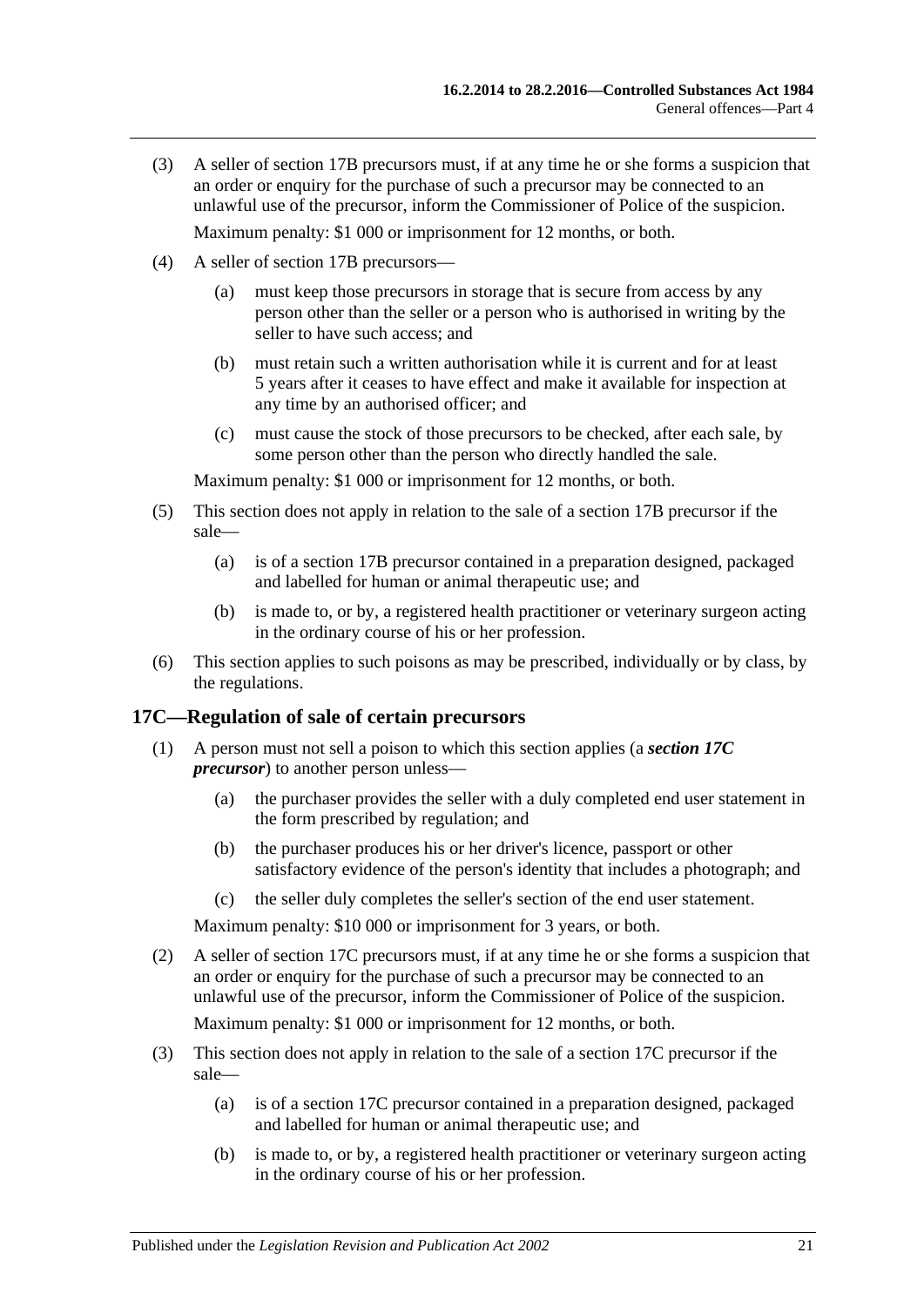(4) This section applies to such poisons as may be prescribed, individually or by class, by the regulations.

### <span id="page-21-1"></span><span id="page-21-0"></span>**18—Regulation of prescription drugs**

- (1) A person must not prescribe a prescription drug (not being a drug of dependence) except as follows:
	- (a) a registered health practitioner may prescribe a prescription drug (not being a drug of dependence) for a person if he or she is acting in the ordinary course of the practitioner's profession and—
		- (i) the practitioner is a dentist, medical practitioner or nurse practitioner; or
		- (ii) the practitioner's registration is endorsed under section 94 of the *Health Practitioner Regulation National Law* as being qualified to prescribe a scheduled medicine or class of scheduled medicines and the drug is a scheduled medicine or of a class of scheduled medicines specified in the endorsement; or
		- (iii) the practitioner is authorised to prescribe the drug by the regulations;
	- (b) a veterinary surgeon may prescribe a prescription drug (not being a drug of dependence) for an animal if the veterinary surgeon is acting in the ordinary course of the veterinary surgeon's profession;
	- (c) a person may prescribe a prescription drug (not being a drug of dependence) for a person or an animal if licensed to do so by the Minister.

Maximum penalty: \$10 000 or imprisonment for 2 years.

- (1a) A person must not sell a prescription drug (not being a drug of dependence) by wholesale except as follows:
	- (a) a pharmacist may sell a prescription drug (not being a drug of dependence) by wholesale if the pharmacist is acting in the ordinary course of the pharmacist's profession;
	- (b) a person may sell a prescription drug (not being a drug of dependence) by wholesale if licensed to do so by the Minister.

- (1b) A person must not sell a prescription drug (not being a drug of dependence) by retail except as follows:
	- (a) a pharmacist may sell a prescription drug (not being a drug of dependence) by retail if the pharmacist—
		- (i) is dispensing the drug on the prescription of a person of a class authorised to prescribe the drug; and
		- (ii) is acting in the ordinary course of the pharmacist's profession;
	- (b) a registered health practitioner may sell a prescription drug (not being a drug of dependence) by retail if the practitioner is acting in the ordinary course of the practitioner's profession and—
		- (i) the practitioner is a dentist, medical practitioner or nurse practitioner; or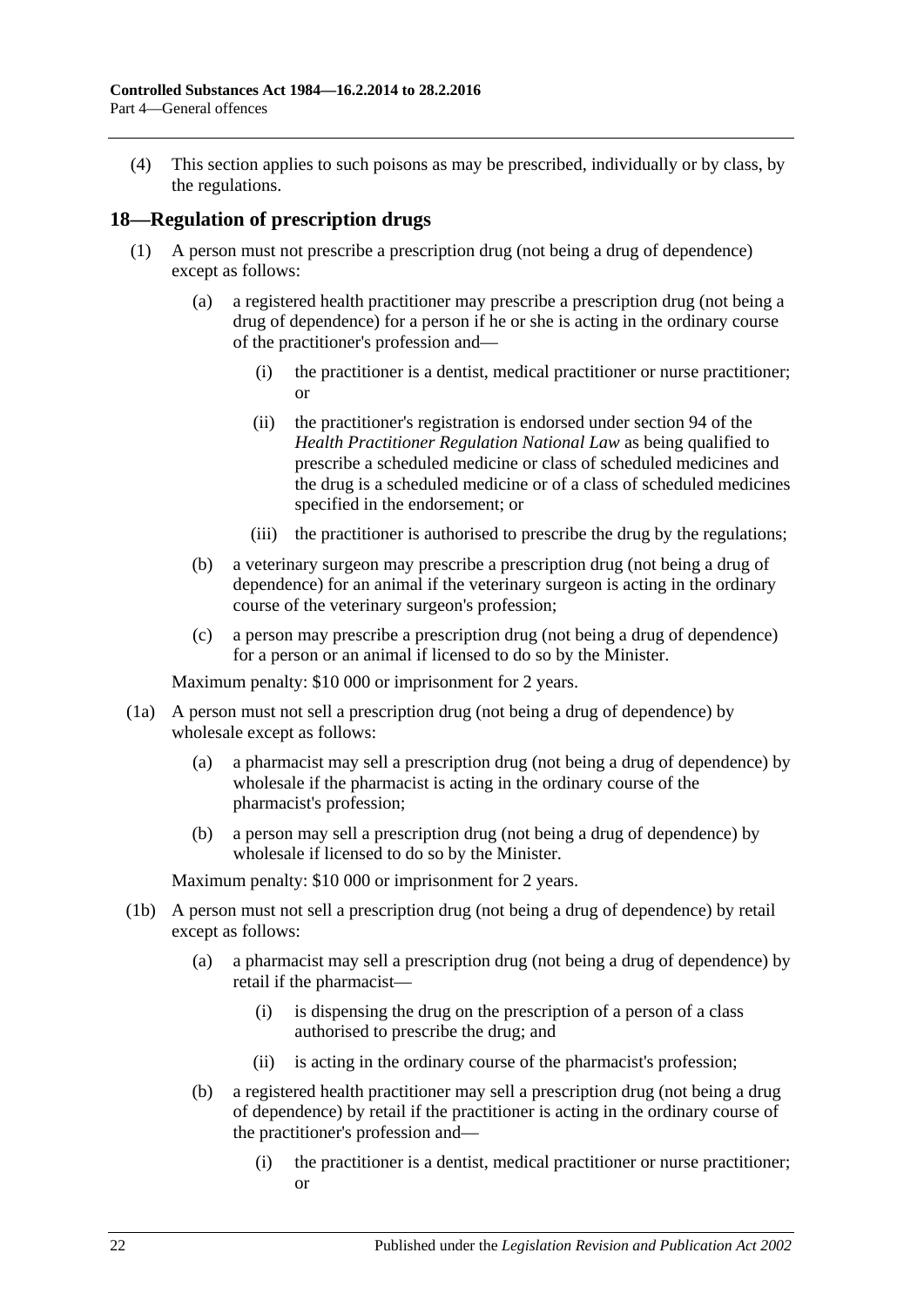- (ii) the practitioner's registration is endorsed under section 94 of the *Health Practitioner Regulation National Law* as being qualified to sell a scheduled medicine or class of scheduled medicines and the drug is a scheduled medicine or of a class of scheduled medicines specified in the endorsement; or
- (iii) the practitioner is authorised to sell the drug by the regulations;
- (c) a veterinary surgeon may sell a prescription drug (not being a drug of dependence) by retail if the veterinary surgeon is acting in the ordinary course of the veterinary surgeon's profession;
- (d) a person may sell a prescription drug (not being a drug of dependence) by retail if the person is licensed to do so by the Minister.

Maximum penalty: \$10 000 or imprisonment for 2 years.

- (1c) A person must not supply a prescription drug (not being a drug of dependence) to another person except as follows:
	- (a) a pharmacist may supply a prescription drug (not being a drug of dependence) to a person if the pharmacist—
		- (i) is dispensing the drug on the prescription of a person of a class authorised to prescribe the drug; and
		- (ii) is acting in the ordinary course of the pharmacist's profession;
	- (b) a registered health practitioner may supply a prescription drug (not being a drug of dependence) to a person if the practitioner is acting in the ordinary course of the practitioner's profession and—
		- (i) the practitioner is a dentist, medical practitioner, nurse or midwife; or
		- (ii) the practitioner's registration is endorsed under section 94 of the *Health Practitioner Regulation National Law* as being qualified to supply a scheduled medicine or class of scheduled medicines and the drug is a scheduled medicine or of a class of scheduled medicines specified in the endorsement; or
		- (iii) the practitioner is authorised to supply the drug by the regulations;
	- (c) a veterinary surgeon may supply a prescription drug (not being a drug of dependence) to a person for an animal if the veterinary surgeon is acting in the ordinary course of the veterinary surgeon's profession;
	- (d) a person may supply a prescription drug (not being a drug of dependence) to another person if licensed to do so by the Minister.

- (1d) A person must not administer a prescription drug (not being a drug of dependence) to another person or an animal except as follows:
	- (a) a registered health practitioner may administer a prescription drug (not being a drug of dependence) to a person if the practitioner is acting in the ordinary course of the practitioner's profession and—
		- (i) the practitioner is a dentist, medical practitioner, nurse or midwife; or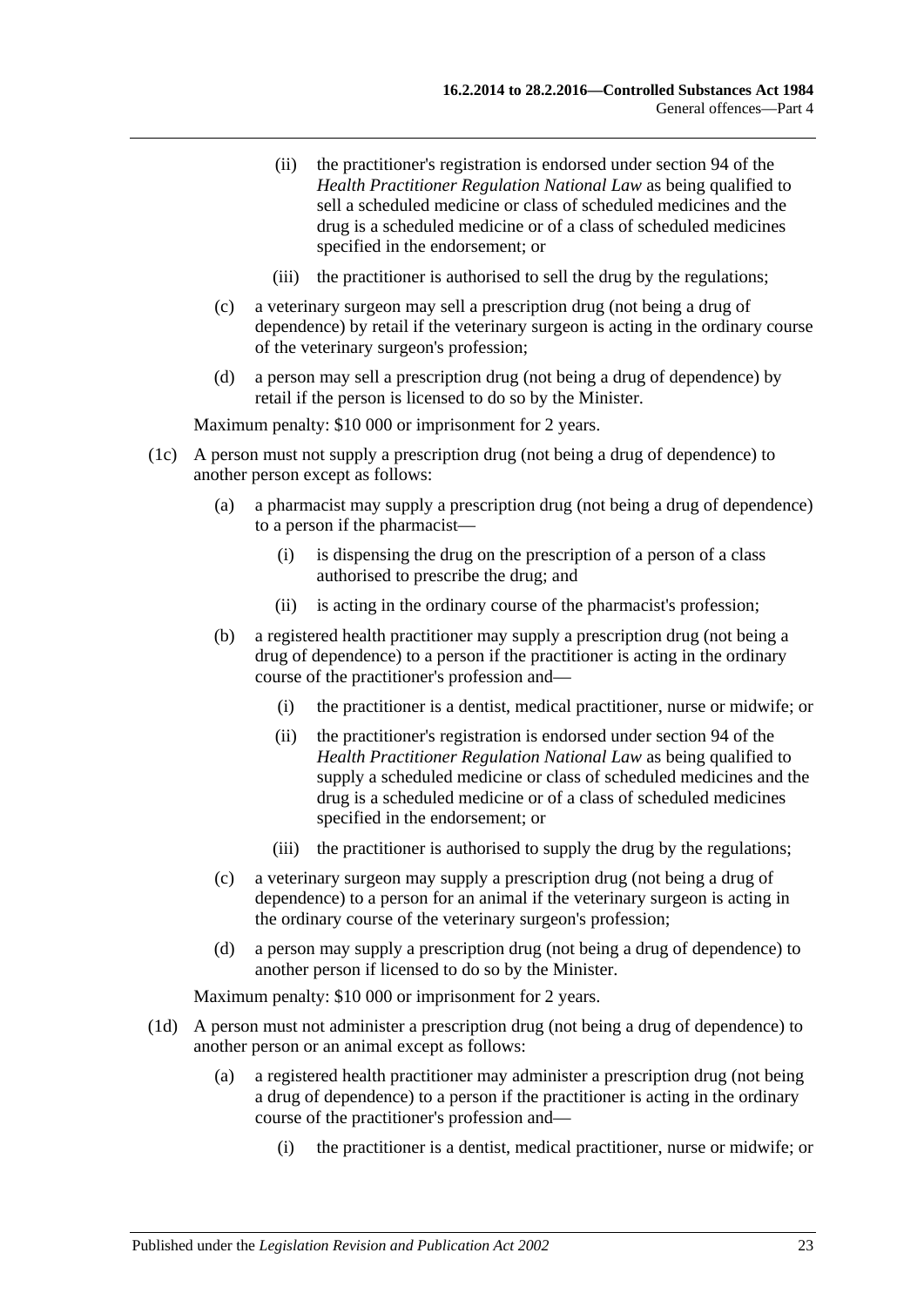- (ii) the practitioner's registration is endorsed under section 94 of the *Health Practitioner Regulation National Law* as being qualified to administer a scheduled medicine or class of scheduled medicines and the drug is a scheduled medicine or of a class of scheduled medicines specified in the endorsement; or
- (iii) the practitioner is authorised to administer the drug by the regulations;
- (b) a veterinary surgeon may administer a prescription drug (other than a drug of dependence) to an animal if the veterinary surgeon is acting in the ordinary course of the veterinary surgeon's profession;
- (c) a person may administer to another person or an animal a prescription drug (not being a drug of dependence) if the drug has been lawfully prescribed for, or supplied to, that other person or that animal;
- (d) a person may administer a prescription drug (not being a drug of dependence) to another person if licensed to do so by the Minister.

- (1e) A person must not manufacture or pack a prescription drug (not being a drug of dependence) except as follows:
	- (a) a pharmacist may manufacture or pack a prescription drug (not being a drug of dependence) if the pharmacist is acting in the ordinary course of the pharmacist's profession;
	- (b) a registered health practitioner may manufacture or pack a prescription drug (not being a drug of dependence) if the practitioner is acting in the ordinary course of the practitioner's profession and—
		- (i) the practitioner is a dentist, medical practitioner or nurse practitioner; or
		- (ii) the practitioner's registration is endorsed under section 94 of the *Health Practitioner Regulation National Law* as being qualified to sell, supply or administer a scheduled medicine or class of scheduled medicines, the drug is a scheduled medicine or of a class of scheduled medicines specified in the endorsement and the manufacture or packing is incidental to the sale, supply or administration of the drug; or
		- (iii) the practitioner is authorised to manufacture or pack the drug by the regulations;
	- (c) a veterinary surgeon may manufacture or pack a prescription drug (not being a drug of dependence) if the veterinary surgeon is acting in the ordinary course of the veterinary surgeon's profession;
	- (d) a person may manufacture or pack a prescription drug (not being a drug of dependence) if licensed to do so by the Minister;
	- (e) a person may manufacture or pack a prescription drug (not being a drug of dependence) if—
		- (i) the drug has been lawfully prescribed for the person, another person or an animal; and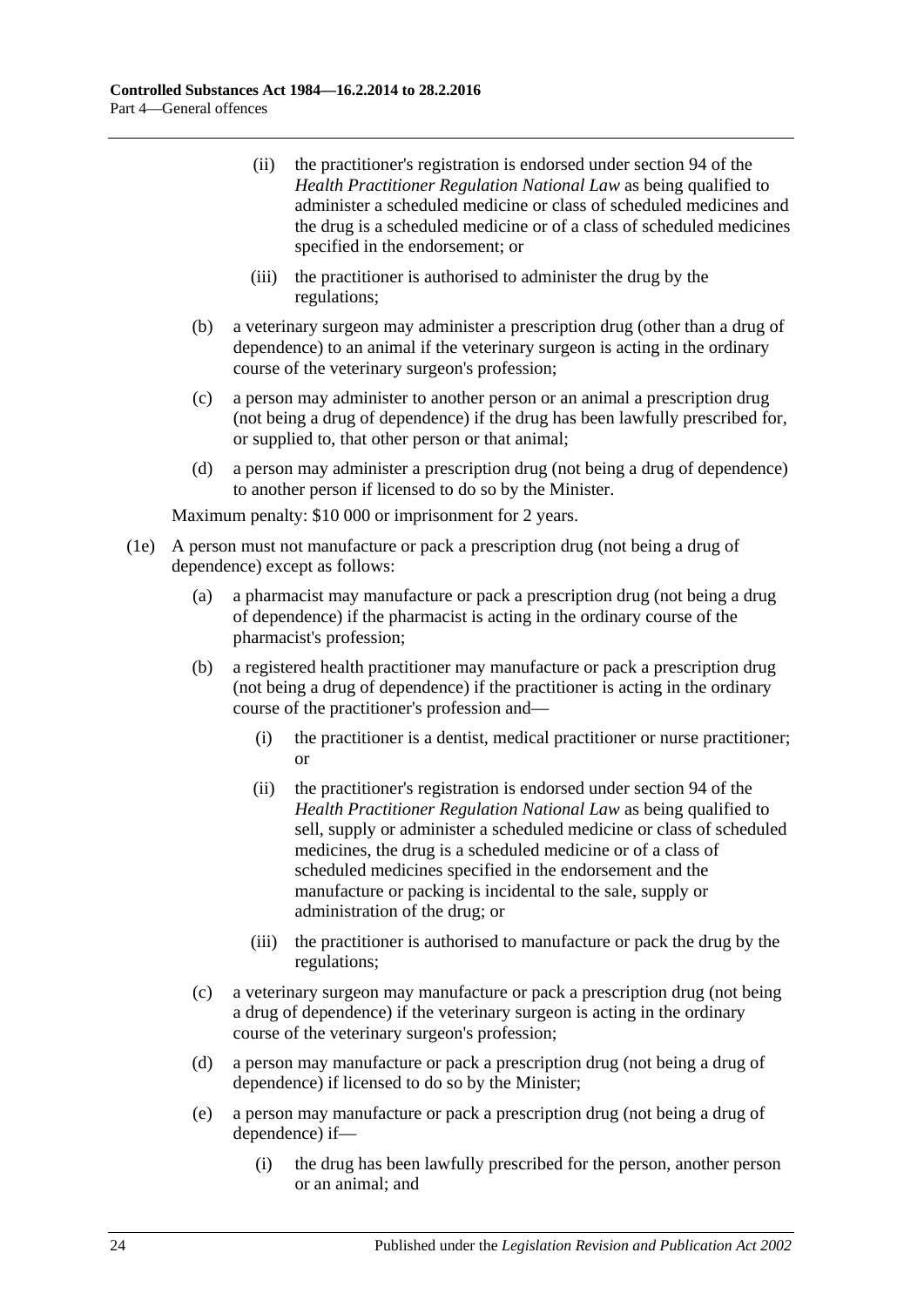(ii) the manufacture or packing is incidental to the administration of the drug as so prescribed.

Maximum penalty: \$10 000 or imprisonment for 2 years.

(2) A person must not prescribe a prescribed prescription drug unless the person has the qualifications or meets the requirements specified in the regulations for the purposes of this subsection.

Maximum penalty: \$10 000 or imprisonment for 2 years.

- <span id="page-24-1"></span>(3) A person must not have in his or her possession a prescription drug (not being a drug of dependence) unless he or she—
	- (a) is the person, or is acting on behalf of the person, for whom the drug has been lawfully prescribed or supplied; or
	- (b) is the owner, or is acting on behalf of the owner, of an animal for whom the drug has been lawfully prescribed or supplied; or
	- (c) is a person authorised by law to sell or supply prescription drugs; or
	- (d) is licensed to do so by the Minister; or
	- (e) has other lawful authority or reasonable excuse for doing so.

Maximum penalty: \$10 000 or imprisonment for 2 years.

- (4) In proceedings for an offence against [subsection](#page-21-1) (1) or [\(3\),](#page-24-1) the paragraphs of the subsection are to be treated as providing exceptions, and, if the complaint negatives the exceptions or alleges that the defendant acted without lawful authority and, in the case of a complaint for an offence against [subsection](#page-24-1) (3), without reasonable excuse, no proof will be required in relation to the exceptions by the prosecution but the application of an exception will be a matter for proof by the defendant.
- (5) In this section—

*manufacture*, in relation to a substance, means undertake any process by which the substance is extracted, produced, refined, separated into discrete units or otherwise prepared.

## <span id="page-24-0"></span>**18A—Restriction of prescription or supply of drug of dependence in certain circumstances**

- (a1) A person must not prescribe for a person or an animal a drug of dependence except as follows:
	- (a) a registered health practitioner may prescribe a drug of dependence for a person if the practitioner is acting in the ordinary course of the practitioner's profession and—
		- (i) the practitioner is a dentist, medical practitioner or nurse practitioner; or
		- (ii) the practitioner is a registered health practitioner whose registration is endorsed under section 94 of the *Health Practitioner Regulation National Law* as being qualified to prescribe a scheduled medicine or class of scheduled medicines and the drug is a scheduled medicine or of a class of scheduled medicines specified in the endorsement; or
		- (iii) the practitioner is authorised to prescribe the drug by the regulations;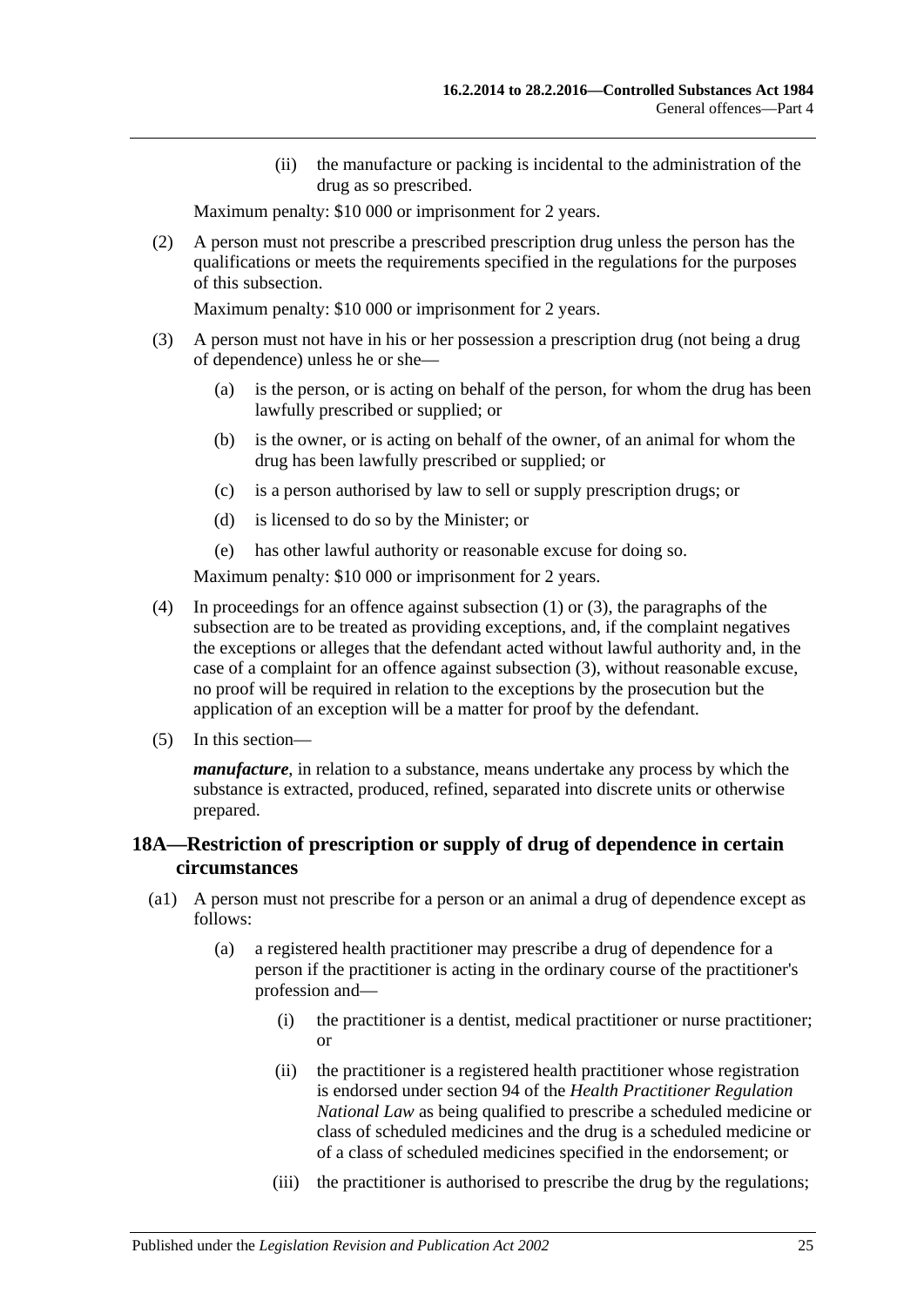(b) a veterinary surgeon may prescribe a drug of dependence for an animal if the veterinary surgeon is acting in the ordinary course of the veterinary surgeon's profession.

Maximum penalty: \$10 000 or imprisonment for 2 years.

- (1) A registered health practitioner must not prescribe any drug of dependence for, or supply any drug of dependence to—
	- (a) a person for regular use by the person during a period exceeding 2 months, or during a period that, together with any other period for which a drug of dependence has, to the practitioner's knowledge, been prescribed or supplied by a registered health practitioner, would result in drugs of dependence being regularly used by the person during a period exceeding 2 months; or
	- (b) a person who the practitioner knows or has reasonable cause to believe is dependent on drugs,

unless the practitioner prescribes or supplies the drug in accordance with an authority granted by the Minister under this section or in circumstances that are exempted from this subsection by the regulations.

- (2) For the purposes of this section, a person is dependent on drugs if—
	- (a) the person—
		- (i) has acquired, as a result of the repeated administration of prescription drugs or controlled drugs, an overpowering desire for the continued administration of such drugs; and
		- (ii) is likely to suffer mental or physical distress or disorder on cessation of the administration of such drugs; or
	- (b) the person has a history of consuming or using prescription drugs or controlled drugs in a quantity or manner that—
		- (i) in the case of drugs lawfully supplied to the person—is contrary to the prescribing practitioner's instructions relating to consumption or use of the drug; and
		- (ii) in any case—presents a risk to the person's health.
- (3) An application for the authority of the Minister to prescribe or supply a drug of dependence under this section must—
	- (a) be in writing and be signed by the registered health practitioner who proposes to prescribe or supply the drug; and
	- (b) contain such information as may be prescribed.
- (4) The Minister may give an authority to the registered health practitioner by whom any such application is made to prescribe for or supply to the person to whom the application relates a drug of dependence specified in the authority for therapeutic purposes.
- (5) Any such authority must be in writing and must specify—
	- (a) the quantity of the drug of dependence that may be so prescribed or supplied by the practitioner; and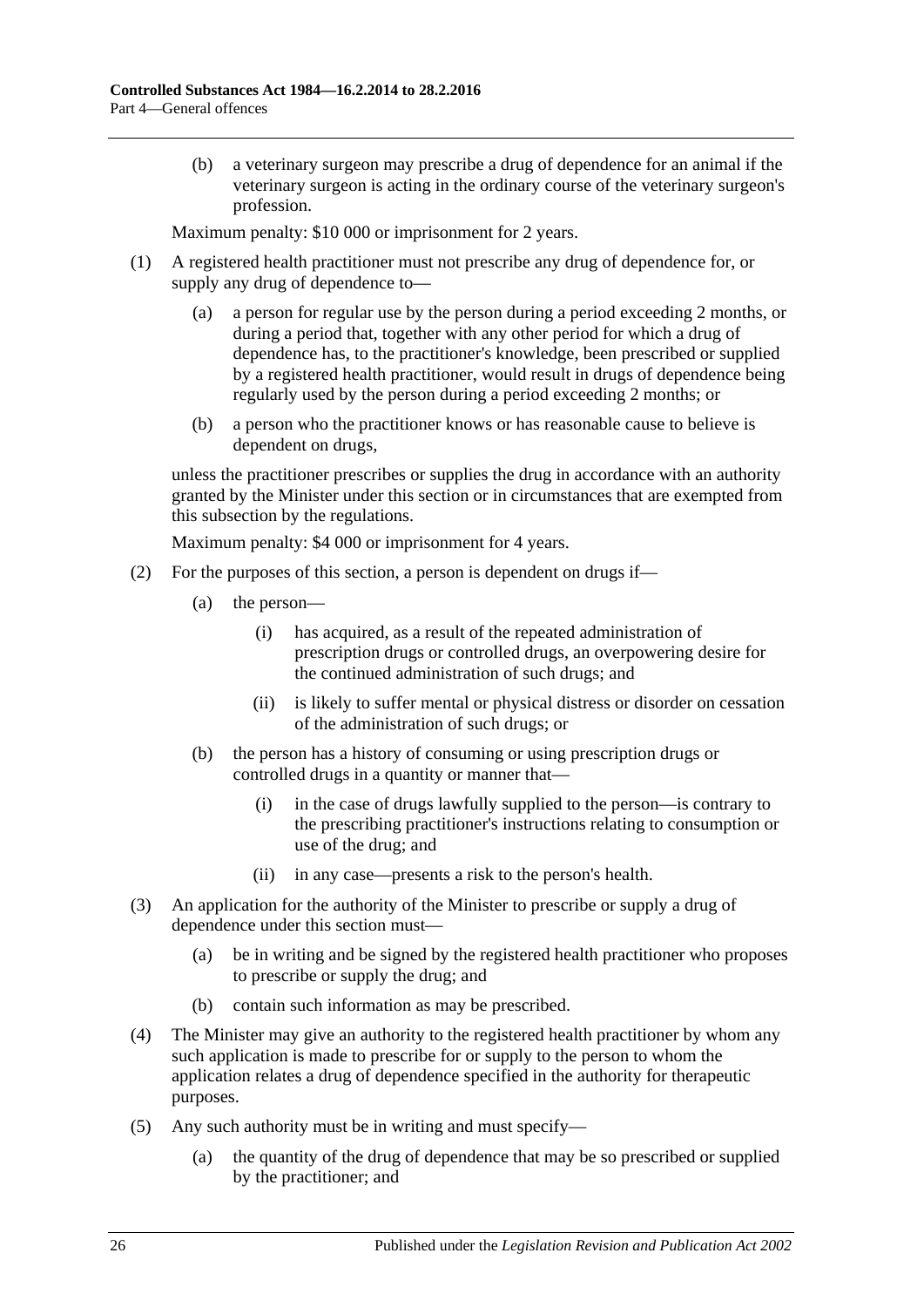- (b) the period for which any such drug may be so prescribed or supplied.
- (6) In the case of an emergency the Minister may issue a registered health practitioner authorised to prescribe a drug of dependence a temporary authority to prescribe or supply a drug of dependence under this section.
- (7) A temporary authority—
	- (a) may be applied for, and given, orally; and
	- (b) cannot operate in respect of a period longer than 2 months.
- (8) An authority or temporary authority given under this section—
	- (a) may be subject to such conditions as the Minister thinks fit; and
	- (b) may be varied or revoked by the Minister at any time by notice in writing given personally or by post to the holder of the authority or temporary authority.

#### <span id="page-26-0"></span>**19—Sale or supply of volatile solvents**

- (1) A person must not sell or supply a volatile solvent to another person if he or she suspects, or there are reasonable grounds for suspecting, that the other person—
	- (a) intends to inhale the solvent; or
	- (b) intends to sell or supply the solvent to a further person for inhalation by that further person.

Maximum penalty: \$10 000 or imprisonment for 2 years.

(2) If a person, acting at the request of another person, purchases a volatile solvent on behalf of the other person for the purpose of inhalation, the person is guilty of an offence.

Maximum penalty: \$10 000 or imprisonment for 2 years.

- <span id="page-26-2"></span>(3) A person must not sell or supply a volatile solvent to which this subsection applies to a person under the age prescribed for the volatile solvent. Maximum penalty: \$10 000.
- (4) [Subsection](#page-26-2) (3) applies to such volatile solvents as may be prescribed, individually or by class, by the regulations.
- <span id="page-26-3"></span>(5) An authorised officer may confiscate a volatile solvent (together with its container) found in the possession of a person if the authorised officer has reason to suspect that the person has the solvent for the purpose of inhalation.
- (6) Anything confiscated under [subsection](#page-26-3) (5) is forfeited to the Crown and may be sold, destroyed or otherwise disposed of as the Minister or the Commissioner of Police directs.

#### <span id="page-26-1"></span>**20—Prohibition of automatic vending machines**

- (1) A person must not—
	- (a) whether on premises of which the person is the owner or in any other place—
		- (i) install an automatic vending machine for the sale or supply of a poison, medicine or medical device; or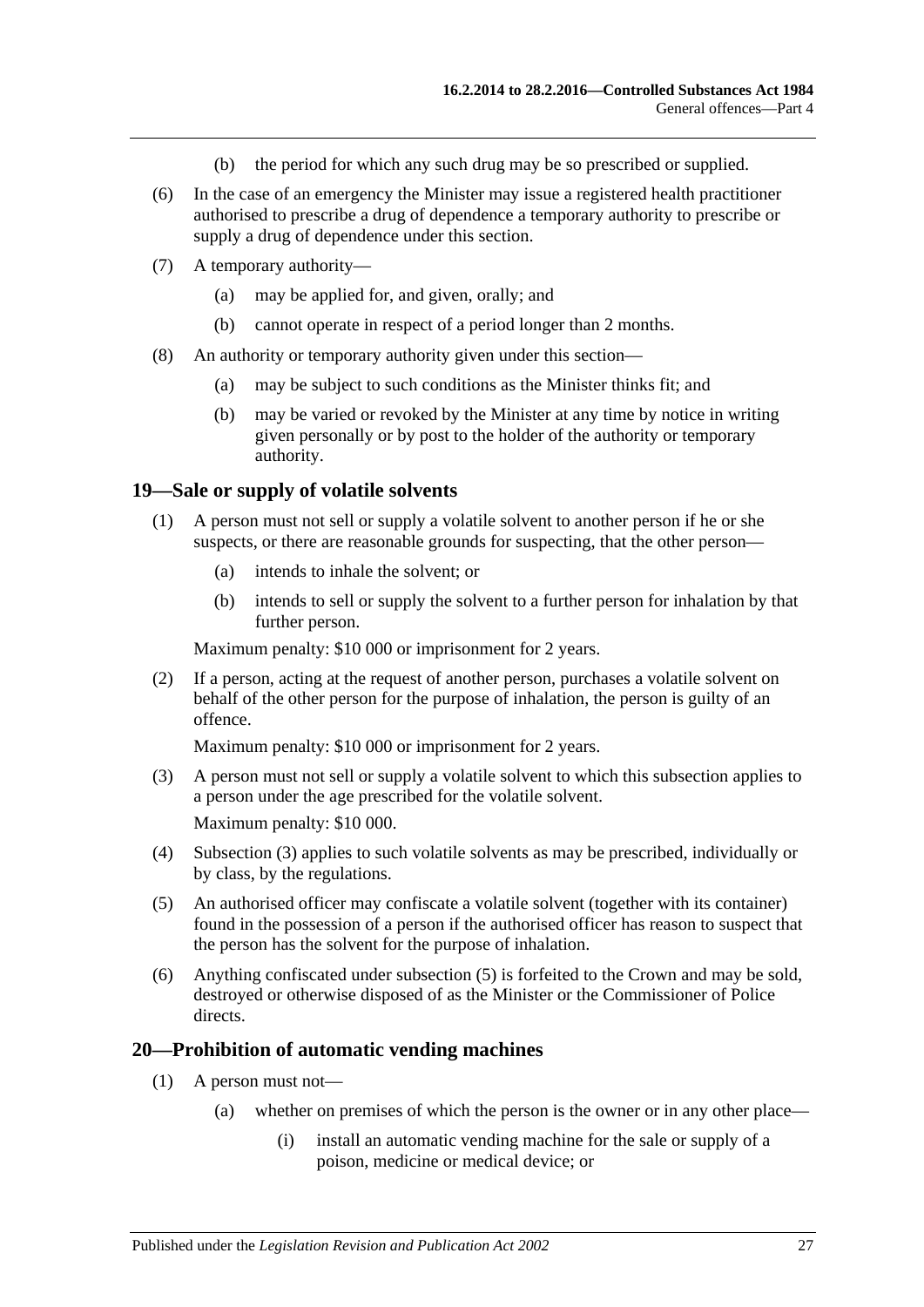- (ii) sell or supply a poison, medicine or medical device by means of an automatic vending machine; or
- (b) permit or suffer any such vending machine to be installed or operated on premises of which he or she is the owner.

Maximum penalty: \$5 000.

(2) This section does not apply to a poison, medicine or medical device prescribed, or of a class prescribed, by regulation or in circumstances prescribed by regulation.

## <span id="page-27-0"></span>**21—Sale, supply, possession or administration of other potentially harmful substances or devices**

- <span id="page-27-4"></span>(1) The Minister may, by notice published in the Gazette, prohibit the sale, supply, possession or administration of—
	- (a) any substance or device specified in the order, being a substance or device that should not, in the Minister's opinion, be sold, supplied, possessed or administered pending evaluation of its harmful properties; and
	- (b) in the case of a substance, any preparation containing that substance.
- (2) A person must not contravene a notice published under [subsection](#page-27-4) (1). Maximum penalty: \$10 000 or imprisonment for 2 years.
- (3) The Minister may, by notice published in the Gazette, vary or revoke a notice published under [subsection](#page-27-4) (1).
- (4) On publishing a notice under this section, the Minister must refer the subject matter of the notice to the Advisory Council for its consideration.

#### <span id="page-27-1"></span>**22—Possession**

(1) A person must not have in his or her possession a poison to which this section applies unless licensed to do so by the Minister.

Maximum penalty: \$10 000.

(2) This section applies to such poisons (other than drugs of dependence) as may be prescribed, individually or by class, by the regulations.

## <span id="page-27-2"></span>**23—Quality**

(1) A person must not sell by wholesale or by retail or supply a poison, medicine or medical device that does not conform with the regulations.

Maximum penalty: \$10 000.

(2) It is a defence for a person charged with an offence against this section to prove that he or she did not know and could not, by the exercise of reasonable diligence, have known that the subject matter of the offence did not conform with the regulations.

## <span id="page-27-3"></span>**24—Packaging and labelling**

A person must not sell by wholesale or by retail or supply to a person a poison, medicine or medical device unless—

- (a) it is enclosed in a package or container; and
- (b) the package or container conforms with the regulations; and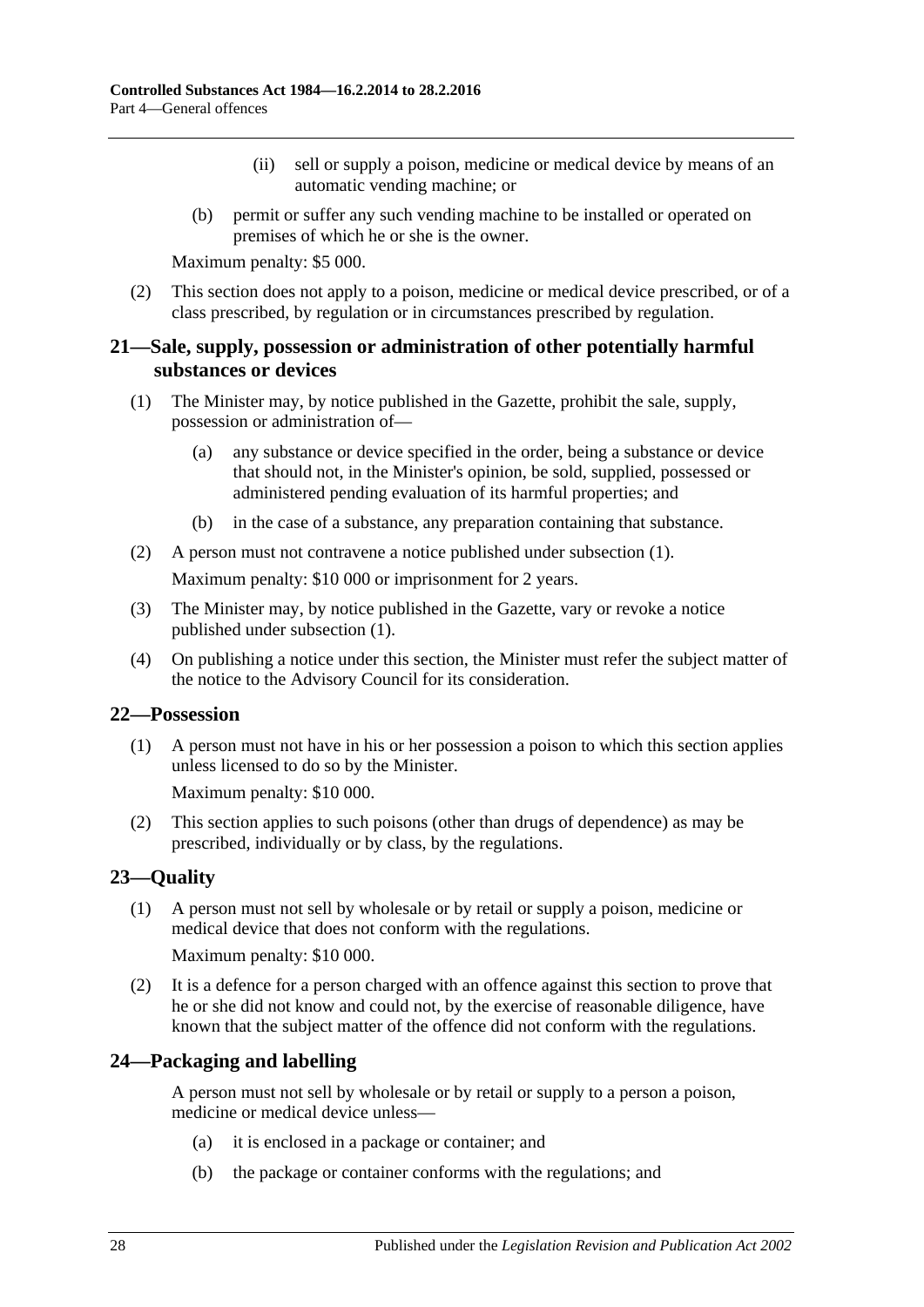(c) the package or container is labelled in accordance with the regulations. Maximum penalty: \$10 000.

#### <span id="page-28-0"></span>**25—Storage**

A person must not store a poison, medicine or medical device contrary to the regulations.

Maximum penalty: \$10 000.

#### <span id="page-28-1"></span>**26—Transport**

A person must not transport a poison, medicine or medical device contrary to the regulations.

Maximum penalty: \$10 000.

#### <span id="page-28-2"></span>**27—Use**

A person must not—

- (a) use a poison, medicine or medical device for a purpose or in a manner prohibited by the regulations; or
- (b) sell, supply, prescribe, or purchase a poison, medicine or medical device for a purpose prohibited by the regulations.

Maximum penalty: \$10 000.

#### <span id="page-28-3"></span>**28—Prohibition of advertisement**

(1) A person must not advertise that a poison, controlled drug, medicine or medical device to which this section applies is available for sale or supply.

Maximum penalty: \$10 000.

(2) This section applies to such poisons, controlled drugs, medicines and medical devices as may be prescribed, individually or by class, by the regulations.

#### <span id="page-28-4"></span>**29—Regulation of advertisement**

A person must comply with the regulations in advertising that a poison, medicine or medical device is available for sale or supply.

Maximum penalty: \$10 000.

#### <span id="page-28-5"></span>**30—Forgery etc of prescriptions**

(1) A person must not forge or fraudulently alter or utter a prescription or other document, or have in his or her possession such a prescription or document knowing it to be forged or fraudulently altered, with a view to obtaining a prescription drug.

Maximum penalty: \$15 000 or imprisonment for 5 years.

- (2) A person must not knowingly, by false representation, obtain—
	- (a) a prescription drug; or
	- (b) a prescription for a prescription drug.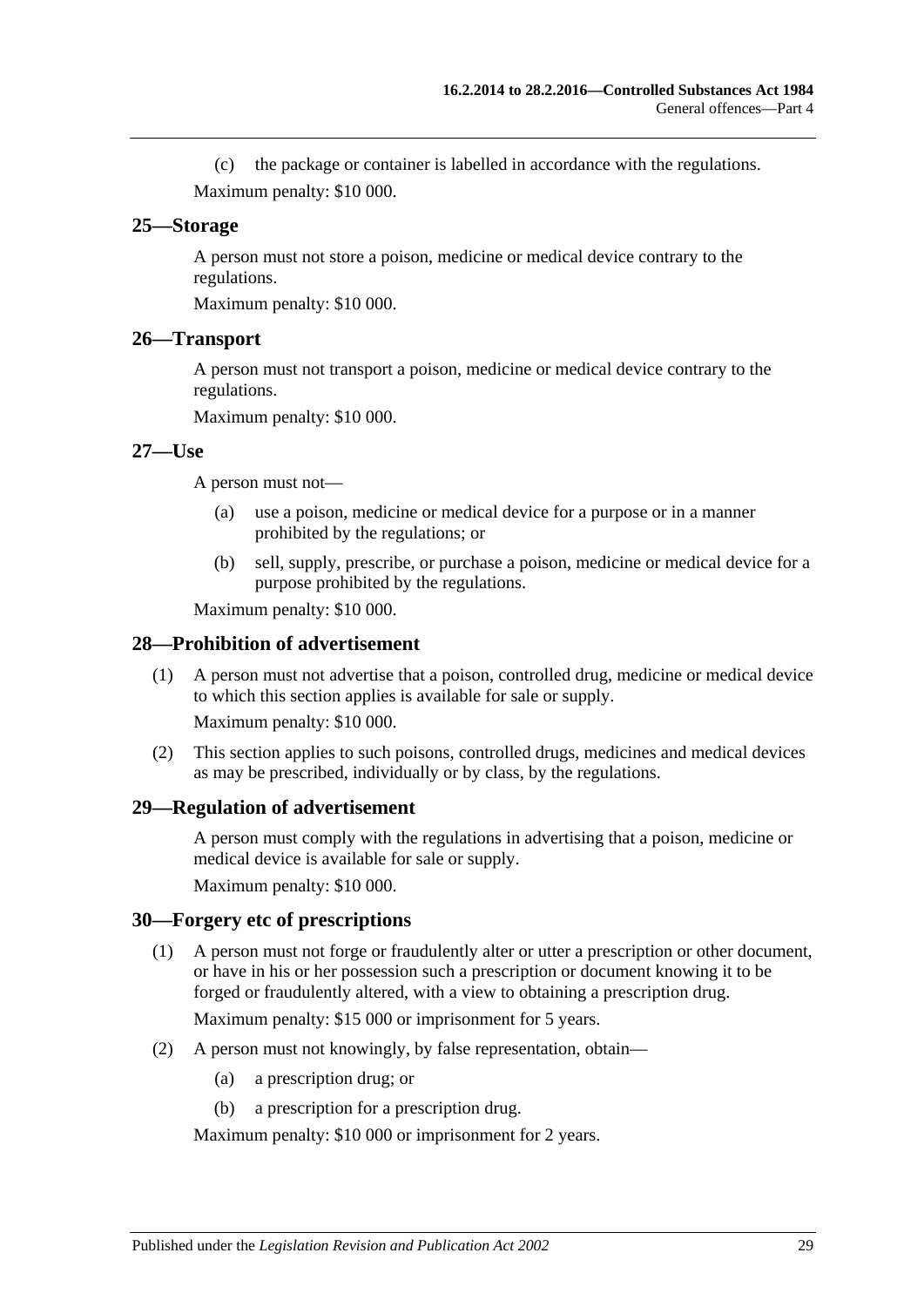- (2a) A person must not, in or in connection with obtaining a prescription drug, give to the person prescribing or supplying the drug a name or address that is false. Maximum penalty: \$10 000.
- (3) A pharmacist must retain any prescription or other document that he or she has reasonable cause to believe has been forged or fraudulently altered and must forthwith deliver any such prescription or document to the Commissioner of Police.

## <span id="page-29-0"></span>**Part 5—Offences relating to controlled drugs, precursors and plants**

## <span id="page-29-1"></span>**Division 1—Preliminary**

## <span id="page-29-3"></span><span id="page-29-2"></span>**31—Application of Part**

- (1) This Part does not apply to—
	- (a) the manufacture, sale or supply of a poison, or the sale or supply of equipment for use in connection with the consumption or administration of a poison, by a pharmacist if the pharmacist is acting in the ordinary course of the pharmacist's profession; or
	- (ab) the sale by retail of a poison, or of equipment for use in connection with the consumption or administration of a poison, by a registered health practitioner if the practitioner is acting in the ordinary course of the practitioner's profession and—
		- (i) the practitioner is a dentist, medical practitioner or nurse practitioner; or
		- (ii) the practitioner's registration is endorsed under section 94 of the *Health Practitioner Regulation National Law* as being qualified to sell a scheduled medicine or class of scheduled medicines and the poison is a scheduled medicine or of a class of scheduled medicines specified in the endorsement; or
		- (iii) the practitioner is authorised to sell the poison by the regulations; or
	- (ac) the supply of a poison, or of equipment for use in connection with the consumption or administration of a poison, by a registered health practitioner if the practitioner is acting in the ordinary course of the practitioner's profession and—
		- (i) the practitioner is a dentist, medical practitioner, nurse or midwife; or
		- (ii) the practitioner's registration is endorsed under section 94 of the *Health Practitioner Regulation National Law* as being qualified to supply a scheduled medicine or class of scheduled medicines and the poison is a scheduled medicine or of a class of scheduled medicines specified in the endorsement; or
		- (iii) the practitioner is authorised to supply the poison by the regulations; or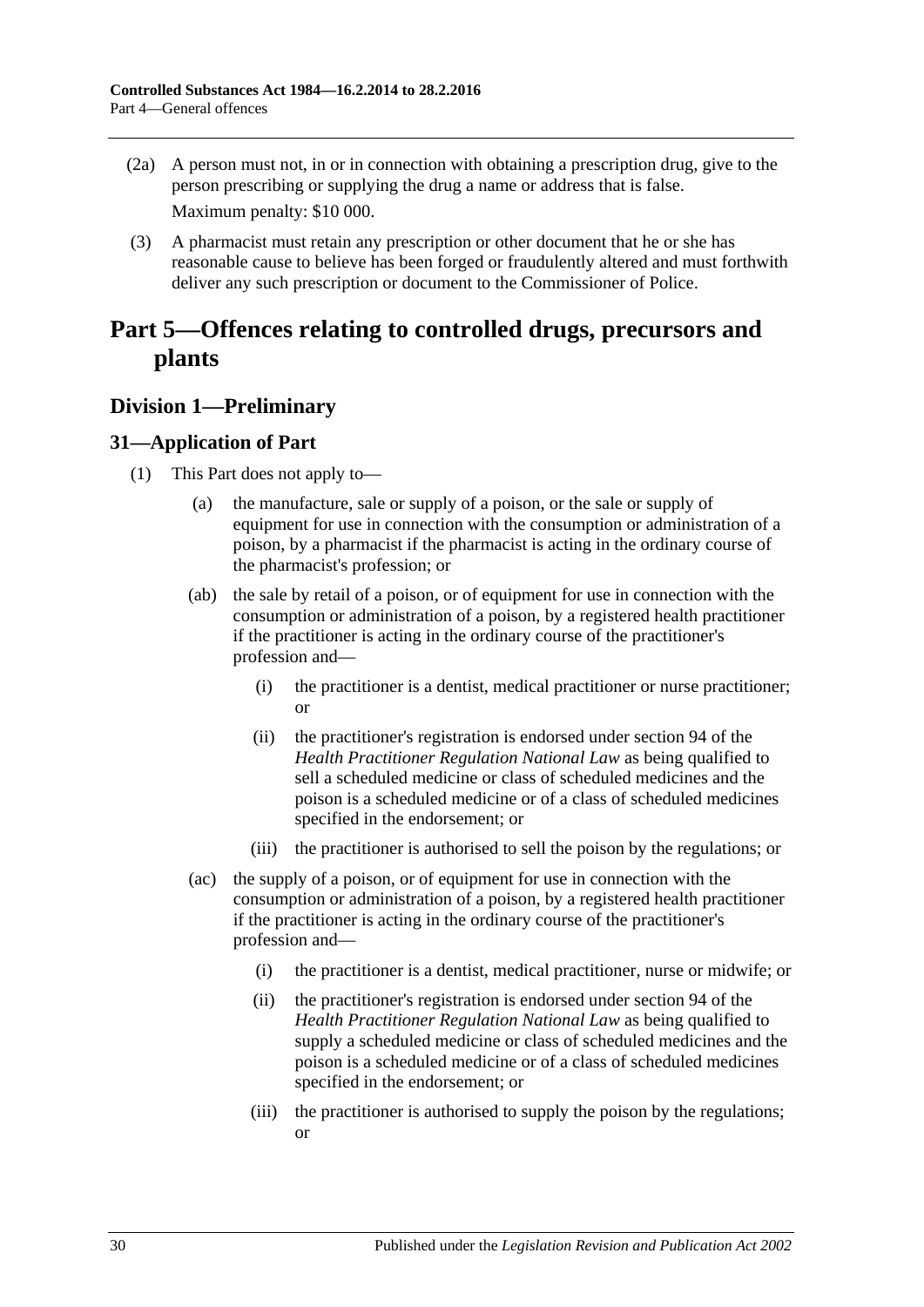- (ad) the administration of a poison by a registered health practitioner if the practitioner is acting in the ordinary course of the practitioner's profession and—
	- (i) the practitioner is a dentist, medical practitioner, nurse or midwife; or
	- (ii) the practitioner's registration is endorsed under section 94 of the *Health Practitioner Regulation National Law* as being qualified to administer a scheduled medicine or class of scheduled medicines and the poison is a scheduled medicine or of a class of scheduled medicines specified in the endorsement; or
	- (iii) the practitioner is authorised to administer the poison by the regulations; or
- (ae) the manufacture, sale, supply or administration of a poison, or the sale or supply of equipment for use in connection with the consumption or administration of a poison, by a veterinary surgeon if the veterinary surgeon is acting in the ordinary course of the veterinary surgeon's profession; or
- (af) the possession of a poison or equipment if that possession is incidental to an activity described in a preceding paragraph; or
- (ag) the manufacture, sale, supply, administration or possession of a substance, or the sale, supply or possession of equipment, by a person who is acting in accordance with a licence or permit issued by the Minister under this Act; or
- <span id="page-30-1"></span><span id="page-30-0"></span>(b) the possession of a relevant controlled drug, or of equipment for use in connection with the consumption or administration of a relevant controlled drug, by—
	- (i) a person—
		- (A) for whom the drug has been lawfully prescribed; or
		- (B) to whom the drug has been lawfully supplied for the purpose of consumption or administration by the person; or
	- (ii) a person—
		- (A) being the owner of an animal for whom the drug has been lawfully prescribed; or
		- (B) to whom the drug has been lawfully supplied for the purpose of consumption by or administration to an animal owned by the person; or
	- (iii) a person acting on behalf of a person referred to in [subparagraph](#page-30-0) (i) or [\(ii\);](#page-30-1) or
- (c) the administration or supply, or the giving of permission for the administration or supply, of a relevant controlled drug to a person—
	- (i) for whom the drug has been lawfully prescribed; or
	- (ii) to whom the drug has been lawfully supplied for the purpose of consumption or administration by the person; or
- (d) the consumption or administration of a relevant controlled drug by a person—
	- (i) for whom the drug has been lawfully prescribed; or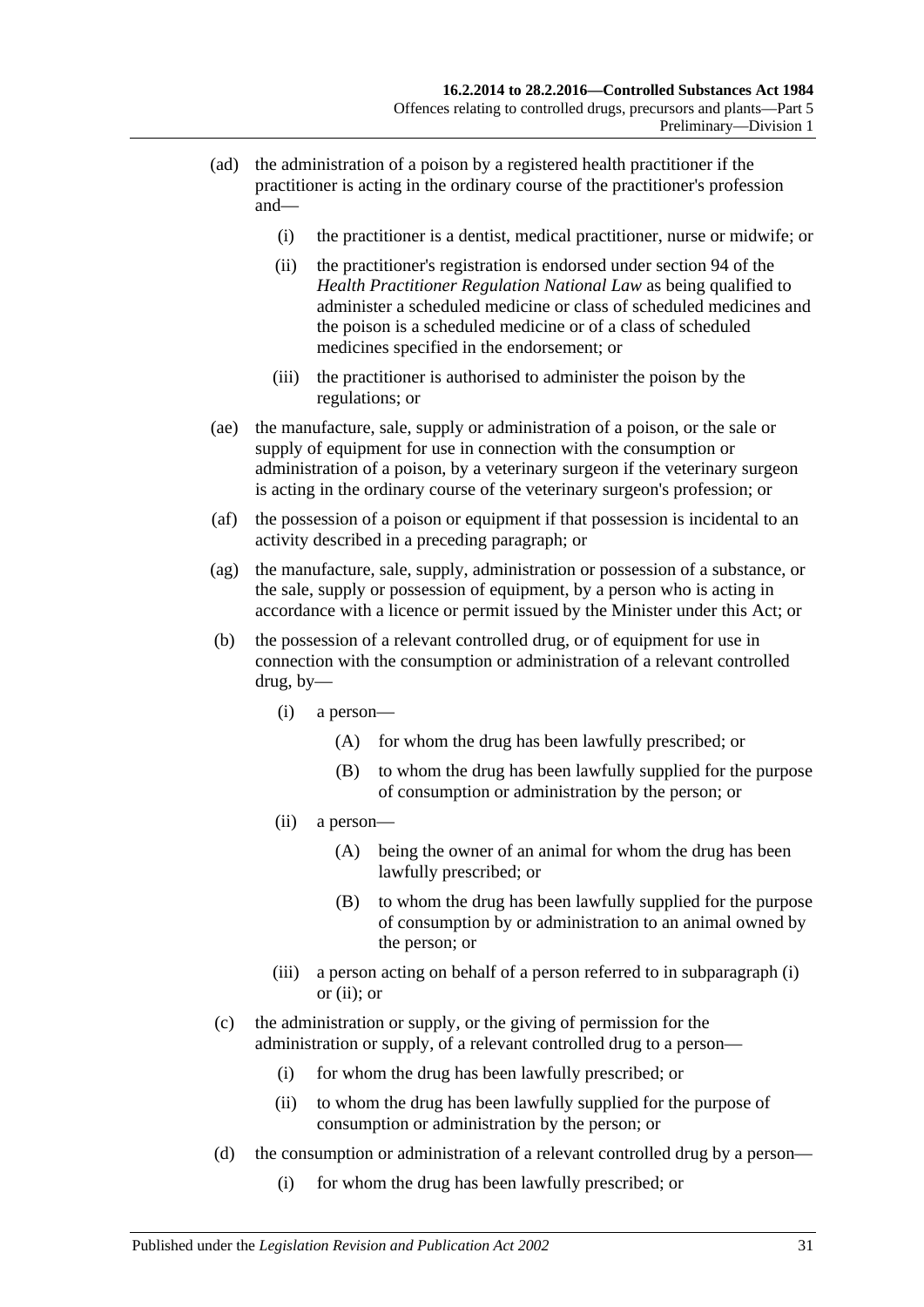- (ii) to whom the drug has been lawfully supplied for the purpose of consumption or administration by the person.
- (2) In proceedings for an offence against this Part, [subsection](#page-29-3) (1) is to be treated as providing exceptions, and no proof will be required in relation to any exception by the prosecution but the application of an exception will be a matter for proof by the defendant.
- (3) In this section—

*relevant controlled drug* means a controlled drug other than a controlled drug of a kind excluded from this definition by regulation.

## <span id="page-31-1"></span><span id="page-31-0"></span>**Division 2—Commercial offences**

## **Subdivision 1—Trafficking in controlled drugs**

## <span id="page-31-4"></span><span id="page-31-2"></span>**32—Trafficking**

(1) A person who traffics in a large commercial quantity of a controlled drug is guilty of an offence.

Maximum penalty: \$500 000 or imprisonment for life, or both.

<span id="page-31-5"></span>(2) A person who traffics in a commercial quantity of a controlled drug is guilty of an offence.

Maximum penalty:

- (a) for a basic offence—\$200 000 or imprisonment for 25 years, or both;
- (b) for an aggravated offence—\$500 000 or imprisonment for life, or both.
- <span id="page-31-6"></span>(2a) A person who, in a prescribed area, traffics in a controlled drug is guilty of an offence. Maximum penalty:
	- (a) for a basic offence—\$75 000 or imprisonment for 15 years, or both;
	- (b) for an aggravated offence—\$200 000 or imprisonment for 25 years, or both.
- <span id="page-31-3"></span>(3) A person who traffics in a controlled drug is guilty of an offence. Maximum penalty:
	- (a) for a basic offence—\$50 000 or imprisonment for 10 years, or both;
	- (b) for an aggravated offence—\$75 000 or imprisonment for 15 years, or both.
- (4) An offence against [subsection](#page-31-3) (3) involving cannabis, cannabis resin or cannabis oil (and not involving any other controlled drug) must be prosecuted, and dealt with by the Magistrates Court, as a summary offence but if the Court determines that a person found guilty of such an offence should be sentenced to a term of imprisonment exceeding 5 years, the Court must commit the person to the District Court for sentence.
- (5) If, in any proceedings for an offence against [subsection](#page-31-4) (1), [\(2\),](#page-31-5) [\(2a\)](#page-31-6) or [\(3\)](#page-31-3) it is proved that the defendant had possession of a trafficable quantity of a controlled drug, it is presumed, in the absence of proof to the contrary—
	- (a) in a case where it is alleged that the defendant was taking part in the process of sale of the drug, that the defendant—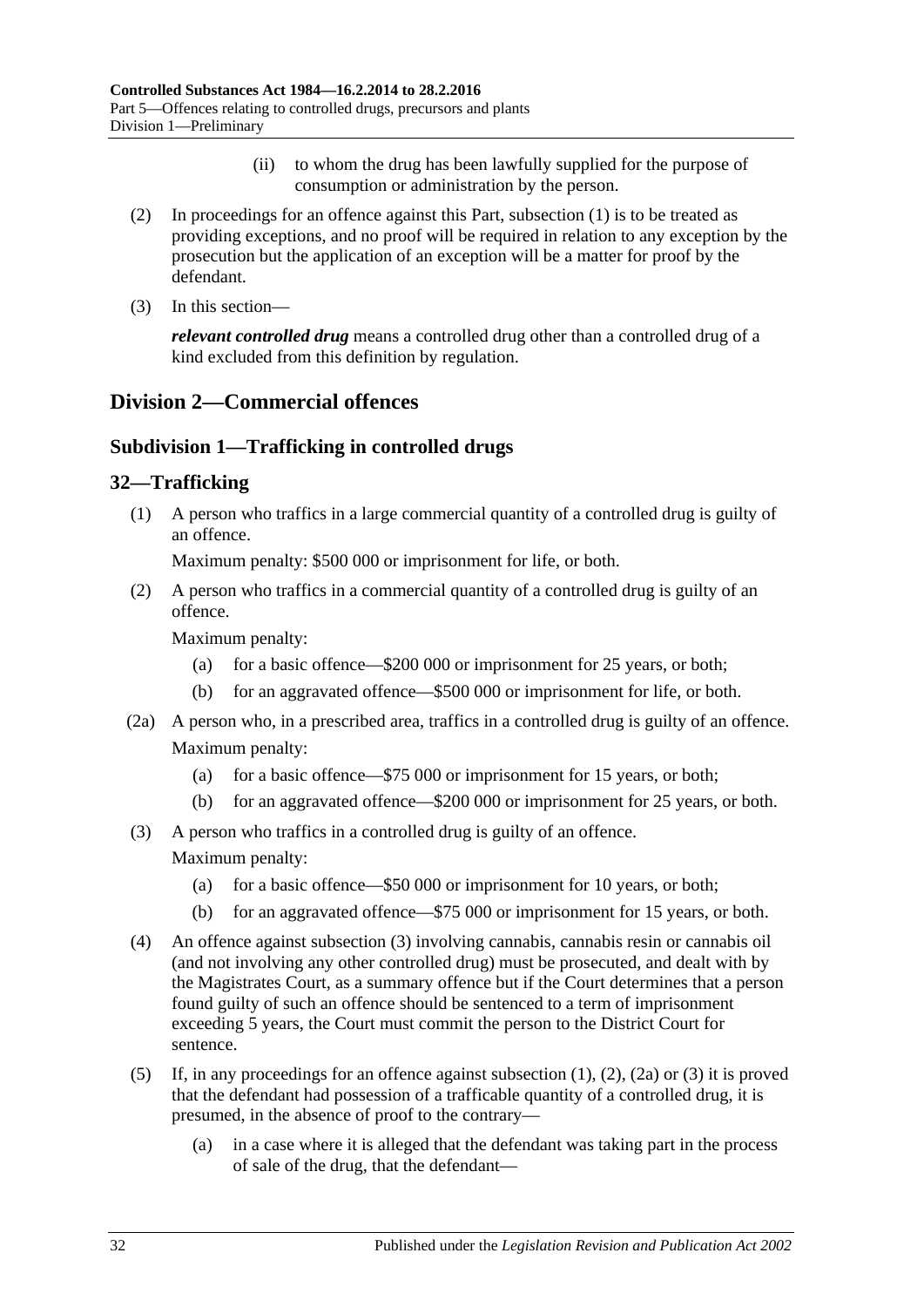- (i) was acting for the purpose of sale of the drug; and
- (ii) had the relevant belief concerning the sale of the drug necessary to constitute the offence; or
- (b) in any other case—that the defendant had the relevant intention concerning the sale of the drug necessary to constitute the offence.

#### (6) In this section—

#### *prescribed area* means—

- (a) prescribed licensed premises or an area being used in connection with prescribed licensed premises; or
- (b) premises at which members of the public are gathered for a public entertainment or an area being used in connection with such premises;

#### **Example—**

#### Areas *being used in connection with* premises would include—

- (a) a car parking area specifically provided for the use of patrons of the premises;
- (b) an area in which people are queuing to enter the premises.

#### *prescribed licensed premises* means—

- (a) premises in respect of which 1 of the following classes of licence is in force under the *[Liquor Licensing Act](http://www.legislation.sa.gov.au/index.aspx?action=legref&type=act&legtitle=Liquor%20Licensing%20Act%201997) 1997*:
	- (i) a hotel licence;
	- (ii) a restaurant licence that includes an extended trading authorisation;
	- (iii) an entertainment venue licence;
	- (iv) a club licence that includes an extended trading authorisation;
	- (v) a special circumstances licence that includes an extended trading authorisation;
	- (vi) a licence of a class prescribed by regulation;
- (b) the premises defined in the casino licence, within the meaning of the *[Casino](http://www.legislation.sa.gov.au/index.aspx?action=legref&type=act&legtitle=Casino%20Act%201997)  Act [1997](http://www.legislation.sa.gov.au/index.aspx?action=legref&type=act&legtitle=Casino%20Act%201997)*, as the premises to which the licence relates;
- (c) premises subject to a licence prescribed by regulation;

*public entertainment* means a dance, performance, exhibition or event that is calculated to attract and entertain members of the public, whether admission is open, procured by the payment of money or restricted to members of a club or a class of persons with some other qualification or characteristic.

## <span id="page-32-0"></span>**Subdivision 2—Manufacture of controlled drugs**

#### <span id="page-32-2"></span><span id="page-32-1"></span>**33—Manufacture of controlled drugs for sale**

(1) A person who manufactures a large commercial quantity of a controlled drug intending to sell any of it or believing that another person intends to sell any of it is guilty of an offence.

Maximum penalty: \$500 000 or imprisonment for life, or both.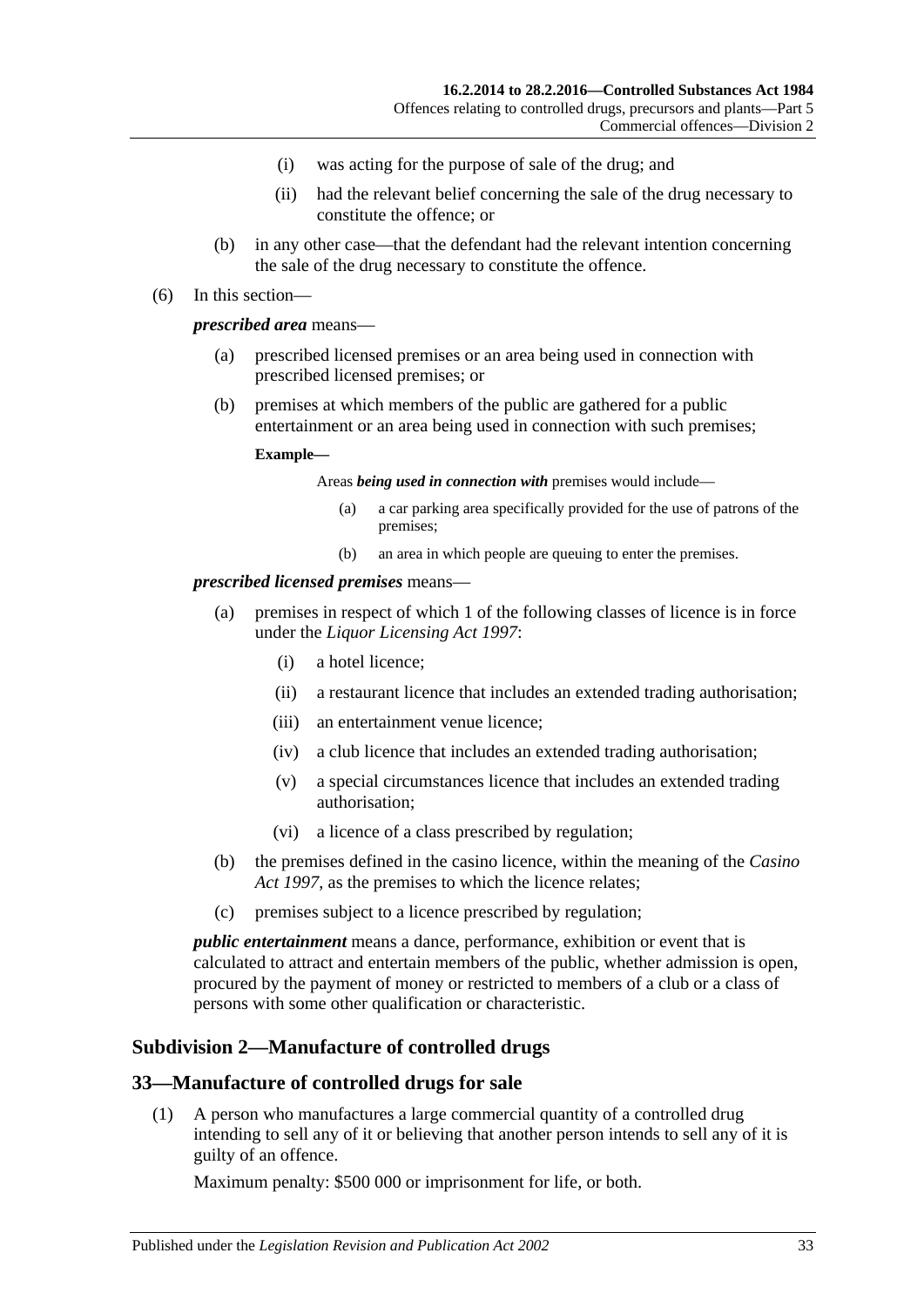<span id="page-33-1"></span>(2) A person who manufactures a commercial quantity of a controlled drug intending to sell any of it or believing that another person intends to sell any of it is guilty of an offence.

Maximum penalty:

- (a) for a basic offence—\$200 000 or imprisonment for 25 years, or both;
- (b) for an aggravated offence—\$500 000 or imprisonment for life, or both.
- <span id="page-33-2"></span>(3) A person who manufactures a controlled drug intending to sell any of it or believing that another person intends to sell any of it is guilty of an offence.

Maximum penalty:

- (a) for a basic offence—\$50 000 or imprisonment for 10 years, or both;
- (b) for an aggravated offence—\$75 000 or imprisonment for 15 years, or both.
- $(4)$  If
	- (a) in any proceedings for an offence against [subsection](#page-32-2)  $(1)$ ,  $(2)$  or  $(3)$  it is proved that the defendant manufactured a trafficable quantity of a controlled drug; or
	- (b) in any proceedings for an offence of attempting or conspiring to commit an offence against [subsection](#page-32-2)  $(1)$ ,  $(2)$  or  $(3)$  it is proved that the defendant attempted or conspired (as the case may require) to manufacture a trafficable quantity of a controlled drug,

it is presumed, in the absence of proof to the contrary, that the defendant had the relevant intention or belief concerning the sale of the drug necessary to constitute the offence.

### <span id="page-33-0"></span>**33A—Sale, manufacture etc of controlled precursor**

- (1) A person who—
	- (a) sells a large commercial quantity of a controlled precursor; or
	- (b) has possession of a large commercial quantity of a controlled precursor intending to sell it,

believing that the person to whom it is, or is to be, sold or another person intends to use any of it to unlawfully manufacture a controlled drug is guilty of an offence.

Maximum penalty:

- (a) for a basic offence—\$200 000 or imprisonment for 25 years, or both;
- (b) for an aggravated offence—\$500 000 or imprisonment for life, or both.
- (2) A person who—
	- (a) sells a commercial quantity of a controlled precursor; or
	- (b) has possession of a commercial quantity of a controlled precursor intending to sell it,

believing that the person to whom it is, or is to be, sold or another person intends to use any of it to unlawfully manufacture a controlled drug is guilty of an offence. Maximum penalty:

- (a) for a basic offence—\$75 000 or imprisonment for 15 years, or both;
- (b) for an aggravated offence—\$200 000 or imprisonment for 25 years, or both.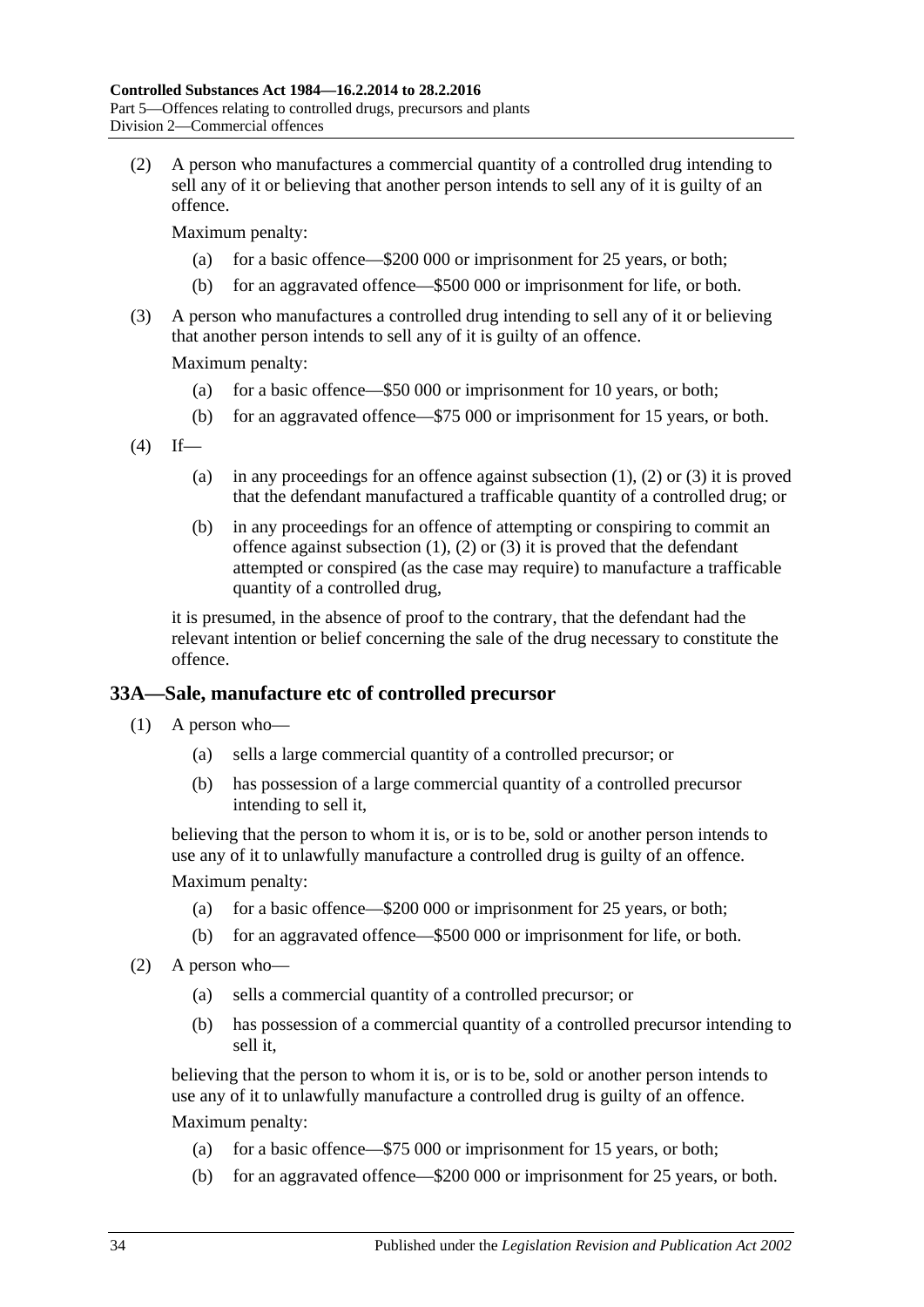- (3) A person who—
	- (a) sells a controlled precursor; or
	- (b) has possession of a controlled precursor intending to sell it,

believing that the person to whom it is, or is to be, sold or another person intends to use any of it to unlawfully manufacture a controlled drug is guilty of an offence. Maximum penalty:

- (a) for a basic offence—\$50 000 or imprisonment for 10 years, or both;
- (b) for an aggravated offence—\$75 000 or imprisonment for 15 years, or both.
- (4) A person who manufactures a controlled precursor—
	- (a) intending to unlawfully manufacture a controlled drug; and
	- (b) intending to sell any of the drug so manufactured or believing that another person intends to sell any of it,

is guilty of an offence.

Maximum penalty:

- (a) for a basic offence—\$50 000 or imprisonment for 10 years, or both;
- (b) for an aggravated offence—\$75 000 or imprisonment for 15 years, or both.
- (5) A person who manufactures a controlled precursor—
	- (a) intending to sell any of the precursor to another person; and
	- (b) believing that that person, or another person, intends to use the controlled precursor to unlawfully manufacture a controlled drug,

is guilty of an offence.

Maximum penalty:

- (a) for a basic offence—\$50 000 or imprisonment for 10 years, or both;
- (b) for an aggravated offence—\$75 000 or imprisonment for 15 years, or both.

#### <span id="page-34-0"></span>**Subdivision 3—Cultivation and sale of controlled plants**

#### <span id="page-34-2"></span><span id="page-34-1"></span>**33B—Cultivation of controlled plants for sale**

(1) A person who cultivates a large commercial quantity of a controlled plant intending to sell any of them or their products or believing that another person intends to sell any of them or their products is guilty of an offence.

Maximum penalty: \$500 000 or imprisonment for life, or both.

<span id="page-34-3"></span>(2) A person who cultivates a commercial quantity of a controlled plant intending to sell any of them or their products or believing that another person intends to sell any of them or their products is guilty of an offence.

Maximum penalty:

- (a) for a basic offence—\$200 000 or imprisonment for 25 years, or both;
- (b) for an aggravated offence—\$500 000 or imprisonment for life, or both.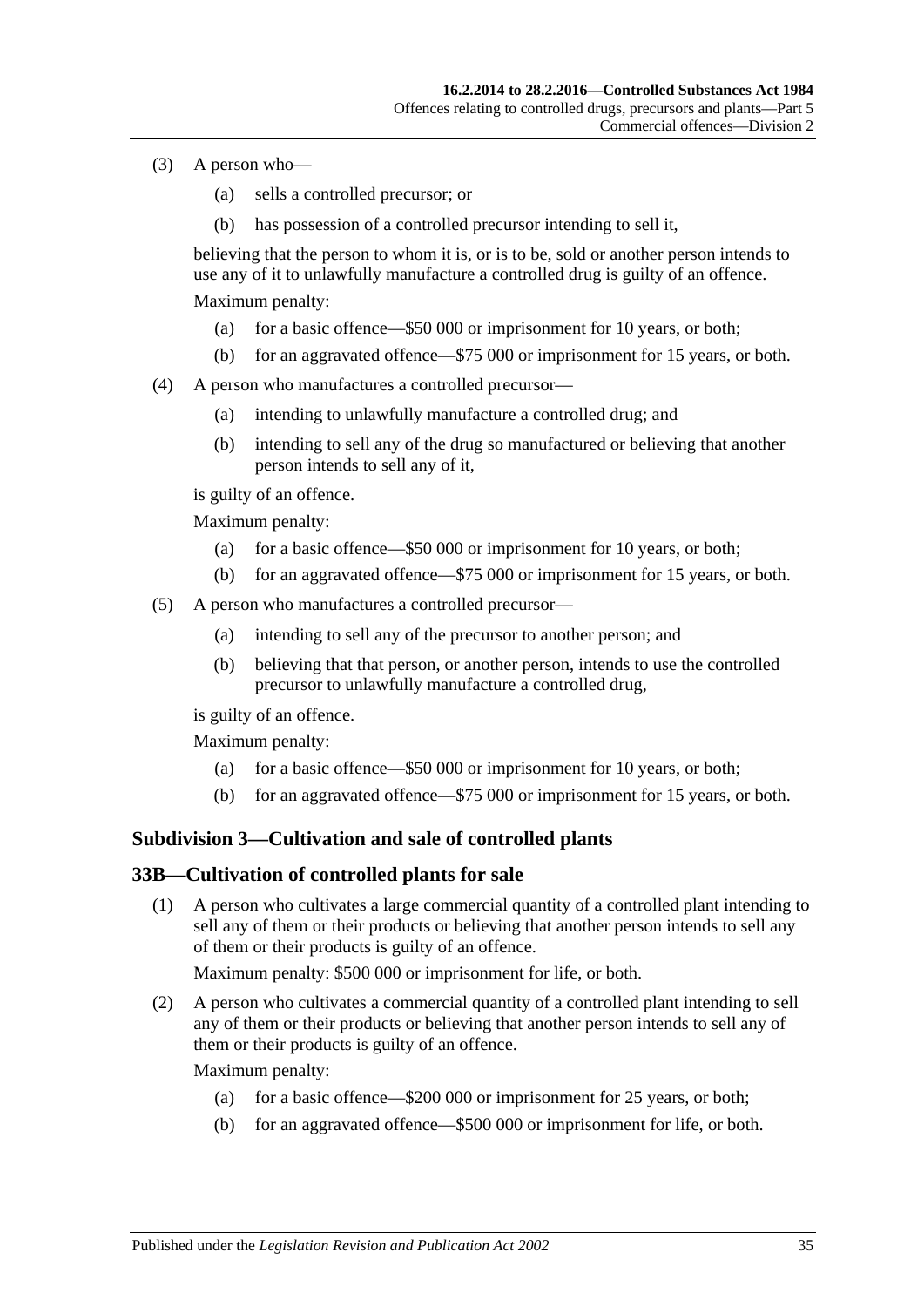<span id="page-35-1"></span>(3) A person who cultivates a controlled plant intending to sell it or any of its products or believing that another person intends to sell it or any of its products is guilty of an offence.

Maximum penalty:

- (a) for a basic offence—\$50 000 or imprisonment for 10 years, or both;
- (b) for an aggravated offence—\$75 000 or imprisonment for 15 years, or both.
- (4) An offence against [subsection](#page-35-1) (3) involving a cannabis plant (and not involving any other controlled plant) must be prosecuted, and dealt with by the Magistrates Court, as a summary offence but if the Court determines that a person found guilty of such an offence should be sentenced to a term of imprisonment exceeding 5 years, the Court must commit the person to the District Court for sentence.
- (5) If, in any proceedings for an offence against [subsection](#page-34-2) (1), [\(2\)](#page-34-3) or [\(3\),](#page-35-1) it is proved that the defendant cultivated a trafficable quantity of a controlled plant, it is presumed, in the absence of proof to the contrary, that the defendant had the relevant intention or belief concerning the sale of the plants or their products necessary to constitute the offence.

## <span id="page-35-0"></span>**33C—Sale of controlled plants**

- (1) A person who—
	- (a) sells a large commercial quantity of a controlled plant; or
	- (b) has possession of a large commercial quantity of a controlled plant intending to sell any of them or their products,

is guilty of an offence.

Maximum penalty: \$500 000 or imprisonment for life, or both.

- (2) A person who—
	- (a) sells a commercial quantity of a controlled plant; or
	- (b) has possession of a commercial quantity of a controlled plant intending to sell any of them or their products,

is guilty of an offence.

Maximum penalty:

- (a) for a basic offence—\$200 000 or imprisonment for 25 years, or both;
- (b) for an aggravated offence—\$500 000 or imprisonment for life, or both.
- (3) A person who—
	- (a) sells a controlled plant; or
	- (b) has possession of a controlled plant intending to sell it or its products,

is guilty of an offence.

Maximum penalty:

- (a) for a basic offence—\$50 000 or imprisonment for 10 years, or both;
- (b) for an aggravated offence—\$75 000 or imprisonment for 15 years, or both.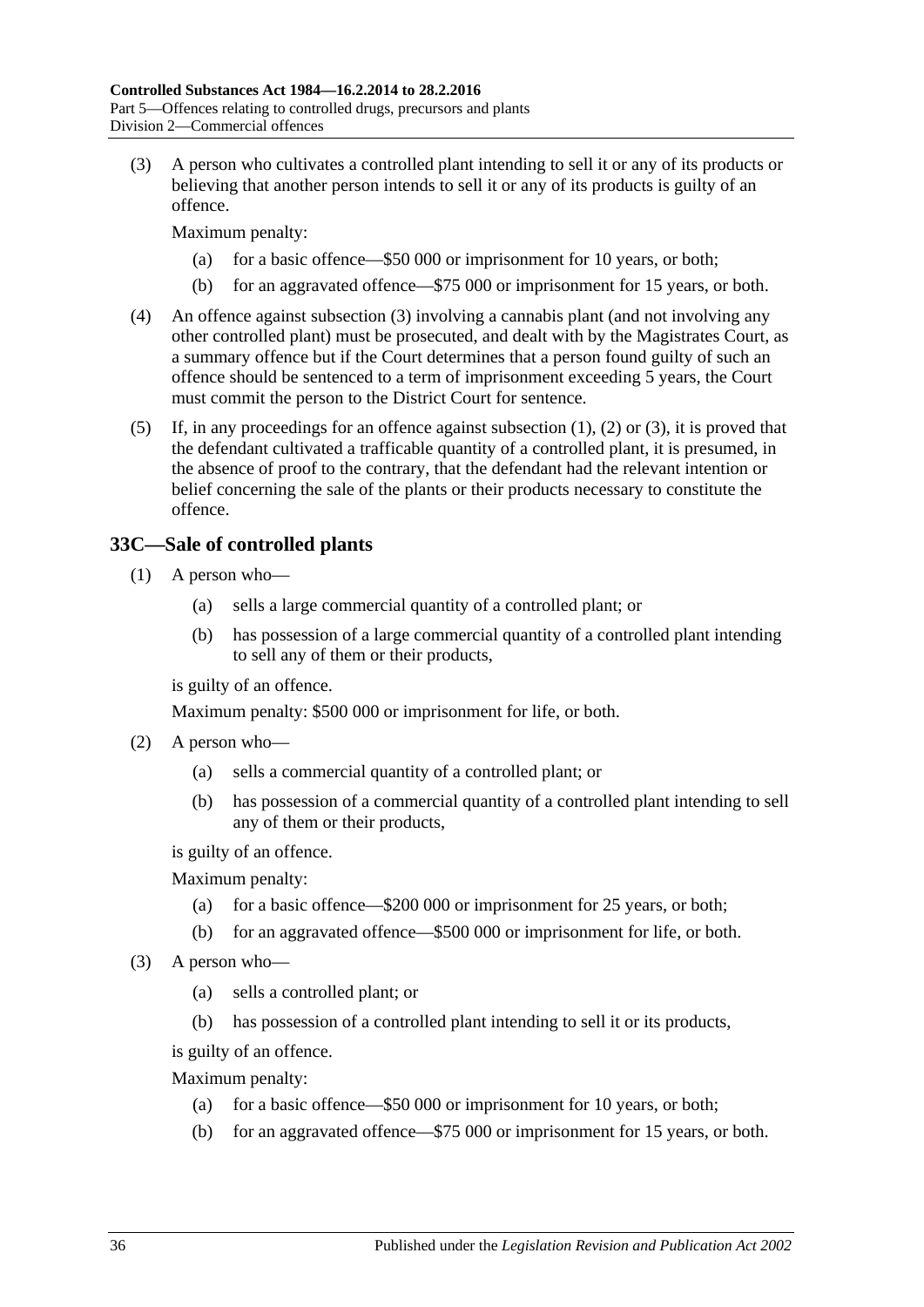- (4) An offence against [subsection](#page-35-0) (3) involving a cannabis plant (and not involving any other controlled plant) must be prosecuted, and dealt with by the Magistrates Court, as a summary offence but if the Court determines that a person found guilty of such an offence should be sentenced to a term of imprisonment exceeding 5 years, the Court must commit the person to the District Court for sentence.
- (5) If, in any proceedings for an offence against [subsection](#page-35-1) (1), [\(2\)](#page-35-2) or [\(3\)](#page-35-0) it is proved that the defendant had possession of a trafficable quantity of a controlled plant, it is presumed, in the absence of proof to the contrary, that the defendant had the relevant intention concerning the sale of the plants or their products necessary to constitute the offence.

## **Subdivision 4—Sale of equipment etc**

## **33D—Sale of equipment**

A person who—

- (a) sells a piece of equipment for use in connection with the smoking, consumption or administration of a controlled drug, or the preparation of such a drug for smoking, consumption or administration; or
- (b) has possession of a piece of equipment, intending to sell it for such use,

is guilty of an offence.

Maximum penalty: \$10 000 or imprisonment for 2 years, or both.

## **33DA—Sale of instructions**

- (1) A person who, without reasonable excuse (proof of which lies on the person)—
	- (a) sells a document containing instructions for the manufacture of a controlled drug or the cultivation of a controlled plant; or
	- (b) has possession of a document containing instructions for the manufacture of a controlled drug or the cultivation of a controlled plant, intending to sell it,

is guilty of an offence.

Maximum penalty:

- (a) for a basic offence—\$10 000 or imprisonment for 3 years, or both;
- (b) for an aggravated offence—\$15 000 or imprisonment for 5 years, or both.
- (2) In this section—

*document* includes any record of information whether in documentary, magnetic, electronic or other form.

## <span id="page-36-0"></span>**Division 3—Offences involving children and school zones**

## **33E—Application of Division**

- (1) A person is not guilty of an offence against this Division if, at the time of the offence, the person was a child.
- (2) Subject to [subsection](#page-37-0) (3), a person may be guilty of an offence against this Division involving another person who was a child whether or not the person knew that the other person was a child.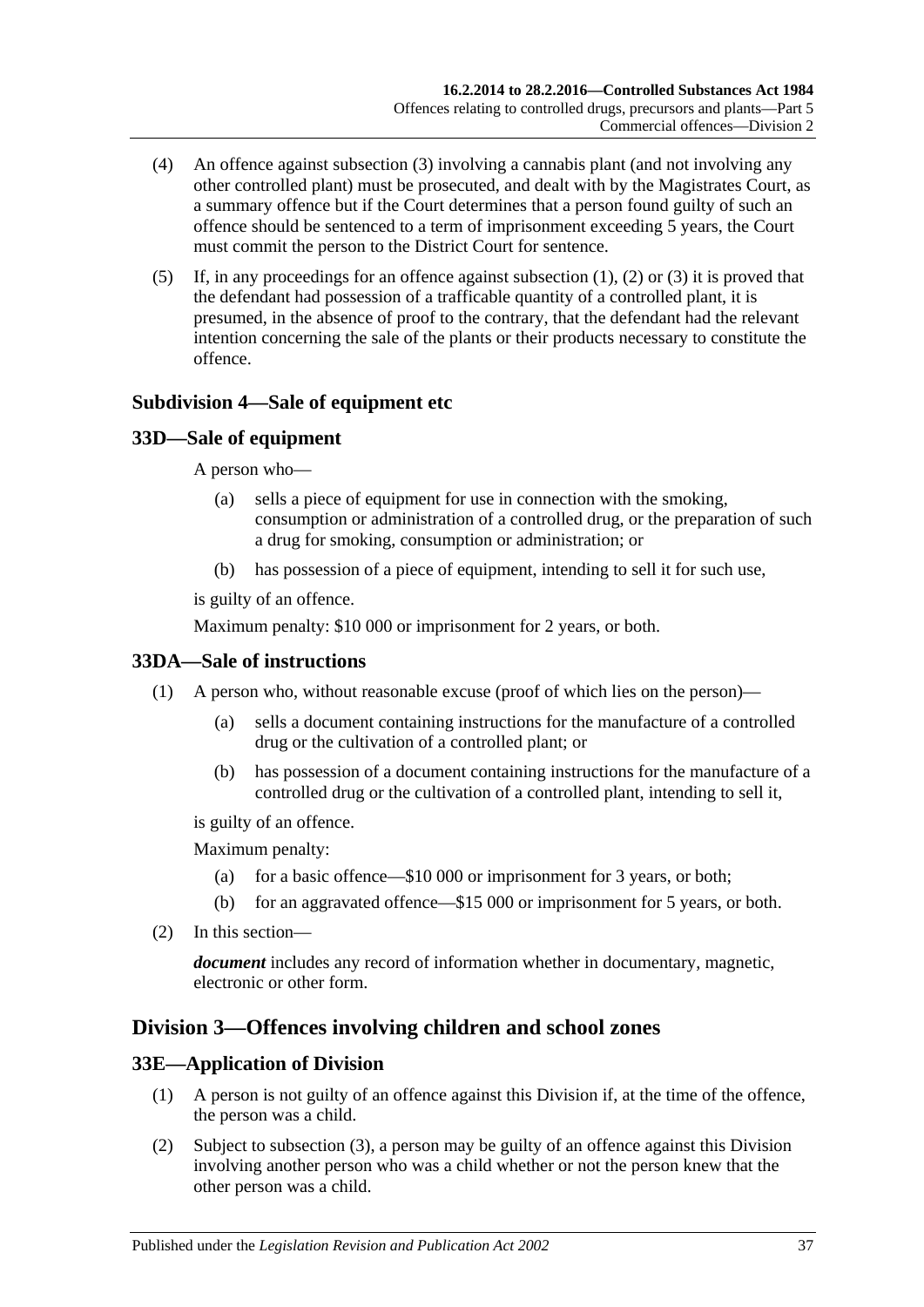<span id="page-37-0"></span>(3) However, it is a defence to a charge of an offence against this Division involving another who was a child if it is proved that the defendant believed on reasonable grounds that the other person had attained 18 years of age.

# <span id="page-37-1"></span>**33F—Sale, supply or administration of controlled drug to child**

A person who—

- (a) sells, supplies or administers a controlled drug to a child; or
- (b) has possession of a controlled drug intending to sell, supply or administer the drug to a child,

is guilty of an offence.

Maximum penalty: \$1 000 000 or imprisonment for life, or both.

## **33G—Sale, supply or administration of controlled drug in school zone**

- (1) A person who—
	- (a) sells, supplies or administers a controlled drug to another person in a school zone; or
	- (b) has possession, in a school zone, of a controlled drug intending to sell, supply or administer the drug to another person,

is guilty of an offence.

Maximum penalty: \$1 000 000 or imprisonment for life, or both.

(2) If, in any proceedings for an offence against this section it is proved that the defendant had possession of a trafficable quantity of a controlled drug, it is presumed, in the absence of proof to the contrary that the defendant had the relevant intention concerning the sale or supply of the drug necessary to constitute the offence.

## **33GA—Sale of equipment to child for use in connection with consumption of controlled drugs**

A person who—

- (a) sells a piece of equipment to a child for use in connection with the smoking, consumption or administration of a controlled drug, or the preparation of such a drug for smoking, consumption or administration; or
- (b) has possession of a piece of equipment, intending to sell it to a child for such use,

is guilty of an offence.

Maximum penalty: \$20 000 or imprisonment for 2 years, or both.

## **33GB—Sale of instructions to a child**

- (1) A person who, without reasonable excuse (proof of which lies on the person)—
	- (a) sells to a child a document containing instructions for the manufacture of a controlled drug or the cultivation of a controlled plant; or
	- (b) has possession of a document containing instructions for the manufacture of a controlled drug or the cultivation of a controlled plant, intending to sell it to a child,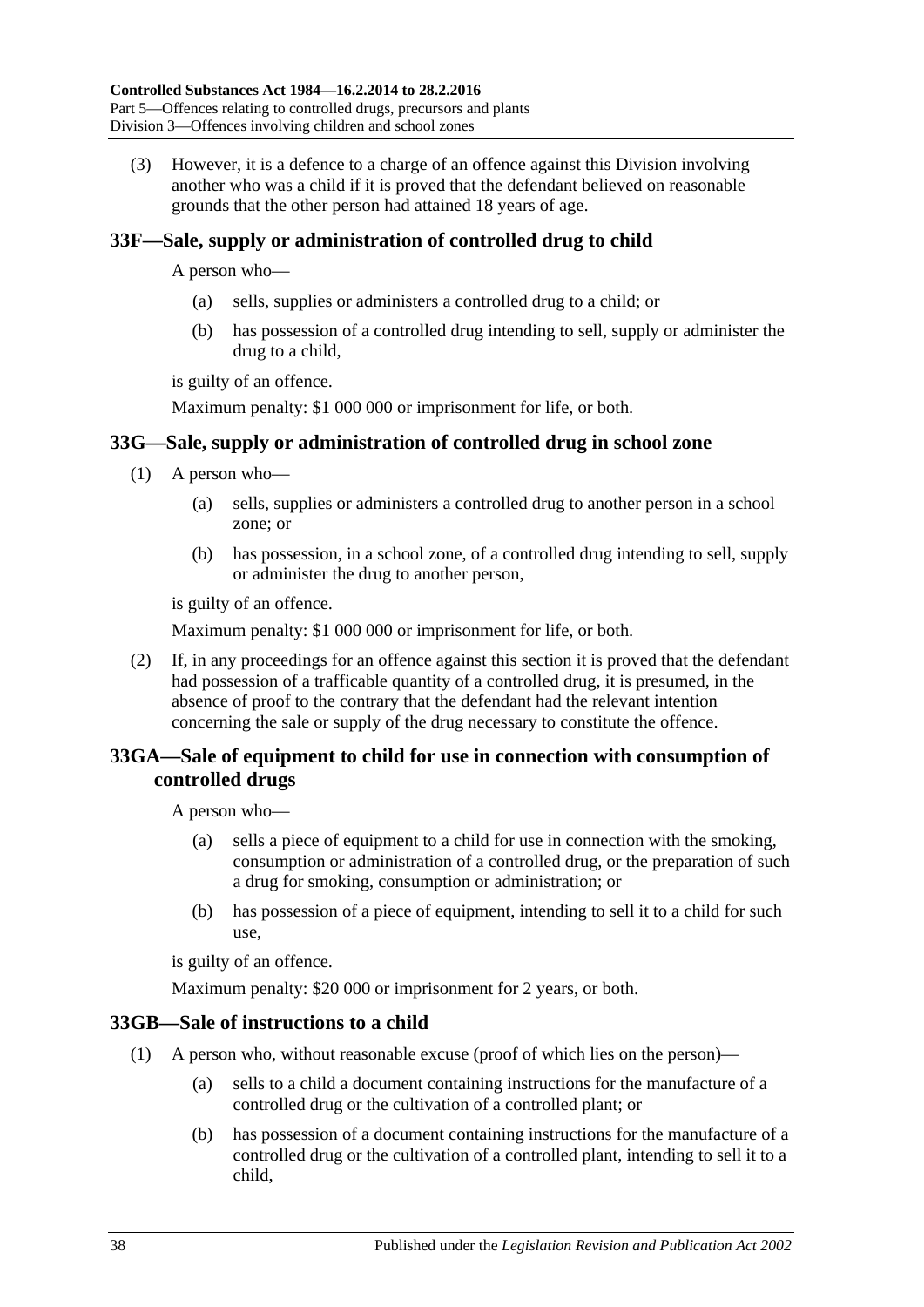is guilty of an offence.

Maximum penalty:

- (a) for a basic offence—\$20 000 or imprisonment for 3 years, or both;
- (b) for an aggravated offence—\$30 000 or imprisonment for 5 years, or both.
- (2) In this section—

*document* includes any record of information whether in documentary, magnetic, electronic or other form.

#### <span id="page-38-0"></span>**33H—Procuring child to commit offence**

A person who procures a child to commit an offence against this Part is guilty of an offence.

Maximum penalty: \$1 000 000 or imprisonment for life, or both.

#### **Division 4—Other offences**

#### <span id="page-38-1"></span>**33I—Supply or administration of controlled drug**

- (1) A person who—
	- (a) supplies or administers a controlled drug (other than cannabis, cannabis resin or cannabis oil) to another person; or
	- (b) has possession of a controlled drug (other than cannabis, cannabis resin or cannabis oil) intending to supply or administer the drug to another person,

is guilty of an offence.

Maximum penalty: \$50 000 or imprisonment for 10 years, or both.

- (2) A person who—
	- (a) supplies or administers cannabis, cannabis resin or cannabis oil to another person; or
	- (b) has possession of cannabis, cannabis resin or cannabis oil intending to supply or administer the cannabis, cannabis resin or cannabis oil to another person,

is guilty of an offence.

Maximum penalty: \$2 000 or imprisonment for 2 years, or both.

#### **33J—Manufacture of controlled drugs**

- (1) A person who manufactures a controlled drug is guilty of an offence. Maximum penalty: \$35 000 or imprisonment for 7 years, or both.
- (2) A person who has possession of—
	- (a) a controlled precursor; or
	- (b) any prescribed equipment,

intending to use it to manufacture a controlled drug is guilty of an offence.

Maximum penalty: \$15 000 or imprisonment for 5 years, or both.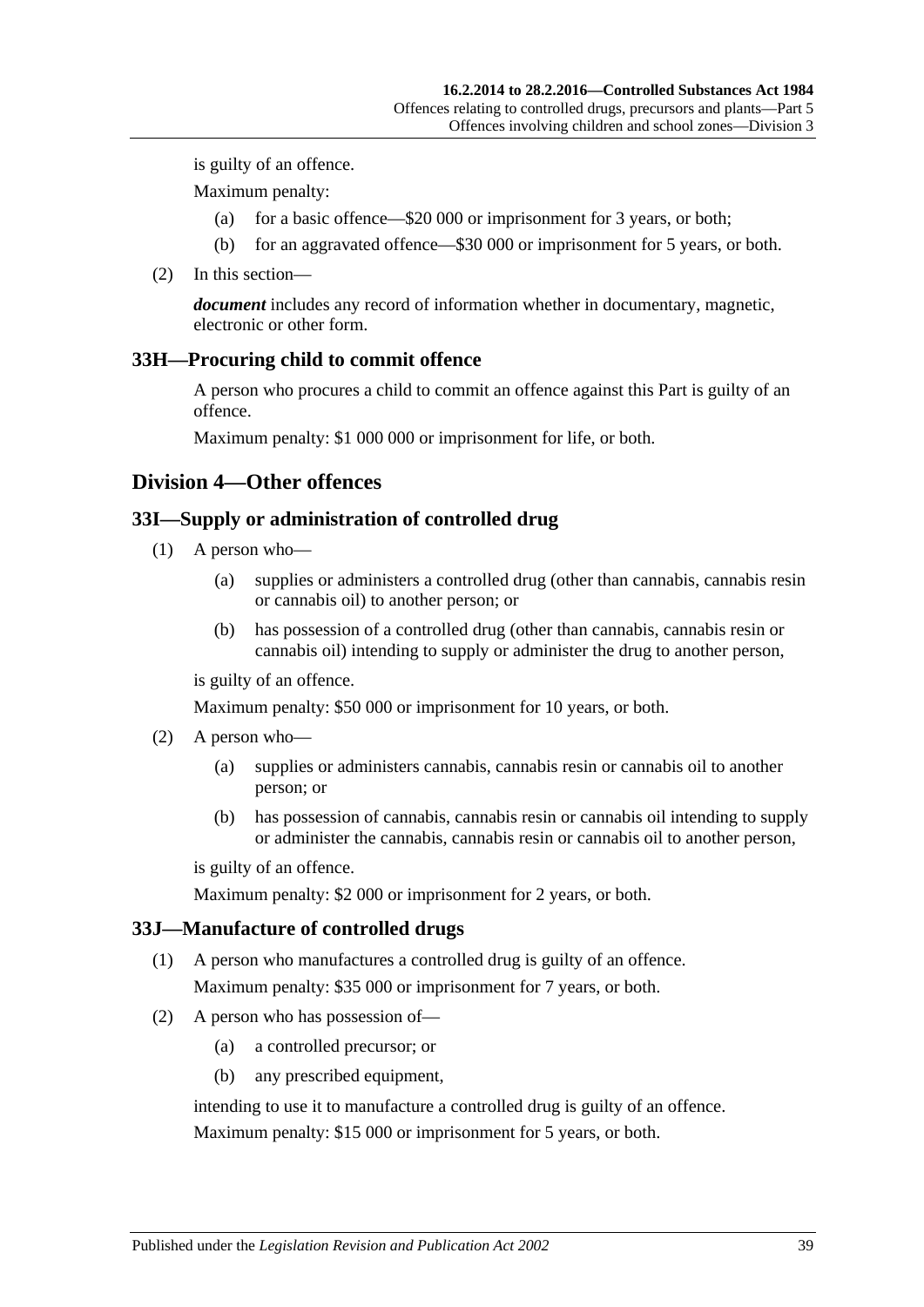## **33K—Cultivation of controlled plants**

- (1) A person who—
	- (a) cultivates a controlled plant (other than a cannabis plant); or
	- (ab) cultivates a cannabis plant by artificially enhanced cultivation; or
	- (b) cultivates more than the prescribed number of cannabis plants; or
	- (c) cultivates a cannabis plant intending to supply the plant or to supply or administer any product of the plant to another person,

is guilty of an offence.

Maximum penalty: \$2 000 or imprisonment for 2 years, or both.

<span id="page-39-0"></span>(2) A person who cultivates not more than the prescribed number of cannabis plants is guilty of an offence.

Maximum penalty: \$1 000 or imprisonment for 6 months, or both.

(3) A court sentencing a person for an offence against [subsection](#page-39-0) (2) that is a simple cannabis offence (within the meaning of [section](#page-52-0) 45A) must not impose any sentence of imprisonment in relation to the offence.

## **33L—Possession or consumption of controlled drug etc**

- (1) A person who—
	- (a) has possession of a controlled drug (other than an interim controlled drug, cannabis, cannabis resin or cannabis oil); or
	- (b) smokes, consumes or administers to himself or herself, or permits another person to administer to him or her, a controlled drug (other than an interim controlled drug, cannabis, cannabis resin or cannabis oil); or
	- (c) has possession of any piece of equipment for use in connection with the smoking, consumption or administration of a controlled drug (other than an interim controlled drug, cannabis, cannabis resin or cannabis oil), or the preparation of such a drug for smoking, consumption or administration,

is guilty of an offence.

Maximum penalty: \$2 000 or imprisonment for 2 years, or both.

- <span id="page-39-3"></span><span id="page-39-2"></span><span id="page-39-1"></span>(2) A person who—
	- (a) has possession of any cannabis, cannabis resin or cannabis oil; or
	- (b) smokes or consumes any cannabis, cannabis resin or cannabis oil; or
	- (c) has possession of any piece of equipment for use in connection with the smoking or consumption of cannabis, cannabis resin or cannabis oil, or the preparation of cannabis, cannabis resin or cannabis oil for smoking or consumption,

is guilty of an offence.

Maximum penalty: \$500.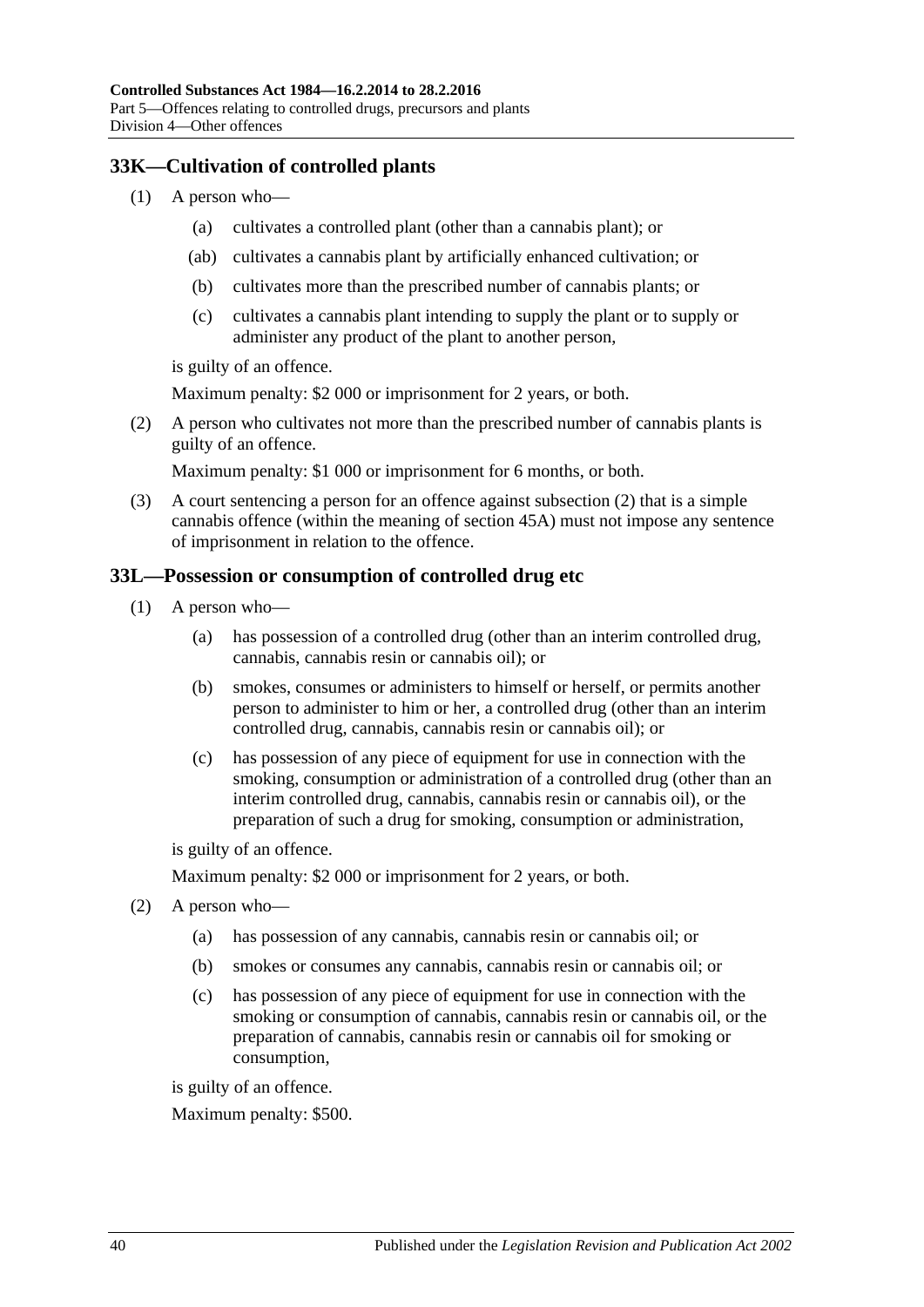### <span id="page-40-1"></span>**33LA—Possession or supply of prescribed equipment**

A person who, without reasonable excuse (proof of which lies on the person)—

- (a) has possession of any prescribed equipment; or
- (b) supplies to another person any prescribed equipment; or
- (c) has possession of any prescribed equipment intending to supply it to another person,

is guilty of an offence.

Maximum penalty: \$10 000 or imprisonment for 2 years, or both.

#### **33LAB—Possession or supply of instructions**

- (1) A person who, without reasonable excuse (proof of which lies on the person)—
	- (a) has possession of a document containing instructions for the manufacture of a controlled drug or the cultivation of a controlled plant; or
	- (b) supplies to another person a document containing instructions for the manufacture of a controlled drug or the cultivation of a controlled plant; or
	- (c) has possession of a document containing instructions for the manufacture of a controlled drug or the cultivation of a controlled plant intending to supply it to another person,

is guilty of an offence.

Maximum penalty: \$10 000 or imprisonment for 2 years, or both.

(2) In this section—

*document* includes any record of information whether in documentary, magnetic, electronic or other form.

#### <span id="page-40-0"></span>**33LB—Possession or supply of prescribed quantity of controlled precursor**

- (1) A person who, without reasonable excuse (proof of which lies on the person)—
	- (a) has possession of a prescribed quantity of a controlled precursor; or
	- (b) supplies to another person a prescribed quantity of a controlled precursor; or
	- (c) has possession of a prescribed quantity of a controlled precursor intending to supply it to another person,

is guilty of an offence.

Maximum penalty: \$10 000 or imprisonment for 3 years, or both.

(2) A person who, without reasonable excuse (proof of which lies on the person)—

 $(a)$ 

- (i) has possession of a prescribed quantity of a controlled precursor; or
- (ii) supplies to another person a prescribed quantity of a controlled precursor; or
- (iii) has possession of a prescribed quantity of a controlled precursor intending to supply it to another person; and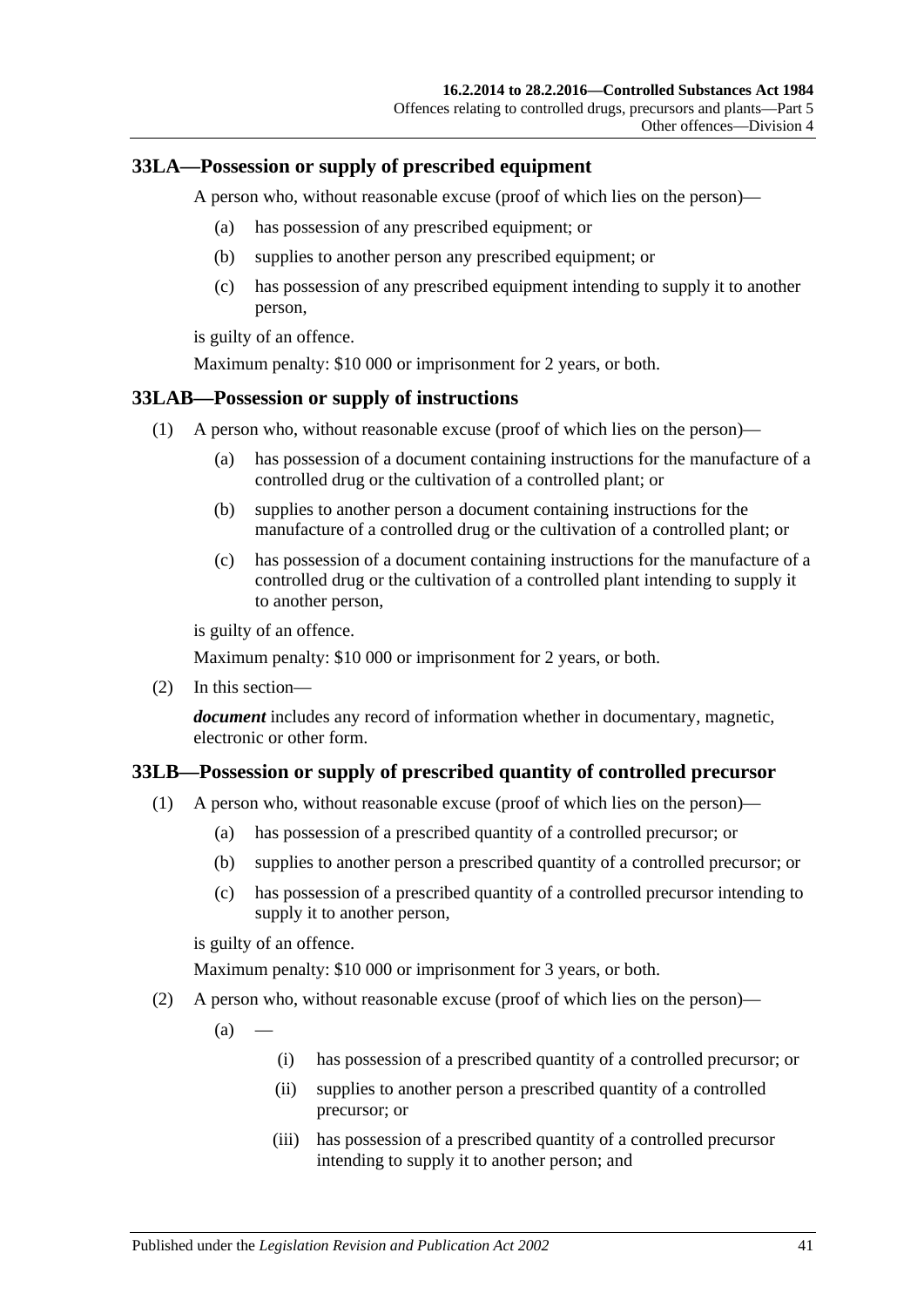- $(b)$ 
	- (i) has possession of a prescribed quantity of another kind of controlled precursor or any prescribed equipment; or
	- (ii) supplies to another person a prescribed quantity of another kind of controlled precursor or any prescribed equipment; or
	- (iii) has possession of a prescribed quantity of another kind of controlled precursor or any prescribed equipment intending to supply it to another person,

is guilty of an offence.

Maximum penalty: \$15 000 or imprisonment for 5 years, or both.

(5) In this section—

*prescribed quantity* of a controlled precursor means—

- (a) in relation to a controlled precursor contained in a mixture—
	- (i) a quantity of the precursor that equals or exceeds the amount prescribed for the purposes of this section for the precursor in its pure form; or
	- (ii) a quantity of the mixture that equals or exceeds the amount prescribed for the purposes of this section for a mixture containing the precursor; or
- (b) in relation to a controlled precursor that is not contained in a mixture—a quantity of the precursor that equals or exceeds the amount prescribed for the purposes of this section for the precursor in its pure form.

## **Division 4A—Offences relating to controlled drug alternatives**

## **33LC—Interpretation**

(1) In this Division—

*manufacture*, in relation to a substance, means—

- (a) undertake any process by which the substance is extracted, produced or refined; or
- (b) take part in the process of manufacture of the substance.
- (2) For the purposes of this Division, a person takes part in the process of manufacture of a substance if the person directs, takes or participates in any step, or causes any step to be taken, in the process of manufacture of the substance.
- (3) For the purposes of this Division, a step in the process of manufacture of a substance includes, without limitation, any of the following when done for the purpose of manufacture of the substance:
	- (a) acquiring equipment, substances or materials;
	- (b) storing equipment, substances or materials;
	- (c) carrying, transporting, loading or unloading equipment, substances or materials;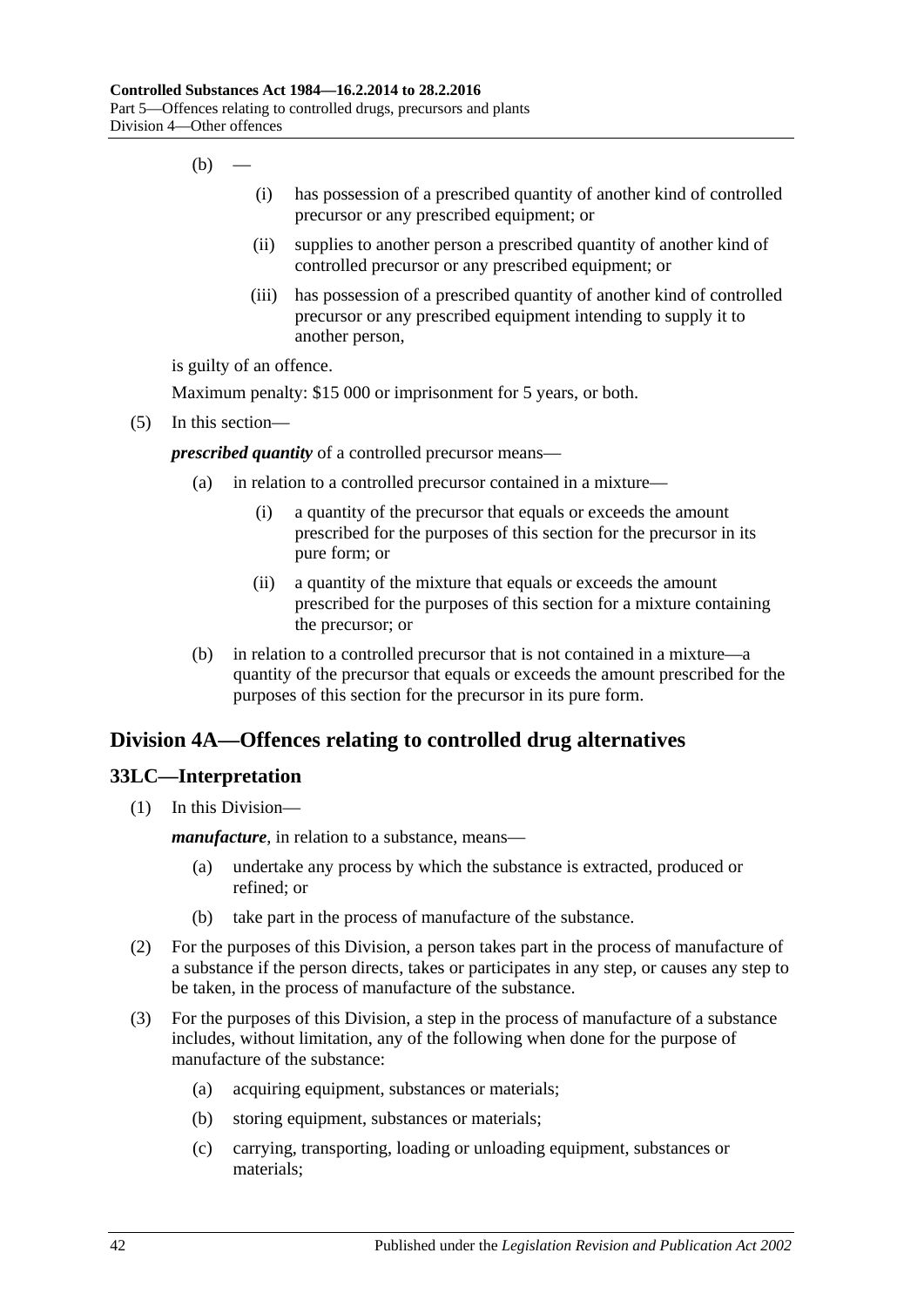- (d) guarding or concealing equipment, substances or materials;
- (e) providing or arranging finance (including finance for the acquisition of equipment, substances or materials);
- (f) providing or allowing the use of premises or jointly occupying premises.
- (4) A court may be satisfied that a person has committed an offence against this Division in relation to a substance despite any usage instruction concerning the substance (given in any manner, way, medium or form) that indicates that it is not a controlled drug or a legal alternative to a controlled drug or that it is not intended for human consumption.

#### <span id="page-42-2"></span>**33LD—Intentional manufacture of controlled drug alternative**

A person who manufactures a substance intending that the substance—

- (a) will have pharmacological effects similar to those of a controlled drug; or
- (b) will be a legal alternative to a controlled drug,

is guilty of an offence.

Maximum penalty: \$15 000 or imprisonment for 4 years, or both.

#### <span id="page-42-1"></span><span id="page-42-0"></span>**33LE—Promoting controlled drug alternative**

- (1) A person who promotes a substance—
	- (a) as having pharmacological effects similar to those of a controlled drug; or
	- (b) as being a legal alternative to a controlled drug; or
	- (c) in a way that is intended, or likely, to cause a person to believe that the substance—
		- (i) is a controlled drug; or
		- (ii) has pharmacological effects similar to those of a controlled drug; or
		- (iii) is a legal alternative to a controlled drug,

is guilty of an offence.

Maximum penalty: \$10 000 or imprisonment for 2 years, or both.

- (2) In proceedings for an offence against [subsection](#page-42-0) (1), the prosecution need not prove that the defendant promoted the substance—
	- (a) as having pharmacological effects similar to those of a particular controlled drug; or
	- (b) as being a legal alternative to a particular controlled drug; or
	- (c) in a way that is intended, or likely, to cause a person to believe that the substance—
		- (i) is a particular controlled drug; or
		- (ii) has pharmacological effects similar to those of a particular controlled drug; or
		- (iii) is a legal alternative to a particular controlled drug.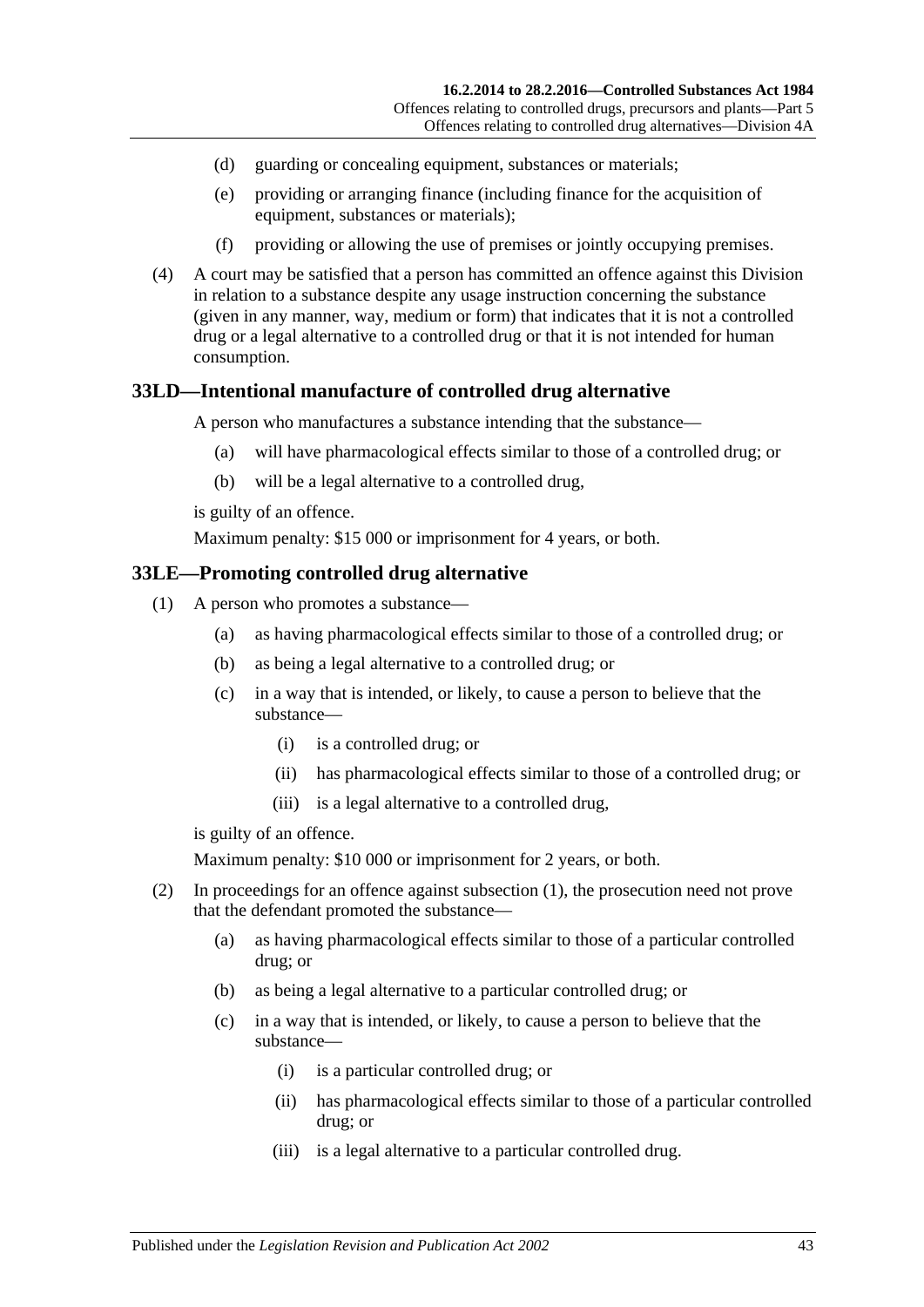(3) For the purposes of [subsection](#page-42-0) (1), a person *promotes* a substance if the person takes any action that is designed to publicise or promote the substance, whether visual or auditory means are employed and whether the substance is directly depicted or referred to or symbolism of some kind is employed, and includes taking any other action of a kind prescribed by regulation for the purposes of this subsection.

## **33LF—Manufacturing, packaging, selling or supplying substance promoted as controlled drug alternative**

- <span id="page-43-0"></span>(1) If a police officer reasonably suspects that a person intends to manufacture, package, sell or supply a substance that is being, or is to be, promoted in a manner prohibited under [section](#page-42-1) 33LE, the officer may give the person a notice (containing any particulars prescribed by the regulations) warning the person that if he or she manufactures, packages, sells or supplies the substance he or she will be guilty of an offence.
- <span id="page-43-1"></span>(2) A notice given to a person under [subsection](#page-43-0) (1) may be revoked at any time by further notice given to the person by a police officer (and must be so revoked if a police officer is satisfied that the substance to which the notices relates is not being, and is not to be, promoted in a manner prohibited under [section](#page-42-1) 33LE).
- (3) A person who has been given a notice under [subsection](#page-43-0) (1) and who subsequently manufactures, sells or supplies the substance specified in the notice is guilty of an offence.

Maximum penalty: \$15 000 or imprisonment for 4 years, or both.

- (4) A notice to be given to a person under this section—
	- (a) in the case of a notice under [subsection](#page-43-0) (1)—must be served on the person personally; or
	- (b) in the case of a notice under [subsection](#page-43-1) (2)—may be served personally or by post.

## **Division 5—General provisions relating to offences**

## **33M—Interpretation**

In this Division—

*controlled substance* means a controlled drug, controlled precursor or controlled plant.

## **33N—Aggregation of offences**

 $(1)$  If—

- (a) a person has committed offences against this Part in relation to different batches of controlled substances (whether or not controlled substances of the same kind); and
- (b) the offences were committed by the person on the same occasion or within 7 days of each other or in the course of an organised commercial activity relating to controlled substances carried on by the person,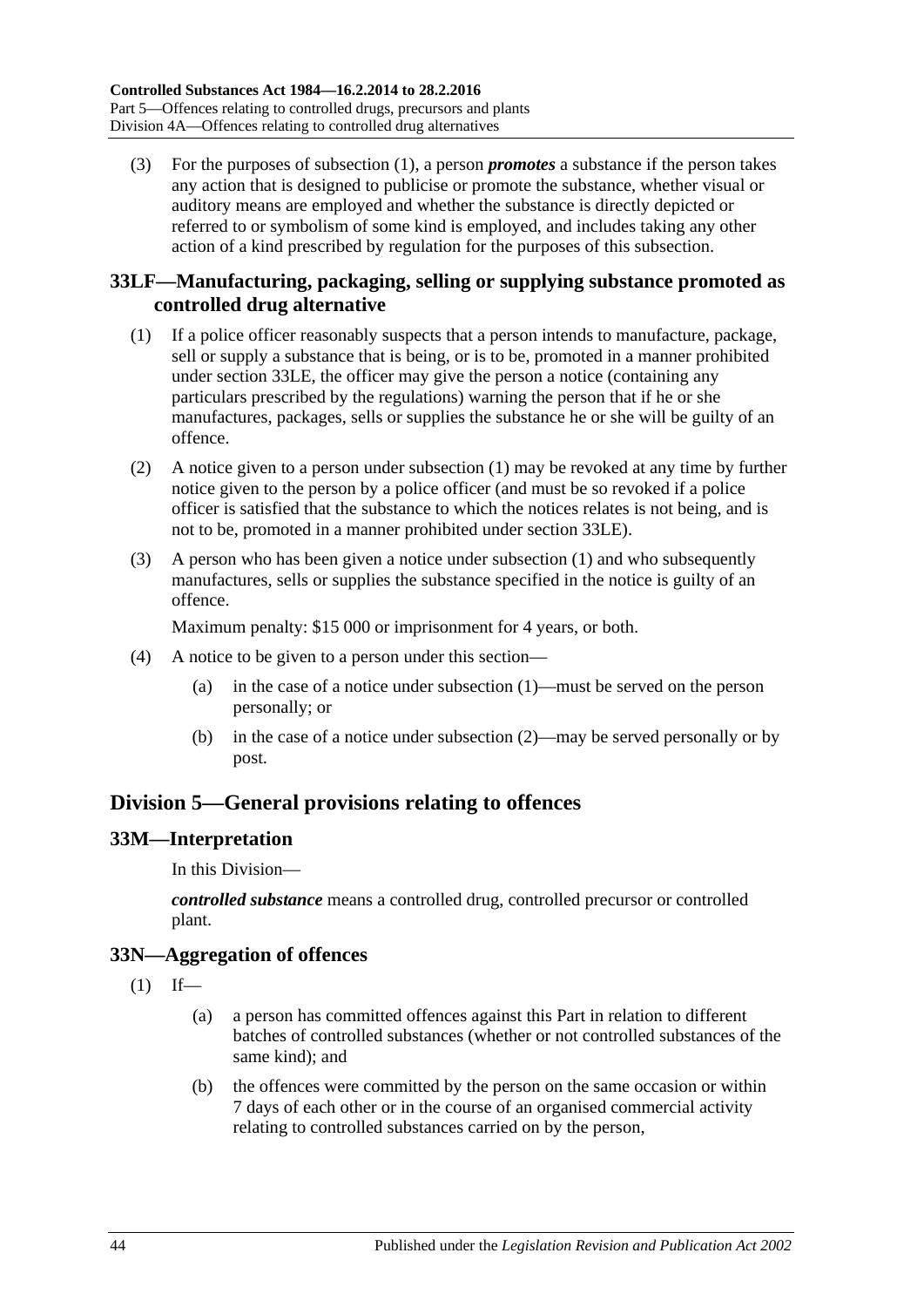the person may be charged with a single offence against this Part in respect of all of the different batches of controlled substances and, subject to [section](#page-44-0) 33O, the quantity of controlled substances concerned for the purposes of that offence is the total quantity of the controlled substances in the different batches.

- (2) If the prosecution seeks to rely on this section to charge a person with a single offence in respect of different batches of controlled substances—
	- (a) the fact that the prosecution intends to do so must be set out in the charge; and
	- (b) the charge must contain adequate particulars of the defendant's conduct in relation to each of the batches or in relation to the total quantity of the controlled substances in the different batches; and
	- (c) it is not necessary for the prosecution to specify, if the charge relates to conduct of the defendant on different occasions, the exact dates of each occasion or to specify the exact quantity of each batch.
- (3) The presumption under [section](#page-31-0) 32(5), [33\(4\)](#page-33-0) or [33B\(5\)](#page-35-3) may only apply in a case where the prosecution seeks to rely on this section if—
	- (a) the charge relates to conduct of the defendant on the same occasion; or
	- (b) the charge relates to conduct of the defendant on different occasions within 7 days of each other and on at least one occasion involved a trafficable quantity of a controlled substance.
- (4) Nothing in this section prevents a person being charged with separate offences in respect of different batches of controlled substances.
- (5) However, if a person has been convicted or acquitted of a single offence against this Part in respect of different batches of controlled substances, the person may not be charged with a separate offence in respect of any of the batches.
- (6) A person may not be charged with a single offence against this Part in respect of different batches of controlled substances if the person has been convicted or acquitted of a separate offence in respect of any of the batches.

## <span id="page-44-0"></span>**33O—Offences involving more than one kind of substance**

- (1) If a person is charged with a single offence against this Part and the charge relates to more than one kind of controlled substance, the quantity of the controlled substances for the purposes of the charge is to be determined as follows:
	- (a) the quantity is a trafficable quantity if the sum of the fractions obtained by dividing the actual quantity of each kind of controlled substance by the quantity prescribed in relation to that kind of controlled substance (in its pure form) for the purposes of the definition of *trafficable quantity* in [section](#page-3-0) 4 is equal to or greater than 1;
	- (b) the quantity is a commercial quantity if the sum of the fractions obtained by dividing the actual quantity of each kind of controlled substance by the quantity prescribed in relation to that kind of controlled substance (in its pure form) for the purposes of the definition of *commercial quantity* in [section](#page-3-0) 4 is equal to or greater than 1;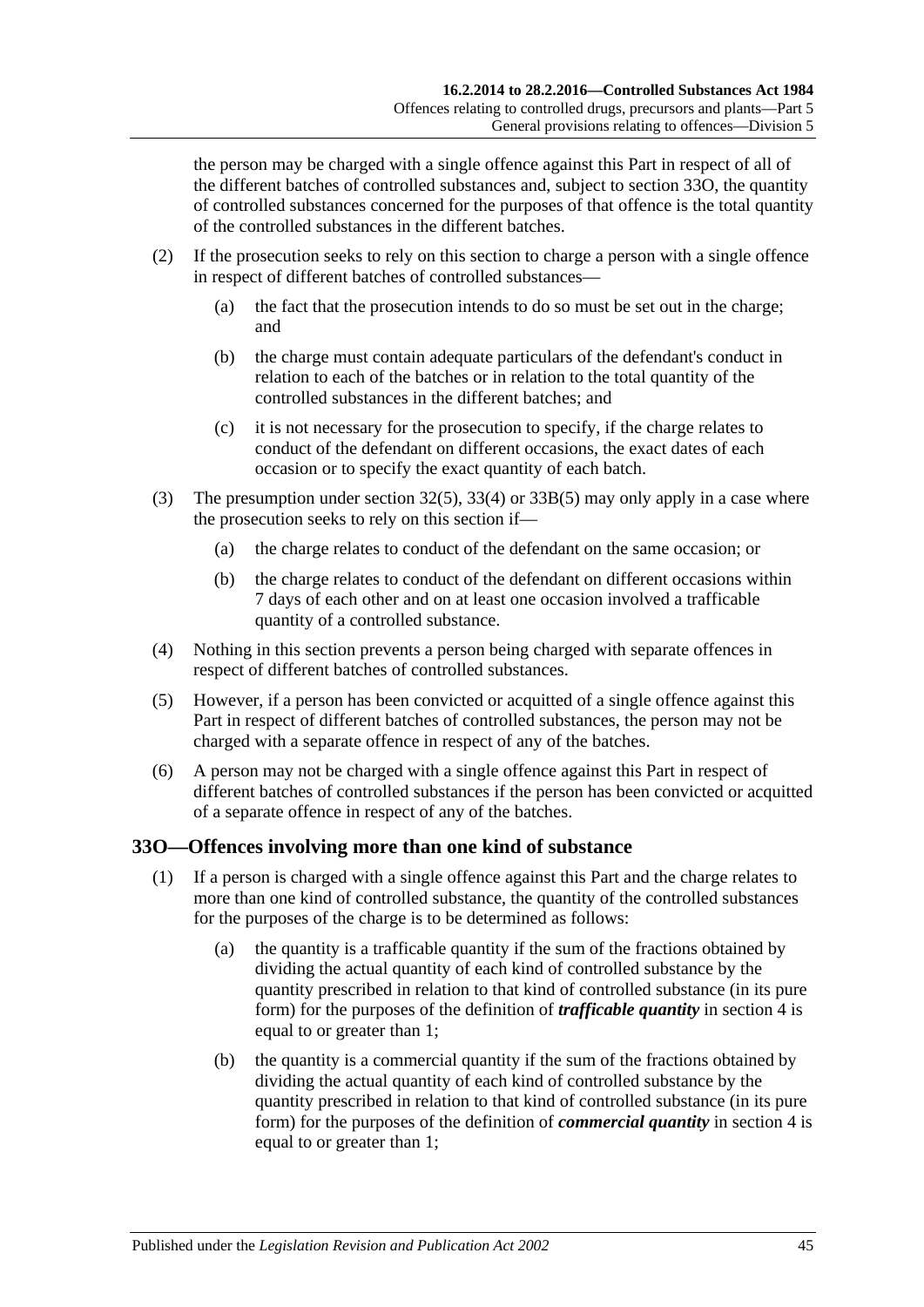- (c) the quantity is a large commercial quantity if the sum of the fractions obtained by dividing the actual quantity of each kind of controlled substance by the quantity prescribed in relation to that kind of controlled substance (in its pure form) for the purposes of the definition of *large commercial quantity* in [section](#page-3-0) 4 is equal to or greater than 1.
- (2) If there is no quantity prescribed in relation to a particular kind of controlled substance in its pure form for the purposes of the relevant definition, the quantity of that controlled substance must be disregarded for the purposes of a calculation under this section.

## **33OA—Basis for determining quantity of controlled substance**

- (1) If, for the purposes of the definition of *trafficable quantity*, *commercial quantity* or *large commercial quantity* in [section](#page-3-1) 4(1) or the definition of *prescribed quantity* in [section](#page-40-0) 33LB, the regulations prescribe more than 1 of the following in relation to a particular controlled drug or controlled precursor:
	- (a) an amount for the drug or precursor in its pure form;
	- (b) an amount for a mixture containing the drug or precursor;
	- (c) a number of discrete dosage units for a mixture containing the drug or precursor,

then, in proceedings for an offence against this Part involving that drug or precursor contained in a mixture, the question of whether or not the quantity of the drug or precursor the subject of the proceedings was a trafficable quantity, commercial quantity, large commercial quantity or prescribed quantity will be determined by reference to—

- (d) if the charge alleges a particular quantity of the drug or precursor in its pure form—the prescribed amount for the drug or precursor in its pure form; or
- (e) if the charge alleges a particular quantity of the mixture containing the drug or precursor—the prescribed amount for a mixture containing the drug or precursor; or
- (f) if the charge alleges a particular number of discrete dosage units of the mixture containing the drug or precursor—the prescribed number of discrete dosage units for a mixture containing the drug or precursor.
- (2) If, for the purposes of the definition of *trafficable quantity*, *commercial quantity* or *large commercial quantity* in [section](#page-3-1) 4(1), the regulations prescribe both a number of a particular controlled plant and a weight of that plant, then, in proceedings for an offence against this Part involving that plant, the question of whether or not the quantity of the plant the subject of the proceedings was a trafficable quantity, commercial quantity or large commercial quantity will be determined by reference to—
	- (a) if the charge alleges a particular number of the plant—the prescribed number for the plant; or
	- (b) if the charge alleges a particular weight of the plant—the prescribed weight for the plant.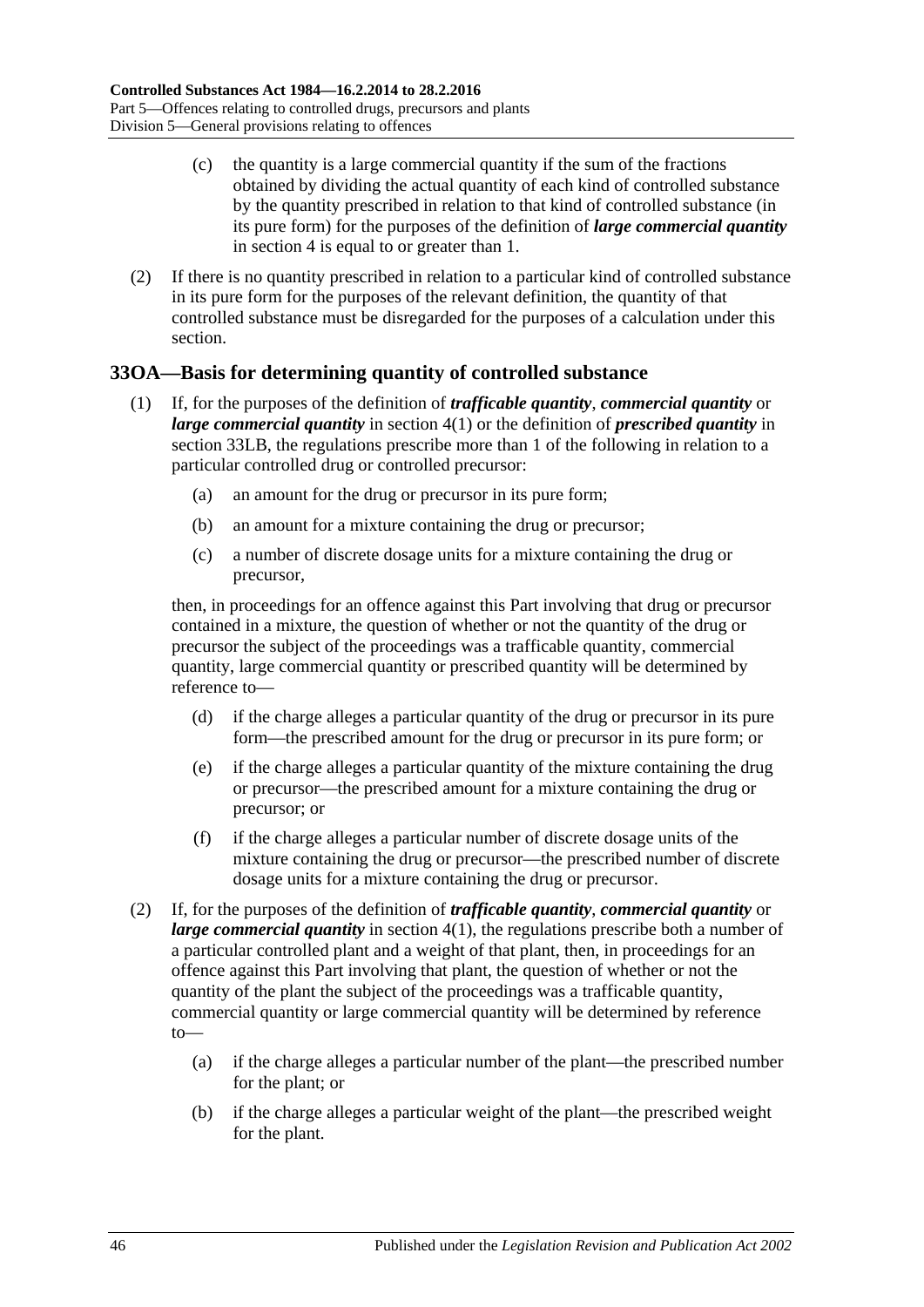### **33P—Knowledge or recklessness with respect to identity or quantity**

- (1) In any proceedings against a person for an offence against this Part relating to a controlled substance, the prosecution must establish that the person knew, or was reckless with respect to, the fact that the substance was or was to be a controlled substance.
- (2) The prosecution need not establish that the person knew, or was reckless with respect to, the particular identity of the controlled substance.

## **33Q—Alternative conviction—mistake as to identity of controlled substance**

- (1) If, in any proceedings against a person for an offence against this Part relating to a particular quantity of a controlled substance—
	- (a) the court is satisfied that, at the time of the conduct constituting the offence, the person was under a mistaken belief about the identity of the controlled substance; and
	- (b) the person would have been guilty of another equivalent or lesser offence against this Part if his or her mistaken belief had been correct,

the court may find the person not guilty of the offence charged but guilty of the other equivalent or lesser offence (and the person is liable to be punished accordingly).

- (2) The burden of proving a mistaken belief as to the identity of a controlled substance lies on the defendant.
- (3) For the purposes of this section, an equivalent or lesser offence is an offence for which the maximum penalty is the same as or less than the maximum penalty for the offence charged.

## **33R—Alternative verdicts**

- (1) If, in any proceedings against a person for an offence against this Part, the court is not satisfied that the person committed the offence but is satisfied that the person committed another equivalent or lesser offence against this Part, the court may find the person not guilty of the offence charged but guilty of the other equivalent or lesser offence (and the person is liable to be punished accordingly).
- (2) For the purposes of this section, an equivalent or lesser offence is an offence for which the maximum penalty is the same as or less than the maximum penalty for the offence charged.

## **33S—No accessorial liability for certain offences**

Section 267 of the *[Criminal Law Consolidation Act](http://www.legislation.sa.gov.au/index.aspx?action=legref&type=act&legtitle=Criminal%20Law%20Consolidation%20Act%201935) 1935* does not apply—

- (a) in relation to an offence against [section](#page-31-1) 32, [33,](#page-32-0) [33B](#page-34-0) or [33LD;](#page-42-2) or
- (b) in circumstances prescribed by regulation.

#### **33T—Power of court to prohibit certain activities**

- (1) A court may, on the application of a police officer, make an order under this section in relation to a person if satisfied that—
	- (a) the person has been convicted of 1 or more offences against this Part committed in the course of carrying on a business; and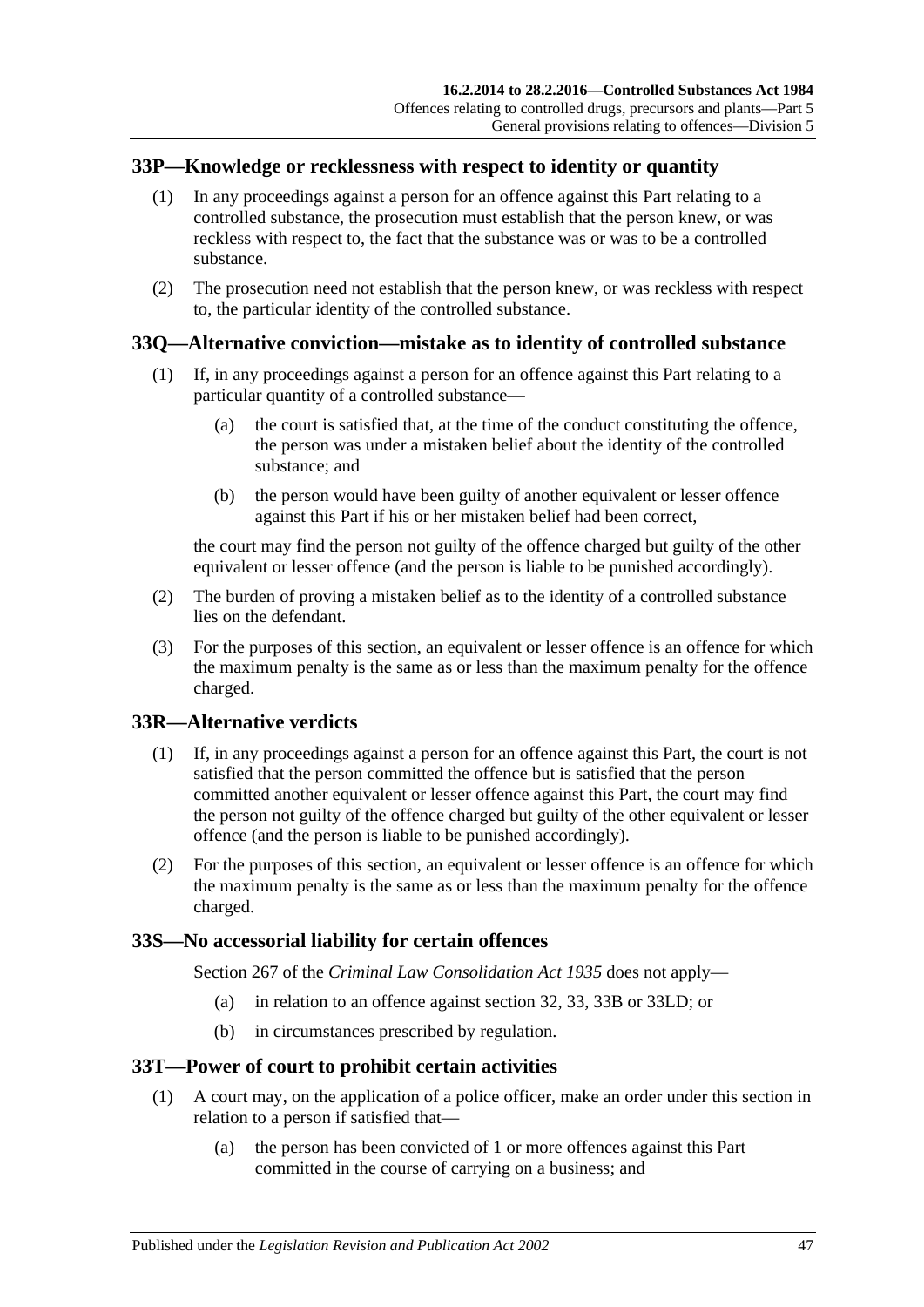- (b) the making of the order is reasonably necessary to ensure that the person does not engage in further conduct constituting an offence against this Part.
- (2) An order under this section may prohibit a person from—
	- (a) engaging in specified conduct; or
	- (b) carrying on a specified business or a specified kind of business,

at specified premises or in specified circumstances.

- (3) A court making an order under this section may make any ancillary orders that the court considers appropriate.
- (4) A court may, by subsequent order, vary or revoke an order made by the court under this section.

# **Division 6—Procedure in relation to simple possession offences**

## **34—Application of this Division**

This Division does not apply in relation to a child who is alleged to have committed a simple possession offence.

#### <span id="page-47-0"></span>**35—Accreditation of drug assessment and treatment services**

- (1) The Minister may, by instrument in writing, accredit such suitably qualified persons or bodies as drug assessment services or drug treatment services as are necessary for the purposes of this Division.
- (2) Without limiting [subsection](#page-47-0) (1), the Minister may establish panels of persons with a view to the accreditation of such a panel as a drug assessment service under that subsection.
- (3) The Minister may, in an instrument of accreditation, impose conditions on the accreditation.
- (4) The Minister may, by notice in writing to an accredited drug assessment service or drug treatment service—
	- (a) vary or revoke any of the conditions imposed on the accreditation or impose further conditions; or
	- (b) revoke the accreditation.

#### **36—Referral for assessment**

- (1) If a person is alleged to have committed a simple possession offence, a police officer must refer the person to a nominated assessment service and give the person a notice that sets out particulars of the date, place and time at which the person must attend the service.
- (2) A copy of the referral notice must be forwarded to the nominated assessment service.
- (3) A referral under this section operates as a stay of proceedings (if any) for the alleged offence.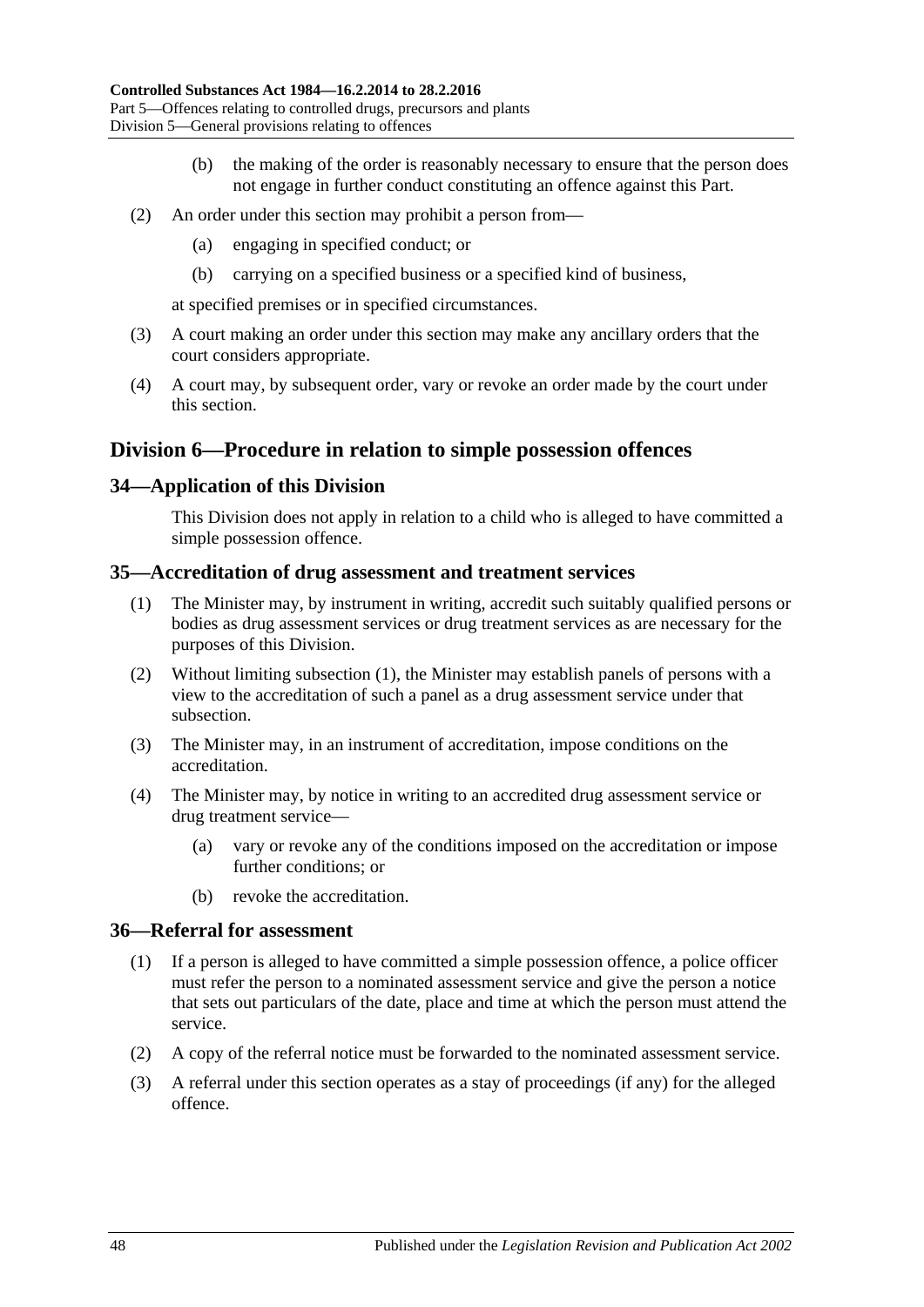#### **37—Assessment of referred person**

- (1) On a person being referred to an assessment service under this Division, the service must proceed to carry out and complete its assessment as expeditiously as reasonably practicable.
- (2) For the purposes of carrying out the assessment, the service may, by notice in writing given personally or by post, require the person to—
	- (a) give written consent to—
		- (i) the release of the person's medical and other treatment records to the service and to any drug treatment service that is to provide treatment to the person pursuant to an undertaking under this Division;
		- (ii) the release to the service of—
			- (A) records held by or on behalf of an assessment service or any agency or instrumentality of the Crown relating to previous assessments of, or undertakings entered into by, the person under this Division; and
			- (B) the person's criminal record (ie, record of any convictions recorded against the person); or
	- (b) attend the service for such further number of interviews as the service thinks fit; or
	- (c) submit to an examination, by the service or by any other person, to determine whether the person is experiencing physical, psychological or social problems connected with the misuse of drugs and, if so, the treatment (if any) appropriate for the person.
- <span id="page-48-0"></span>(3) The assessment service must, by notice in writing to the person given personally or by post, terminate the person's referral to the service—
	- (a) if the person fails, without reasonable excuse, to attend the service in accordance with the referral notice or with any other notice requiring the person to attend; or
	- (b) if at any time during the assessment it becomes apparent to the service that—
		- (i) it would not in the circumstances be appropriate to require the person to enter into an undertaking under this Division; or
		- (ii) the person does not admit to the allegation (but the service is not required to ascertain this); or
		- (iii) the person does not want the service to deal with the matter,

and may, in the same manner, terminate the referral—

- (c) if the person hinders, or does not cooperate with, the service in carrying out the assessment; or
- (d) if the person, without reasonable excuse, refuses or fails to comply with a requirement under this Division to give written consent to the release of records or to submit to an examination; or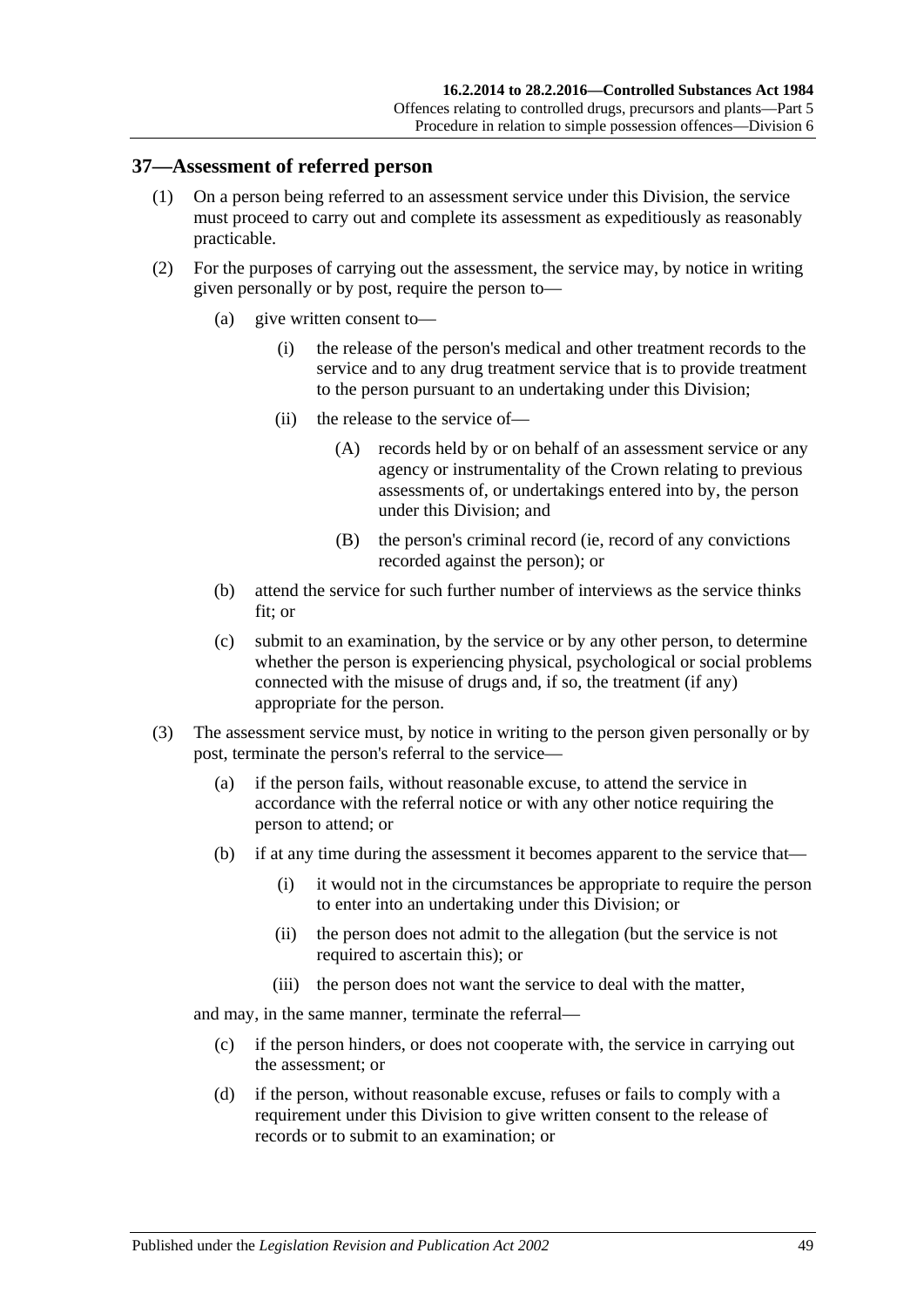- (e) if the person refuses to comply with a requirement to enter into an undertaking under this Division or, without reasonable excuse, contravenes or fails to comply with an undertaking entered into under this Division.
- (4) A notice under [subsection](#page-48-0) (3) must set out a short statement of the service's reasons for the termination.
- (5) The service must give a copy of the notice of termination to the Commissioner of Police.

#### **38—Undertakings**

- (1) An assessment service may, on the completion of an assessment under this Division, require the person alleged to have committed the offence to enter into a written undertaking relating to—
	- (a) the treatment that the person will undertake; or
	- (b) participation by the person in a programme of an educative, preventive or rehabilitative nature; or
	- (c) any other matters that will, in the opinion of the service, assist the person to overcome any personal problems that may tend to lead, or that may have led, to the misuse of drugs.
- (2) The undertaking can only require the person to undergo treatment with a drug treatment service that is accredited under this Division.
- (3) If the person enters into the undertaking—
	- (a) the person must be given a copy of the undertaking; and
	- (b) any complaint laid against the person for the alleged simple possession offence must be withdrawn; and
	- (c) the person must, if remanded in custody for the alleged simple possession offence but not otherwise subject to detention, be released from detention or, if on bail for the offence, the bail agreement must be discharged.
- (4) The undertaking will be effective for a period, not exceeding 6 months, determined by the service and specified in the undertaking.
- (5) The service may, at the request or with the consent of the person bound by the undertaking, vary the terms of the undertaking, but not so that the total period of the undertaking exceeds 6 months.
- (6) The service must notify the Commissioner of Police that the person has entered into an undertaking, of any extension to the period of the undertaking and, if it occurs, of the expiry of the undertaking.

#### **39—Release from custody for the purposes of assessment or undertaking**

If a person who is in custody has been given a notice under this Division requiring the person to attend an assessment service or any other place, or has entered into an undertaking under this Division requiring the person to attend at any place, the manager of the place in which the person is being detained must cause the person to be brought to the service or other place as required by the notice or undertaking.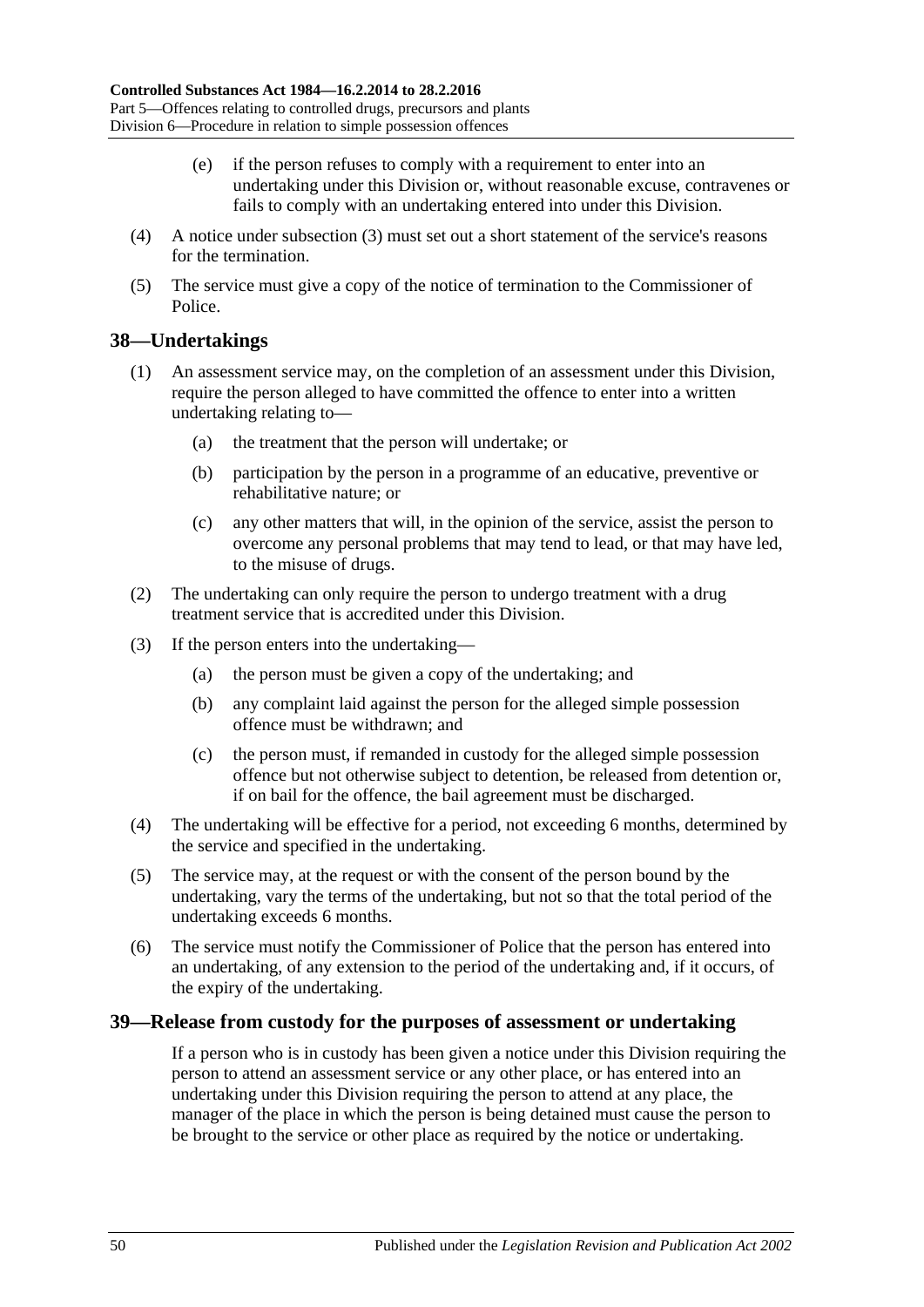#### **40—Prosecution of simple possession offences**

- (1) A prosecution for a simple possession offence alleged to have been committed by a person cannot proceed unless the person has been referred to an assessment service under this Division and the referral has been terminated by the service.
- (2) The fact that a person alleged to have committed a simple possession offence participates in an assessment or enters into an undertaking under this Division does not constitute an admission of guilt, and will not be regarded as evidence tending to establish guilt, in relation to the alleged offence.
- (3) If the referral of a person is terminated under this Division, evidence—
	- (a) of anything said or done by the person in the course of being assessed or carrying out an undertaking; or
	- (b) of the reasons for the termination,

is not admissible in any proceedings against the person for the alleged offence.

(4) On the expiry of an undertaking under this Division, the person who entered into it is immune from prosecution for the alleged offence to which the undertaking related.

## **40A—Confidentiality**

A person who is, or has been, engaged in duties related to the administration of this Division must not disclose information relating to a person referred for assessment under this Division, being information obtained in the course of those duties, unless the disclosure is made—

- (a) in the administration of this Division; or
- (b) as authorised or required by law; or
- (c) with the consent of the person to whom the information relates.

Maximum penalty: \$10 000.

# **Part 6—Offences, penalties etc**

## **43—Aggravated offences**

- <span id="page-50-0"></span>(1) An aggravated offence is an offence committed in circumstances where—
	- (a) the offender committed the offence for the benefit of a criminal organisation, or 2 or more members of a criminal organisation, or at the direction of, or in association with, a criminal organisation; or
	- (b) in the course of, or in connection with, the offence the offender identified himself or herself in some way as belonging to, or otherwise being associated with, a criminal organisation (whether or not the offender did in fact belong to, or was in fact associated with, the organisation).
- <span id="page-50-1"></span>(2) For the purposes of [subsection](#page-50-0)  $(1)(b)$ , a person will be taken to have identified himself or herself as belonging to, or as being associated with, a criminal organisation if the person displayed (whether on an article of clothing, as a tattoo or otherwise) the insignia of the criminal organisation unless the person proves that he or she did not display the insignia knowingly or recklessly.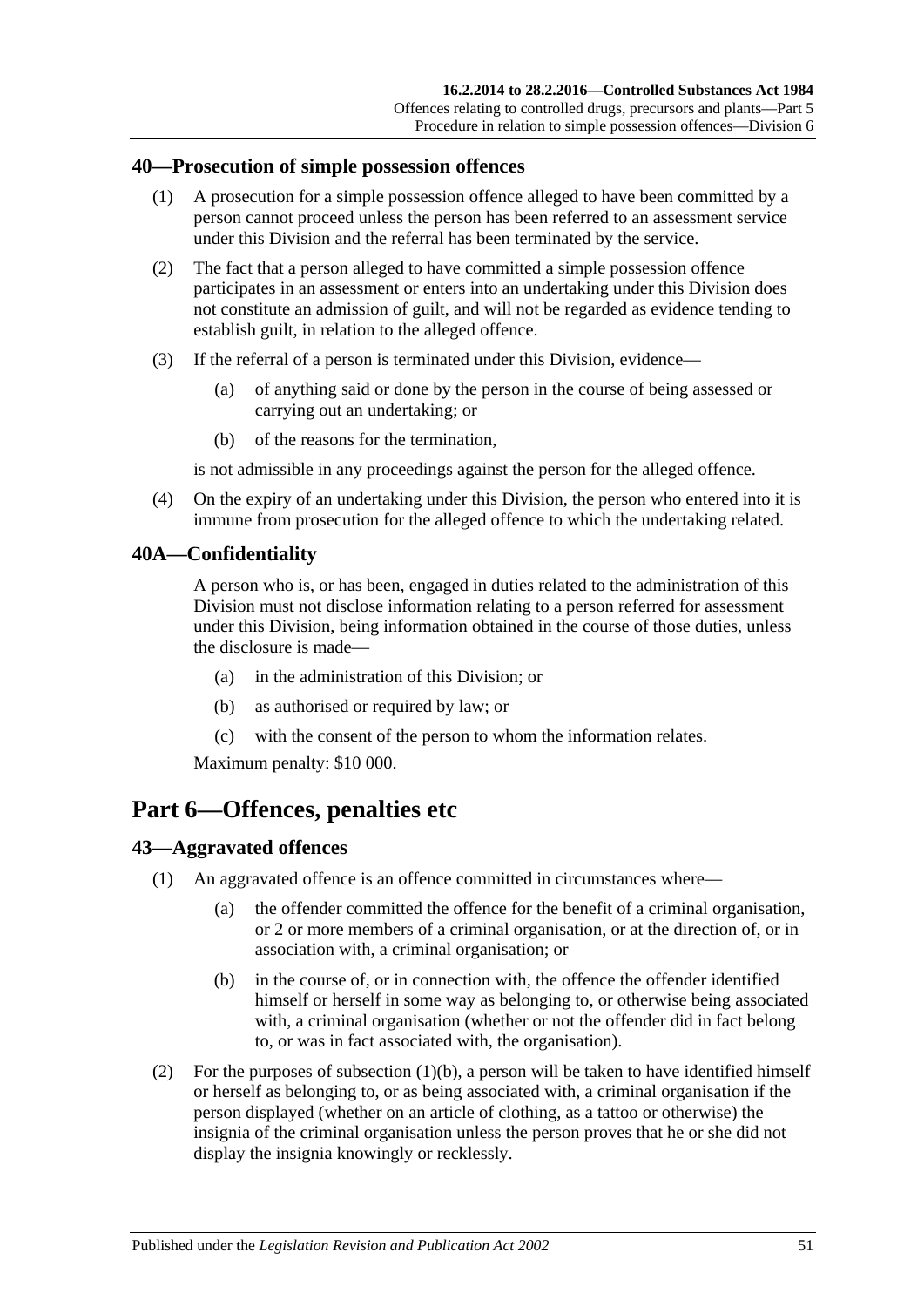- (3) [Subsection](#page-50-1) (2) does not limit the ways in which a person may identify himself or herself as belonging to, or being associated with, a criminal organisation.
- (4) If a person is charged with an aggravated offence, the circumstances alleged to aggravate the offence must be stated in the instrument of charge.
- (5) In this section—

*criminal organisation* has the same meaning as in Part 3B of the *[Criminal Law](http://www.legislation.sa.gov.au/index.aspx?action=legref&type=act&legtitle=Criminal%20Law%20Consolidation%20Act%201935)  [Consolidation Act](http://www.legislation.sa.gov.au/index.aspx?action=legref&type=act&legtitle=Criminal%20Law%20Consolidation%20Act%201935) 1935*.

(6) This section does not prevent a court from taking into account, in the usual way, the circumstances of and surrounding the commission of an offence for the purpose of determining sentence.

**Examples—**

- 1 A person is charged with a basic offence and the court finds that the offence was committed in circumstances that would have justified a charge of the offence in its aggravated form. In this case, the court may, in sentencing, take into account the circumstances of aggravation for the purpose of determining penalty but must (of course) fix a penalty within the limits appropriate to the basic offence.
- 2 A person is charged with an aggravated offence and the court finds a number (but not all) of the circumstances alleged in the instrument of charge to aggravate the offence have been established. In this case, the court may, in sentencing, take into account the established circumstances of and surrounding the aggravated offence (whether alleged in the instrument of charge or not) but must not (of course) take account of circumstances alleged in the instrument of charge that were not established.

## **44—Matters to be considered when court fixes penalty**

- (1) In determining the penalty to be imposed on a person convicted of an indictable or minor indictable offence against this Act, the court must take into consideration—
	- (a) subject to [subsection](#page-52-1) (2), the nature of the substance or goods involved in the commission of the offence; and
	- (b) the quantity of the substance or goods involved in the commission of the offence; and
	- (c) the personal circumstances of the convicted person (being a natural person), including the circumstances relating to the person's use (if at all) of any controlled drug; and
	- (d) in the case of an offence against [Part 5 Division 2](#page-31-2) or [3—](#page-36-0)
		- (i) the commercial or other motives of the convicted person in committing the offence; and
		- (ii) the financial gain that is likely to have accrued to the convicted person as a result of the commission of the offence (but this is not to be taken into consideration if that financial gain is the subject of an application under the *[Criminal Assets Confiscation Act](http://www.legislation.sa.gov.au/index.aspx?action=legref&type=act&legtitle=Criminal%20Assets%20Confiscation%20Act%202005) 2005*); and
	- (da) in the case of an offence against [section](#page-37-1) 33F, [33H](#page-38-0) or [33I—](#page-38-1)whether the offence occurred within a school zone or at or near any prescribed place; and
	- (e) any other relevant factor.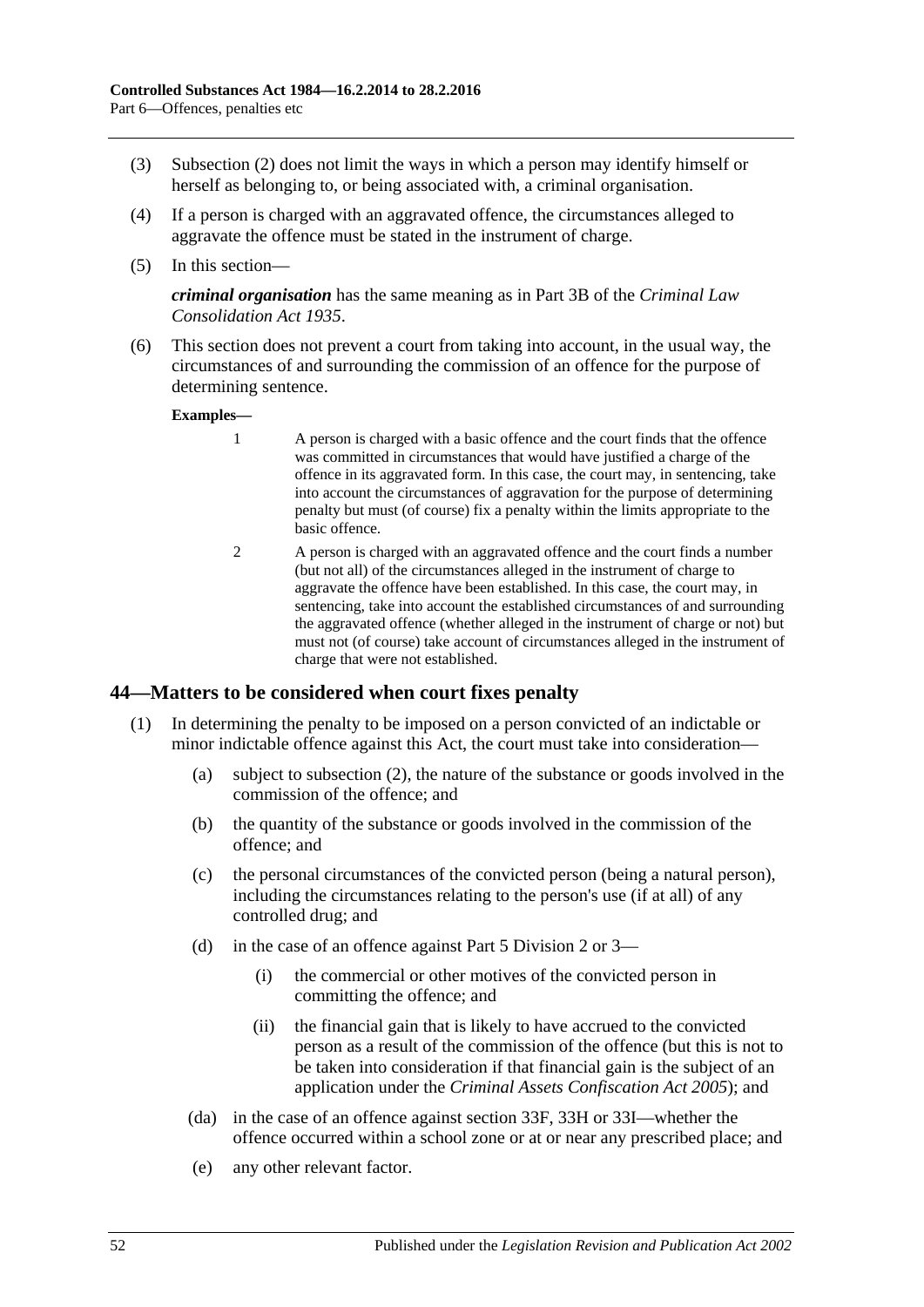- <span id="page-52-1"></span>(2) In determining the penalty to be imposed in respect of a summary or indictable offence against [Part 5](#page-29-0) involving a controlled drug (other than cannabis, cannabis resin or cannabis oil), the degree of physical or other harm generally associated with the consumption of that particular type of controlled drug, as compared with other types of controlled drugs, is not a relevant consideration and the court must determine the penalty on the basis that controlled drugs are all categorised equally as very harmful.
- (3) If a person is convicted by a court of an indictable offence against this Act and an offence against section 32 of the *[Criminal Law Consolidation Act](http://www.legislation.sa.gov.au/index.aspx?action=legref&type=act&legtitle=Criminal%20Law%20Consolidation%20Act%201935) 1935* constituted of having the custody or control of a firearm or imitation firearm for the purpose of—
	- (a) using, or causing or permitting another person to use, the firearm in the course of committing the indictable offence against this Act; or
	- (b) carrying, or causing or permitting another person to carry, the firearm when committing the indictable offence against this Act,

the court must make any sentences of imprisonment imposed for the 2 offences cumulative unless the court is satisfied that special reasons exist for not doing so.

#### <span id="page-52-0"></span>**45A—Expiation of simple cannabis offences**

- (1) A prosecution for a simple cannabis offence cannot be commenced except by—
	- (a) the Director of Public Prosecutions; or
	- (b) a police officer; or
	- (c) a person authorised in writing by the Director of Public Prosecutions to commence the prosecution.
- <span id="page-52-2"></span>(2) Subject to this section, if a person (not being a child) is alleged to have committed a simple cannabis offence, then before a prosecution is commenced, an expiation notice must be given to the alleged offender under the *[Expiation of Offences Act](http://www.legislation.sa.gov.au/index.aspx?action=legref&type=act&legtitle=Expiation%20of%20Offences%20Act%201996) 1996*.
- (3) Expiation fees (which may vary according to any factor) may be fixed by regulation for the purposes of this section.
- (7) Non-compliance with [subsection](#page-52-2) (2) does not invalidate a prosecution.
- (8) For the purposes of this section—

*simple cannabis offence* means—

- (a) an offence against [section](#page-39-0)  $33K(2)$  involving the cultivation (not being artificially enhanced cultivation) of cannabis plants other than an offence involving the cultivation of a number of cannabis plants in excess of the number prescribed by regulation for the purposes of this paragraph; or
- (b) an offence against section [33L\(2\)\(a\)](#page-39-1) other than an offence involving the possession of quantities of cannabis, cannabis resin or cannabis oil in excess of the quantity prescribed by regulation for the purposes of this paragraph; or
- (c) an offence against section [33L\(2\)\(b\)](#page-39-2) other than an offence alleged to have been committed in—
	- (i) a public place; or
	- (ii) a place of a kind prescribed by regulation; or
- (d) an offence against section  $33L(2)(c)$ .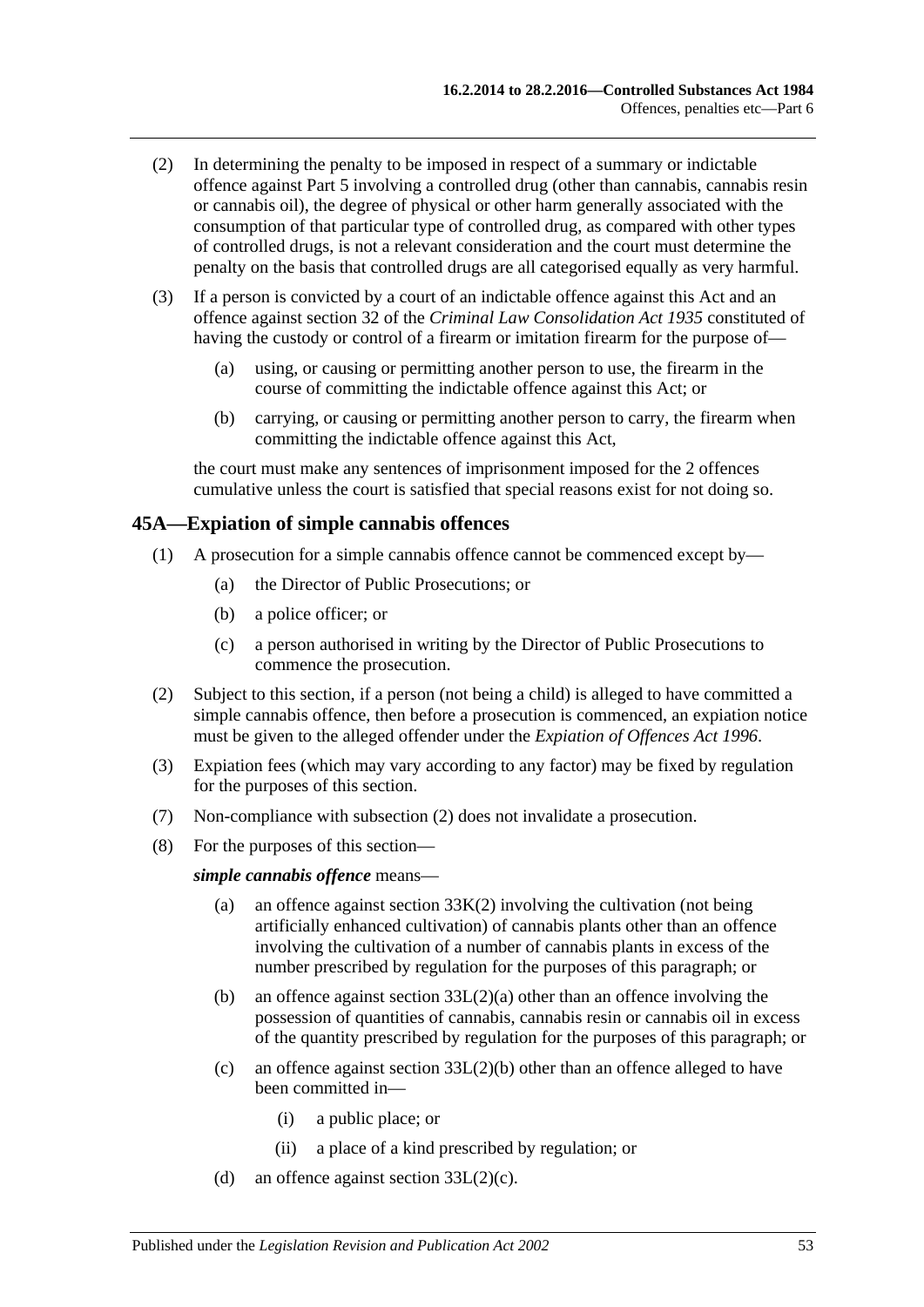# **Part 7—Search, seizure, forfeiture and analysis**

## **50—Authorised officers**

- <span id="page-53-0"></span>(1) The following persons are authorised officers for the purposes of this Act:
	- (a) a police officer; and
	- (b) any other person appointed by the Minister, by instrument in writing, to be an authorised officer for the purposes of this Act.
- (2) The Minister must provide an authorised officer appointed under [subsection](#page-53-0) (1)(b) with a certificate of identification.
- (3) An authorised officer appointed under [subsection](#page-53-0) (1)(b) must, on demand by a person in relation to whom the officer is exercising any powers under this Act, produce the certificate of identification for the inspection of that person.

#### **51—Analysts**

- (1) Subject to [subsection](#page-53-1) (2), the Governor may appoint such number of persons to be analysts as the Governor thinks necessary or desirable for the purposes of this Act.
- <span id="page-53-1"></span>(2) No person who has a direct or indirect interest in the manufacture, production, sale or supply of any substance or device to which this Act applies may be appointed as an analyst.

#### <span id="page-53-4"></span>**52—Power to search, seize etc**

- <span id="page-53-3"></span><span id="page-53-2"></span>(1) Subject to this section, an authorised officer may
	- enter at any time any premises for the purposes of ascertaining whether the provisions of this Act, or of a licence, authority or permit granted under this Act, are being complied with or have been contravened; and
	- (b) if reasonably necessary for that purpose, break into or open any part of the premises, or anything in or on the premises; and
	- (c) for the purposes of [paragraph](#page-53-2) (a) or [\(b\),](#page-53-3) require the driver of any vehicle, the master of any vessel or the pilot of any aircraft to stop that vehicle, vessel or aircraft.
- (2) While an authorised officer is in or on any premises pursuant to this section, the officer may—
	- (a) inspect or search the premises or any equipment or other thing on the premises;
	- (b) require any person to produce any books, papers or documents (including a written record that reproduces, in an understandable form, information stored by computer, microfilm or other process) or any substance, equipment or device;
	- (c) examine any books, papers or documents (including a written record that reproduces, in an understandable form, information stored by computer, microfilm or other process) and take extracts from any of them or make copies of any of them;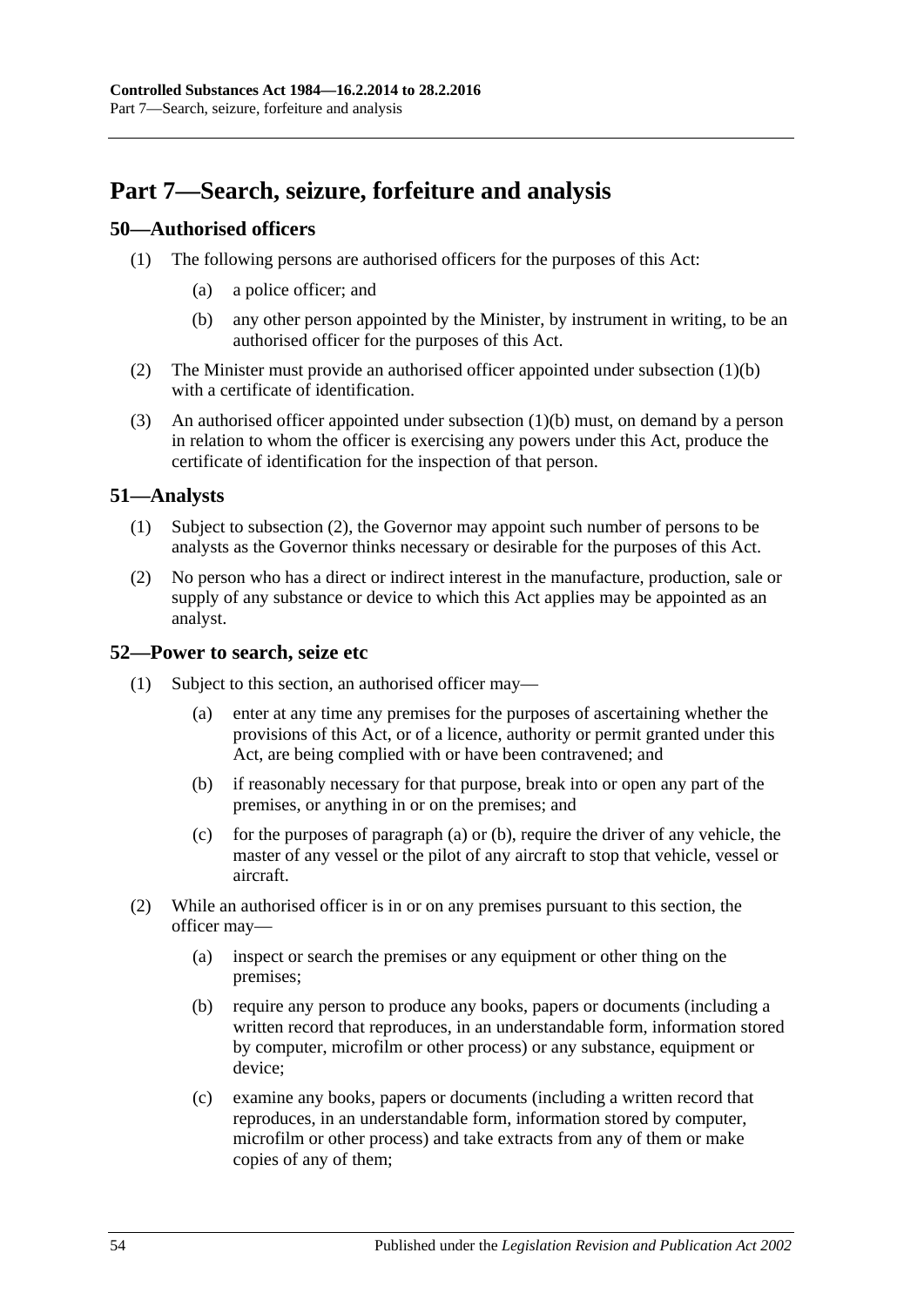- (d) examine any substance, equipment or device;
- (e) take and remove from the premises samples of any substance or goods;
- (f) carry out any tests;
- (g) take any photographs or films or make any audio or audiovisual record;
- (h) require the holder of a licence, authority or permit under this Act to produce that licence, authority or permit for inspection;
- (i) if the officer suspects on reasonable grounds that an offence against this Act has been committed, seize and remove from the premises anything that the officer has reasonable cause to suspect affords evidence of the offence;
- (j) give such directions as are reasonably necessary for, or incidental to, the effective exercise of the officer's powers under this Act.
- (3) The powers conferred by [subsection](#page-53-3) (1)(b) may only be exercised by an authorised officer who is a police officer.
- <span id="page-54-0"></span>(4) An authorised officer must not exercise the powers conferred by [subsection](#page-53-2) (1)(a) and [\(b\)](#page-53-3) except on the authority of a warrant issued by a senior police officer, magistrate or justice, unless the powers are being exercised in relation to—
	- (a) premises that are used by a registered health practitioner or veterinary surgeon in the ordinary course of his or her profession; or
	- (b) premises that are used in the course of an activity in respect of which a licence, authority or permit has been granted under this Act; or
	- (c) premises that are used for a non-residential purpose and in which the authorised officer reasonably suspects poisons, medicines, medical devices or volatile solvents are being stored, used or sold,

provided that the powers are exercised during ordinary business hours.

- (5) A senior police officer, magistrate or justice must not issue a warrant under [subsection](#page-54-0) (4) unless satisfied, on information given on oath-
	- (a) that there are reasonable grounds for suspecting that an offence against this Act has been, is being, or is about to be, committed; and
	- (b) that a warrant is reasonably required in the circumstances.
- (6) An authorised officer who is a police officer may search any person whom the officer reasonably suspects has in his or her possession any substance or equipment in contravention of this Act.
- (9) If an authorised officer who is a police officer reasonably suspects that any substance or equipment that would afford evidence of an offence against this Act is in any vehicle, vessel or aircraft, the officer may—
	- (a) require the driver of the vehicle, the master of the vessel or the pilot of the aircraft to stop the vehicle, vessel or aircraft; and
	- (b) detain and search the vehicle, vessel or aircraft; and
	- (c) seize and remove from the vehicle, vessel or aircraft anything that the officer reasonably suspects would afford evidence of an offence against this Act.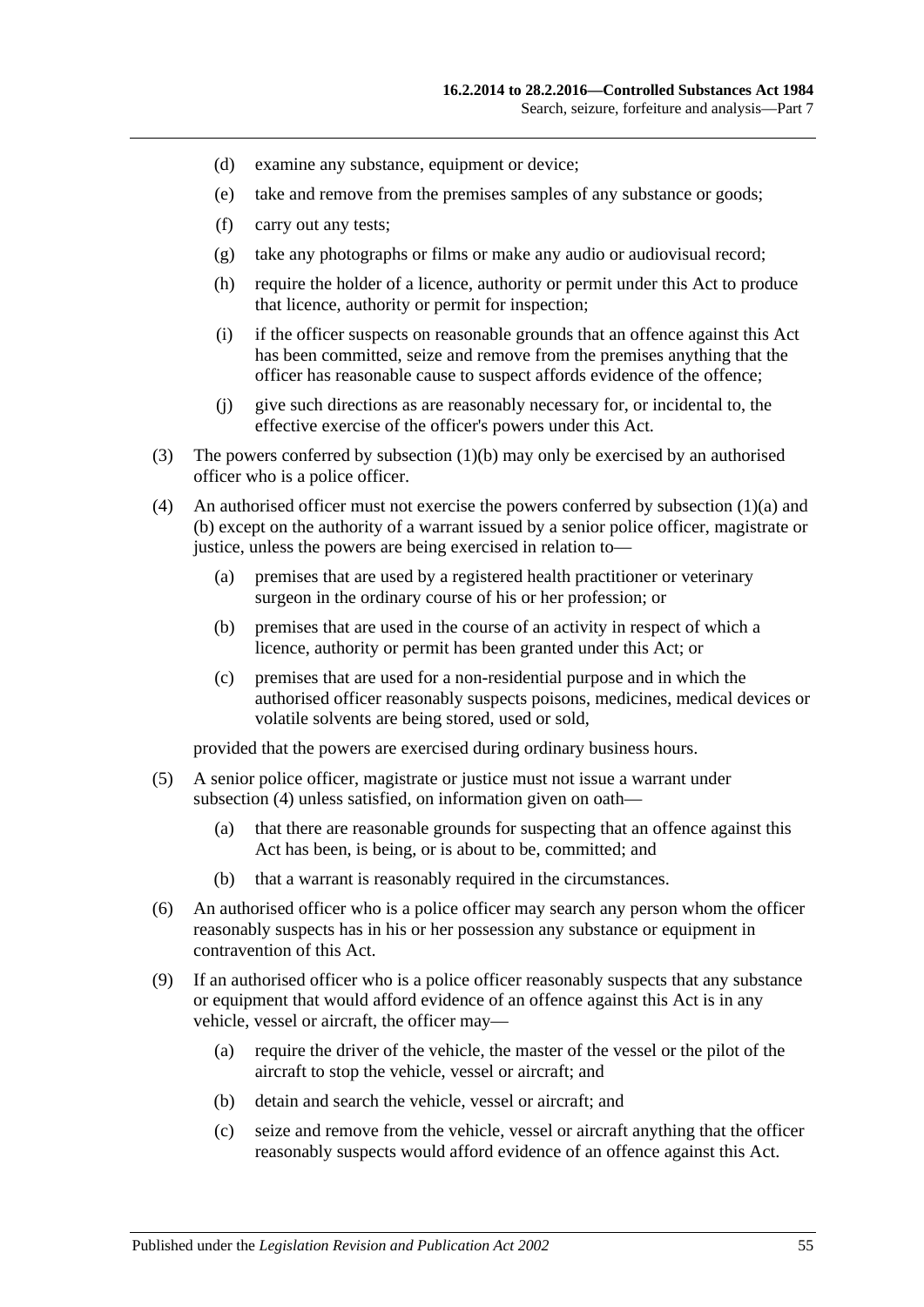- (10) Nothing in this section derogates from the power of a police officer to do anything authorised under [section](#page-55-0) 52A or [52B.](#page-56-0)
- (11) A police officer may, in exercising powers pursuant to a warrant issued under [subsection](#page-54-0) (4) or any other powers under this section, use a drug detection dog or an electronic drug detection system.

### <span id="page-55-0"></span>**52A—General drug detection powers**

- (1) A police officer may carry out general drug detection in relation to—
	- (a) any property in an area to which this section applies; and
	- (b) any person who is in, or is apparently attempting to enter or to leave, an area to which this section applies; and
	- (c) any property in the possession of such a person.
- (2) This section applies to the following areas:
	- (a) licensed premises or a carparking area specifically provided for the use of patrons of any licensed premises;
	- (b) a public venue or a carparking area specifically provided for the use of patrons of any public venue;
	- (c) a public passenger carrier or any place at which public passenger carriers may take up, or set down, passengers;
	- (d) a public place in relation to which the exercise of powers under this section is authorised in accordance with [subsection](#page-55-1) (3).
- <span id="page-55-1"></span>(3) A senior police officer may authorise the exercise of powers under this section in relation to a public place.
- (4) An authorisation granted by a senior police officer under [subsection](#page-55-1) (3)—
	- (a) must be granted in accordance with any guidelines issued by the Commissioner in relation to such authorisations; and
	- (b) must define the public place to which the authorisation relates; and
	- (c) may be subject to conditions specified by the officer granting the authorisation; and
	- (d) operates for an initial period (not exceeding 14 days) specified by the officer granting the authorisation; and
	- (e) may be renewed from time to time by a senior police officer for a further period (not exceeding 14 days).
- (5) An authorisation granted under [subsection](#page-55-1) (3) may be varied or revoked by a senior police officer at any time.
- (6) A police officer exercising powers under this section may—
	- (a) enter and remain in any premises or place necessary for the purpose of exercising those powers; and
	- (b) give such directions as are reasonably necessary for, or incidental to, the effective exercise of those powers.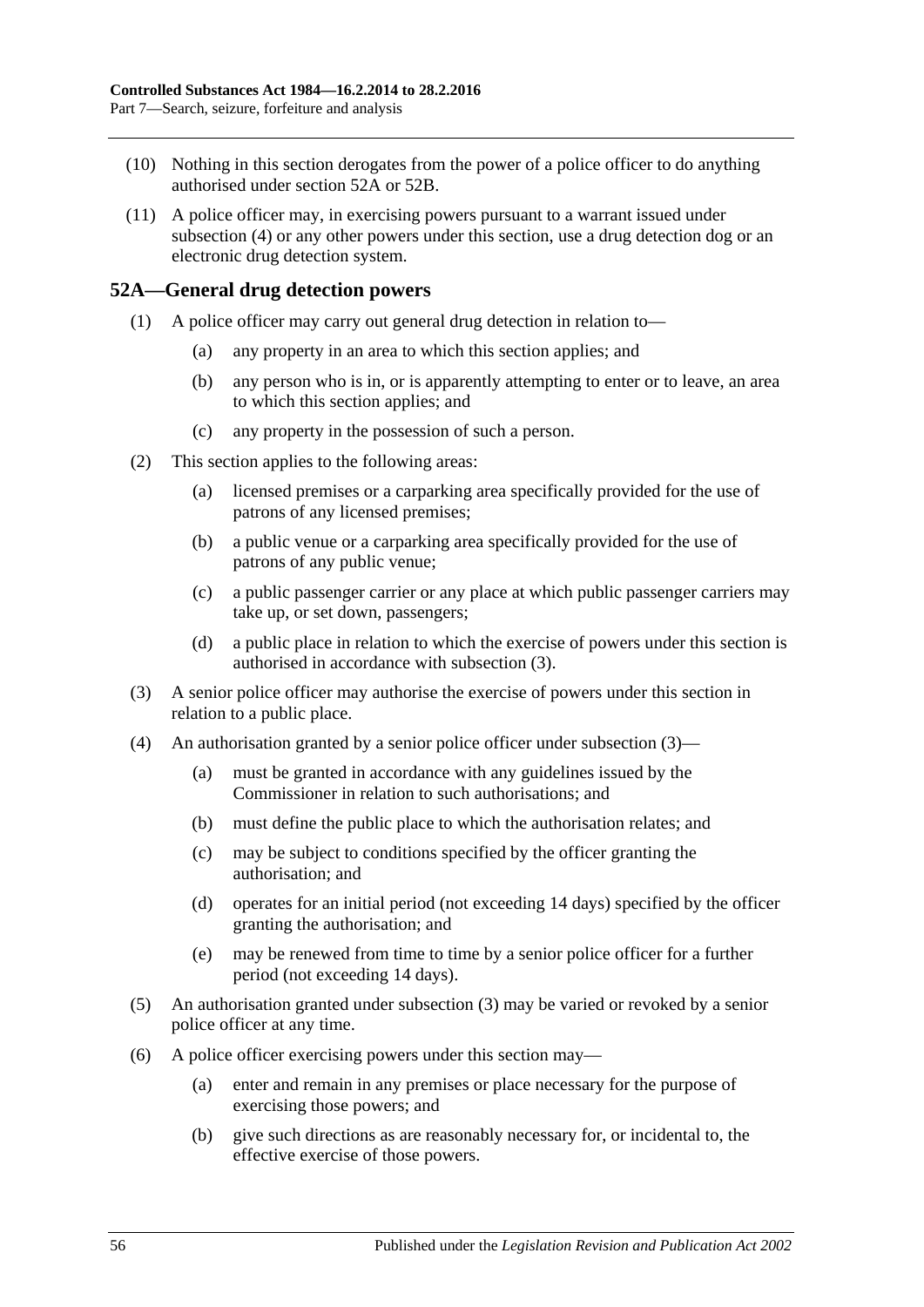- (7) A police officer may only detain a person, by directions given under this section, for so long as is reasonably necessary to carry out general drug detection in relation to the person and any property in the possession of the person.
- (8) In this section—

*licensed premises* means—

- licensed premises within the meaning of the *[Liquor Licensing Act](http://www.legislation.sa.gov.au/index.aspx?action=legref&type=act&legtitle=Liquor%20Licensing%20Act%201997) 1997*, other than premises in respect of which only a restaurant licence or residential licence is in force; and
- (b) the premises defined in the casino licence, within the meaning of the *[Casino](http://www.legislation.sa.gov.au/index.aspx?action=legref&type=act&legtitle=Casino%20Act%201997)  Act [1997](http://www.legislation.sa.gov.au/index.aspx?action=legref&type=act&legtitle=Casino%20Act%201997)*, as the premises to which the licence relates;

*public passenger carrier* means a bus, tram, train, vessel or aircraft used for the purpose of carrying passengers for hire or reward;

*public place* includes—

- (a) a place to which free access is permitted to the public, with the express or tacit consent of the owner or occupier of that place; and
- (b) a place to which the public are admitted on payment of money, the test of admittance being the payment of money only; and
- (c) a road, street, footway, court, alley or thoroughfare which the public are allowed to use, notwithstanding that that road, street, footway, court, alley or thoroughfare is on private property;

*public venue* means a place where members of the public are gathered for an entertainment or an event or activity of any kind, whether admission is open, procured by the payment of money or restricted to members of a club or a class of persons with some other qualification or characteristic, but does not include a church or place of public worship.

## <span id="page-56-1"></span><span id="page-56-0"></span>**52B—Special powers relating to drug transit routes**

- (1) A senior police officer may, if he or she reasonably suspects that an area is being, or is likely to be, used for the transport of controlled drugs, controlled precursors or controlled plants in contravention of this Act, authorise the exercise of powers under this section in relation to the area.
- (2) An authorisation granted by a senior police officer under [subsection](#page-56-1) (1)—
	- (a) must be granted in accordance with any guidelines issued by the Commissioner in relation to such authorisations; and
	- (b) must define the area to which the authorisation relates; and
	- (c) may be subject to conditions specified by the officer granting the authorisation; and
	- (d) operates for an initial period (not exceeding 14 days) specified by the officer granting the authorisation; and
	- (e) may be renewed from time to time by a senior police officer for a further period (not exceeding 14 days).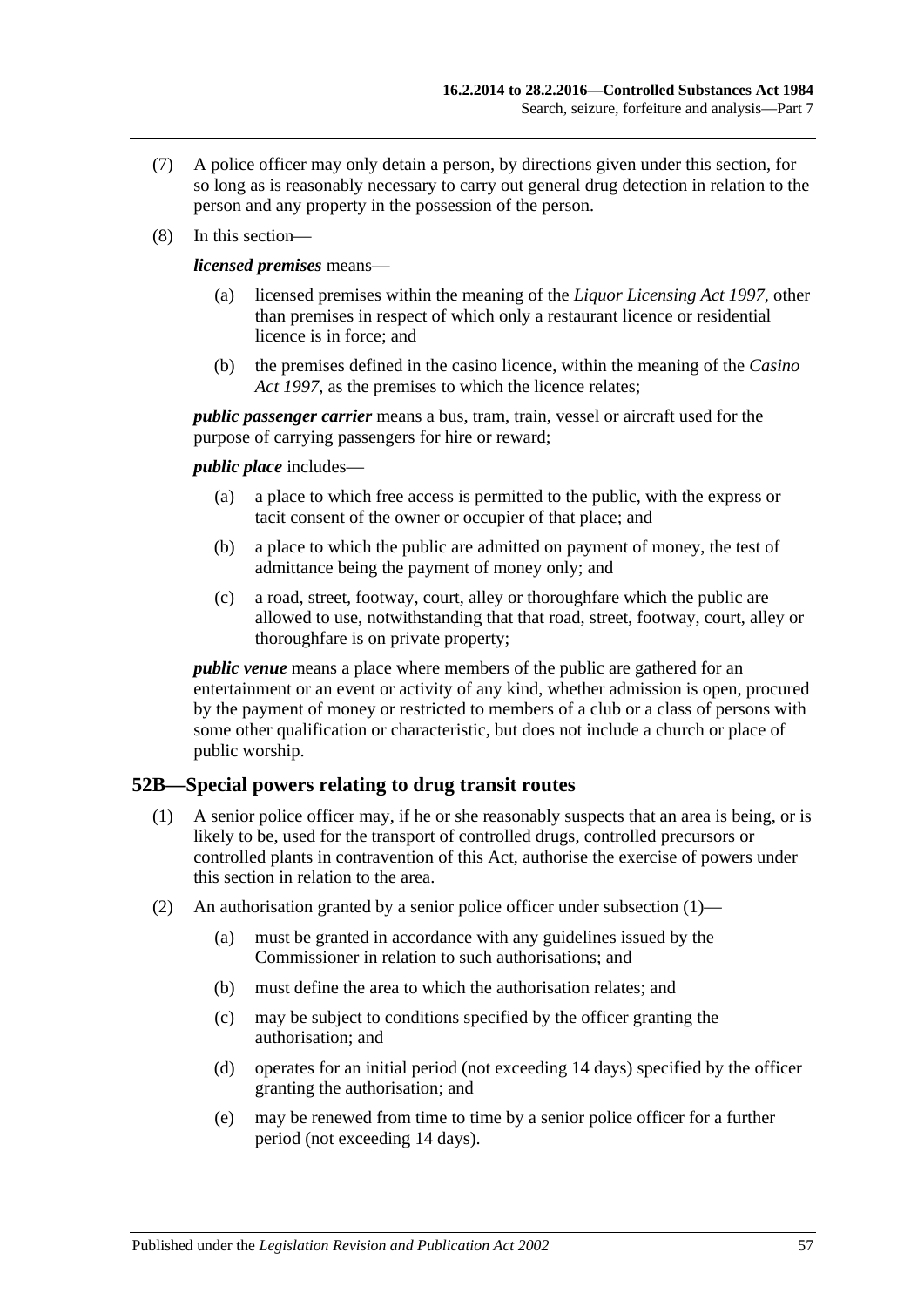- (3) An authorisation granted under [subsection](#page-56-1) (1) may be varied or revoked by a senior police officer at any time.
- (4) An area may only be subject to an authorisation under this section if—
	- (a) the whole of the area is situated more than 30 kilometres from the General Post Office at Adelaide; and
	- (b) the total size of the area is not more than 5 square kilometres.
- (5) If the exercise of powers under this section in relation to an area is authorised, a police officer may—
	- (a) require the driver of a vehicle within the area to stop the vehicle (whether at a drug detection point established in accordance with [subsection](#page-57-0) (7) or at any other location); and
	- (b) detain the vehicle and carry out general drug detection in relation to the vehicle and any persons or property in or on the vehicle; and
	- (c) allow a drug detection dog to enter any part of the vehicle not designed for the purpose of carrying passengers while the vehicle is moving; and
	- (d) direct a person to open any part of the vehicle and give such other directions as are reasonably necessary for, or incidental to, the effective exercise of powers under this section.
- (6) A police officer may only detain a person who is in a vehicle, by directions given under this section, for so long as is reasonably necessary to carry out general drug detection in relation to the vehicle and any persons or property in the vehicle.
- <span id="page-57-0"></span>(7) A drug detection point may be established by police officers at any time on or in the vicinity of any road within an area in relation to which the exercise of powers under this section is authorised for the purpose of exercising those powers in relation to persons driving motor vehicles on the road.
- (8) A drug detection point must be established in such a way, and consist of such facilities and warning and other devices, as the Commissioner of Police considers necessary in order to enable vehicles to be stopped in a safe and orderly manner.
- (9) The Commissioner of Police must—
	- (a) establish procedures to be followed by police officers in the exercise of powers under this section, being procedures designed to prevent as far as reasonably practicable any undue delay or inconvenience to persons being subjected to the powers; and
	- (b) establish procedures to ensure that the exercise of powers under this section is not authorised in relation to more than 3 areas at any one time.

## **52C—Report to Minister on issue of authorisations**

- (1) The Commissioner of Police must, on or before 30 September in each year (other than the calendar year in which this section comes into operation), provide a report to the Attorney-General specifying the following information in relation to the financial year ending on the preceding 30 June:
	- (a) the number of authorisations granted by senior police officers under [sections](#page-55-0) 52A and [52B](#page-56-0) during that financial year;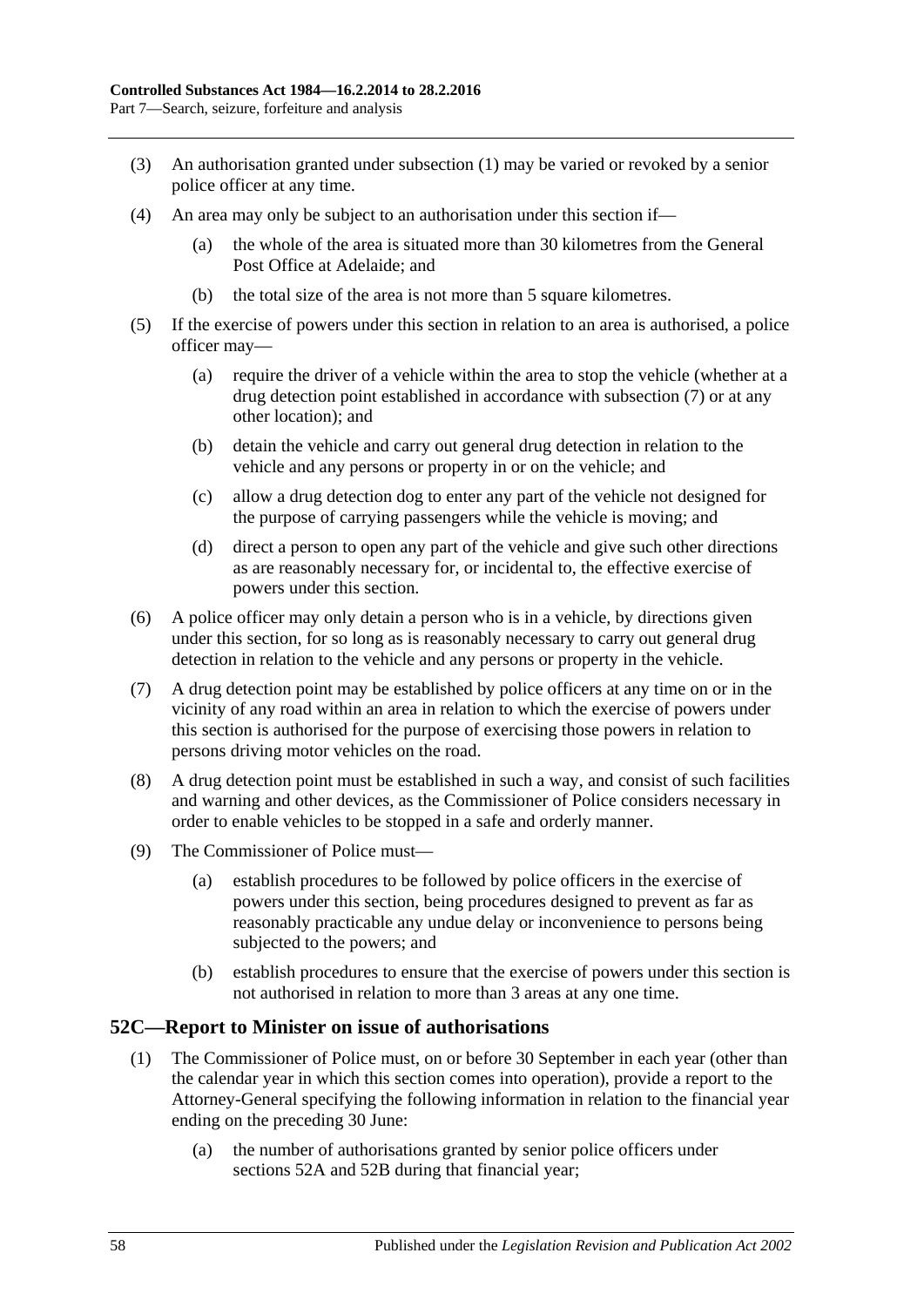- (b) the public places or areas in relation to which those authorisations were granted;
- (c) the periods during which the authorisations applied;
- (d) the number of occasions on which a drug detection dog or electronic drug detection system indicated detection of the presence of a controlled drug, controlled precursor or controlled plant in the course of the exercise of powers under [sections](#page-55-0) 52A and [52B.](#page-56-0)
- (2) The Attorney-General must, within 12 sitting days after receipt of a report under this section, cause copies of the report to be laid before each House of Parliament.

#### **52D—General provisions relating to exercise of powers**

- (1) Nothing in this Part derogates from the power of a police officer to do anything pursuant to a general search warrant issued under the *[Summary Offences Act](http://www.legislation.sa.gov.au/index.aspx?action=legref&type=act&legtitle=Summary%20Offences%20Act%201953) 1953*.
- (2) An authorised officer may, in exercising powers under this Part, be assisted by such persons as the authorised officer considers necessary or desirable in the circumstances.
- (3) A person must not—
	- (a) hinder or obstruct an authorised officer, or a person accompanying an authorised officer, in the exercise of the powers conferred by this Part; or
	- (b) refuse or fail to comply with a requirement made of the person, or a direction given to the person, pursuant to [section](#page-53-4) 52, [52A](#page-55-0) or [52B.](#page-56-0)

Maximum penalty: \$10 000 or imprisonment for 2 years.

- (4) In any proceedings, an apparently genuine document purporting to be a certificate signed by the Commissioner of Police (or a delegate of the Commissioner of Police), and certifying that—
	- (a) a particular public place was subject to an authorisation properly granted by a senior police officer in accordance with [section](#page-55-1) 52A(3) during a period specified in the certificate; or
	- (b) a particular area was subject to an authorisation properly granted by a senior police officer in accordance with [section](#page-56-1) 52B(1) during a period specified in the certificate; or
	- (c) a dog used during a specified period to carry out general drug detection within a specified area, or at a specified place, was a drug detection dog; or
	- (d) a device or system used during a specified period to carry out general drug detection within a specified area, or at a specified place, was an electronic drug detection system,

constitutes proof, in the absence of proof to the contrary, of the matters so certified.

- (5) For the avoidance of doubt, an indication—
	- (a) by a drug detection dog that the dog has detected the presence of a controlled drug, controlled precursor or controlled plant; or
	- (b) by an electronic drug detection system that the system has detected the presence of a controlled drug, controlled precursor or controlled plant,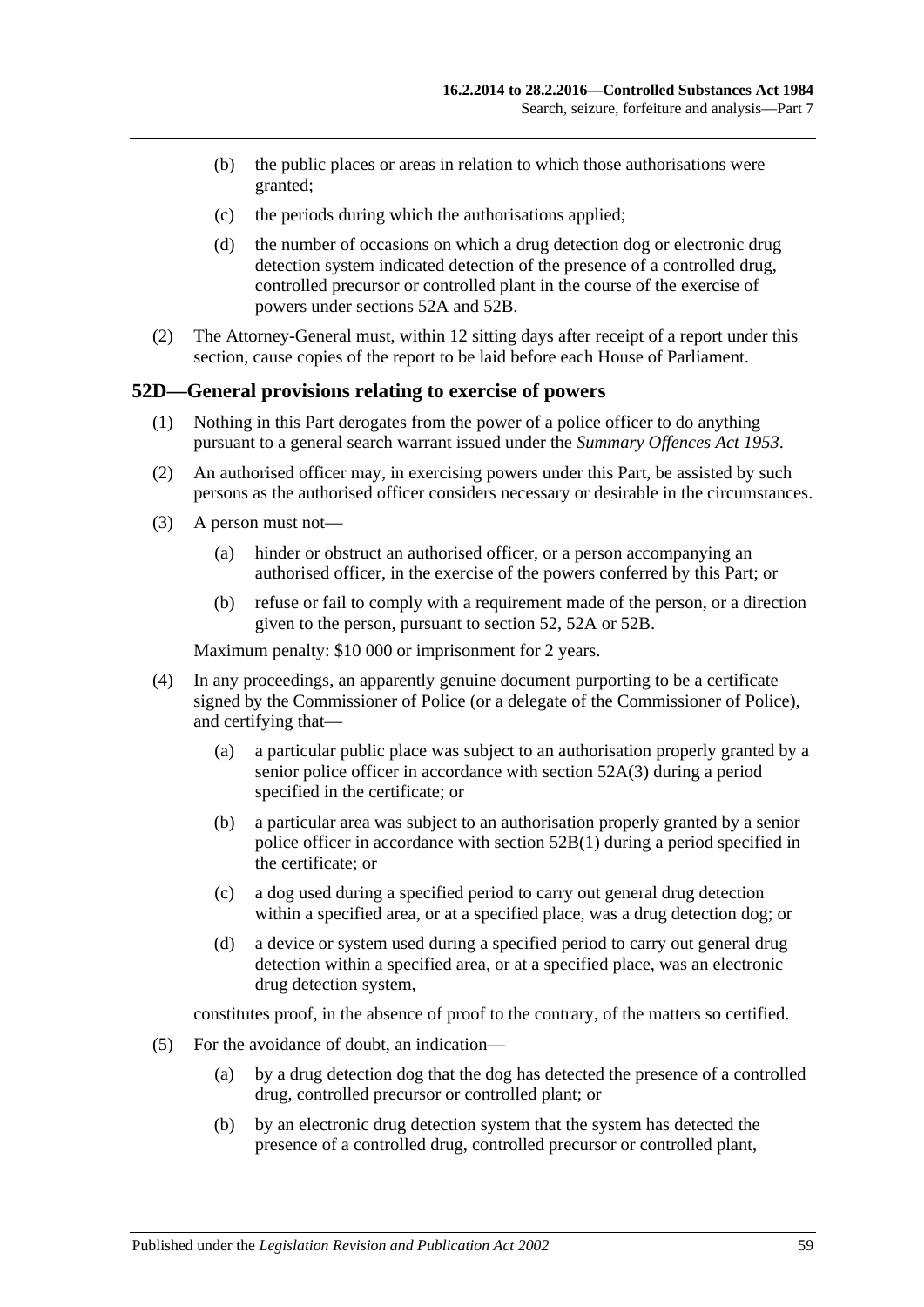constitutes reasonable grounds to suspect that a controlled drug, controlled precursor or controlled plant is present.

## **52E—Seized property and forfeiture**

- (1) Subject to this section, seized property must be held pending proceedings for an offence against this Act relating to the property.
- <span id="page-59-0"></span>(2) If seized property—
	- (a) is a controlled drug, controlled plant, controlled precursor or a poison; or
	- (b) is, in the opinion of the Commissioner of Police, likely to constitute a danger if stored pending proceedings for an offence against this Act relating to the property,

the Commissioner of Police may direct that the property be destroyed, whether or not a person has been or is to be charged with an offence in relation to it.

- (3) Property referred to in [subsection](#page-59-0) (2) may be destroyed at the place at which it was seized or at any other suitable place.
- (4) If a charge is laid, or is to be laid, for an offence in relation to property referred to in [subsection](#page-59-0) (2)—
	- (a) samples of the property that provide a true representation of the nature of the property must be taken and kept for evidentiary purposes; and
	- (b) the defendant is entitled to have a portion of the sample analysed by an analyst (see [section](#page-60-0) 53); and
	- (c) the defendant must be given written notice of that entitlement.
- (5) Possession of samples taken under this section must remain at all times within the control of the Commissioner of Police or his or her nominee.
- (6) The regulations may make provision relating to the taking of samples of seized property and analysis of those samples.
- (6a) If a person is convicted of an offence in relation to property destroyed in accordance with [subsection](#page-59-0) (2), the court may order the convicted person to pay the reasonable costs of destruction to the Commissioner of Police.
- <span id="page-59-1"></span>(7) If the Magistrates Court on application by an authorised officer, or any court hearing proceedings under this Act, finds that seized property—
	- (a) was the subject of an offence against this Act; or
	- (b) consists of equipment, devices, substances, documents or records acquired, used or intended for use for, or in connection with, the manufacture, or the smoking, consumption or administration, of a controlled drug or the cultivation of a controlled plant,

the court may, by order, forfeit the property to the Crown.

(8) Property that is the subject of an order for forfeiture under this section may be sold, destroyed or otherwise disposed of as the Commissioner of Police directs.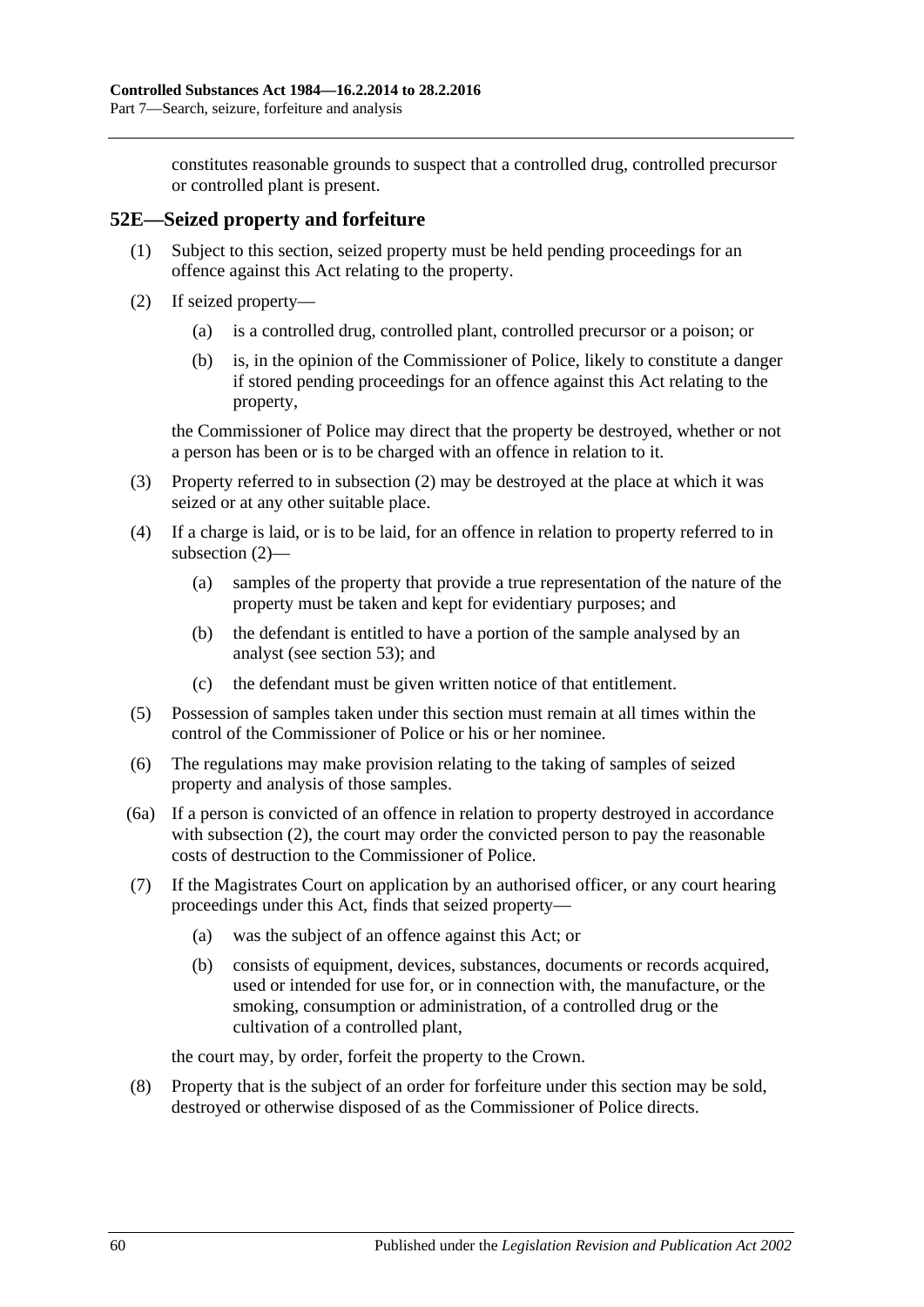- <span id="page-60-3"></span>(9) Subject to [subsections](#page-60-1) (10) and [\(11\),](#page-60-2) if seized property has not been forfeited to the Crown in proceedings under this Act commenced within the prescribed period after its seizure, a person from whose lawful possession the property was seized, or a person with legal title to it, is entitled to recover from the Commissioner of Police (if necessary, by action in a court of competent jurisdiction) the property itself, or if it has been damaged or destroyed or has deteriorated, compensation of an amount equal to its market value at the time of its seizure.
- <span id="page-60-1"></span>(10) [Subsection](#page-60-3) (9) does not apply to property that has been destroyed under [subsection](#page-59-0) (2) if the property—
	- (a) was the subject of an offence against this Act; or
	- (b) consists of equipment, devices, substances, documents or records acquired, used or intended for use for, or in connection with, the manufacture, or the smoking, consumption or administration, of a controlled drug or the cultivation of a controlled plant.
- <span id="page-60-2"></span>(11) Despite [subsection](#page-60-3) (9), a court hearing proceedings under that subsection in relation to property that has not been destroyed under [subsection](#page-59-0) (2) may, if it thinks fit, make an order under [subsection](#page-59-1) (7) for forfeiture of the property to the Crown.
- (12) Nothing in this section affects the operation of the *[Criminal Assets Confiscation](http://www.legislation.sa.gov.au/index.aspx?action=legref&type=act&legtitle=Criminal%20Assets%20Confiscation%20Act%202005)  Act [2005](http://www.legislation.sa.gov.au/index.aspx?action=legref&type=act&legtitle=Criminal%20Assets%20Confiscation%20Act%202005)*.
- (13) In this section—

*prescribed period* means two years or such longer period as the Magistrates Court may, on application by an authorised officer, allow;

*seized property* means anything—

- (a) seized under this Act; or
- (b) seized otherwise than under this Act that is evidence of an offence against this Act.

## <span id="page-60-0"></span>**53—Analysis**

- (1) An authorised officer may cause any substance seized or taken pursuant to this Part to be analysed by, or under the supervision of, an analyst.
- (1a) An analysis under this section may include a determination as to the weight, amount or quantity of any substance (and such determination must comply with any requirements prescribed by regulation).
- <span id="page-60-4"></span>(2) Any person may, for the purposes of ascertaining whether a substance is, or is not, a particular poison, prescription drug, drug of dependence, controlled drug, controlled precursor, controlled plant or medicine, or for any other evidentiary purpose, cause the substance to be analysed by, or under the supervision of, an analyst.
- (3) A person who initiates an analysis pursuant to [subsection](#page-60-4) (2) must do so in the prescribed manner and on payment of the prescribed fee.
- (4) An analyst must, on the completion of an analysis pursuant to this section, certify in the prescribed form the results of the analysis, and—
	- (a) in the case of an analysis initiated by an authorised officer who is a police officer—must forward the certificate to the Commissioner of Police; or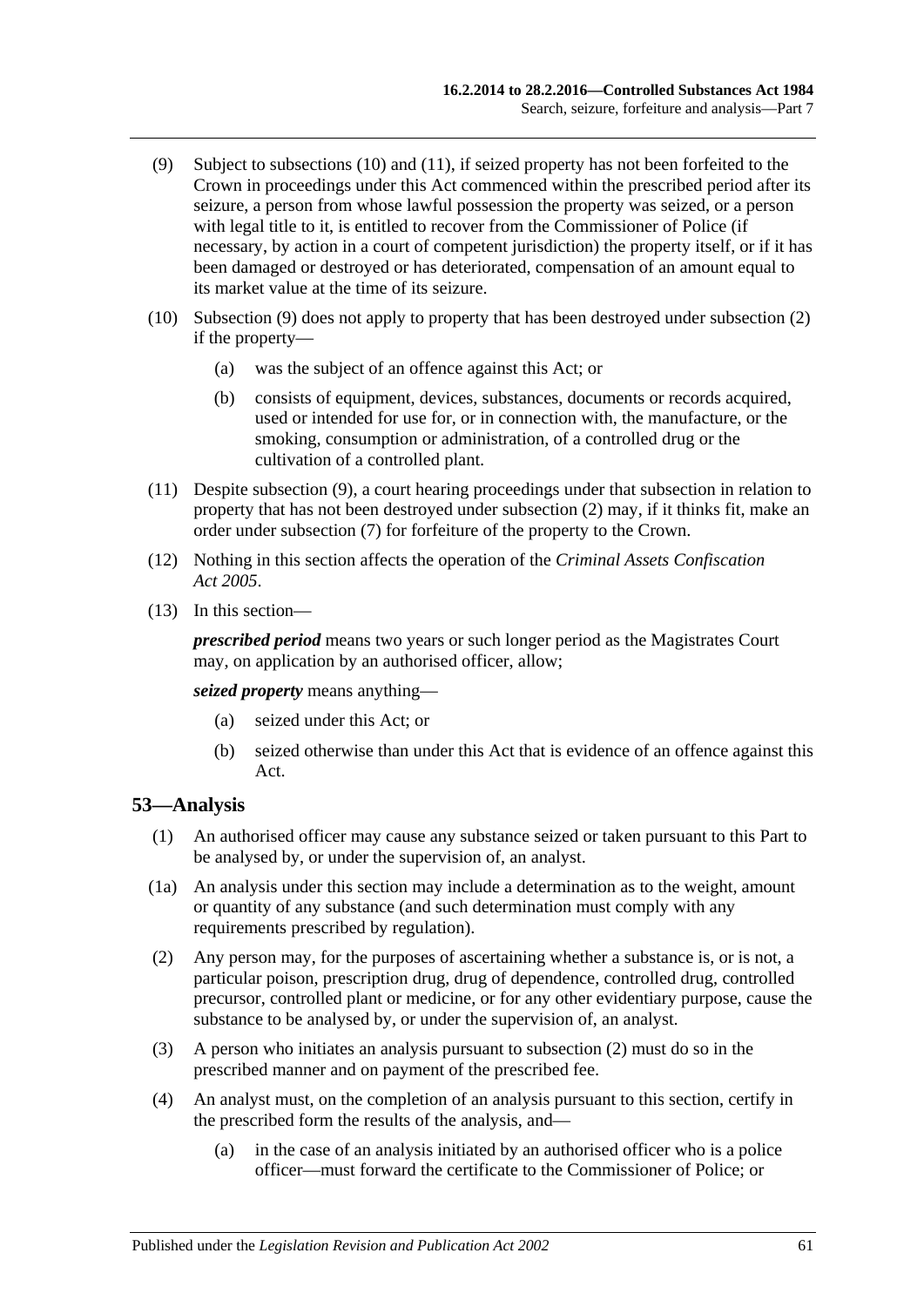- (b) in the case of an analysis initiated by any other authorised officer—must forward the certificate to the Department; or
- (c) in any other case—must forward the certificate to the person who initiated the analysis.

# **Part 8—Miscellaneous**

#### **55—Licences, authorities and permits**

- (1) The Minister may, in the Minister's absolute discretion, grant or refuse a licence, authority or permit for the purposes of this Act.
- (2) The Minister may grant a licence, authority or permit subject to such conditions as the Minister thinks fit and specifies in the licence, authority or permit and may at any time, by notice in writing given personally or by post to the holder, vary or revoke a condition, or attach a further condition, to the licence, authority or permit.
- (2a) If a person who holds a licence, authority or permit contravenes or fails to comply with a condition of that licence, authority or permit, the holder is guilty of an offence. Maximum penalty: \$5 000.
- (2b) The Minister may fix fees payable in respect of a licence, authority or permit (including application fees, fees for grant and renewal and periodic fees) and may waive or reduce a fee payable if the Minister considers it appropriate to do so.
- (3) On the expiry of the term of a licence granted under this Act, the Minister must, if application for renewal has been made in the due manner and the appropriate fee paid, renew the licence for a further term.
- (4) The Minister may, by notice in writing given personally or by post to the holder of a licence, authority or permit granted under this Act, suspend or revoke the licence, authority or permit if—
	- (a) the holder obtained it improperly; or
	- (b) the holder is found guilty of an offence against this Act; or
	- (c) the holder has, in the opinion of the Minister, contravened or failed to comply with a condition of the licence, authority or permit.
- <span id="page-61-0"></span>(5) A person whose licence, authority or permit is suspended or revoked under [subsection](#page-61-0) (4)(c) may appeal to the Administrative and Disciplinary Division of the District Court against the suspension or revocation.
- (6) Subject to [subsection](#page-61-1) (8), an appeal must be instituted within 1 month of the suspension or revocation.
- (7) The Minister must, if required by the appellant, state in writing the reasons for the suspension or revocation.
- <span id="page-61-1"></span>(8) If the reasons of the Minister are not given to the appellant, in writing, at the time of making the decision to suspend or revoke and the appellant (within 1 month of the making of the decision) requires the Minister to state the reasons in writing, the time for instituting the appeal runs from the time at which the appellant receives the written statement of those reasons.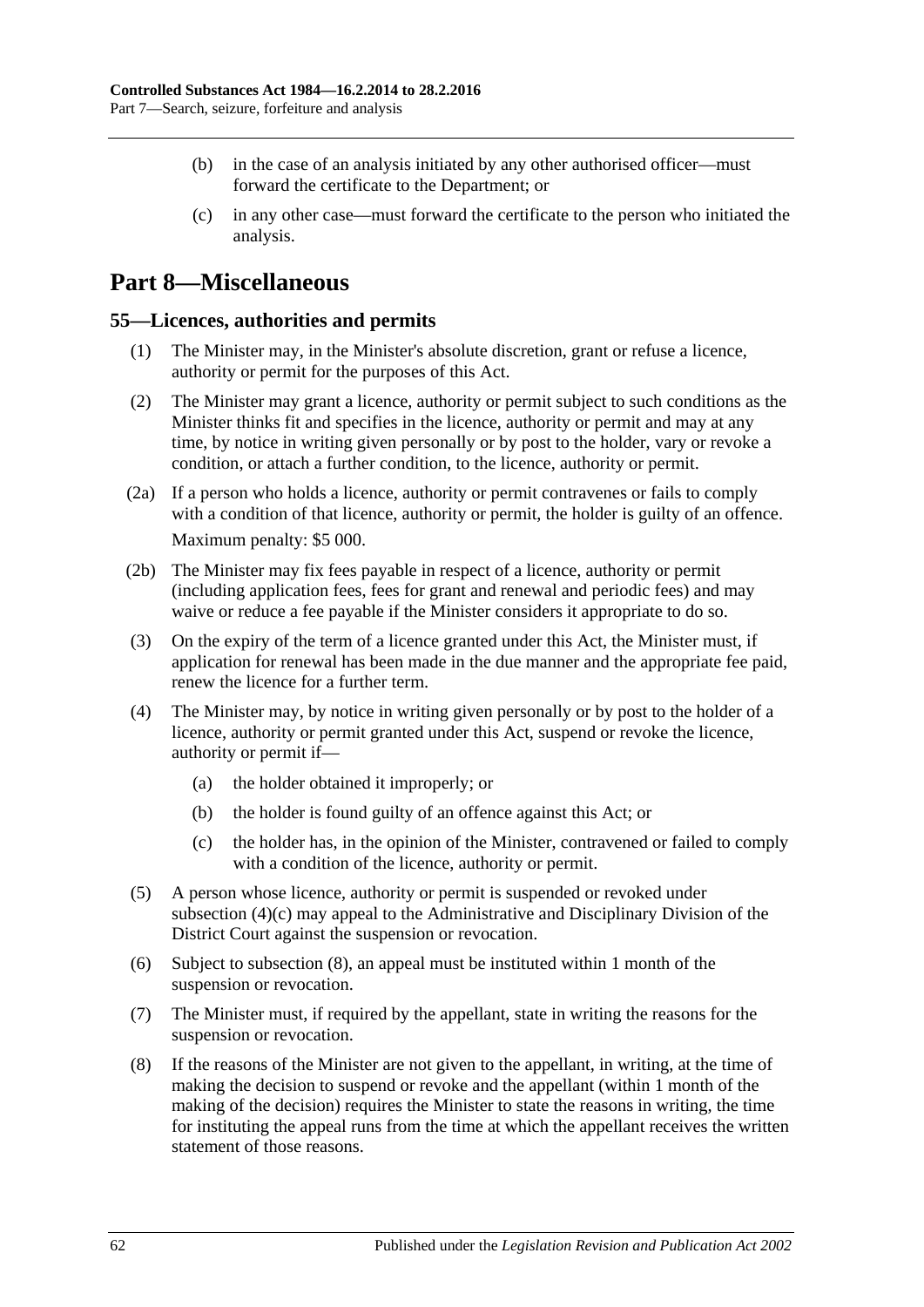#### **56—Permits for research etc**

- (1) The Minister may issue a permit authorising, subject to such conditions as may be specified in the permit, the person named in the permit to manufacture, cultivate, sell, supply, administer or have in his or her possession a substance or medical device for the purposes of analysis, research, instruction or training.
- (2) Despite any other provision of this Act, the holder of a permit issued under this section is not guilty of an offence against this Act in respect of anything done pursuant to and in accordance with the permit.

#### <span id="page-62-0"></span>**57—Power of Minister to prohibit certain activities**

- (1) If a person—
	- (a) has been convicted of an offence against this Act; or
	- (b) has, in the opinion of the Minister, contravened or failed to comply with a condition of a licence, authority or permit granted under this Act; or
	- (c) has, in the opinion of the Minister, prescribed, supplied or administered a prescription drug in an irresponsible manner,

the Minister may, by order, prohibit the person from manufacturing, producing, packaging, selling, supplying, prescribing, administering, using or having possession of any substance or device specified in the order.

- <span id="page-62-1"></span>(2) The Minister may, by subsequent order, revoke an order under [subsection](#page-62-0) (1).
- (3) The Minister must publish an order made under [subsection](#page-62-0) (1) or [\(2\)](#page-62-1) in the Gazette and must cause a copy of the order to be served personally or by post on the person to whom it applies.
- (4) A person must not contravene an order made under this section.

Maximum penalty: \$10 000 or imprisonment for 2 years.

- (5) A person to whom an order under [subsection](#page-62-0) (1) applies may appeal to the Administrative and Disciplinary Division of the District Court against the order.
- (6) Subject to [subsection](#page-62-2) (8), an appeal must be instituted within 1 month of the making of the order.
- (7) The Minister must, if required by the appellant, state in writing the reasons for the order.
- <span id="page-62-2"></span>(8) If the reasons of the Minister are not given to the appellant, in writing, at the time of making the order and the appellant (within 1 month of the making of the order) requires the Minister to state the reasons in writing, the time for instituting the appeal runs from the time at which the appellant receives the written statement of those reasons.

## <span id="page-62-3"></span>**57A—Warnings**

- (1) Subject to this section, if the Minister is satisfied that—
	- (a) a substance or device might be dangerous to persons consuming or using the substance or device (whether because of a failure to comply with a requirement under this Act or otherwise); or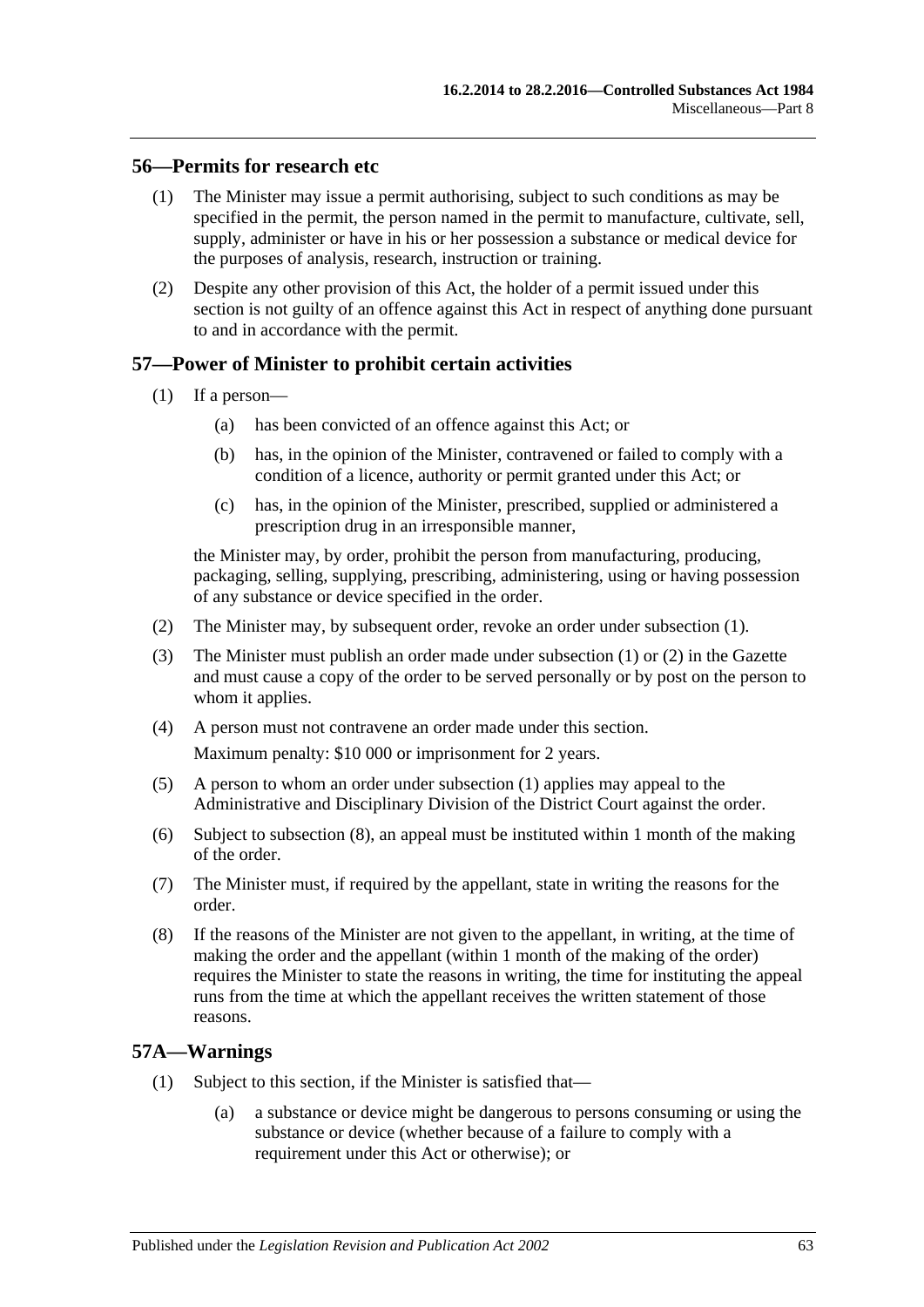(b) an advertisement or other published material relating to a substance or device contains instructions or other material that might be dangerous to persons consuming or using the substance or device,

the Minister may take such action as the Minister thinks fit to warn the public against the risks or potential risks.

- (2) The Minister may only take action under this section—
	- (a) in relation to a substance, if the substance is a poison or medicine or is a substance that the Minister is satisfied has the potential to be harmful to humans or is or may be used, or is designed to be used, as a medicine; or
	- (b) in relation to a device, if the device is a medical device or is a device that the Minister is satisfied is or may be used, or is designed to be used, as a medical device.
- (3) For the purpose of [subsection](#page-62-3) (1), the Minister may publish the trade name or description of a substance or device and may identify manufacturers, sellers, suppliers or importers of the substance or device.

## <span id="page-63-0"></span>**58—Publication of information**

- (1) If the Minister believes on reasonable grounds that a person has a history of consuming poisons or medicines in a quantity or manner that presents a risk to the person's health or has obtained or attempted to obtain a poison, medicine or medical device by false pretences or other unlawful means or for an unlawful purpose, the Minister may, for the purpose of preventing or restricting the supply of such a substance or device to that person, publish information relating to that person to all or any of the following classes of persons:
	- (a) persons concerned in the management of hospitals or nursing homes who are responsible for the supply of such substances or devices to patients attending the hospitals or nursing homes; and
	- (b) registered health practitioners; and
	- (c) veterinary surgeons; and
	- (f) any other prescribed class of persons, being persons who deal in or supply such substances or devices in the ordinary course of their business or profession.
- (1a) The Minister may publish information to a class of persons referred to in [subsection](#page-63-0) (1)—
	- (a) by publishing the information to a professional association prescribed by regulation whose members belong to that class of persons; or
	- (b) in any other manner the Minister thinks fit.
- (2) Information published under this section is privileged unless it is proved that it was done with malice.
- (3) A person to whom information was published under this section must not communicate that information to any other person except so far as it may be necessary to do so in order to achieve the purpose of the publication.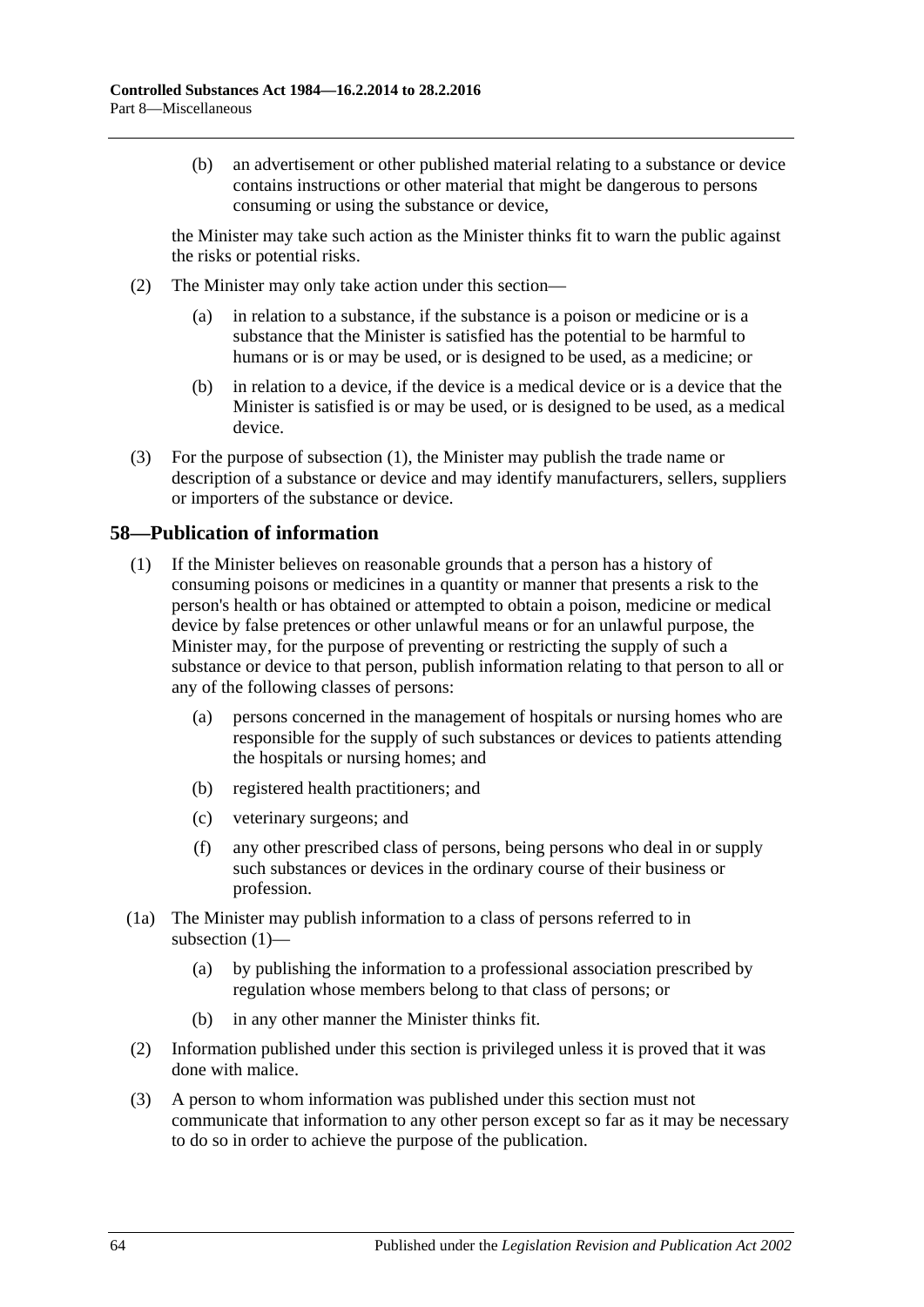### **60—Minister may require certain information to be given**

- (1) For the purpose of ascertaining—
	- (a) whether any substance or device is, or ought to be, one to which this Act applies; or
	- (b) whether any requirements under this Act relating to a substance or device are appropriate and effective,

the Minister may, by notice in writing given personally or by post to a person who manufactures, produces, packs, sells, supplies, imports or advertises a substance or device, require that person to furnish to the Minister such information relating to the substance or device as may be specified in the notice.

- (2) If the Minister has reasonable cause to believe that there is extensive misuse of a prescription drug or a volatile solvent in a particular area, the Minister may, by notice in writing given personally or by post to a registered health practitioner, veterinary surgeon or supplier practising or operating in, or in the vicinity of, that area, require him or her to furnish to the Minister such particulars as may be specified relating to—
	- (a) in the case of a registered health practitioner (other than a pharmacist) or veterinary surgeon—the quantities in which and the number and frequency of occasions on which a prescription drug specified in the notice was prescribed, supplied or administered by him or her;
	- (b) in the case of a pharmacist or supplier—the quantities in which and the number and frequency of occasions on which a prescription drug or volatile solvent specified in the notice was supplied by him or her.
- (3) A notice under this section may require any such information or particulars to be furnished in such manner and within such period, being not less than 14 days, as may be specified in the notice.
- (4) A person to whom a notice under this section has been given must not fail to comply with the notice.

Maximum penalty: \$5 000.

#### **60A—Confidentiality**

- <span id="page-64-0"></span>(1) A person must not divulge—
	- (a) information relating to trade processes; or
	- (b) medical records or details of medical treatment of a person,

obtained (whether by that person or some other person) in the administration or enforcement of this Act except—

- (c) in connection with the administration or enforcement of this Act; or
- (d) as authorised or required by law; or
- (e) with the consent of the person from whom the information was obtained or to whom the information relates; or
- (f) for the purpose of any legal proceedings arising out of the administration or enforcement of this Act; or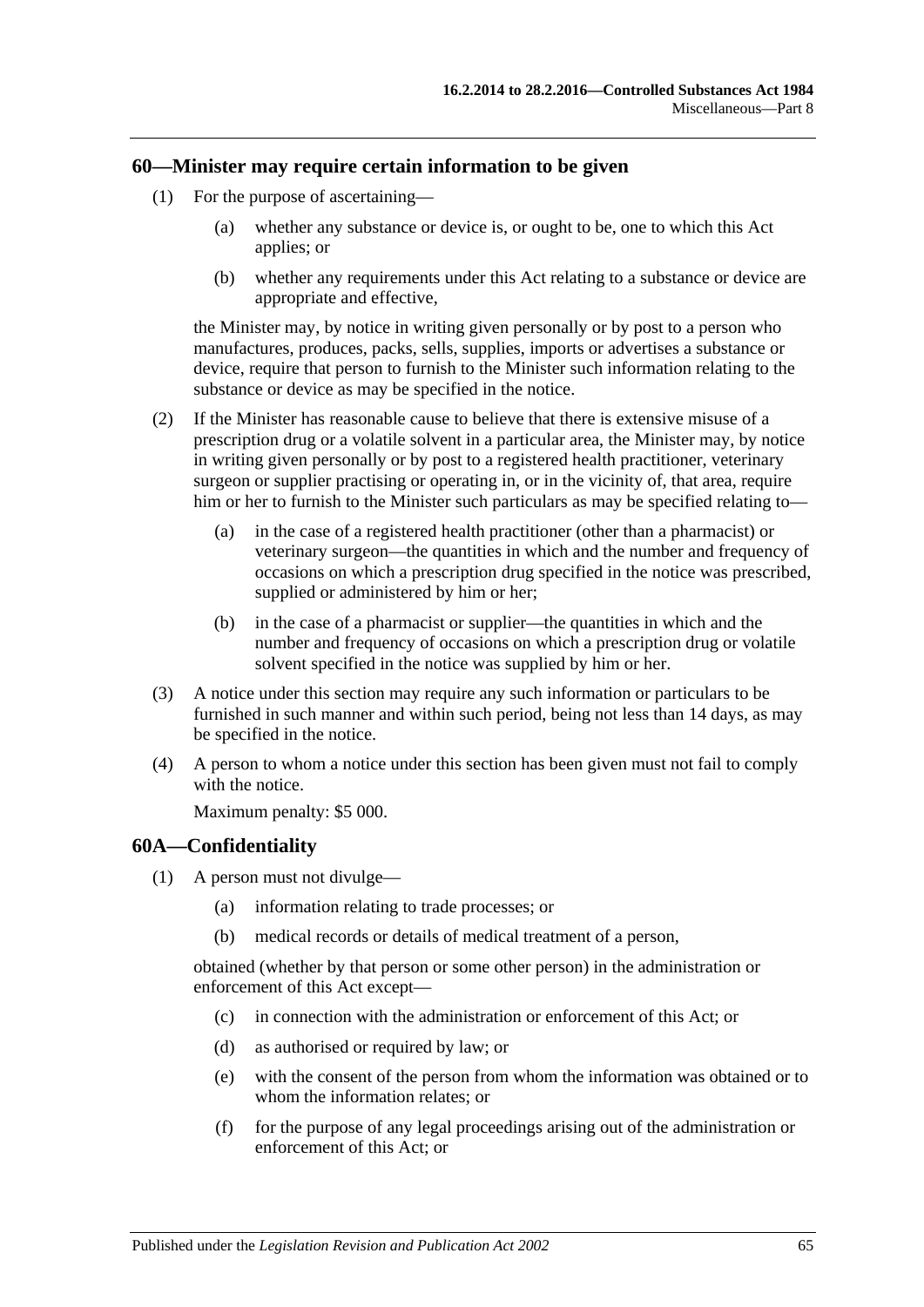(g) to a law enforcement, prosecution or health authority of another jurisdiction as may be reasonably required for the purpose of the administration or enforcement of a law of that jurisdiction.

Maximum penalty: \$10 000

(2) [Subsection](#page-64-0) (1)(b) does not prevent the disclosure of statistical or other information that could not reasonably be expected to lead to the identification of any person to whom it relates.

#### **60B—False or misleading information**

A person must not make a statement that is false or misleading in a material particular (whether by reason of the inclusion or omission of any particular) in any information provided, or record kept, under this Act.

Maximum penalty: \$5 000.

## **61—Evidentiary provisions**

- (1) In any proceedings for an offence against this Act, an apparently genuine document purporting to be signed by the Minister and to certify that a person named in the certificate did, or did not, hold a licence, authority or permit under this Act on a specified day will, in the absence of proof to the contrary, be proof of the matters so certified.
- (2) In any proceedings for an offence against this Act, an apparently genuine document purporting to be signed by an analyst and to certify that an analysis of a substance referred to in the certificate was carried out by, or under the supervision of, the analyst will, in the absence of proof to the contrary, be proof of any facts stated in the certificate—
	- (a) tending to identify the substance analysed or tending to identify the substance analysed as an analogue of another substance for the purposes of this Act; and
	- (ab) as to the weight, amount or quantity of the substance analysed; and
	- (b) relating to the nature and results of the analysis.
- (2a) In any proceedings for an offence against this Act, an apparently genuine document purporting to be a certificate issued under a corresponding law and to certify that an analysis of a substance referred to in the certificate was carried out in accordance with the corresponding law will, in the absence of proof to the contrary, be proof of any facts stated in the certificate—
	- (a) tending to identify the substance analysed or tending to identify the substance analysed as an analogue of another substance for the purposes of this Act; and
	- (ab) as to the weight, amount or quantity of the substance analysed; and
	- (b) relating to the nature and results of the analysis.
- (3) In any proceedings for an offence against this Act, an apparently genuine document purporting to be signed by the Minister and to certify that a person named in the certificate is an authorised officer, or an analyst, as the case may be, will, in the absence of proof to the contrary, be proof of the matter certified.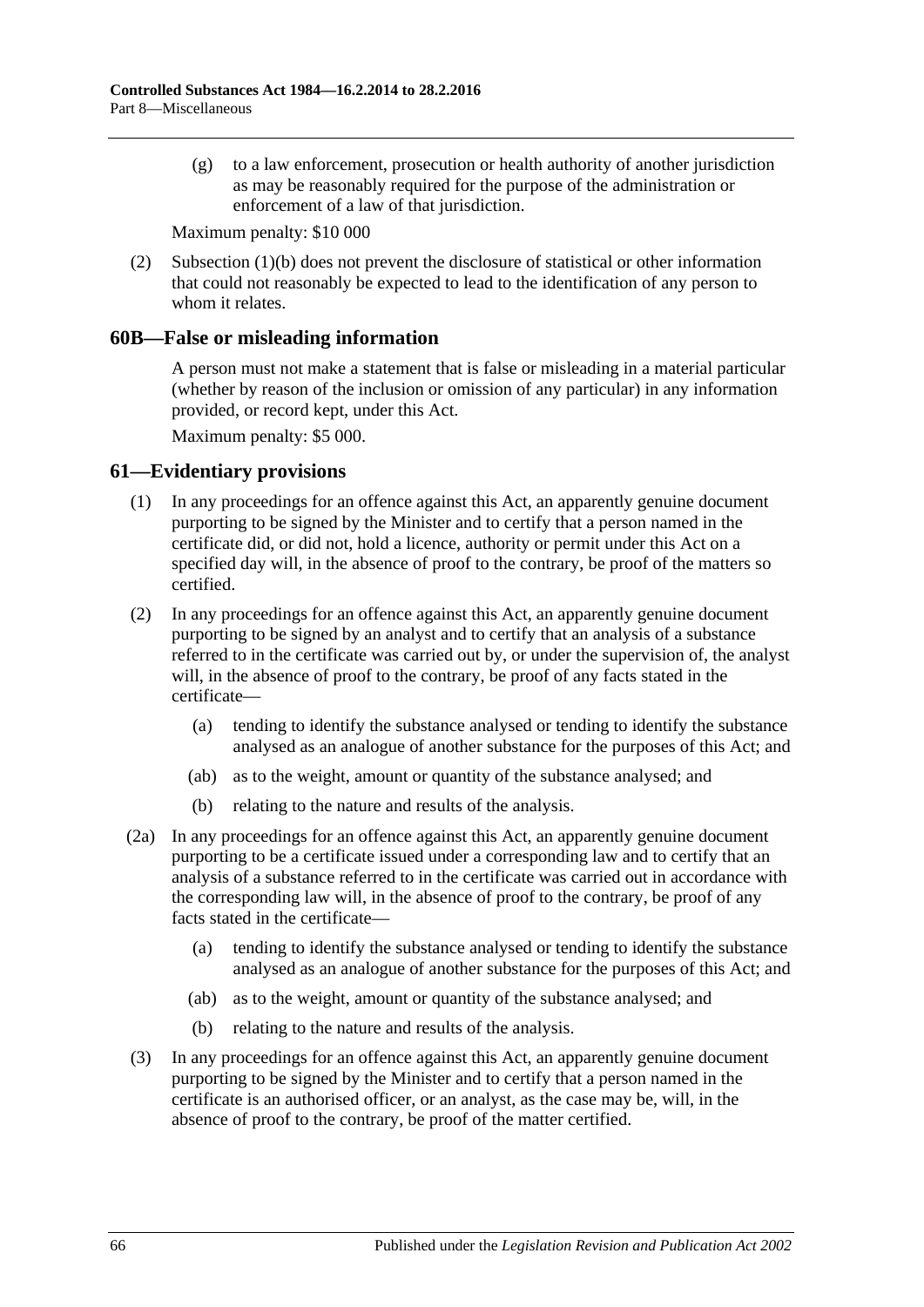(4) In this section—

*corresponding law* means a law of the Commonwealth, another State, or a Territory that is prescribed by regulation for the purposes of this definition.

### **62A—Delegation**

- (1) The Minister may delegate a power or function vested in or conferred on the Minister by or under this Act—
	- (a) to a particular person or body; or
	- (b) to the person for the time being holding or acting in a particular office or position.
- (2) A power or function delegated under this section may, if the instrument of delegation so provides, be further delegated.
- (3) A delegation—
	- (a) may be absolute or conditional; and
	- (b) does not derogate from the power of the delegator to act in a matter; and
	- (c) is revocable at will by the delegator.

#### <span id="page-66-0"></span>**63—Regulations**

- (1) The Governor may make such regulations as are contemplated by, or as are necessary or expedient for the purposes of, this Act.
- (2) The Minister must consult with the Advisory Council in relation to any regulation proposed to be made under this Act (other than a regulation proposed to be made under [section](#page-40-1) 33LA).
- (3) No regulation may be made prescribing an amount relating to a controlled drug, controlled precursor or controlled plant for the purposes of [Part 5](#page-29-0) or [section](#page-52-0) 45A except on the recommendation of the Advisory Council.
- (4) Without limiting the generality of [subsection](#page-66-0) (1), the regulations may—
	- (a) regulate, restrict or prohibit the manufacture, production, packaging, sale (whether by wholesale or retail), supply, prescribing, administration, possession, use, handling, labelling, storing, transporting, disposal or advertising of any poison, controlled precursor, medicine, medical device or volatile solvent;
	- (b) prescribe standards, or provide for the prescription by a person, a committee of persons or an authority, of standards, with which any poison, controlled precursor, medicine or medical device must conform;
	- (ba) regulate the installation, sale, supply or operation of an automatic vending machine for the sale or supply of a poison, medicine or medical device (in circumstances in which that is not prohibited);
	- (c) prescribe the form of any notice, application, certificate, warrant or other document to be given, made or granted under this Act;
	- (d) prescribe fees in respect of anything to be done under this Act, and provide for the remission of fees in specified circumstances;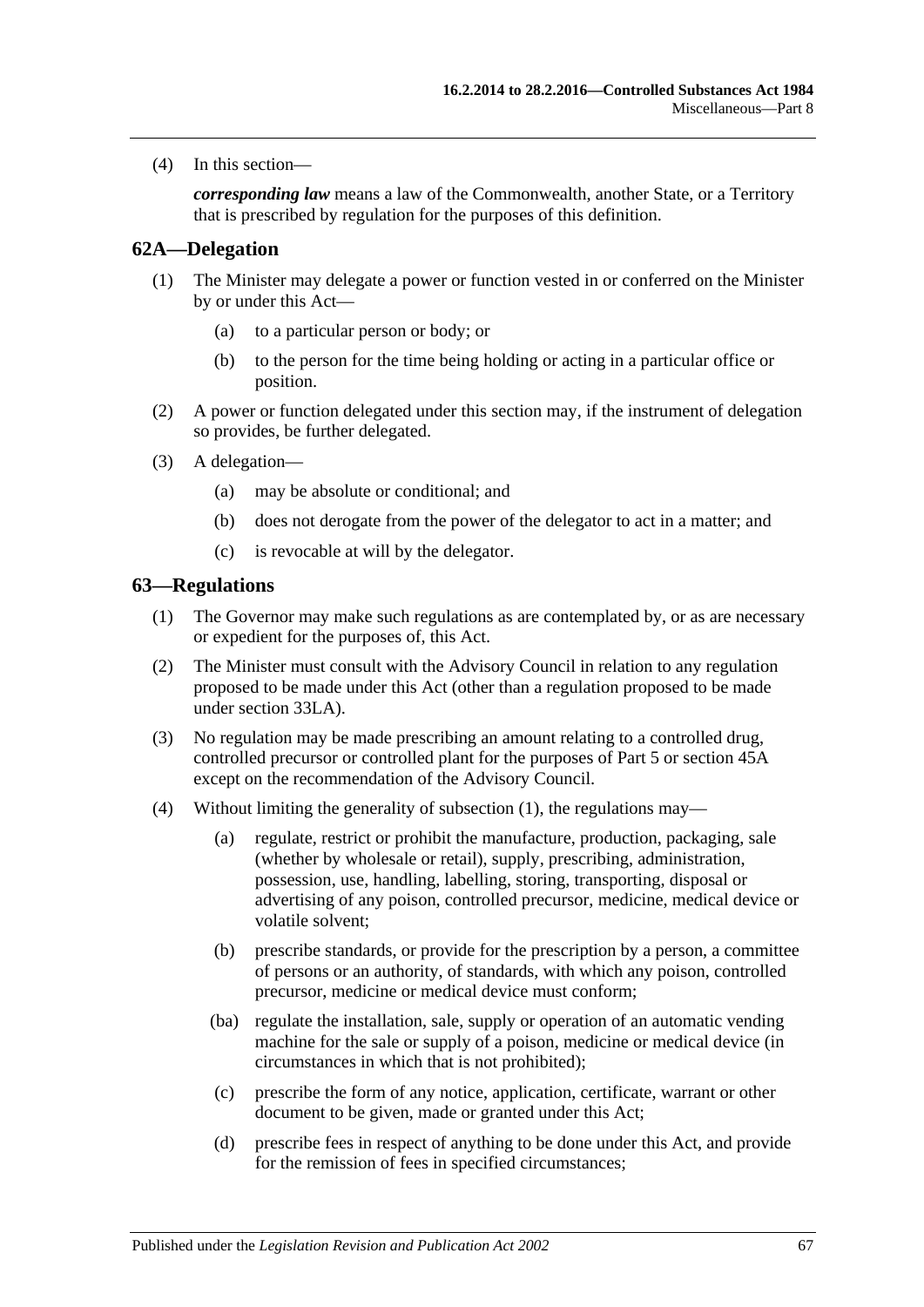- (e) provide for or regulate the classes, application for, grant, term, refusal, renewal, suspension or revocation of licences and permits under this Act by a person, a committee of persons or an authority;
- (f) require any specified person, or persons of a specified class, to keep records or provide information in relation to any poison, controlled drug, controlled precursor, controlled plant, medicine, medical device or volatile solvent;
- (g) provide for and regulate the inspection, examination, testing or analysis of any substance or goods;
- (h) exempt, conditionally or unconditionally, any person, substance or medical device from any provision of this Act or the applied provisions, or provide for all or any of those exemptions to be given by a person or committee of persons or an authority;
- (i) prescribe penalties, not exceeding \$5 000, for breach of, or non-compliance with, any regulation.
- (5) The regulations may refer to or, by reference, incorporate (with or without modifications) any code, standard, pharmacopoeia or other document published inside or outside of this State, either as in force at the time the regulations are made or as in force from time to time.
- (5a) If a code, standard, pharmacopoeia or other document is referred to or incorporated in the regulations (or in a code, standard, pharmacopoeia or other document referred to or incorporated in the regulations)—
	- (a) a copy of the code, standard, pharmacopoeia or other document must be kept available for inspection by members of the public, without charge and during normal office hours, at an office or offices specified in the regulations; and
	- (b) evidence of the contents of the code, standard, pharmacopoeia or other document may be given in any legal proceedings by production of a document apparently certified by the Minister to be a true copy of the code, standard, pharmacopoeia or other document.
- (6) Any regulation under this Act may be of general or limited application according to—
	- (a) the classes of persons or things; or
	- (b) the circumstances; or
	- (c) any other specified factor,

to which the regulation is expressed to apply.

(7) The regulations may provide that a matter or thing in respect of which regulations may be made is to be determined according to the discretion of the Minister.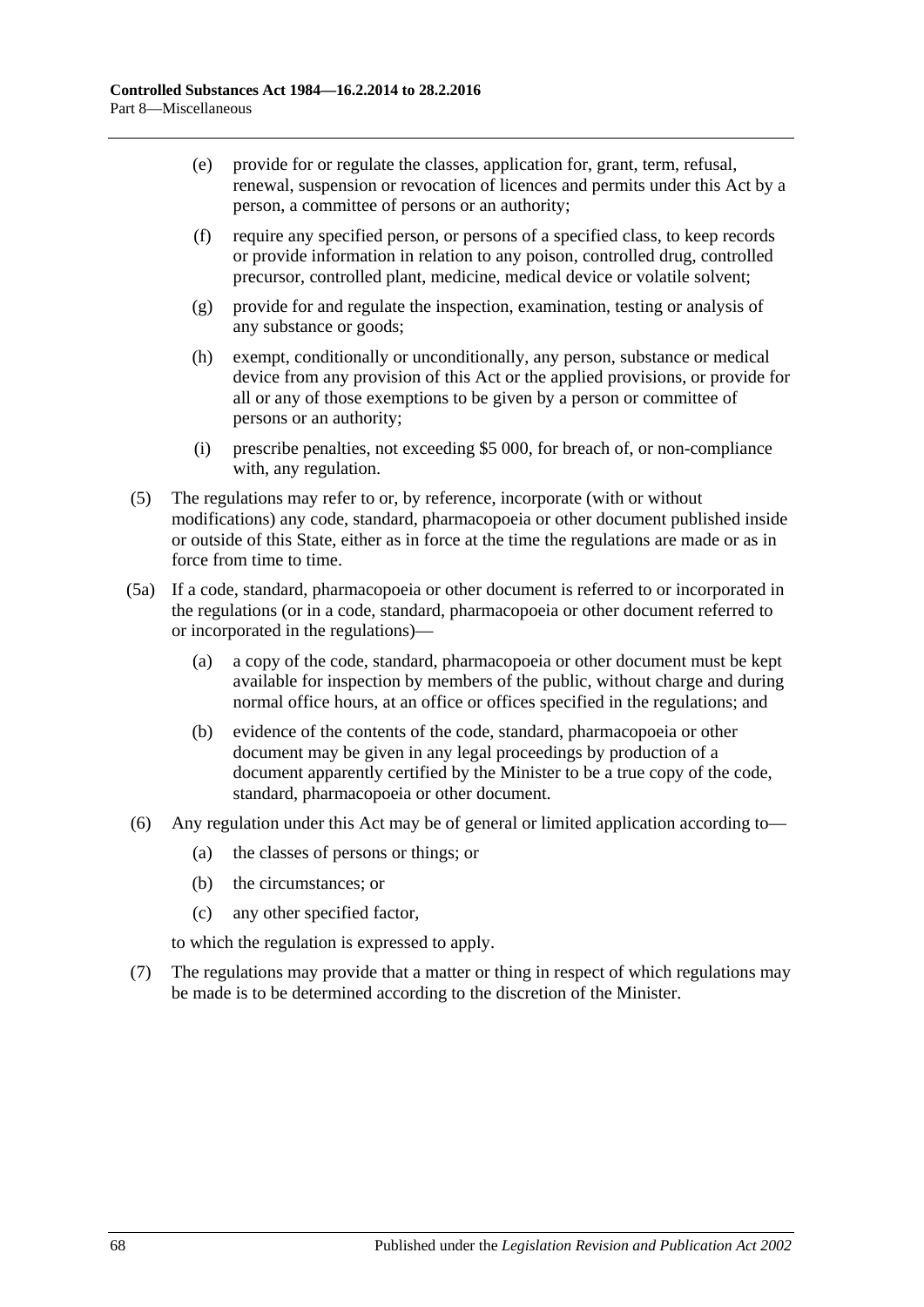# **Legislative history**

## **Notes**

- Amendments of this version that are uncommenced are not incorporated into the text.
- Please note—References in the legislation to other legislation or instruments or to titles of bodies or offices are not automatically updated as part of the program for the revision and publication of legislation and therefore may be obsolete.
- Earlier versions of this Act (historical versions) are listed at the end of the legislative history.
- For further information relating to the Act and subordinate legislation made under the Act see the Index of South Australian Statutes or www.legislation.sa.gov.au.

# **Principal Act and amendments**

New entries appear in bold.

| Year    | N <sub>0</sub> | Title                                                                              | Assent     | Commencement                                                                                                                                                                                                                                                                                                                                                |
|---------|----------------|------------------------------------------------------------------------------------|------------|-------------------------------------------------------------------------------------------------------------------------------------------------------------------------------------------------------------------------------------------------------------------------------------------------------------------------------------------------------------|
| 1984    | 52             | <b>Controlled Substances Act 1984</b>                                              | 24.5.1984  | 9.5.1985 (Gazette 9.5.1985 p1399) except<br>s 19-3.3.1986 (Gazette 27.2.1986 p421)<br>and except s 22-1.7.1988 (Gazette<br>19.5.1988 p1246) and except<br>s 21-9.2.1989 (Gazette 9.2.1989 p354)<br>and except ss 12(7), 13-18 $&$<br>23-29-4.1.1996 (Gazette 4.1.1996 p2)<br>and except ss $3(1)$ , $12(5)$ , (6) &<br>20-1.7.2011 (Gazette 9.6.2011 p2544) |
| 1986    | 17             | Crimes (Confiscation of Profits)<br>Act 1986                                       | 20.3.1986  | 1.3.1987 (Gazette 19.2.1987 p381)                                                                                                                                                                                                                                                                                                                           |
| 1986 43 |                | <b>Statutes Amendment (Analysts)</b><br>Act 1986                                   | 4.9.1986   | 16.10.1986 (Gazette 16.10.1986 p1373)                                                                                                                                                                                                                                                                                                                       |
| 1986    | 64             | Controlled Substances Act Amendment6.11.1986<br>Act 1986                           |            | 20.11.1986 (Gazette 20.11.1986 p1638)<br>except s 8-30.4.1987 (Gazette 30.4.1987<br>p1133) and except s 7-29.3.1990<br>(Gazette 29.3.1990 p884)                                                                                                                                                                                                             |
| 1990    | 28             | Controlled Substances Act Amendment26.4.1990<br>Act 1990                           |            | 26.4.1990                                                                                                                                                                                                                                                                                                                                                   |
| 1990    | 29             | Controlled Substances Act Amendment26.4.1990<br>Act (No. 2) 1990                   |            | 26.9.1991 (Gazette 26.9.1991 p890)                                                                                                                                                                                                                                                                                                                          |
| 1991    | 13             | Pharmacists Act 1991                                                               | 4.4.1991   | 21.11.1991 (Gazette 21.11.1991 p1328)                                                                                                                                                                                                                                                                                                                       |
| 1991    | 49             | <b>Director of Public Prosecutions</b><br>Act 1991                                 | 21.11.1991 | 6.7.1992 (Gazette 25.6.1992 p1869)                                                                                                                                                                                                                                                                                                                          |
| 1991    | 69             | <b>Statutes Repeal and Amendment</b><br>$(Courts)$ Act 1991                        | 12.12.1991 | 6.7.1992 (Gazette 2.7.1992 p209)                                                                                                                                                                                                                                                                                                                            |
| 1992    | 44             | Controlled Substances (Classification 10.9.1992<br>of Offences) Amendment Act 1992 |            | 6.7.1992: $s$ 2                                                                                                                                                                                                                                                                                                                                             |
| 1994    | 27             | Controlled Substances (Destruction of 26.5.1994<br>Cannabis) Amendment Act 1994    |            | 13.10.1994 (Gazette 13.10.1994 p944)                                                                                                                                                                                                                                                                                                                        |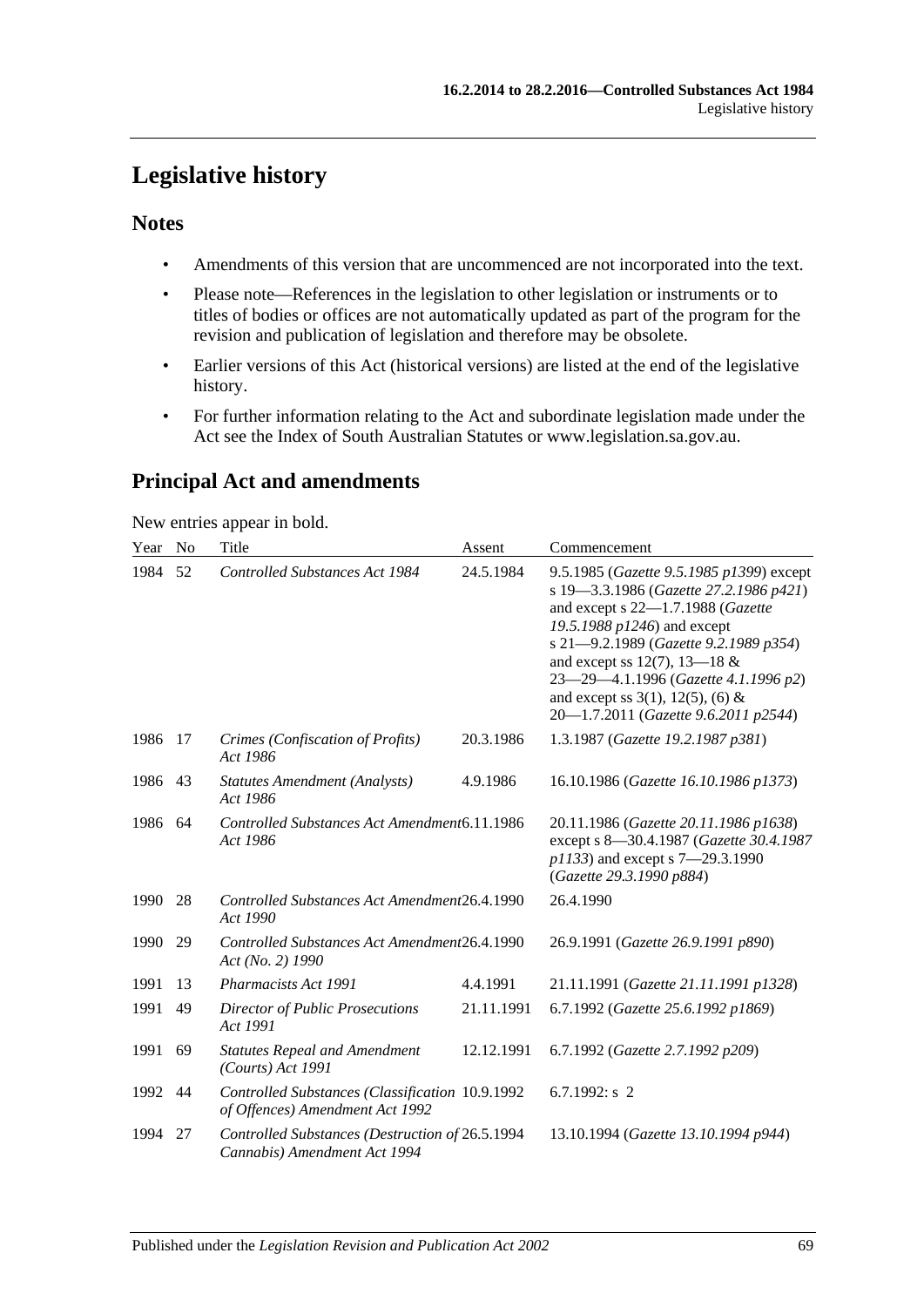#### **Controlled Substances Act 1984—16.2.2014 to 28.2.2016** Legislative history

| 1995 98 |     | <b>Controlled Substances (General</b><br>Offences-Poisons) Amendment<br>Act 1995                   | 14.12.1995 | 4.1.1996 (Gazette 4.1.1996 p2)                                                                                                                                                                                                         |
|---------|-----|----------------------------------------------------------------------------------------------------|------------|----------------------------------------------------------------------------------------------------------------------------------------------------------------------------------------------------------------------------------------|
| 1996 34 |     | <b>Statutes Amendment and Repeal</b><br>(Common Expiation Scheme) Act 1996                         | 2.5.1996   | Sch (cl 12)-3.2.1997 (Gazette<br>19.12.1996 p1923)                                                                                                                                                                                     |
| 1999    | 59  | <b>Controlled Substances</b><br>(Miscellaneous) Amendment Act 1999                                 | 19.8.1999  | 19.8.1999                                                                                                                                                                                                                              |
| 2000    | -34 | South Australian Health Commission 6.7.2000<br>(Administrative Arrangements)<br>Amendment Act 2000 |            | Sch 1 (cl 4)-6.7.2000 (Gazette 6.7.2000<br>p5)                                                                                                                                                                                         |
| 2000 87 |     | Controlled Substances (Drug Offence 14.12.2000<br>Diversion) Amendment Act 2000                    |            | 1.10.2001 (Gazette 27.9.2001 p4295)                                                                                                                                                                                                    |
| 2002 47 |     | Controlled Substances (Cannabis)<br><b>Amendment Act 2002</b>                                      | 12.12.2002 | 1.2.2003 (Gazette 16.1.2003 p180)                                                                                                                                                                                                      |
| 2004    | 48  | Controlled Substances (Repeal of<br><b>Sunset Provision</b> ) Amendment Act<br>2004                | 16.12.2004 | 30.9.2004: s 2                                                                                                                                                                                                                         |
| 2005    | 19  | Criminal Assets Confiscation Act 20059.6.2005                                                      |            | Sch 1 (cll 2-4)-2.4.2006 (Gazette<br>16.2.2006 p578)                                                                                                                                                                                   |
| 2005    | 80  | Controlled Substances (Serious Drug 8.12.2005<br>Offences) Amendment Act 2005                      |            | Pt 2 (ss $4(2)$ , (4), 5, 6, 12, 18, 19(2), 21,<br>23-28)-12.1.2006 (Gazette 12.1.2006<br>$p43$ ; ss 4(1), (3), (5)—(12), 7—11,<br>$13-17$ , 19(1), (3), (4), 20, 22, 29, 30 &<br>Sch 1 (cl 6)-3.12.2007 (Gazette<br>22.11.2007 p4294) |
| 2007 35 |     | <b>Statutes Amendment (Petroleum</b><br>Products) Act 2007                                         | 20.9.2007  | Pt 2 (s 4)-1.7.2008 (Gazette 13.3.2008<br>p1006)                                                                                                                                                                                       |
| 2007    | 50  | Controlled Substances (Possession of 29.11.2007<br>Prescribed Equipment) Amendment<br>Act 2007     |            | 26.9.2008 (Gazette 25.9.2008 p4575)<br>except s 4-19.10.2008 (Gazette<br>16.10.2008 p4834)                                                                                                                                             |
| 2008    | 3   | Health Care Act 2008                                                                               | 13.3.2008  | Sch 4 (cl 4)-1.7.2008 (Gazette<br>26.6.2008 p2563)                                                                                                                                                                                     |
| 2008    | 11  | Summary Offences (Drug<br>Paraphernalia) Amendment Act 2008                                        | 8.5.2008   | Sch 1 (cll 1 & 2)-8.6.2008 (Gazette<br>5.6.2008 p1872)                                                                                                                                                                                 |
| 2008 32 |     | Controlled Substances (Controlled<br>Drugs, Precursors and Cannabis)<br>Amendment Act 2008         | 31.7.2008  | 10.9.2009 (Gazette 10.9.2009 p4410)                                                                                                                                                                                                    |
| 2008    | 33  | <b>Controlled Substances (Drug</b><br>Detection Powers) Amendment Act<br>2008                      | 31.7.2008  | Pt 2 (ss $4-8$ )-23.10.2008 ( <i>Gazette</i><br>23.10.2008 p4931)                                                                                                                                                                      |
| 2009 84 |     | <b>Statutes Amendment (Public Sector</b><br>Consequential Amendments) Act 2009                     | 10.12.2009 | Pt 37 (ss 68 & 69)-1.2.2010 (Gazette<br>28.1.2010 p320)                                                                                                                                                                                |
| 2010 5  |     | <b>Health Practitioner Regulation</b><br>National Law (South Australia) Act<br>2010                | 1.7.2010   | Sch 1 (cl 6)-1.7.2010 (Gazette 1.7.2010<br>p3338)                                                                                                                                                                                      |
| 2010    | 17  | <b>Controlled Substances</b><br>(Miscellaneous) Amendment Act 2010                                 | 14.10.2010 | 28.11.2010 (Gazette 25.11.2010 p5401)                                                                                                                                                                                                  |
| 2011    | 3   | Controlled Substances (Therapeutic<br>Goods and Other Matters)<br>Amendment Act 2011               | 3.3.2011   | 9.6.2011 except ss 4–26, 28–32 &<br>Sch 1-1.7.2011 (Gazette 9.6.2011<br>p2544)                                                                                                                                                         |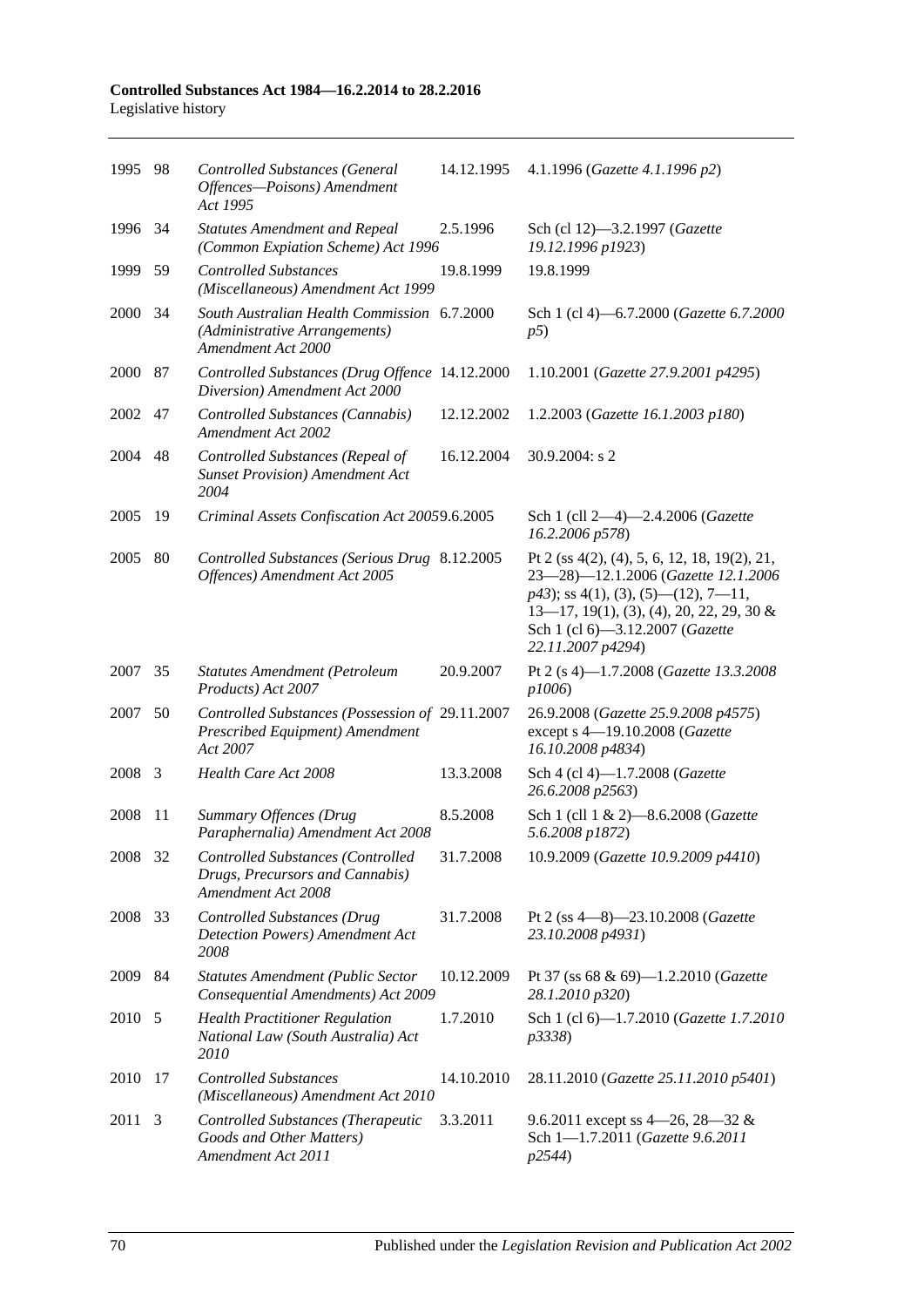| 2011 25 |     | <b>Controlled Substances (Offences</b><br>Relating to Instructions) Amendment<br>Act 2011 | 21.7.2011  | 28.8.2011 (Gazette 18.8.2011 p3490)                            |
|---------|-----|-------------------------------------------------------------------------------------------|------------|----------------------------------------------------------------|
| 2011    | 36  | <b>Statutes Amendment (Directors'</b><br>Liability) Act 2011                              | 22.9.2011  | Pt 8 (s 10)—1.1.2012 ( <i>Gazette</i><br>15.12.2011 p4988)     |
| 2012    | -12 | <b>Statutes Amendment (Serious and</b><br>Organised Crime) Act 2012                       | 10.5.2012  | Pt 4 (ss 17-25)-17.6.2012 (Gazette<br>14.6.2012 p2756)         |
| 2012    | 43  | <b>Statutes Amendment (Courts)</b><br>Efficiency Reforms) Act 2012                        | 22.11.2012 | Pt 3 (ss $6-9$ )-1.7.2013 ( <i>Gazette</i><br>16.5.2013 p1541) |
| 2013    | -84 | <b>Controlled Substances (Offences)</b><br><b>Amendment Act 2013</b>                      | 5.12.2013  | 16.2.2014 (Gazette 23.1.2014 p343)                             |
| 2015    | 38  | Controlled Substances (Simple)<br>Possession Offences) Amendment<br>Act 2015              | 26.11.2015 | 29.2.2016 (Gazette 4.2.2016 p365)                              |
| 2015    | 42  | Controlled Substances (Poppy)<br>Cultivation) Amendment Act 2015                          | 3.12.2015  | uncommenced                                                    |

# **Provisions amended**

New entries appear in bold.

Entries that relate to provisions that have been deleted appear in italics.

| Provision               | How varied                                                               | Commencement |
|-------------------------|--------------------------------------------------------------------------|--------------|
| Long title              | amended by 59/1999 s 13 (Sch)                                            | 19.8.1999    |
|                         | amended by 3/2011 s 4                                                    | 1.7.2011     |
|                         | amended under Legislation Revision and<br><b>Publication Act 2002</b>    | 28.8.2011    |
| Pt <sub>1</sub>         |                                                                          |              |
| s <sub>2</sub>          | deleted by 59/1999 s 13 (Sch)                                            | 19.8.1999    |
| s 3 before omission     |                                                                          |              |
| $s \frac{3}{2}$         | deleted by $59/1999 s 13$ (Sch)                                          | 19.8.1999    |
| s <sub>3</sub>          | omitted under Legislation Revision and<br><b>Publication Act 2002</b>    | 28.8.2011    |
| s <sub>4</sub>          |                                                                          |              |
| s(4(1))                 | s 4 redesignated as $s$ 4(1) by 64/1986 s 3(b)                           | 20.11.1986   |
| <b>Advisory Council</b> | the Advisory Council amended to read Advisory<br>Council by 3/2011 Sch 1 | 1.7.2011     |
|                         | aggravated offence inserted by $12/2012$ s $17(1)$                       | 17.6.2012    |
| analyst                 | substituted by $43/1986$ s $5(a)$                                        | 16.10.1986   |
|                         | applied provisions inserted by $3/2011$ s $5(1)$                         | 1.7.2011     |
| cultivation             | artificially enhanced inserted by $32/2008$ s $4(1)$                     | 10.9.2009    |
| assessment panel        | deleted by $87/2000 s3$                                                  | 1.10.2001    |
|                         | assessment service inserted by 87/2000 s 3                               | 1.10.2001    |
| authorised officer      | substituted by $32/2008$ s 4(2)                                          | 10.9.2009    |
| basic offence           | inserted by $12/2012$ s $17(2)$                                          | 17.6.2012    |
| botanist                | deleted by $43/1986 s 5(b)$                                              | 16.10.1986   |
|                         |                                                                          |              |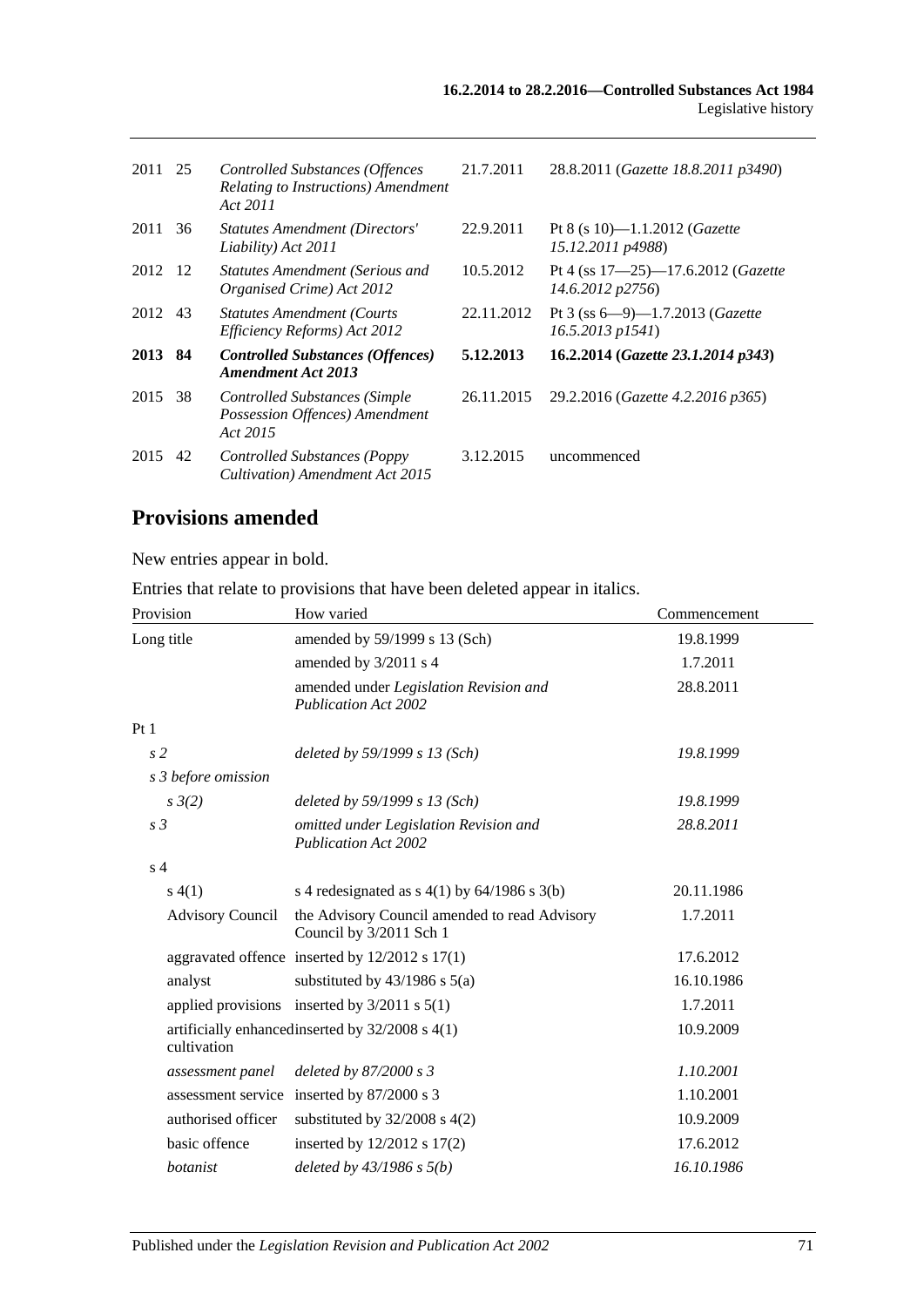| cannabis                                  | substituted by $29/1990$ s $3(a)$                            | 26.9.1991  |
|-------------------------------------------|--------------------------------------------------------------|------------|
| cannabis oil                              | substituted by $29/1990$ s $3(a)$                            | 26.9.1991  |
| cannabis resin                            | substituted by $29/1990$ s $3(a)$                            | 26.9.1991  |
| child                                     | substituted by $29/1990$ s $3(b)$                            | 26.9.1991  |
| commercial<br>quantity                    | inserted by $80/2005$ s $4(1)$                               | 3.12.2007  |
|                                           | amended by $32/2008$ s 4(3)                                  | 10.9.2009  |
|                                           | Commonwealth Act inserted by 3/2011 s 5(2)                   | 1.7.2011   |
| Commonwealth<br>Minister                  | inserted by $3/2011$ s $5(2)$                                | 1.7.2011   |
| Commonwealth<br>Secretary                 | inserted by $3/2011$ s $5(2)$                                | 1.7.2011   |
| Commonwealth<br>therapeutic goods<br>laws | inserted by $3/2011$ s $5(2)$                                | 1.7.2011   |
| controlled drug                           | inserted by $80/2005$ s $4(1)$                               | 3.12.2007  |
|                                           | amended by $84/2013$ s $4(1)$                                | 16.2.2014  |
| controlled plant                          | inserted by $80/2005$ s $4(1)$                               | 3.12.2007  |
|                                           | controlled precursor inserted by 80/2005 s 4(1)              | 3.12.2007  |
| cultivate                                 | inserted by $80/2005$ s $4(1)$                               | 3.12.2007  |
| dentist                                   | amended by 59/1999 s 13 (Sch)                                | 19.8.1999  |
|                                           | amended by 80/2005 s 4(2)                                    | 12.1.2006  |
|                                           | substituted by $5/2010$ Sch 1 cl $6(1)$                      | 1.7.2010   |
| Department                                | the Department inserted by $34/2000$ Sch 1 cl $4(a)$         | 6.7.2000   |
|                                           | the Department amended to read Department by<br>3/2011 Sch 1 | 1.7.2011   |
|                                           | discrete dosage unit inserted by $32/2008$ s $4(4)$          | 10.9.2009  |
|                                           | substituted by 17/2010 s 4                                   | 28.11.2010 |
|                                           | drug detection dog inserted by $33/2008$ s 4(1)              | 23.10.2008 |
| electronic drug<br>detection system       | inserted by $33/2008$ s $4(2)$                               | 23.10.2008 |
| general drug<br>detection                 | inserted by $33/2008$ s $4(2)$                               | 23.10.2008 |
| the Health<br>Commission                  | deleted by 3/2008 Sch 4 cl 4                                 | 1.7.2008   |
| drug                                      | interim controlled inserted by $84/2013$ s $4(2)$            | 16.2.2014  |
| large commercial<br>quantity              | inserted by $80/2005$ s $4(3)$                               | 3.12.2007  |
|                                           | amended by $32/2008$ s $4(5)$                                | 10.9.2009  |
| manufacture                               | inserted by $80/2005$ s $4(3)$                               | 3.12.2007  |
| medical device                            | inserted by $3/2011$ s $5(3)$                                | 1.7.2011   |
|                                           | medical practitioner amended by 59/1999 s 13 (Sch)           | 19.8.1999  |
|                                           | substituted by $5/2010$ Sch 1 cl $6(2)$                      | 1.7.2010   |
| medicine                                  | inserted by $3/2011$ s $5(4)$                                | 1.7.2011   |
| midwife                                   | inserted by $3/2011$ s $5(4)$                                | 1.7.2011   |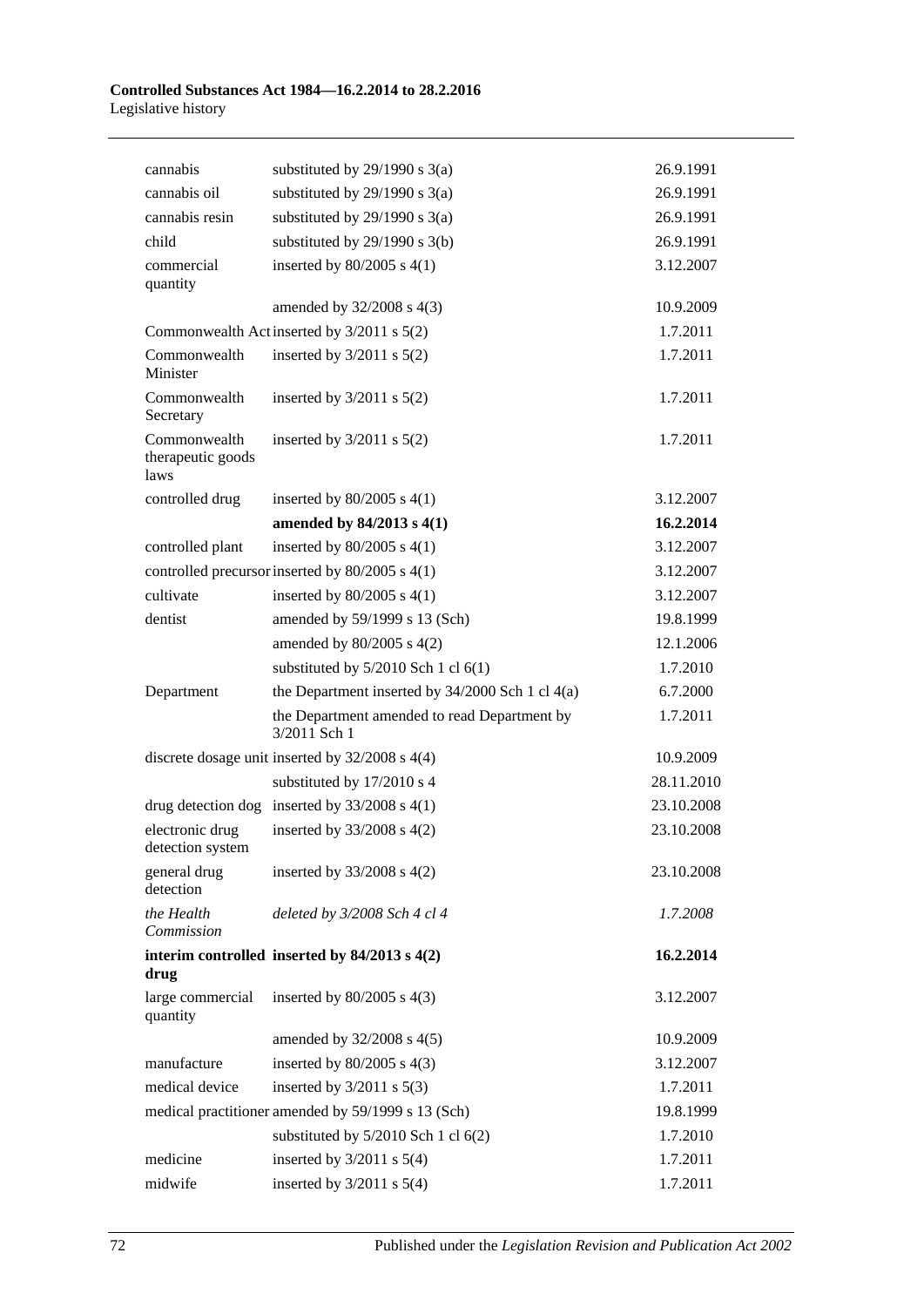|                | nurse                             | amended by $64/1986$ s $3(a)$                        | 20.11.1986 |
|----------------|-----------------------------------|------------------------------------------------------|------------|
|                |                                   | amended by $80/2005$ s $4(4)$                        | 12.1.2006  |
|                |                                   | substituted by $5/2010$ Sch 1 cl $6(3)$              | 1.7.2010   |
|                | nurse practitioner                | inserted by $3/2011$ s $5(5)$                        | 1.7.2011   |
|                | pharmacist                        | substituted by 13/1991 (Sch 2)                       | 21.11.1991 |
|                |                                   | substituted by $5/2010$ Sch 1 cl $6(4)$              | 1.7.2010   |
|                | plant                             | deleted by $29/1990 s3(c)$                           | 26.9.1991  |
|                | possession                        | substituted by $80/2005$ s $4(5)$                    | 3.12.2007  |
|                | produce                           | deleted by $80/2005$ s $4(6)$                        | 3.12.2007  |
|                | product                           | inserted by $80/2005$ s $4(6)$                       | 3.12.2007  |
|                | prohibited<br>substance           | deleted by $80/2005$ s $4(7)$                        | 3.12.2007  |
|                | registered health<br>practitioner | inserted by $3/2011$ s $5(6)$                        | 1.7.2011   |
|                | related person or<br>body         | deleted by 17/1986 s 13 (Sch)                        | 1.3.1987   |
|                | sell                              | substituted by $80/2005$ s $4(8)$                    | 3.12.2007  |
|                |                                   | senior police officer inserted by 33/2008 s 4(3)     | 23.10.2008 |
|                |                                   | amended by 3/2011 Sch 1                              | 1.7.2011   |
|                | school zone                       | inserted by $29/1990$ s 3(d)                         | 26.9.1991  |
|                | simple possession<br>offence      | substituted by $80/2005$ s $4(9)$                    | 3.12.2007  |
|                | supply                            | substituted by $80/2005$ s $4(10)$                   | 3.12.2007  |
|                | therapeutic device                | deleted by $3/2011 s 5(7)$                           | 1.7.2011   |
|                | therapeutic<br>substance          | deleted by $3/2011 s 5(7)$                           | 1.7.2011   |
|                | traffic                           | inserted by $80/2005$ s $4(11)$                      | 3.12.2007  |
|                |                                   | trafficable quantity inserted by $80/2005$ s $4(11)$ | 3.12.2007  |
|                |                                   | amended by 32/2008 s 4(6)                            | 10.9.2009  |
|                |                                   | veterinary surgeon amended by 59/1999 s 13 (Sch)     | 19.8.1999  |
|                |                                   | amended by 3/2011 Sch 1                              | 1.7.2011   |
|                | s(4(2)                            | inserted by $64/1986$ s $3(b)$                       | 20.11.1986 |
|                | s(4(3)                            | inserted by $64/1986$ s $3(b)$                       | 20.11.1986 |
|                |                                   | substituted by $80/2005$ s $4(12)$                   | 3.12.2007  |
|                | $s\ 4(4)$ (8)                     | inserted by 80/2005 s 4(12)                          | 3.12.2007  |
| s <sub>5</sub> |                                   |                                                      |            |
|                | $s 5(2)$ and (3)                  | amended by 59/1999 s 13 (Sch)                        | 19.8.1999  |
| $\overline{c}$ |                                   |                                                      |            |
| s 6            |                                   |                                                      |            |
|                | s(6(1))                           | substituted by 59/1999 s 13 (Sch)                    | 19.8.1999  |
|                | s(6(2))                           | amended by 59/1999 s 13 (Sch)                        | 19.8.1999  |
|                |                                   | amended by 34/2000 Sch 1 cl 4(b)                     | 6.7.2000   |
|                |                                   | amended by 80/2005 s 5(1), (2)                       | 12.1.2006  |
|                |                                   | amended by 32/2008 s 5                               | 10.9.2009  |

 $Pt$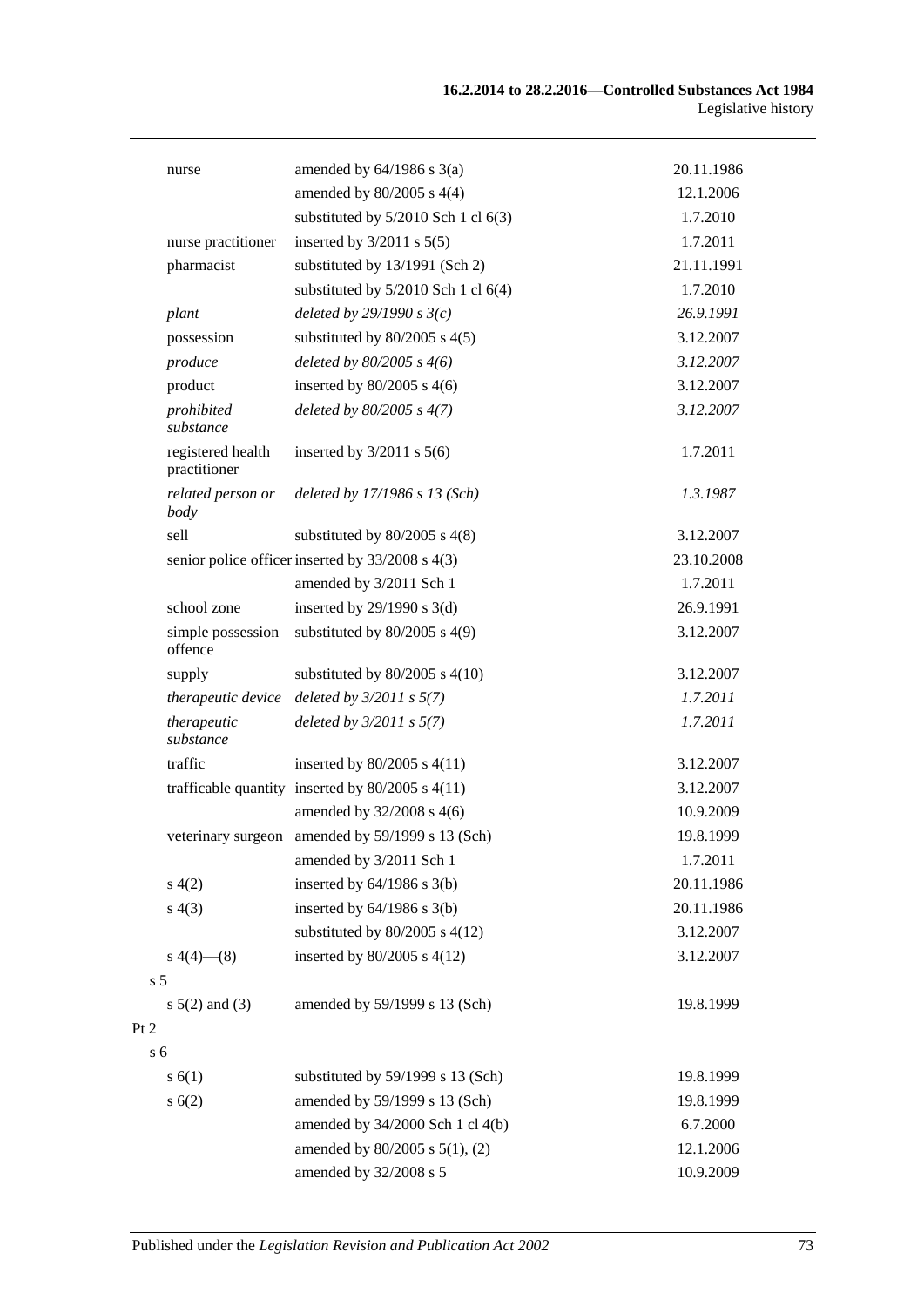|                       | amended by 3/2011 Sch 1                                                                                 | 1.7.2011  |
|-----------------------|---------------------------------------------------------------------------------------------------------|-----------|
| s 6(4)                | amended by 59/1999 s 13 (Sch)                                                                           | 19.8.1999 |
|                       | amended by 3/2011 Sch 1                                                                                 | 1.7.2011  |
| s 7                   |                                                                                                         |           |
| s(7(1)                | amended by 59/1999 s 13 (Sch)                                                                           | 19.8.1999 |
|                       | amended by 3/2011 Sch 1                                                                                 | 1.7.2011  |
| $s \, 7(2)$ and (3)   | amended by 59/1999 s 13 (Sch)                                                                           | 19.8.1999 |
| $s \, 7(4)$           | amended by 59/1999 s 13 (Sch)                                                                           | 19.8.1999 |
|                       | amended by 3/2011 Sch 1                                                                                 | 1.7.2011  |
| ss 8 and 9            | amended by 59/1999 s 13 (Sch)                                                                           | 19.8.1999 |
| s 10                  |                                                                                                         |           |
| 10(1)                 | substituted by 59/1999 s 13 (Sch)                                                                       | 19.8.1999 |
| 10(2)                 | amended by 59/1999 s 13 (Sch)                                                                           | 19.8.1999 |
| 10(3)                 | amended by 59/1999 s 13 (Sch)                                                                           | 19.8.1999 |
|                       | amended by 80/2005 s 6                                                                                  | 12.1.2006 |
| s $10(4)$ —(6)        | amended by 59/1999 s 13 (Sch)                                                                           | 19.8.1999 |
| s 10A                 | inserted by 84/2009 s 68                                                                                | 1.2.2010  |
| s 11                  |                                                                                                         |           |
| s 11(3)               | amended by 59/1999 s 13 (Sch)                                                                           | 19.8.1999 |
|                       | amended by 3/2011 Sch 1                                                                                 | 1.7.2011  |
| $s 11(5)$ —(7)        | amended by 59/1999 s 13 (Sch)                                                                           | 19.8.1999 |
| Pt 2A                 | inserted by 3/2011 s 6                                                                                  | 1.7.2011  |
| Pt 3                  |                                                                                                         |           |
| s 12                  |                                                                                                         |           |
| s $12(1)$ and $(3)$   | amended by 59/1999 s 13 (Sch)                                                                           | 19.8.1999 |
| s 12(4)               | amended by 59/1999 s 13 (Sch)                                                                           | 19.8.1999 |
|                       | amended by $80/2005$ s $7(1)$                                                                           | 3.12.2007 |
| s $12(4a)$ and $(4b)$ | inserted by $80/2005$ s $7(2)$                                                                          | 3.12.2007 |
| $s 12(5)$ and (6)     | amended by 59/1999 s 13 (Sch) but deleted by<br>$3/2011$ s $7(1)$ immediately following<br>commencement | 1.7.2011  |
| s 12(7)               | amended by 59/1999 s 13 (Sch)                                                                           | 19.8.1999 |
| s 12(8)               | amended by $3/2011$ s $7(2)$                                                                            | 1.7.2011  |
| $s$ 12A               | inserted by 84/2013 s 5                                                                                 | 16.2.2014 |
| Pt 4                  |                                                                                                         |           |
| s 13                  |                                                                                                         |           |
| s 13(1)               | amended by 98/1995 s 3                                                                                  | 4.1.1996  |
|                       | amended by 59/1999 s 13 (Sch)                                                                           | 19.8.1999 |
|                       | amended by 34/2000 Sch 1 cl 4(c)                                                                        | 6.7.2000  |
|                       | amended by 80/2005 s 8(1)                                                                               | 3.12.2007 |
|                       | amended by 3/2011 s 8(1), (2)                                                                           | 1.7.2011  |
| s 13(2)               | amended by 3/2011 s 8(3)                                                                                | 1.7.2011  |
| s 13(3)               | inserted by 59/1999 s 2                                                                                 | 19.8.1999 |
|                       |                                                                                                         |           |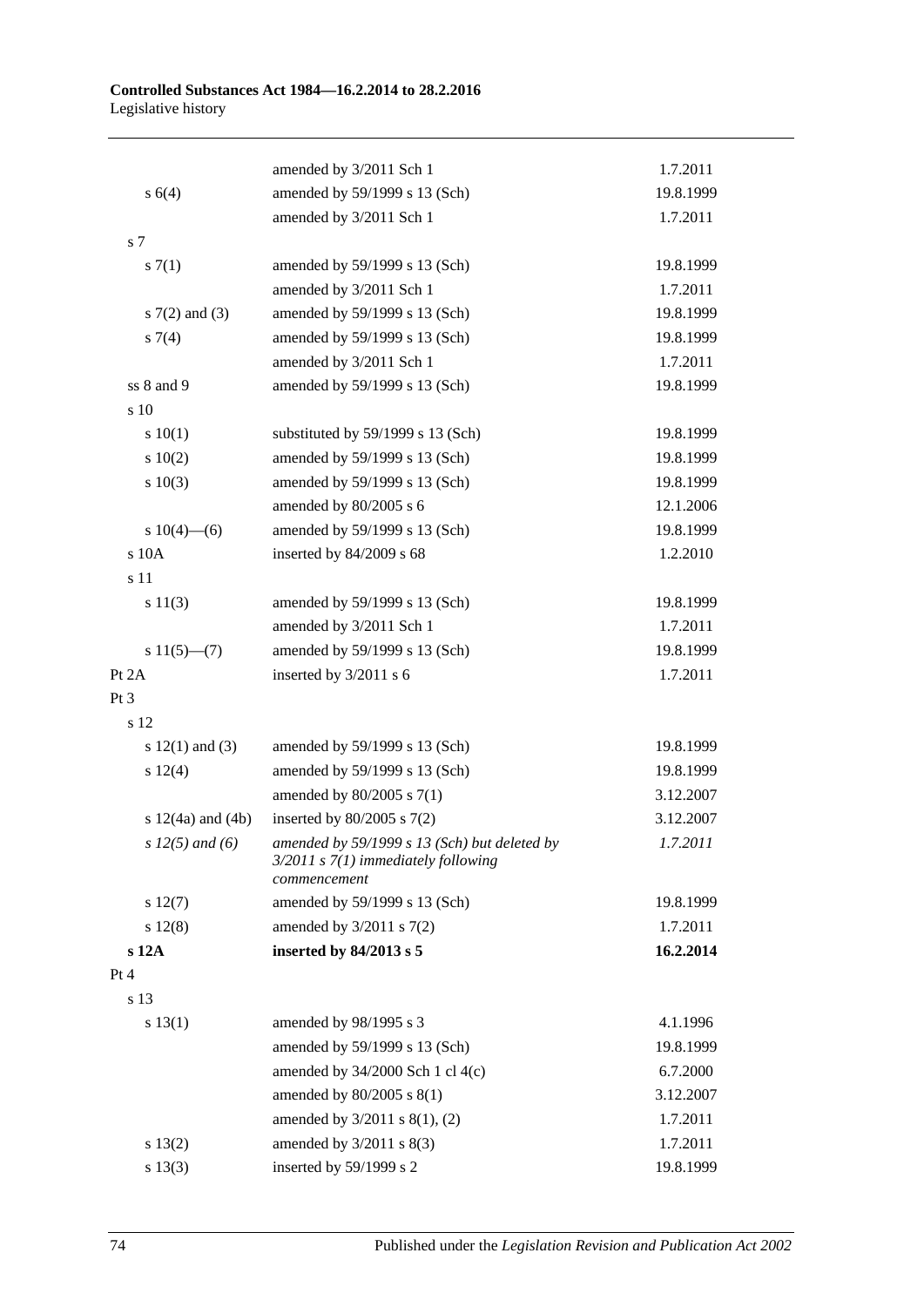| s 13(4)             | inserted by $80/2005$ s $8(2)$    | 3.12.2007 |
|---------------------|-----------------------------------|-----------|
| s <sub>14</sub>     |                                   |           |
| s 14(1)             | amended by 98/1995 s 4            | 4.1.1996  |
|                     | amended by 59/1999 s 13 (Sch)     | 19.8.1999 |
|                     | amended by 34/2000 Sch 1 cl 4(d)  | 6.7.2000  |
|                     | amended by $3/2011$ s $9(1)$      | 1.7.2011  |
| s 14(2)             | amended by $3/2011$ s $9(2)$      | 1.7.2011  |
| s 14(3)             | inserted by 59/1999 s 3           | 19.8.1999 |
| s 15                |                                   |           |
| s 15(1)             | amended by 98/1995 s 5            | 4.1.1996  |
|                     | amended by 59/1999 s 13 (Sch)     | 19.8.1999 |
|                     | amended by 34/2000 Sch 1 cl 4(e)  | 6.7.2000  |
|                     | amended by 3/2011 s 10(1), (2)    | 1.7.2011  |
| s 15(2)             | amended by 3/2011 s 10(3)         | 1.7.2011  |
| s 15(3)             | inserted by 59/1999 s 4           | 19.8.1999 |
| s 16                |                                   |           |
| s $16(1)$ and $(2)$ | amended by 98/1995 s 6            | 4.1.1996  |
|                     | amended by 59/1999 s 13 (Sch)     | 19.8.1999 |
| s16(3)              | amended by 98/1995 s 6            | 4.1.1996  |
|                     | amended by 59/1999 s 13 (Sch)     | 19.8.1999 |
|                     | amended by 3/2011 Sch 1           | 1.7.2011  |
| s 16(4)             | amended by 98/1995 s 6            | 4.1.1996  |
|                     | amended by 59/1999 s 13 (Sch)     | 19.8.1999 |
| s 17                | amended by 98/1995 s 7            | 4.1.1996  |
|                     | amended by 59/1999 s 13 (Sch)     | 19.8.1999 |
| s 17A               | inserted by 32/2008 s 6           | 10.9.2009 |
| s 17B               | inserted by 32/2008 s 6           | 10.9.2009 |
| s 17B(5)            | amended by 3/2011 s 11            | 1.7.2011  |
| s 17C               | inserted by 32/2008 s 6           | 10.9.2009 |
| $s \ 17C(3)$        | amended by 3/2011 s 12            | 1.7.2011  |
| s 18                | substituted by 98/1995 s 8        | 4.1.1996  |
| s 18(1)             | amended by 59/1999 s 13 (Sch)     | 19.8.1999 |
|                     | amended by 34/2000 Sch 1 cl 4(f)  | 6.7.2000  |
|                     | substituted by $3/2011$ s $13(1)$ | 1.7.2011  |
| s $18(1a)$ — $(1e)$ | inserted by $3/2011$ s $13(1)$    | 1.7.2011  |
| s 18(2)             | amended by 59/1999 s 13 (Sch)     | 19.8.1999 |
|                     | substituted by $3/2011$ s $13(1)$ | 1.7.2011  |
| s 18(3)             | amended by 59/1999 s 13 (Sch)     | 19.8.1999 |
|                     | amended by 34/2000 Sch 1 cl 4(g)  | 6.7.2000  |
|                     | amended by 80/2005 s 9            | 3.12.2007 |
| s 18(4)             | inserted by 59/1999 s 5           | 19.8.1999 |
| s 18(5)             | inserted by 3/2011 s 13(2)        | 1.7.2011  |
| s 18A               | inserted by 80/2005 s 10          | 3.12.2007 |
|                     |                                   |           |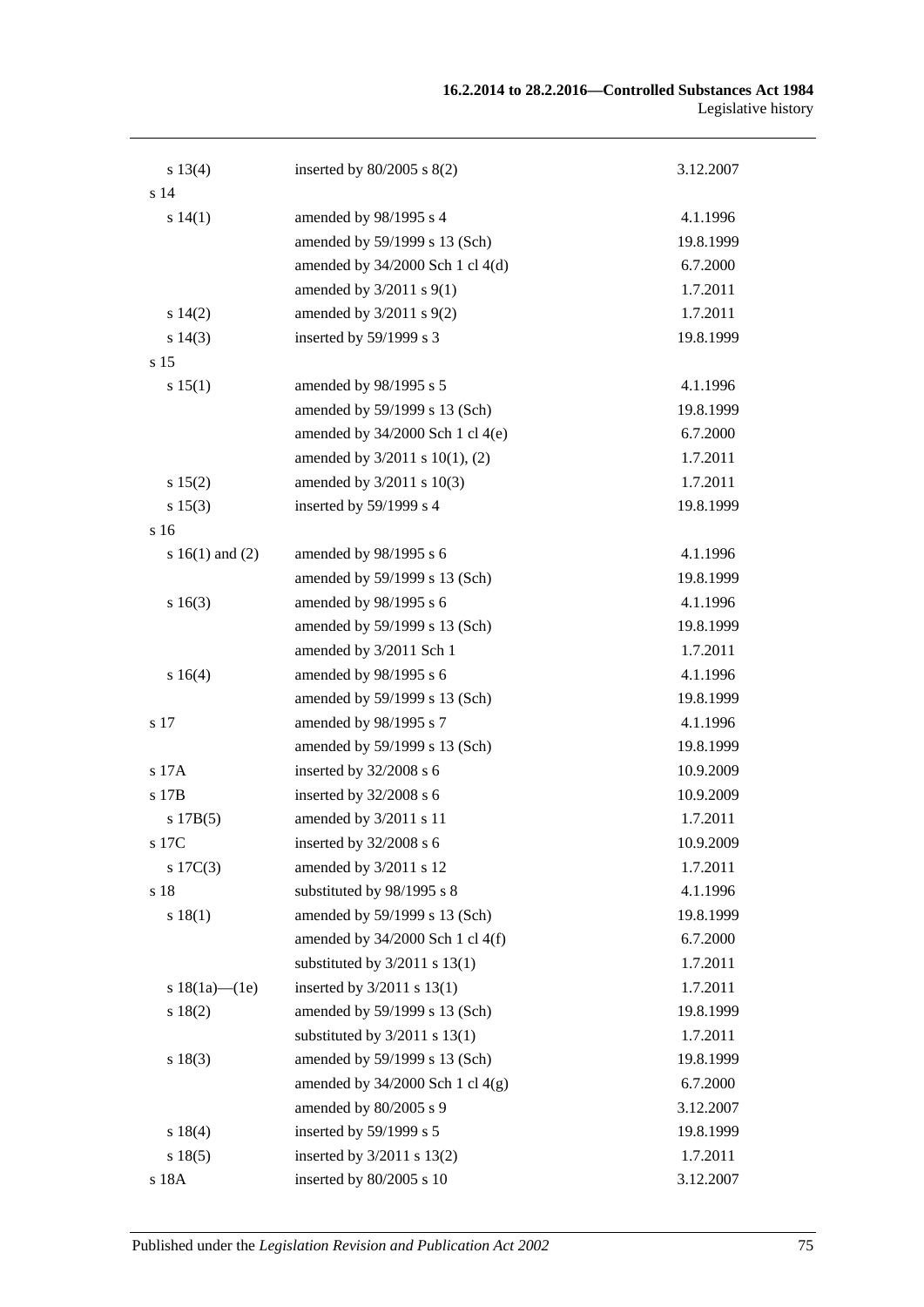| s 18A(a1)       | inserted by $3/2011$ s $14(1)$              | 1.7.2011  |
|-----------------|---------------------------------------------|-----------|
| s 18A(1)        | amended by $3/2011$ s $14(2)$ —(4)          | 1.7.2011  |
| s 18A(2)        | amended by 3/2011 s 14(5)                   | 1.7.2011  |
| s 18A(3)        | amended by 3/2011 s 14(6)                   | 1.7.2011  |
| s 18A(4)        | amended by 3/2011 s 14(7)                   | 1.7.2011  |
| s 18A(5)        | amended by 3/2011 s 14(8)                   | 1.7.2011  |
| s 18A(6)        | amended by 32/2008 s 7(1)                   | 10.9.2009 |
|                 | amended by 3/2011 s 14(9)                   | 1.7.2011  |
| s 18A(8)        | substituted by $32/2008$ s $7(2)$           | 10.9.2009 |
| s 19            |                                             |           |
| s 19(1)         | s 19 amended by 98/1995 s 9                 | 4.1.1996  |
|                 | s 19 amended by 59/1999 s 13 (Sch)          | 19.8.1999 |
|                 | s 19 redesignated as s 19(1) by 35/2007 s 4 | 1.7.2008  |
| s $19(2)$ - (6) | inserted by 35/2007 s 4                     | 1.7.2008  |
| s 20            |                                             |           |
| $s \ 20(1)$     | amended by 98/1995 s 10                     |           |
|                 | amended by 59/1999 s 13 (Sch)               |           |
|                 | amended by 80/2005 s 11(1), (2)             |           |
|                 | amended by 3/2011 s 15(1)                   | 1.7.2011  |
| $s\ 20(2)$      | substituted by $80/2005$ s $11(3)$          |           |
|                 | amended by 3/2011 s 15(1), (2)              | 1.7.2011  |
| s 21            |                                             |           |
| $s \, 21(1)$    | amended by 59/1999 s 13 (Sch)               | 19.8.1999 |
|                 | amended by 80/2005 s 12(1), (2)             | 12.1.2006 |
| $s\ 21(2)$      | amended by 98/1995 s 11                     | 4.1.1996  |
|                 | amended by 59/1999 s 13 (Sch)               | 19.8.1999 |
| $s \, 21(4)$    | amended by 59/1999 s 13 (Sch)               | 19.8.1999 |
|                 | amended by 3/2011 Sch 1                     | 1.7.2011  |
| s 22            |                                             |           |
| $s\,22(1)$      | amended by 98/1995 s 12                     | 4.1.1996  |
|                 | amended by 59/1999 s 13 (Sch)               | 19.8.1999 |
|                 | amended by 34/2000 Sch 1 cl 4(h)            | 6.7.2000  |
| s 23            |                                             |           |
| $s\,23(1)$      | amended by 98/1995 s 13                     | 4.1.1996  |
|                 | amended by 59/1999 s 13 (Sch)               | 19.8.1999 |
|                 | amended by 3/2011 s 16                      | 1.7.2011  |
| $s\,23(2)$      | amended by 59/1999 s 13 (Sch)               | 19.8.1999 |
| s24             | substituted by 98/1995 s 14                 | 4.1.1996  |
|                 | amended by 59/1999 s 13 (Sch)               | 19.8.1999 |
|                 | amended by 3/2011 s 17                      | 1.7.2011  |
| s 25            | amended by 98/1995 s 15                     | 4.1.1996  |
|                 | amended by 59/1999 s 13 (Sch)               | 19.8.1999 |
|                 | amended by 3/2011 s 18                      | 1.7.2011  |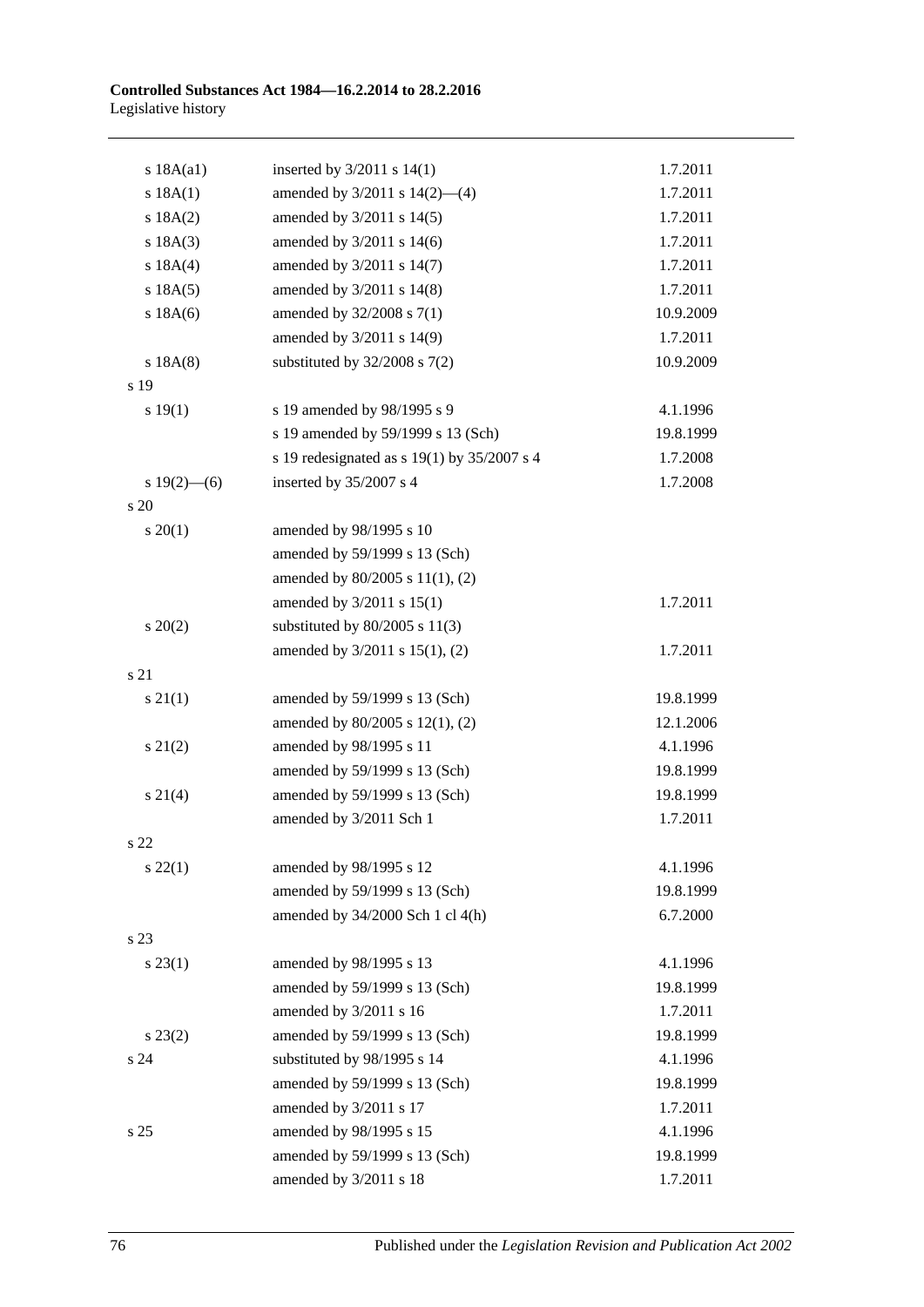| s <sub>26</sub>                              | amended by 98/1995 s 16              | 4.1.1996   |
|----------------------------------------------|--------------------------------------|------------|
|                                              | amended by 59/1999 s 13 (Sch)        | 19.8.1999  |
|                                              | amended by 3/2011 s 19               | 1.7.2011   |
| s 27                                         | substituted by 98/1995 s 17          | 4.1.1996   |
|                                              | amended by 59/1999 s 13 (Sch)        | 19.8.1999  |
|                                              | amended by 3/2011 s 20               | 1.7.2011   |
| s 28                                         |                                      |            |
| $s\,28(1)$                                   | amended by 98/1995 s 18              | 4.1.1996   |
|                                              | amended by 59/1999 s 13 (Sch)        | 19.8.1999  |
|                                              | amended by 3/2011 s 21(1)            | 1.7.2011   |
| $s\,28(2)$                                   | amended by $3/2011$ s $21(2)$        | 1.7.2011   |
| s 29                                         | amended by 98/1995 s 19              | 4.1.1996   |
|                                              | amended by 59/1999 s 13 (Sch)        | 19.8.1999  |
|                                              | amended by 3/2011 s 22               | 1.7.2011   |
| s 30                                         |                                      |            |
| $s \ 30(1)$                                  | amended by $98/1995$ s $20(a)$       | 4.1.1996   |
|                                              | amended by 59/1999 s 13 (Sch)        | 19.8.1999  |
| $s \ 30(2)$                                  | amended by 98/1995 s 20(b)           | 4.1.1996   |
|                                              | amended by 59/1999 s 13 (Sch)        | 19.8.1999  |
| s $30(2a)$                                   | inserted by $98/1995$ s $20(c)$      | 4.1.1996   |
|                                              | amended by 59/1999 s 13 (Sch)        | 19.8.1999  |
| $s \ 30(3)$                                  | amended by 59/1999 s 13 (Sch)        | 19.8.1999  |
| Pt 5                                         |                                      |            |
| heading                                      | substituted by 80/2005 s 13          | 3.12.2007  |
| Pt 5 Div 1 before<br>substitution by 80/2005 |                                      |            |
| s <sub>31</sub>                              |                                      |            |
| s3I(1)                                       | amended by 59/1999 s 13 (Sch)        | 19.8.1999  |
| $s \, 3I(2)$                                 | amended by 64/1986 s 4               | 20.11.1986 |
|                                              | amended by 59/1999 s 13 (Sch)        | 19.8.1999  |
| $s \frac{3I(3)}{3}$                          | amended by 59/1999 s 13 (Sch)        | 19.8.1999  |
|                                              | amended by $34/2000$ Sch 1 cl $4(i)$ | 6.7.2000   |
| $s \, 3I(4)$                                 | amended by 59/1999 s 13 (Sch)        | 19.8.1999  |
| s 3I(5)                                      | inserted by $59/1999 s 6$            | 19.8.1999  |
| s 32                                         |                                      |            |
| $s\,32(1)$                                   | amended by 59/1999 s 13 (Sch)        | 19.8.1999  |
| $s\,32(2)$                                   | amended by 59/1999 s 13 (Sch)        | 19.8.1999  |
|                                              | amended by $34/2000$ Sch 1 cl $4(j)$ | 6.7.2000   |
| $s \, 32(3)$ and (4)                         | amended by 59/1999 s 13 (Sch)        | 19.8.1999  |
| $s\,32(5)$                                   | amended by 64/1986 s 5               | 20.11.1986 |
|                                              | amended by $29/1990 s 4(a)$          | 26.9.1991  |
|                                              | amended by $69/1991 s 16(a)$ , (b)   | 6.7.1992   |
|                                              | amended by $44/1992 s 3(a)$ , (b)    | 6.7.1992   |
|                                              |                                      |            |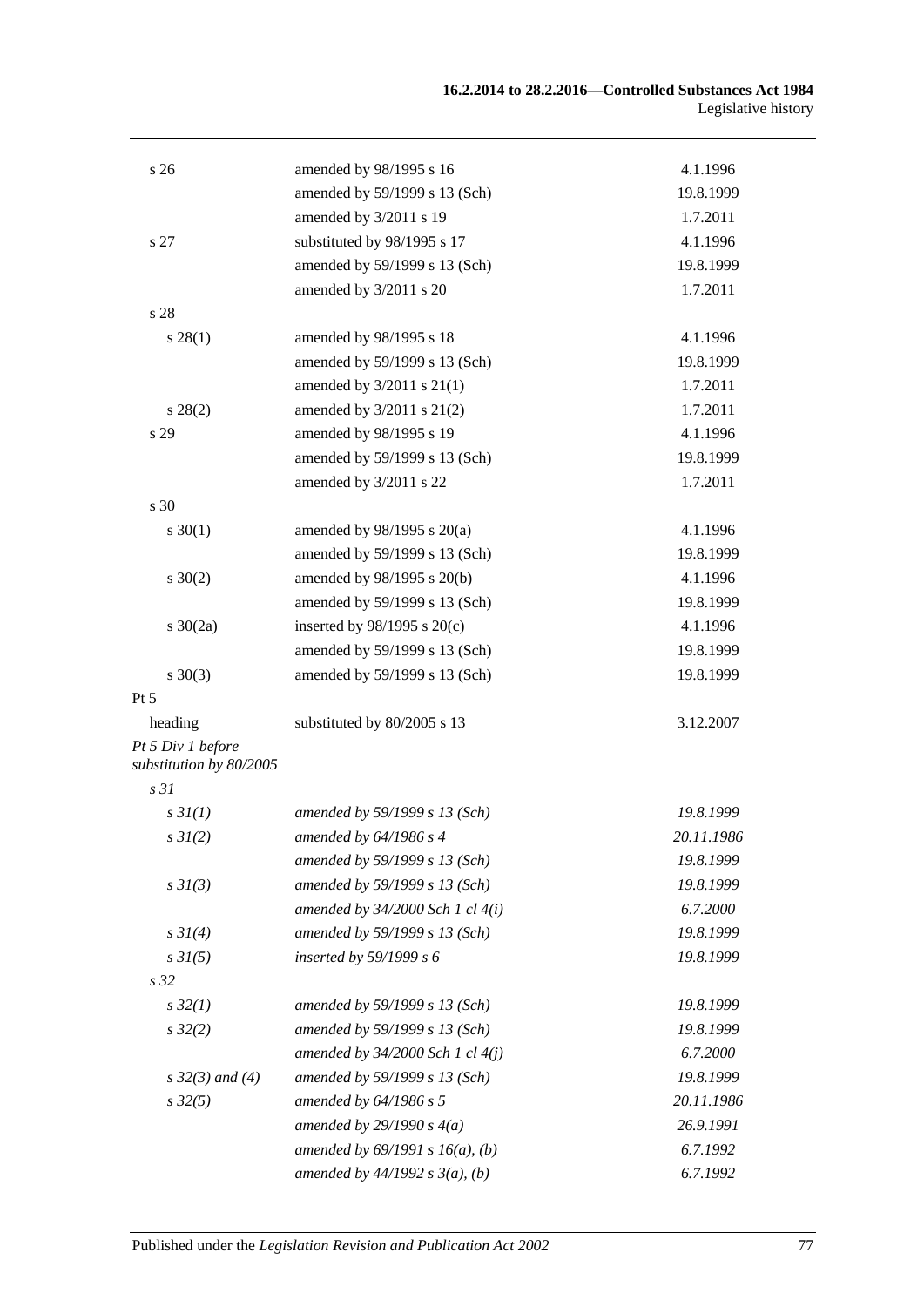|                     | $B(b)(iii)$ deleted by 44/1992 s 3(c)      | 6.7.1992   |
|---------------------|--------------------------------------------|------------|
|                     | amended by 59/1999 s 13 (Sch)              | 19.8.1999  |
| $s\,32(5a)$         | inserted by 28/1990 s 2                    | 26.4.1990  |
| $s\,32(6)$          | substituted by $29/1990 s 4(b)$            | 26.9.1991  |
| $s\,32(7)$          | inserted by 59/1999 s 7                    | 19.8.1999  |
| s 33                |                                            |            |
| $s \, 33(1)$        | amended by $64/1986$ s $6(a)$              | 20.11.1986 |
|                     | amended by 59/1999 s 13 (Sch)              | 19.8.1999  |
|                     | amended by $34/2000$ Sch 1 cl $4(k)$       | 6.7.2000   |
| $s\,33(1a)$         | inserted by $64/1986$ s $6(b)$             | 20.11.1986 |
|                     | amended by 59/1999 s 13 (Sch)              | 19.8.1999  |
|                     | amended by 34/2000 Sch 1 cl 4(l)           | 6.7.2000   |
| $s \frac{33}{2}$    | amended by 59/1999 s 13 (Sch)              | 19.8.1999  |
| $s \, 33(3)$        | amended by $64/1986 s 6(c)$                | 20.11.1986 |
|                     | amended by $34/2000$ Sch 1 cl $4(m)$       | 6.7.2000   |
| $s \, 33(4)$        | amended by $64/1986 s 6(d)$                | 20.11.1986 |
|                     | amended by $34/2000$ Sch 1 cl $4(n)$       | 6.7.2000   |
| $s \, 33(5)$        | amended by $64/1986 s 6(e)$                | 20.11.1986 |
|                     | amended by $34/2000$ Sch 1 cl $4(o)$ , (p) | 6.7.2000   |
| $s \frac{33}{6}$    | amended by 59/1999 s 13 (Sch)              | 19.8.1999  |
| Pt 5 Div 1          | substituted by 80/2005 s 14                | 3.12.2007  |
| s 31                |                                            |            |
| $s \, 31(1)$        | amended by 32/2008 s 8(1), (2)             | 10.9.2009  |
|                     | amended by 3/2011 s 23                     | 1.7.2011   |
| $s \ 31(3)$         | inserted by 32/2008 s 8(3)                 | 10.9.2009  |
| Pt 5 Div 2          | substituted by 80/2005 s 14                | 3.12.2007  |
| Pt 5 Div 2 Subdiv 1 |                                            |            |
| s 32                |                                            |            |
| $s \, 32(2)$        | amended by 12/2012 s 18(1)                 | 17.6.2012  |
| $s \frac{32}{2a}$   | inserted by $17/2010$ s $5(1)$             | 28.11.2010 |
|                     | amended by 12/2012 s 18(2)                 | 17.6.2012  |
| $s \, 32(3)$        | amended by 12/2012 s 18(3)                 | 17.6.2012  |
| $s \, 32(4)$        | amended by 43/2012 s 6                     | 1.7.2013   |
| $s \, 32(5)$        | amended by 17/2010 s 5(2)                  | 28.11.2010 |
| $s \frac{32(6)}{2}$ | inserted by 17/2010 s 5(3)                 | 28.11.2010 |
| Pt 5 Div 2 Subdiv 2 |                                            |            |
| s 33                |                                            |            |
| $s \, 33(2)$        | amended by 12/2012 s 19(1)                 | 17.6.2012  |
| $s \, 33(3)$        | amended by 12/2012 s 19(2)                 | 17.6.2012  |
| $s \, 33(4)$        | substituted by 32/2008 s 9                 | 10.9.2009  |
| s 33A               |                                            |            |
| s 33A(1)            | substituted by 25/2011 s 4                 | 28.8.2011  |
|                     | amended by 12/2012 s 20(1)                 | 17.6.2012  |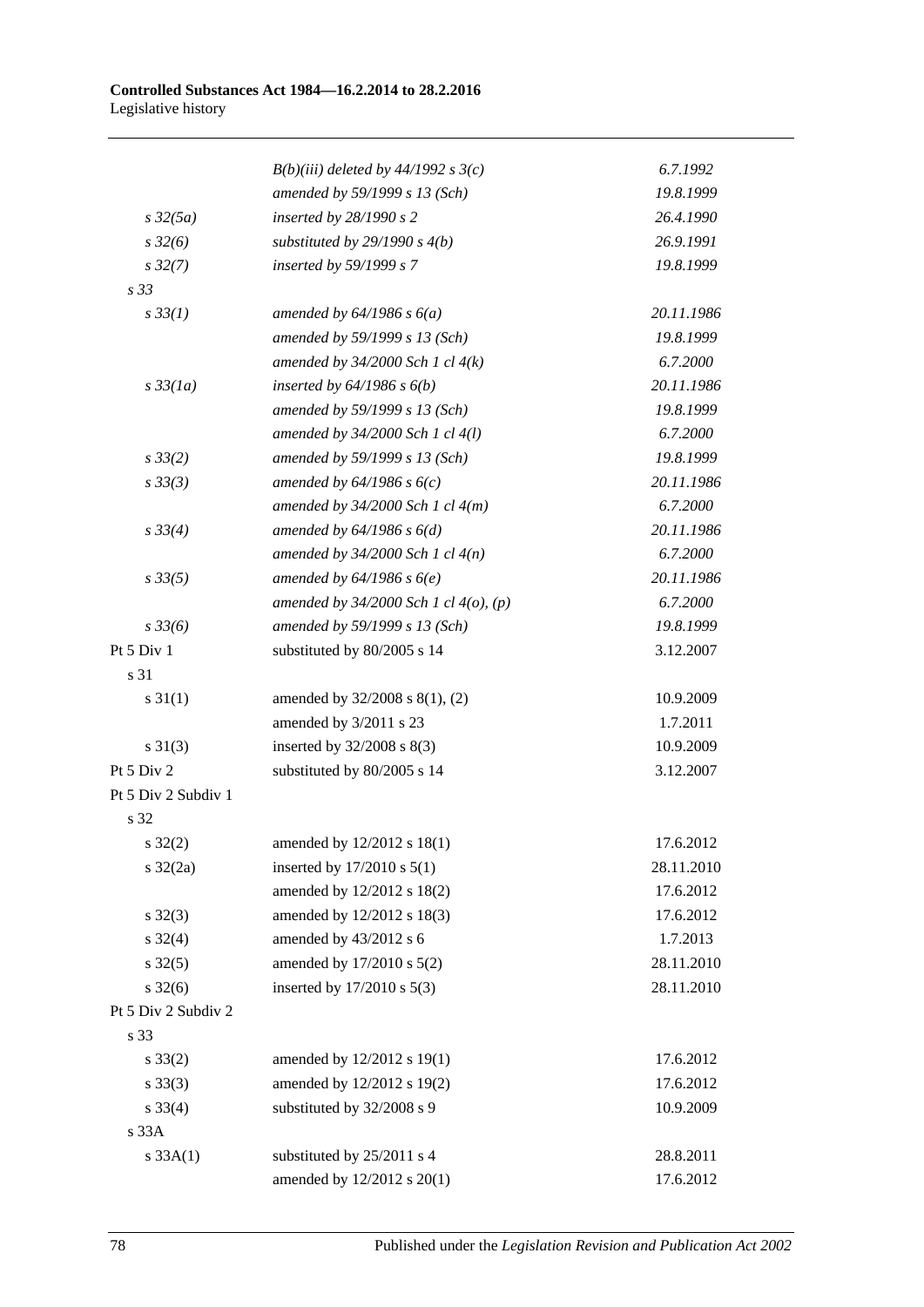| s 33A(2)              | substituted by 25/2011 s 4                     | 28.8.2011  |
|-----------------------|------------------------------------------------|------------|
|                       | amended by $12/2012$ s $20(2)$                 | 17.6.2012  |
| $s \, 33A(3)$         | substituted by 25/2011 s 4                     | 28.8.2011  |
|                       | amended by 12/2012 s 20(3)                     | 17.6.2012  |
| $s \, 33A(4)$         | amended by 12/2012 s 20(4)                     | 17.6.2012  |
| $s \, 33A(5)$         | amended by 12/2012 s 20(5)                     | 17.6.2012  |
| Pt 5 Div 2 Subdiv 3   |                                                |            |
| s <sub>33B</sub>      |                                                |            |
| $s \, 33B(2)$         | amended by $12/2012$ s $21(1)$                 | 17.6.2012  |
| $s \, 33B(3)$         | amended by 12/2012 s 21(2)                     | 17.6.2012  |
| $s \, 33B(4)$         | amended by 43/2012 s 7                         | 1.7.2013   |
| s 33C                 |                                                |            |
| $s \, 33C(2)$         | amended by 12/2012 s 22(1)                     | 17.6.2012  |
| $s \, 33C(3)$         | amended by 12/2012 s 22(2)                     | 17.6.2012  |
| $s \, 33C(4)$         | amended by 43/2012 s 8                         | 1.7.2013   |
| Pt 5 Div 2 Subdiv 4   |                                                |            |
| heading               | substituted by 25/2011 s 5                     | 28.8.2011  |
| s 33D                 | amended by 11/2008 Sch 1 cl 1                  | 8.6.2008   |
| s33DA                 | inserted by 25/2011 s 6                        | 28.8.2011  |
| $s$ 33DA $(1)$        | amended by 12/2012 s 23                        | 17.6.2012  |
| Pt $5$ Div $3$        | inserted by 80/2005 s 14                       | 3.12.2007  |
| s33GA                 | inserted by 11/2008 Sch 1 cl 2                 | 8.6.2008   |
| $s\,33GB$             | inserted by 25/2011 s 7                        | 28.8.2011  |
| $s$ 33GB $(1)$        | amended by 12/2012 s 24                        | 17.6.2012  |
| Pt 5 Div 4            | inserted by 80/2005 s 14                       | 3.12.2007  |
| s <sub>33J</sub>      |                                                |            |
| s $33J(1)$            | s 33J redesignated as s 33J(1) by 32/2008 s 10 | 10.9.2009  |
| $s \, 33J(2)$         | inserted by 32/2008 s 10                       | 10.9.2009  |
| s.33K                 |                                                |            |
| s $33K(1)$            | amended by 32/2008 s 11(1)                     | 10.9.2009  |
| s 33K(2)              | amended by 32/2008 s 11(2)                     | 10.9.2009  |
| s 33K(3)              | inserted by 32/2008 s 11(3)                    | 10.9.2009  |
| s 33L                 |                                                |            |
| s 33L(1)              | amended by 84/2013 s 6                         | 16.2.2014  |
| s 33LA                | inserted by 50/2007 s 4                        | 19.10.2008 |
|                       | substituted by 25/2011 s 8                     | 28.8.2011  |
| s 33LAB               | inserted by 25/2011 s 9                        | 28.8.2011  |
| s 33LB                | inserted by 32/2008 s 12                       | 10.9.2009  |
| s $33LB(1)$ and $(2)$ | substituted by 25/2011 s 10                    | 28.8.2011  |
| $s$ 33LB(3) and (4)   | deleted by 25/2011 s 10                        | 28.8.2011  |
| Pt 5 Div 4A           | inserted by 84/2013 s 7                        | 16.2.2014  |
| Pt 5 Div 5            | inserted by 80/2005 s 14                       | 3.12.2007  |
| s 330                 |                                                |            |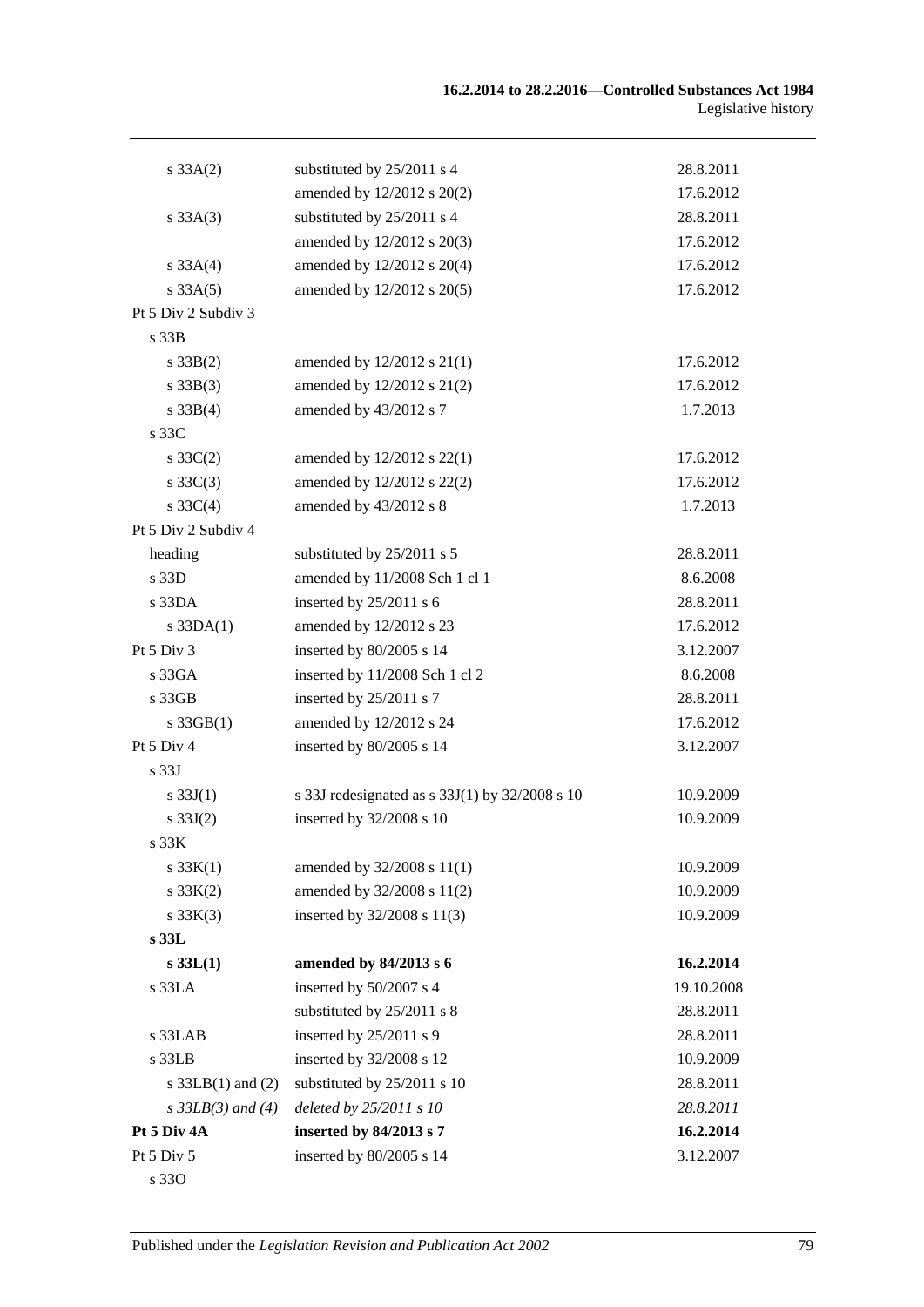| $s \, 33O(2)$      | amended by 3/2011 Sch 1                                                  | 1.7.2011  |
|--------------------|--------------------------------------------------------------------------|-----------|
| s 330A             | inserted by 32/2008 s 13                                                 | 10.9.2009 |
| s 33S              | amended by 84/2013 s 8                                                   | 16.2.2014 |
| s 33T              | inserted by 84/2013 s 9                                                  | 16.2.2014 |
| Pt 5 Div 6         |                                                                          |           |
| heading            | inserted by 80/2005 s 14                                                 | 3.12.2007 |
| s 34               | substituted by 64/1986 s 7                                               | 29.3.1990 |
|                    | amended by 59/1999 s 13 (Sch)                                            | 19.8.1999 |
|                    | substituted by 87/2000 s 4                                               | 1.10.2001 |
| s 35               | amended by 59/1999 s 13 (Sch)                                            | 19.8.1999 |
|                    | substituted by 87/2000 s 4                                               | 1.10.2001 |
| s 36               | amended by 59/1999 s 13 (Sch)                                            | 19.8.1999 |
|                    | substituted by 87/2000 s 4                                               | 1.10.2001 |
| $s \; 36(1)$       | amended by 3/2011 Sch 1                                                  | 1.7.2011  |
| ss 37-39           | amended by 59/1999 s 13 (Sch)                                            | 19.8.1999 |
|                    | substituted by 87/2000 s 4                                               | 1.10.2001 |
| $\rm s$ 40         | substituted by 87/2000 s 4                                               | 1.10.2001 |
| s 40A              | inserted by 87/2000 s 4                                                  | 1.10.2001 |
| $s$ 40 $B$         | inserted by 87/2000 s 4                                                  | 1.10.2001 |
|                    | deleted by 48/2004 s 4                                                   | 30.9.2004 |
| Pt $6$             | heading substituted by 59/1999 s 8                                       | 19.8.1999 |
| Div 1 heading      | deleted by 59/1999 s 9                                                   | 19.8.1999 |
| $ss$ 41 and 42     | amended by 59/1999 s 13 (Sch)                                            | 19.8.1999 |
|                    | deleted by 80/2005 s 15                                                  | 3.12.2007 |
| 19/2005            | s 43 before deletion by substituted by 17/1986 s 13 (Sch)                | 1.3.1987  |
| $s\,43(1)$ and (2) | deleted by $69/1991 s 16(c)$                                             | 6.7.1992  |
| $s\,43(3)$         | amended by 59/1999 s 13 (Sch)                                            | 19.8.1999 |
| $s\,43$            | deleted by 19/2005 Sch 1 cl 2                                            | 2.4.2006  |
| s 43               | inserted by 12/2012 s 25                                                 | 17.6.2012 |
| s 44               |                                                                          |           |
| $s\,44(1)$         | s 44 amended by 29/1990 s 5                                              | 26.9.1991 |
|                    | s 44 amended by 59/1999 s 13 (Sch)                                       | 19.8.1999 |
|                    | s 44 amended by 87/2000 s 5                                              | 1.10.2001 |
|                    | s 44 amended by 19/2005 Sch 1 cl 3                                       | 2.4.2006  |
|                    | s 44 amended by $80/2005$ s $16(1)$ —(3)                                 | 3.12.2007 |
|                    | s 44(db) deleted by 80/2005 s 16(3)                                      | 3.12.2007 |
|                    | s 44 amended and redesignated as s 44(1) by<br>$32/2008$ s $14(1)$ , (2) | 10.9.2009 |
|                    | amended by 3/2011 Sch 1                                                  | 1.7.2011  |
| $s\ 44(2)$ and (3) | inserted by 32/2008 s 14(2)                                              | 10.9.2009 |
| s 45               | amended by 59/1999 s 13 (Sch)                                            | 19.8.1999 |
|                    | amended by 3/2011 Sch 1                                                  | 1.7.2011  |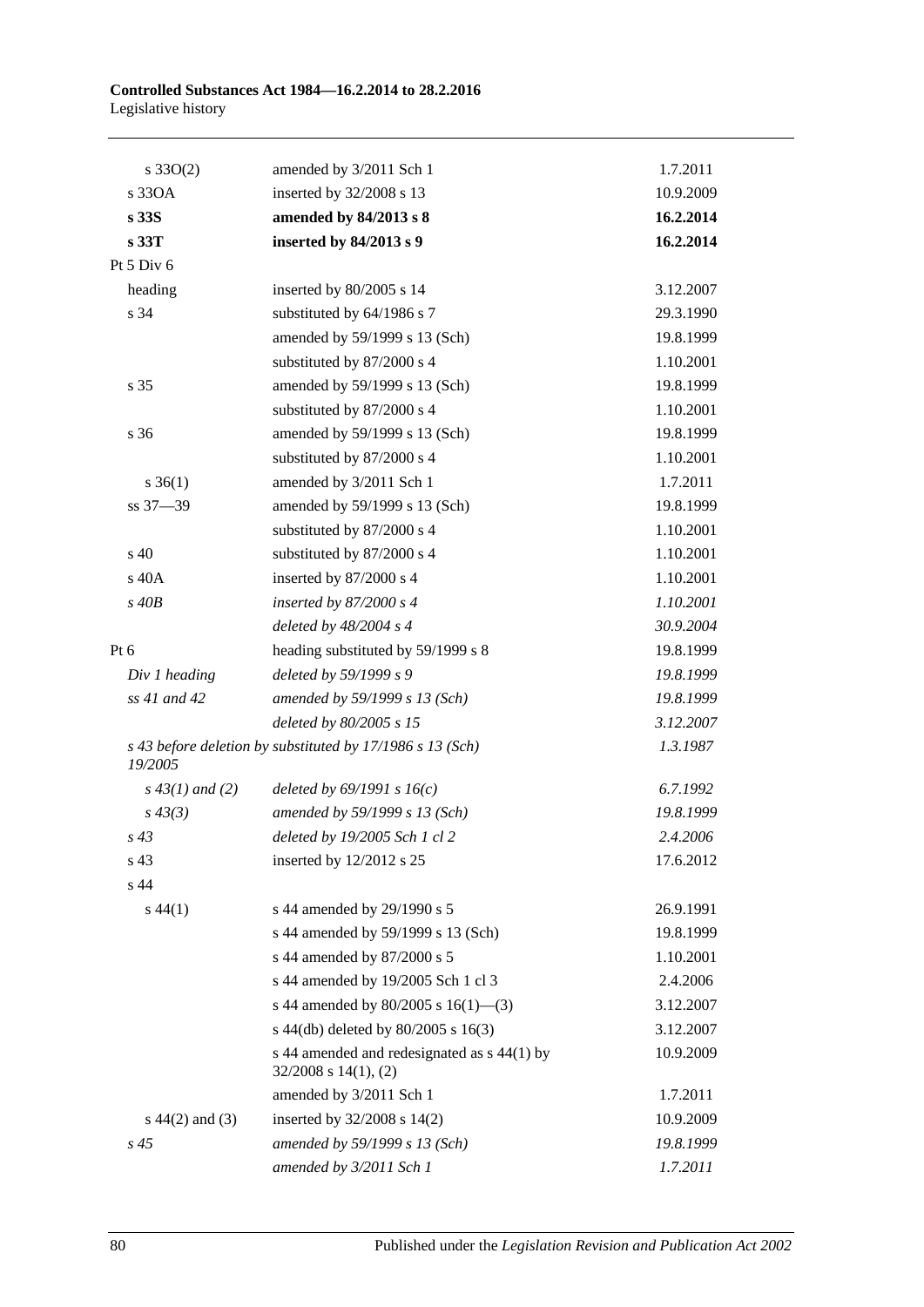|                                         | deleted by 36/2011 s 10                  | 1.1.2012   |
|-----------------------------------------|------------------------------------------|------------|
| $s$ 45 $A$                              | inserted by 64/1986 s 8                  | 30.4.1987  |
| $s\,45A(1)$                             | amended by 49/1991 Sch 2                 | 6.7.1992   |
|                                         | amended by 59/1999 s 13 (Sch)            | 19.8.1999  |
|                                         | amended by 3/2011 Sch 1                  | 1.7.2011   |
| $s\,45A(2)$                             | amended by 34/1996 s 4 (Sch cl 12)       | 3.2.1997   |
|                                         | amended by 59/1999 s 13 (Sch)            | 19.8.1999  |
| $s\,45A(3)$                             | substituted by $34/1996$ s 4 (Sch cl 12) | 3.2.1997   |
| $s\,45A(4)$ - (6)                       | deleted by 34/1996 s 4 (Sch cl 12)       | 3.2.1997   |
| $s\,45A(8)$                             | amended by 29/1990 s 6                   | 26.9.1991  |
| artificially<br>enhanced<br>cultivation | inserted by $47/2002$ s $3(a)$           | 1.2.2003   |
|                                         | deleted by 32/2008 s 15                  | 10.9.2009  |
| child                                   | deleted by 80/2005 s 17                  | 3.12.2007  |
| simple cannabis<br>offence              | amended by 59/1999 s 13 (Sch)            | 19.8.1999  |
|                                         | amended by $47/2002$ s $3(b)$            | 1.2.2003   |
|                                         | substituted by 80/2005 s 17              | 3.12.2007  |
| Pt 6 Div 2                              | amended by 17/1986 s 13 (Sch)            | 1.3.1987   |
|                                         | deleted by 59/1999 s 10                  | 19.8.1999  |
| Pt 7                                    | heading substituted by 59/1999 s 11      | 19.8.1999  |
| s 50                                    |                                          |            |
| s 50(1)                                 | amended by 32/2008 s 16                  | 10.9.2009  |
|                                         | amended by 3/2011 Sch 1                  | 1.7.2011   |
| s 50(2)                                 | amended by 59/1999 s 13 (Sch)            | 19.8.1999  |
|                                         | amended by 3/2011 s 24                   | 1.7.2011   |
| $s\ 50(3)$                              | amended by 59/1999 s 13 (Sch)            | 19.8.1999  |
|                                         | amended by 3/2011 Sch 1                  | 1.7.2011   |
| s 51                                    |                                          |            |
| s 51(1)                                 | amended by $43/1986$ s $5(c)$            | 16.10.1986 |
|                                         | amended by 59/1999 s 13 (Sch)            | 19.8.1999  |
|                                         | amended by 32/2008 s 17                  | 10.9.2009  |
| s 51(2)                                 | amended by $43/1986$ s $5(d)$            | 16.10.1986 |
|                                         | amended by 59/1999 s 13 (Sch)            | 19.8.1999  |
| s <sub>52</sub>                         |                                          |            |
| s 52(1)                                 | amended by 3/2011 Sch 1                  | 1.7.2011   |
| s 52(2)                                 | amended by 17/1986 s 13 (Sch)            | 1.3.1987   |
|                                         | amended by 59/1999 s 13 (Sch)            | 19.8.1999  |
|                                         | amended by 80/2005 s 18(1)-(3)           | 12.1.2006  |
|                                         | amended by 3/2011 Sch 1                  | 1.7.2011   |
| $s\,52(3)$                              | amended by 3/2011 Sch 1                  | 1.7.2011   |
| s 52(4)                                 | amended by 59/1999 s 13 (Sch)            | 19.8.1999  |
|                                         | amended by 80/2005 s 18(4)               | 12.1.2006  |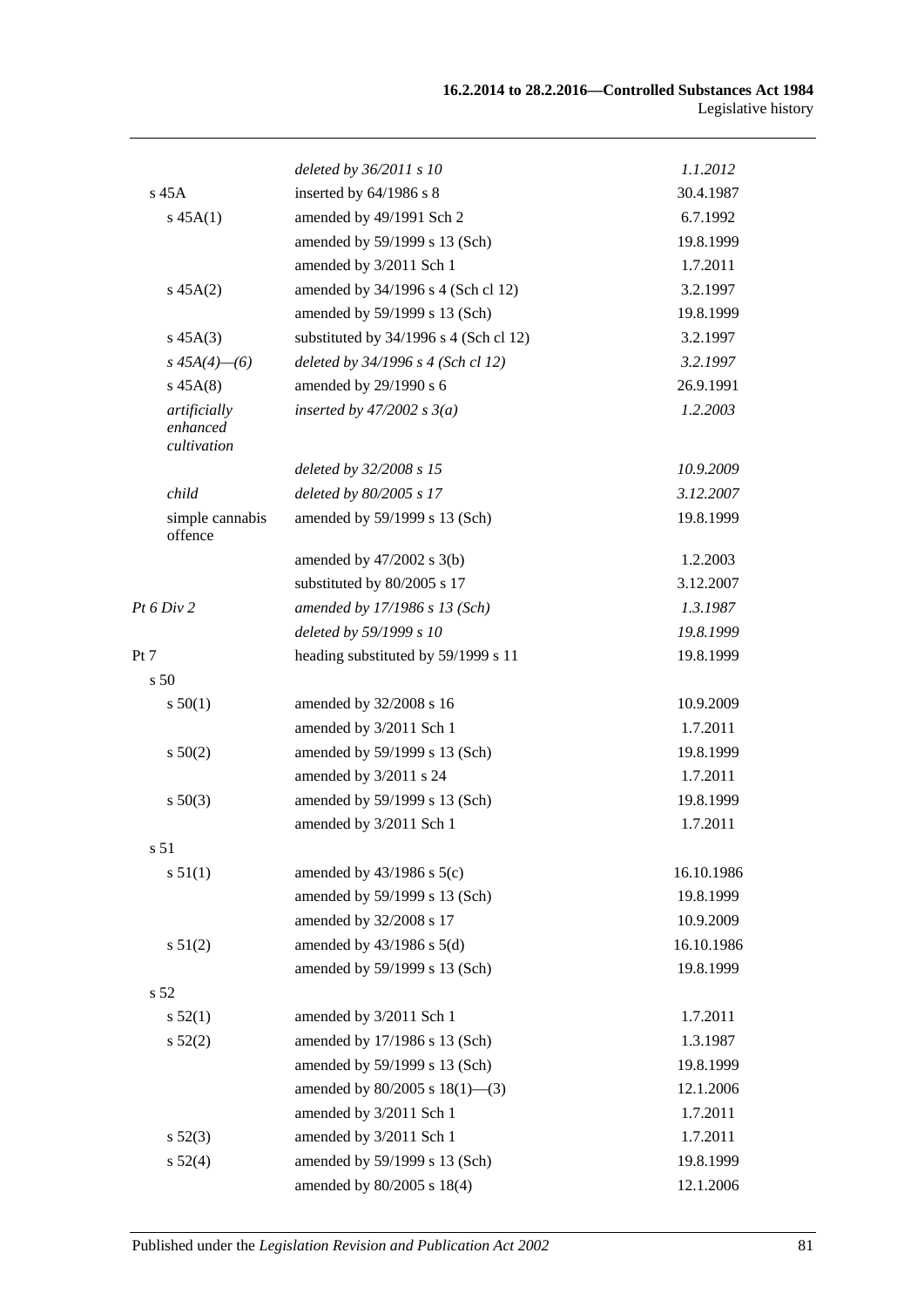|                               | amended by 3/2011 s 25(1)-(3), Sch 1                                       | 1.7.2011   |
|-------------------------------|----------------------------------------------------------------------------|------------|
| s 52(5)                       | amended by 59/1999 s 13 (Sch)                                              | 19.8.1999  |
|                               | amended by 3/2011 s 25(4), Sch 1                                           | 1.7.2011   |
| s 52(6)                       | amended by 59/1999 s 13 (Sch)                                              | 19.8.1999  |
|                               | amended by 33/2008 s 5(1), (2)                                             | 23.10.2008 |
|                               | amended by 3/2011 Sch 1                                                    | 1.7.2011   |
| $s 52(7)$ and (8)             | amended by 59/1999 s 13 (Sch)                                              | 19.8.1999  |
|                               | deleted by $33/2008 s 5(3)$                                                | 23.10.2008 |
| s 52(9)                       | amended by 59/1999 s 13 (Sch)                                              | 19.8.1999  |
|                               | amended by 33/2008 s 5(4), (5)                                             | 23.10.2008 |
|                               | amended by 3/2011 Sch 1                                                    | 1.7.2011   |
| s 52(10)                      | amended by 59/1999 s 13 (Sch)                                              | 19.8.1999  |
|                               | amended by 33/2008 s 5(6)                                                  | 23.10.2008 |
|                               | amended by 3/2011 Sch 1                                                    | 1.7.2011   |
| s 52(11)                      | amended by 59/1999 s 13 (Sch)                                              | 19.8.1999  |
|                               | substituted by $80/2005$ s $18(5)$                                         | 12.1.2006  |
|                               | substituted by $33/2008$ s $5(7)$                                          | 23.10.2008 |
|                               | amended by 3/2011 Sch 1                                                    | 1.7.2011   |
| $s\,52(12)$                   | amended by 98/1995 s 21                                                    | 4.1.1996   |
|                               | amended by 59/1999 s 13 (Sch)                                              | 19.8.1999  |
|                               | deleted by 33/2008 s 5(7)                                                  | 23.10.2008 |
| s 52A-see s 52E               |                                                                            |            |
| $s$ 52A                       | inserted by 33/2008 s 6                                                    | 23.10.2008 |
| s $52A(1)$ , (6) and<br>(7)   | amended by 3/2011 Sch 1                                                    | 1.7.2011   |
| s 52B                         | inserted by 33/2008 s 6                                                    | 23.10.2008 |
| s $52B(4)$ — $(7)$ and<br>(9) | amended by 3/2011 Sch 1                                                    | 1.7.2011   |
| s 52C                         | inserted by 33/2008 s 6                                                    | 23.10.2008 |
| s 52D                         | inserted by 33/2008 s 6                                                    | 23.10.2008 |
| s $52D(1)$                    | amended by 3/2011 Sch 1                                                    | 1.7.2011   |
| s 52E                         | s 52A inserted by 27/1994 s 3                                              | 13.10.1994 |
|                               | s 52A substituted by 59/1999 s 12                                          | 19.8.1999  |
|                               | s 52A redesignated as s 52E by 33/2008 s 7                                 | 23.10.2008 |
| s 52E(2)                      | amended by 80/2005 s 19(1)                                                 | 3.12.2007  |
| $s$ 52E(6a)                   | inserted by 80/2005 s 19(2)                                                | 12.1.2006  |
|                               | amended by 3/2011 Sch 1                                                    | 1.7.2011   |
| $s$ 52E(7)                    | amended by 80/2005 s 19(3)                                                 | 3.12.2007  |
| $s$ 52E(10)                   | amended by 80/2005 s 19(4)                                                 | 3.12.2007  |
| $s$ 52E(12)                   | substituted by 19/2005 Sch 1 cl 4                                          | 2.4.2006   |
| $s$ 52E(13)                   |                                                                            |            |
| prescribed period             | the prescribed period amended to read prescribed<br>period by 3/2011 Sch 1 | 1.7.2011   |

s 53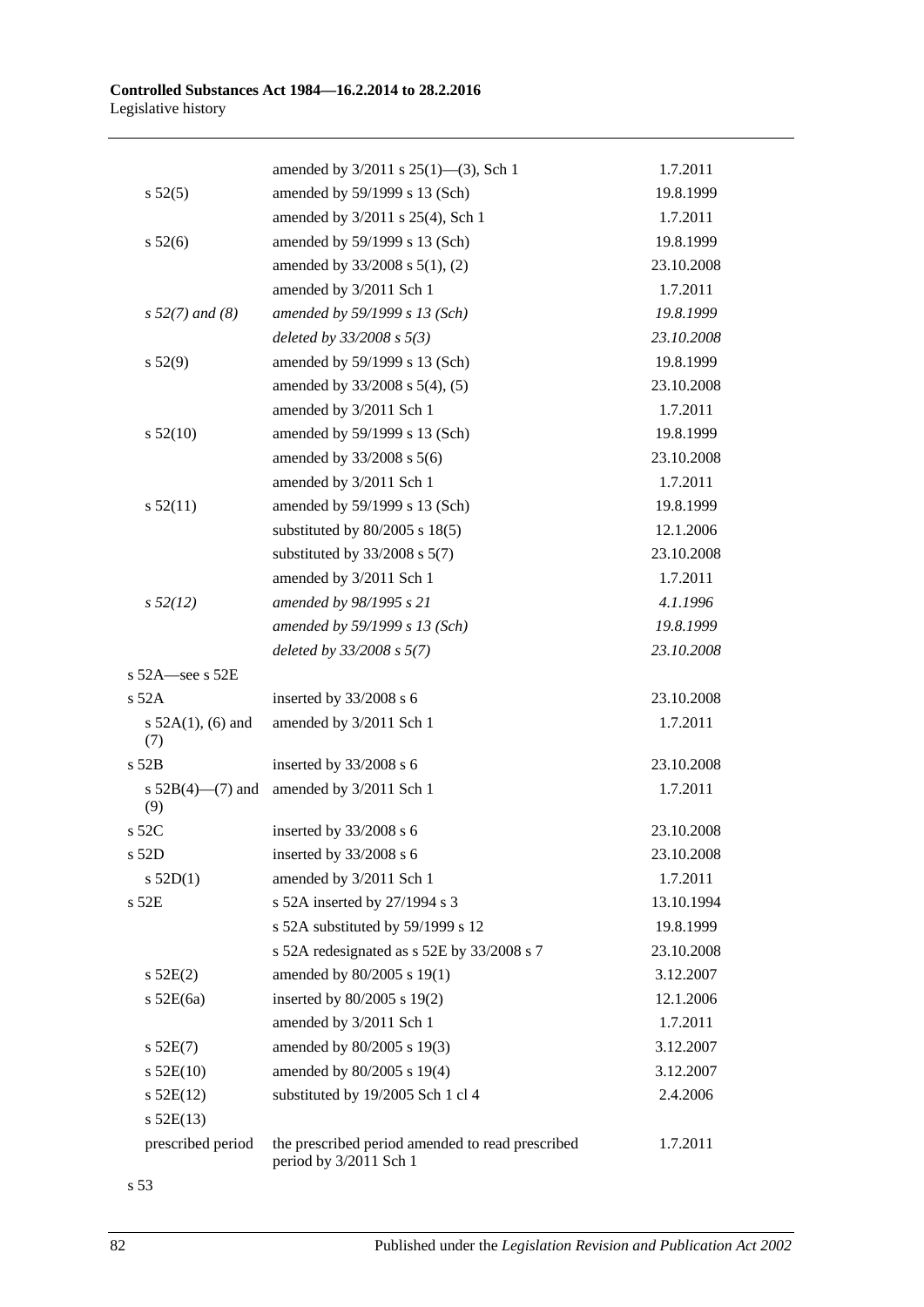| s 53(1)                            | amended by $43/1986$ s $5(e)$         | 16.10.1986 |
|------------------------------------|---------------------------------------|------------|
|                                    | amended by 59/1999 s 13 (Sch)         | 19.8.1999  |
| s 53(1a)                           | inserted by $17/2010$ s $6(1)$        | 28.11.2010 |
| s 53(2)                            | amended by $43/1986$ s $5(f)$         | 16.10.1986 |
|                                    | amended by 27/1994 s 4                | 13.10.1994 |
|                                    | amended by 80/2005 s 20               | 3.12.2007  |
|                                    | amended by 3/2011 s 26                | 1.7.2011   |
| s 53(3)                            | amended by 3/2011 Sch 1               | 1.7.2011   |
| s 53(4)                            | amended by $43/1986$ s $5(g)$         | 16.10.1986 |
|                                    | amended by 59/1999 s 13 (Sch)         | 19.8.1999  |
|                                    | amended by $34/2000$ Sch 1 cl $4(r)$  | 6.7.2000   |
|                                    | amended by 17/2010 s 6(2)             | 28.11.2010 |
|                                    | amended by 3/2011 Sch 1               | 1.7.2011   |
| s 54 before deletion by<br>84/2009 |                                       |            |
| s 54(1)                            | amended by $43/1986$ s $5(h)$ , (i)   | 16.10.1986 |
|                                    | (d) deleted by $43/1986$ s $5(i)$     | 16.10.1986 |
|                                    | amended by 59/1999 s 13 (Sch)         | 19.8.1999  |
| $s\,54(2)$                         | amended by 59/1999 s 13 (Sch)         | 19.8.1999  |
| s <sub>54</sub>                    | deleted by 84/2009 s 69               | 1.2.2010   |
| Pt 8                               |                                       |            |
| s <sub>55</sub>                    |                                       |            |
| s 55(1)                            | amended by $34/2000$ Sch 1 cl $4(s)$  | 6.7.2000   |
| s 55(2)                            | amended by $34/2000$ Sch 1 cl 4(t)    | 6.7.2000   |
| s 55(2a)                           | inserted by $64/1986$ s $9(a)$        | 20.11.1986 |
|                                    | amended by 98/1995 s 22               | 4.1.1996   |
|                                    | amended by 59/1999 s 13 (Sch)         | 19.8.1999  |
|                                    | amended by 3/2011 Sch 1               | 1.7.2011   |
| s 55(2b)                           | inserted by 3/2011 s 27(1)            | 9.6.2011   |
| s 55(3)                            | amended by 59/1999 s 13 (Sch)         | 19.8.1999  |
|                                    | amended by $34/2000$ Sch 1 cl $4(u)$  | 6.7.2000   |
|                                    | amended by 3/2011 s 27(2), Sch 1      | 9.6.2011   |
| s 55(3)                            | amended by 3/2011 Sch 1               | 1.7.2011   |
| s 55(4)                            | substituted by $64/1986$ s $9(b)$     | 20.11.1986 |
|                                    | amended by 59/1999 s 13 (Sch)         | 19.8.1999  |
|                                    | amended by 34/2000 Sch 1 cl 4(v), (w) | 6.7.2000   |
|                                    | amended by 80/2005 s 21(1)            | 12.1.2006  |
| $s 55(5)$ (7)                      | inserted by $64/1986$ s $9(b)$        | 20.11.1986 |
|                                    | substituted by $80/2005$ s $21(2)$    | 12.1.2006  |
| s 55(8)                            | inserted by 80/2005 s 21(2)           | 12.1.2006  |
| s 56                               |                                       |            |
| s 56(1)                            | amended by 64/1986 s 10               | 20.11.1986 |
|                                    | amended by 59/1999 s 13 (Sch)         | 19.8.1999  |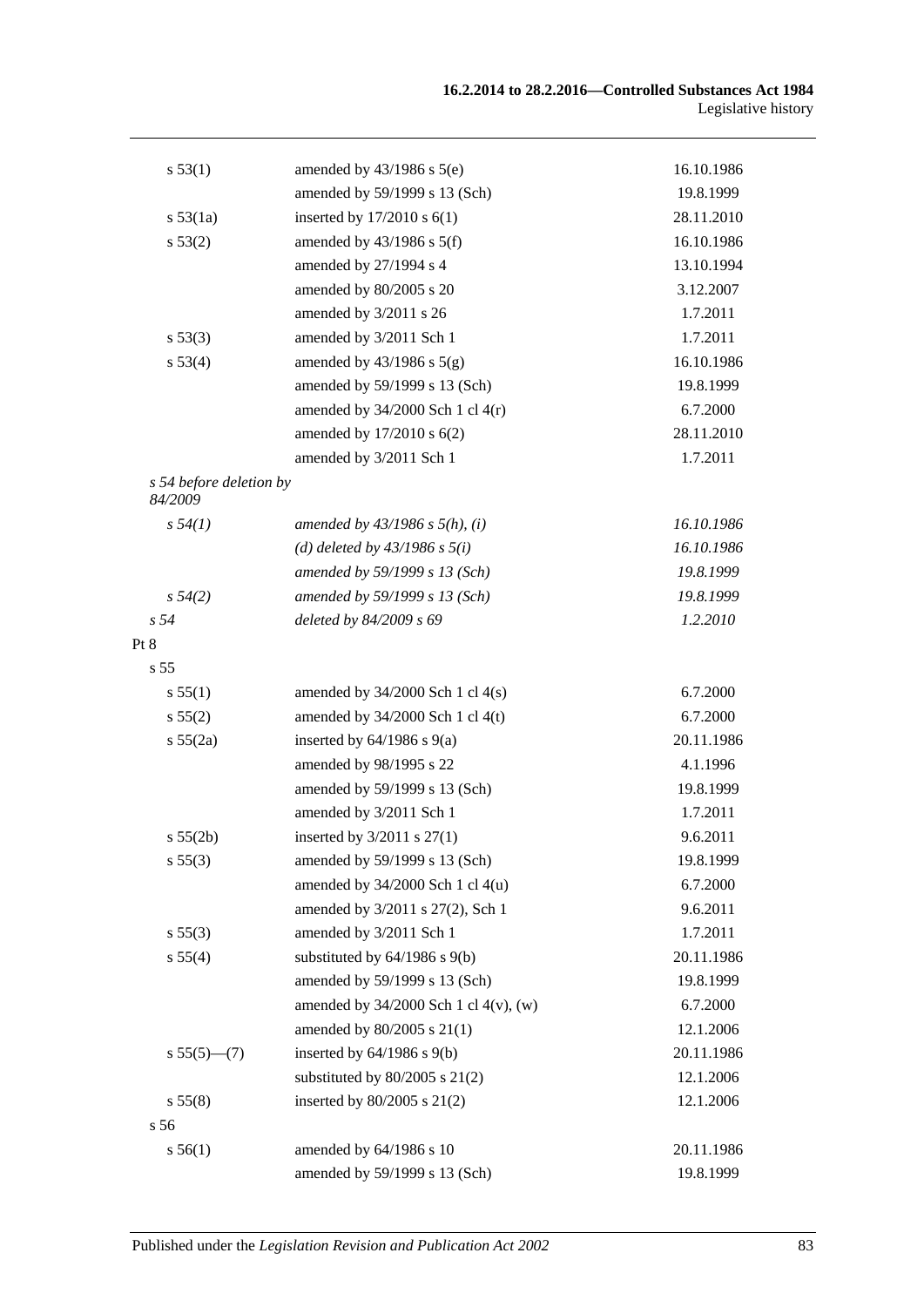|             | amended by $34/2000$ Sch 1 cl $4(x)$           | 6.7.2000   |
|-------------|------------------------------------------------|------------|
|             | substituted by 80/2005 s 22                    | 3.12.2007  |
|             | amended by 32/2008 s 18                        | 10.9.2009  |
|             | amended by 3/2011 s 28                         | 1.7.2011   |
|             | amended by 84/2013 s 10                        | 16.2.2014  |
| s 56(2)     | amended by 59/1999 s 13 (Sch)                  | 19.8.1999  |
| s 57        |                                                |            |
| s 57(1)     | substituted by $64/1986$ s $11(a)$             | 20.11.1986 |
|             | amended by $34/2000$ Sch 1 cl $4(y)$           | 6.7.2000   |
|             | amended by 3/2011 Sch 1                        | 1.7.2011   |
| s 57(2)     | substituted by $64/1986$ s $11(a)$             | 20.11.1986 |
|             | amended by $34/2000$ Sch 1 cl $4(z)$           | 6.7.2000   |
| s 57(3)     | amended by 64/1986 s 11(b)                     | 20.11.1986 |
|             | amended by 59/1999 s 13 (Sch)                  | 19.8.1999  |
|             | amended by $34/2000$ Sch 1 cl $4(za)$          | 6.7.2000   |
|             | amended by 3/2011 Sch 1                        | 1.7.2011   |
| s 57(4)     | amended by 98/1995 s 23                        | 4.1.1996   |
|             | amended by 59/1999 s 13 (Sch)                  | 19.8.1999  |
| s 57(5)     | amended by $64/1986$ s $11(c)$                 | 20.11.1986 |
|             | substituted by 80/2005 s 23                    | 12.1.2006  |
| s 57(6)     | amended by 59/1999 s 13 (Sch)                  | 19.8.1999  |
|             | amended by 34/2000 Sch 1 cl (zb)               | 6.7.2000   |
|             | substituted by 80/2005 s 23                    | 12.1.2006  |
| s 57(7)     | substituted by 80/2005 s 23                    | 12.1.2006  |
| s 57(8)     | inserted by 80/2005 s 23                       | 12.1.2006  |
| s 57A       | inserted by 80/2005 s 24                       | 12.1.2006  |
| s 57A(2)    | amended by 3/2011 s 29(1), (2)                 | 1.7.2011   |
| s 58        |                                                |            |
| s 58(1)     | amended by 34/2000 Sch 1 cl 4(zc), (zd)        | 6.7.2000   |
|             | amended by $80/2005$ s $25(1)$ —(3)            | 12.1.2006  |
|             | amended by $3/2011$ s $30(1)$ —(3)             | 1.7.2011   |
|             | (d), (e) deleted by $3/2011$ s $30(3)$         | 1.7.2011   |
| s 58(1a)    | inserted by 80/2005 s 25(4)                    | 12.1.2006  |
| s 58(3)     | amended by 59/1999 s 13 (Sch)                  | 19.8.1999  |
| s 59        | amended by 98/1995 s 24                        | 4.1.1996   |
|             | amended by 59/1999 s 13 (Sch)                  | 19.8.1999  |
|             | deleted by 80/2005 s 26                        | 12.1.2006  |
| s 60        |                                                |            |
| s 60(1)     | amended by $34/2000$ Sch 1 cl $4(ze)$          | 6.7.2000   |
|             | substituted by 80/2005 s 27                    | 12.1.2006  |
| $s \ 60(2)$ | amended by 59/1999 s 13 (Sch)                  | 19.8.1999  |
|             | amended by $34/2000$ Sch 1 cl $4(ze)$ , $(zf)$ | 6.7.2000   |
|             | amended by 3/2011 s 31(1), (2), Sch 1          | 1.7.2011   |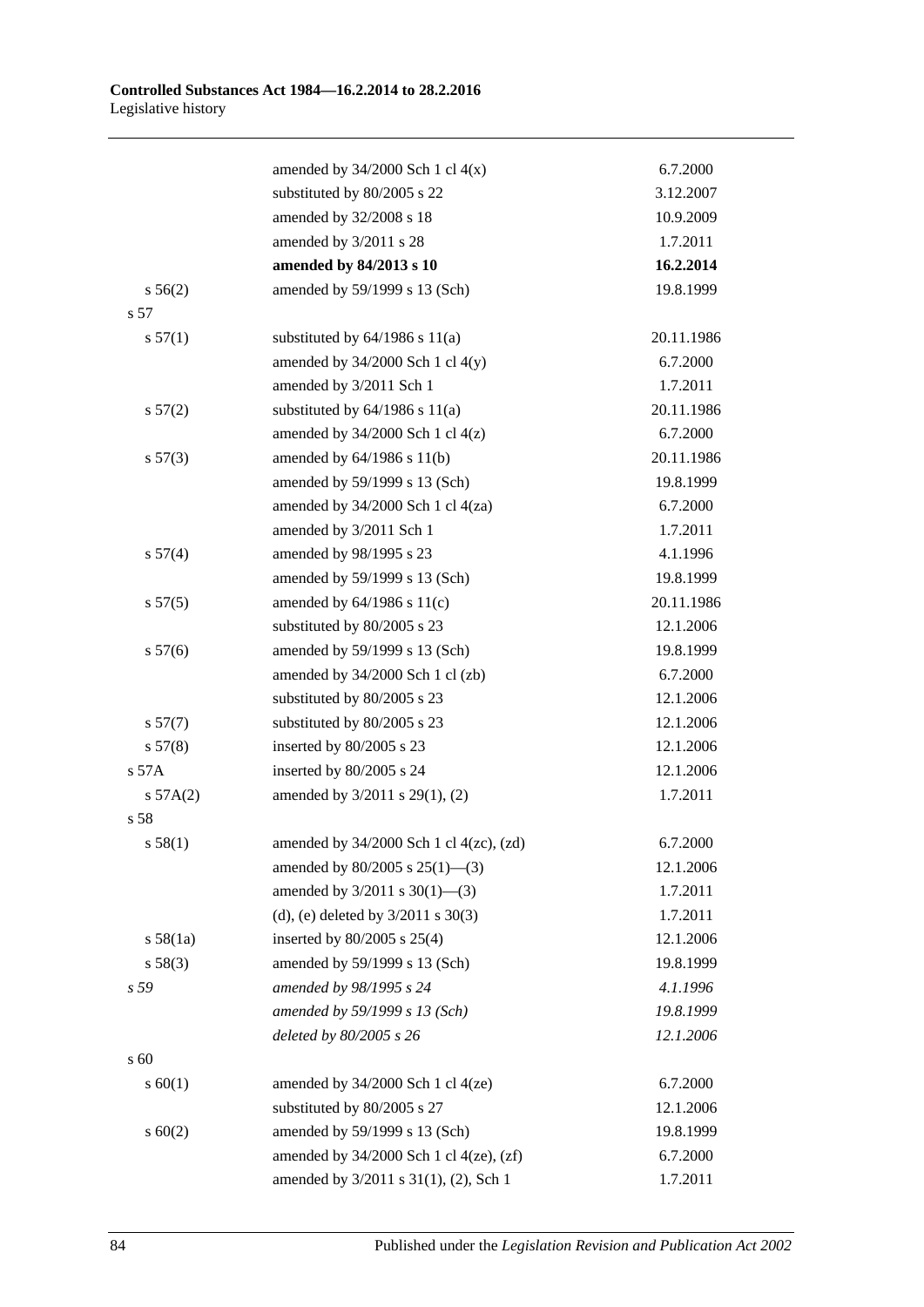| $s\ 60(4)$     | amended by 98/1995 s 25               | 4.1.1996   |
|----------------|---------------------------------------|------------|
|                | amended by 59/1999 s 13 (Sch)         | 19.8.1999  |
| ss 60A and 60B | inserted by 80/2005 s 28              | 12.1.2006  |
| s 61           |                                       |            |
| $s \, 61(1)$   | amended by 59/1999 s 13 (Sch)         | 19.8.1999  |
|                | amended by $34/2000$ Sch 1 cl $4(zg)$ | 6.7.2000   |
|                | amended by 32/2008 s 19               | 10.9.2009  |
| $s \, 61(2)$   | amended by $43/1986$ s $5(j)$         | 16.10.1986 |
|                | amended by 59/1999 s 13 (Sch)         | 19.8.1999  |
|                | amended by 17/2010 s 7(1), (2)        | 28.11.2010 |
| $s \ 61(2a)$   | inserted by 80/2005 s 29(1)           | 3.12.2007  |
|                | amended by 17/2010 s 7(3), (4)        | 28.11.2010 |
| $s \, 61(3)$   | amended by $43/1986$ s $5(k)$         | 16.10.1986 |
|                | amended by 59/1999 s 13 (Sch)         | 19.8.1999  |
| s 61(4)        | inserted by 80/2005 s 29(2)           | 3.12.2007  |
| s 61A          | inserted by 64/1986 s 12              | 20.11.1986 |
|                | deleted by $87/2000 s 6$              | 1.10.2001  |
| $s\,62$        | amended by 59/1999 s 13 (Sch)         | 19.8.1999  |
|                | deleted by 3/2011 Sch 1               | 1.7.2011   |
| s62A           | inserted by 34/2000 Sch 1 cl 4(zh)    | 6.7.2000   |
| s 63           |                                       |            |
| s 63(2)        | amended by 59/1999 s 13 (Sch)         | 19.8.1999  |
|                | amended by 50/2007 s 5                | 26.9.2008  |
| s 63(3)        | amended by $64/1986$ s $13(a)$        | 20.11.1986 |
|                | amended by 29/1990 s 7                | 26.9.1991  |
|                | amended by 59/1999 s 13 (Sch)         | 19.8.1999  |
|                | amended by 80/2005 s 30(1)            | 3.12.2007  |
|                | amended by 3/2011 Sch 1               | 1.7.2011   |
| $s\,63(4)$     | amended by 64/1986 s 13(b)            | 20.11.1986 |
|                | amended by 98/1995 s 26(a)            | 4.1.1996   |
|                | amended by $80/2005$ s $30(2)$ —(5)   | 3.12.2007  |
|                | amended by 3/2011 s 32(1)-6)          | 1.7.2011   |
|                | amended by 84/2013 s 11               | 16.2.2014  |
| s 63(5)        | substituted by $98/1995$ s $26(b)$    | 4.1.1996   |
|                | amended by 32/2008 s 20               | 10.9.2009  |
| s 63(5a)       | inserted by 98/1995 s 26(b)           | 4.1.1996   |
| s 63(6)        | amended by 80/2005 s 30(6)            | 3.12.2007  |
|                | amended by 33/2008 s 8                | 23.10.2008 |
| s 63(7)        | inserted by 3/2011 s 32(7)            | 1.7.2011   |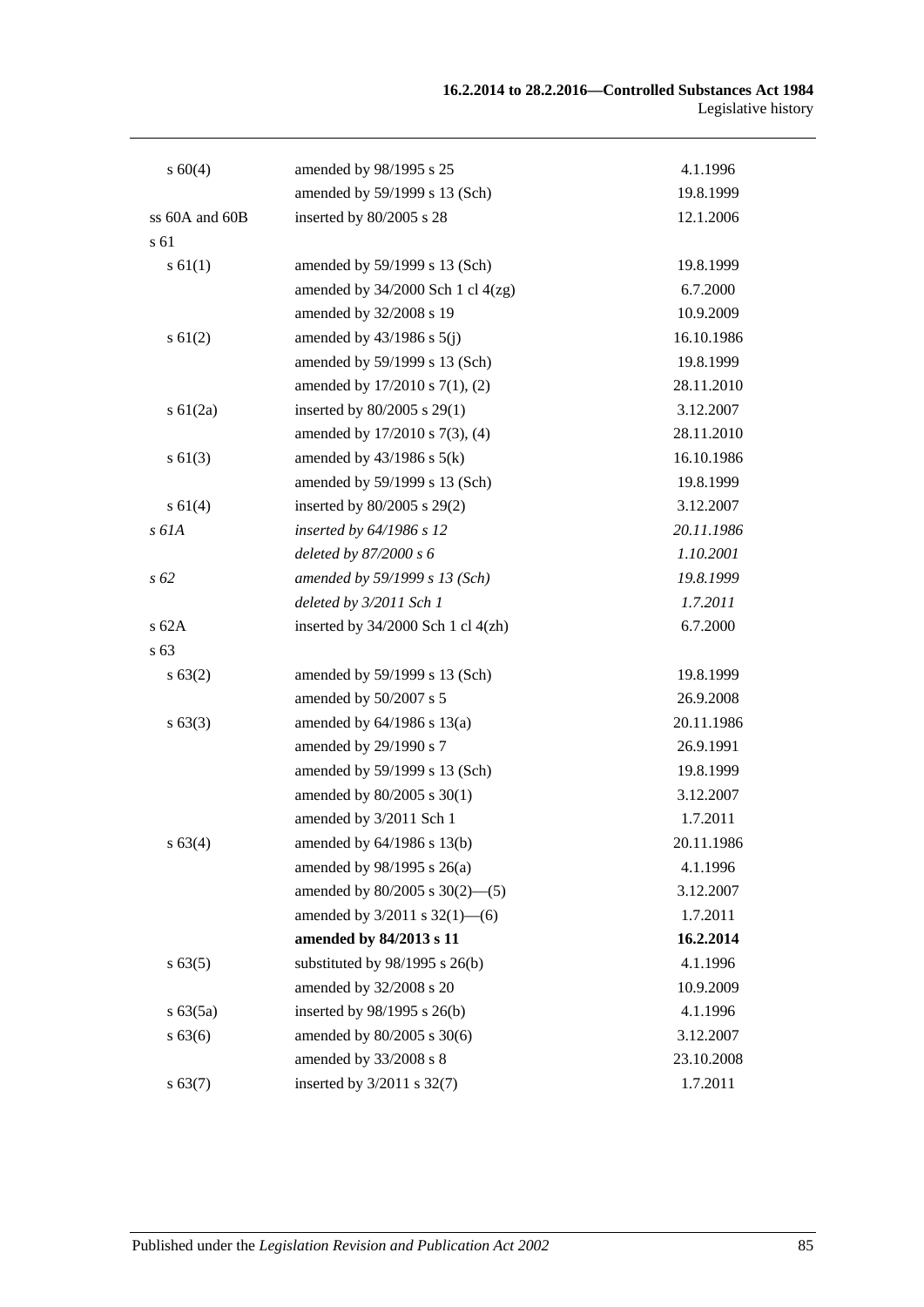# **Transitional etc provisions associated with Act or amendments**

# *Statutes Repeal and Amendment (Courts) Act 1991*

### **22—Transitional provisions—general**

- (1) This section applies to amendments made by this Act or the *[Justices Amendment](http://www.legislation.sa.gov.au/index.aspx?action=legref&type=act&legtitle=Justices%20Amendment%20Act%201991)  Act [1991](http://www.legislation.sa.gov.au/index.aspx?action=legref&type=act&legtitle=Justices%20Amendment%20Act%201991)*.
- (2) The following transitional provisions apply in relation to those amendments:
	- (a) if the effect of the amendment is to reduce the penalty for an offence, the amendment applies whether the offence was committed before or after the amendment takes effect;
	- (b) if the effect of the amendment is to increase the penalty for an offence, the amendment applies only to offences committed after it takes effect;
	- (c) if the effect of the amendment is to increase or remove a time limit for commencing proceedings for an offence, the previous limit applies in respect of an offence committed before the amendment takes effect;
	- (d) an amendment affecting the classification of an offence as summary or indictable does not apply in relation to an offence committed before the amendment takes effect.

## *Statutes Amendment and Repeal (Common Expiation Scheme) Act 1996*

# **5—Transitional provision**

An Act repealed or amended by this Act will continue to apply (as in force immediately prior to the repeal or amendment coming into operation) to an expiation notice issued under the repealed or amended Act.

# *Controlled Substances (Drug Offence Diversion) Amendment Act 2000*

### **7—Transitional provision**

- (1) Subject to subsection (2), Division 2 of Part 5 of the principal Act, as amended by this Act, applies in relation to a simple possession offence whether allegedly committed before or after the commencement of this Act.
- (2) Division 2 of Part 5 of the principal Act, as in force immediately before the commencement of this Act, continues to apply in relation to a simple possession offence committed before that commencement if the person alleged to have committed the offence has, at some time before that commencement, been given a notice requiring him or her to appear before an assessment panel in respect of that offence (and, for the purposes of this subsection, section 16 of the *[Acts Interpretation](http://www.legislation.sa.gov.au/index.aspx?action=legref&type=act&legtitle=Acts%20Interpretation%20Act%201915)  Act [1915](http://www.legislation.sa.gov.au/index.aspx?action=legref&type=act&legtitle=Acts%20Interpretation%20Act%201915)* applies).
- (3) The panels of legal practitioners and health professionals established by the Minister under section 34(2) and (3) of the principal Act, as in force immediately before the commencement of this Act—
	- (a) continue in existence and will be maintained by the Minister in the manner contemplated by that section; and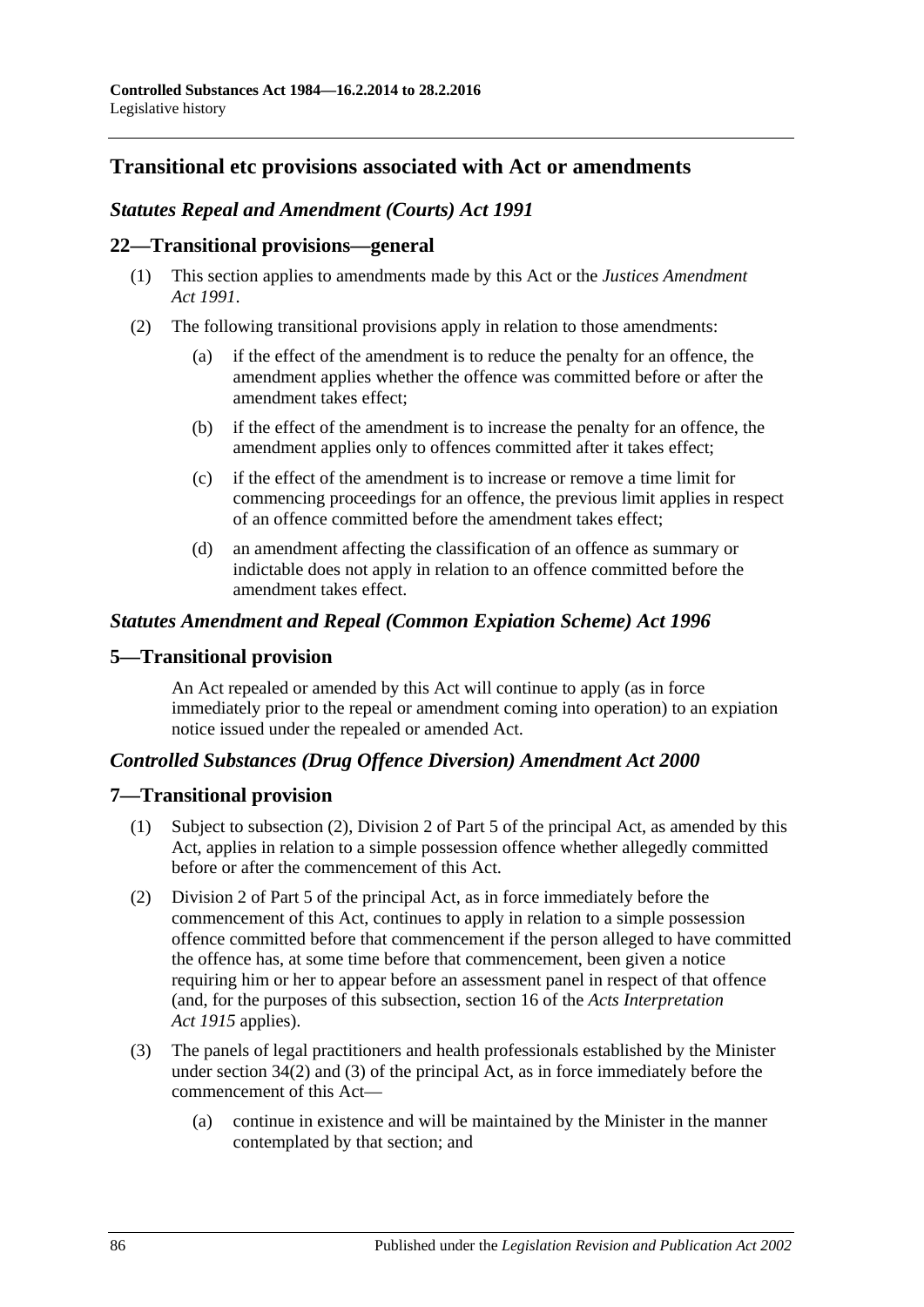(b) together form a body that the Minister will accredit as a drug assessment service under and in accordance with the Act as in force after that commencement.

#### *Controlled Substances (Cannabis) Amendment Act 2002*

#### **4—Transitional provision**

Section 45A of the principal Act, as in force immediately before the commencement of this Act, continues to apply in relation to offences alleged to have been committed before that commencement.

### *Controlled Substances (Serious Drug Offences) Amendment Act 2005, Sch 1*

### **6—Transitional provision**

An amendment to the principal Act effected by a provision of this Act only applies in relation to an offence if the offence is committed on or after the commencement of the provision.

### *Statutes Amendment (Courts Efficiency Reforms) Act 2012*

### **9—Transitional provision**

The amendments made to the *[Controlled Substances Act](http://www.legislation.sa.gov.au/index.aspx?action=legref&type=act&legtitle=Controlled%20Substances%20Act%201984) 1984* by this Part—

- (a) do not apply in relation to the sentencing of a person following the commencement of this Part if the proceedings for the relevant offence were commenced before that commencement (and such sentencing is to occur as if this Act had not been enacted); and
- (b) apply in relation to the sentencing of a person following the commencement of this Part (including the sentencing of a person for an offence that occurred before that commencement) if the proceedings for the relevant offence were commenced on or after that commencement.

# **Historical versions**

Reprint No 1—1.7.1991 Reprint No 2—26.9.1991 Reprint No 3—21.11.1991 Reprint No 4—6.7.1992 Reprint No 5—10.9.1992 Reprint No 6—13.10.1994 Reprint No 7—4.1.1996 Reprint No 8—3.2.1997 Reprint No 9—19.8.1999 Reprint No 10—6.7.2000 Reprint No 11—1.10.2001 Reprint No 12—1.2.2003 30.9.2004 12.1.2006 2.4.2006